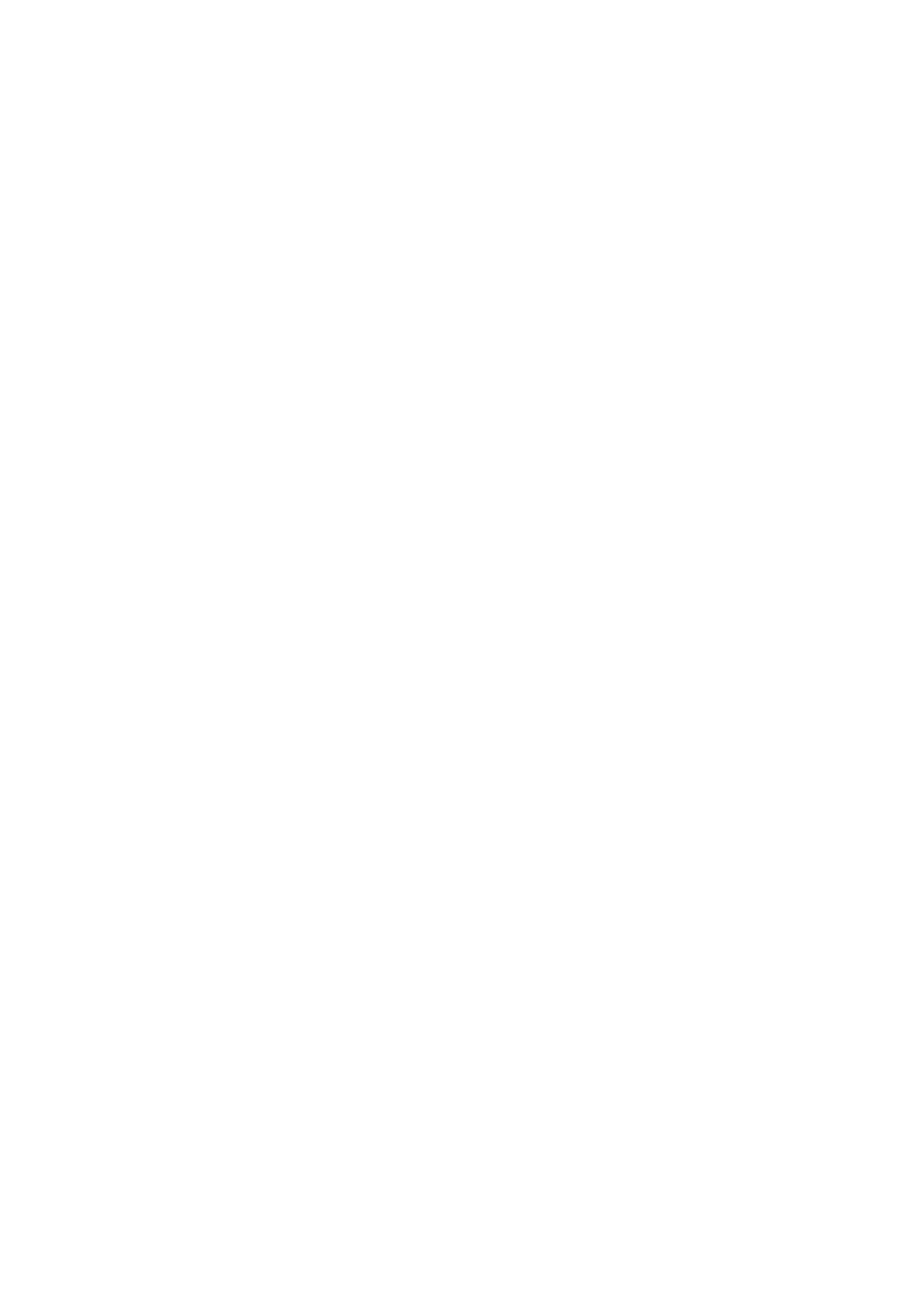# **Table of Contents**

| 1.0  |    |
|------|----|
| 2.0  |    |
| 3.0  |    |
| 4.0  |    |
| 4.1  |    |
| 4.2  |    |
| 4.3  |    |
| 4.4  |    |
| 4.5  |    |
| 4.6  |    |
| 5.0  |    |
| 5.1  |    |
| 5.2  |    |
| 5.3  |    |
| 5.4  |    |
| 6.0  |    |
| 6.1  |    |
| 6.2  |    |
| 7.0  |    |
| 7.1  |    |
| 7.2  |    |
| 7.3  |    |
| 8.0  |    |
| 8.1  |    |
| 8.2  |    |
| 8.3  |    |
| 8.4  | 30 |
| 8.5  |    |
| 8.6  |    |
| 9.0  |    |
| 9.1  |    |
| 9.2  |    |
| 9.3  |    |
| 10.0 |    |
| 10.1 |    |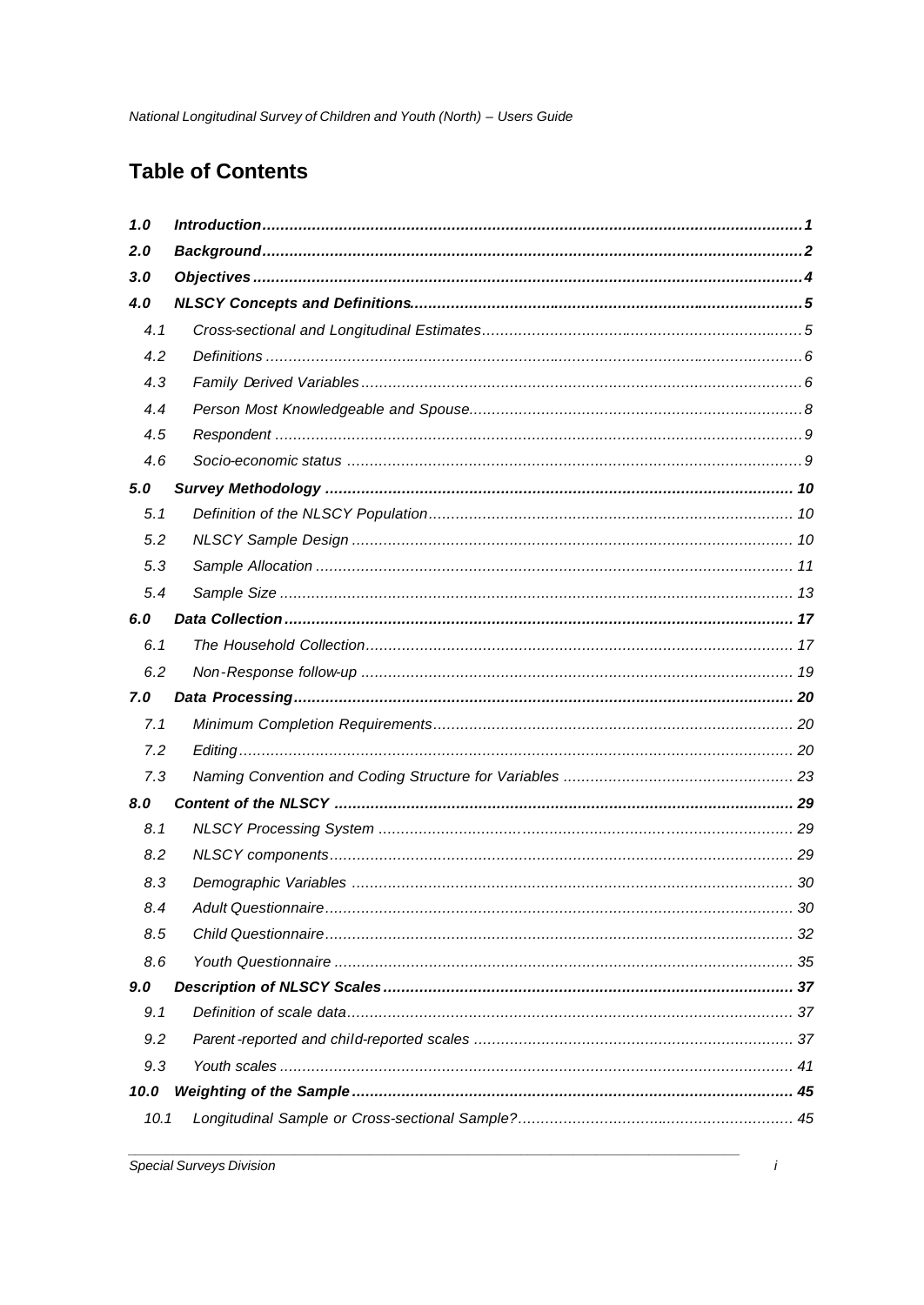| 10.2 |  |
|------|--|
| 10.3 |  |
| 11.0 |  |
| 11.1 |  |
| 11.2 |  |
| 12.0 |  |
| 12.1 |  |
| 12.2 |  |
| 12.3 |  |
| 12.4 |  |
| 13.0 |  |
| 13.1 |  |
| 13.2 |  |
| 13.3 |  |
| 13.4 |  |
| 13.5 |  |
| 14.0 |  |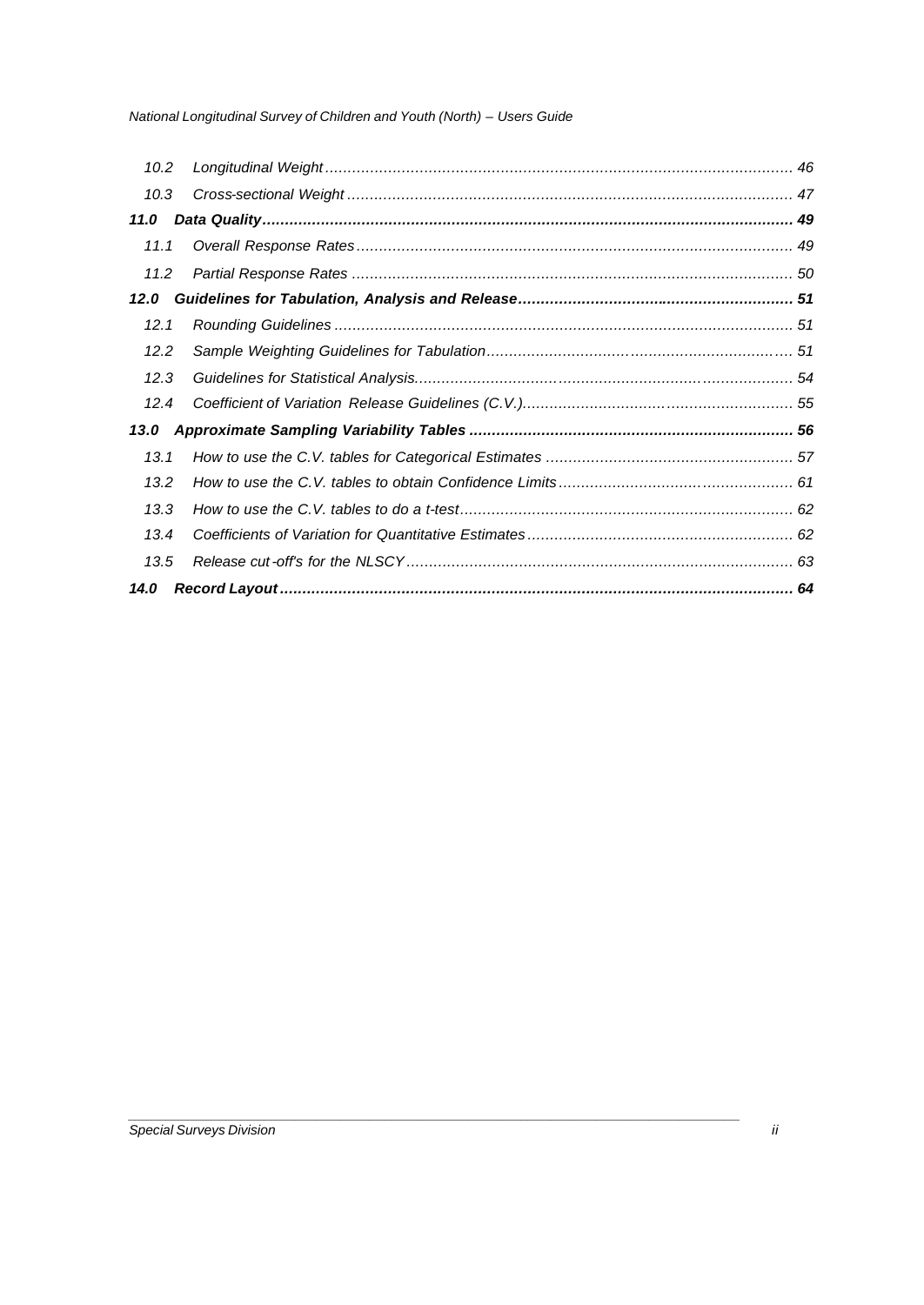### *1.0 Introduction*

The National Longitudinal Survey of Children and Youth – North (NLSCY) Cycle 4 was conducted from October 2000 to May 2001 by Statistics Canada in partnership with Human Resources Development Canada.

This manual has been produced to facilitate the manipulation of the microdata file of the survey results and to document data quality and other analytical issues regarding the NLSCY.

*\_\_\_\_\_\_\_\_\_\_\_\_\_\_\_\_\_\_\_\_\_\_\_\_\_\_\_\_\_\_\_\_\_\_\_\_\_\_\_\_\_\_\_\_\_\_\_\_\_\_\_\_\_\_\_\_\_\_\_\_\_\_\_\_\_\_\_\_\_\_\_\_\_\_\_\_\_\_\_\_\_*

Any questions about the data set or its use should be directed to:

#### **Statistics Canada**

Client Services Special Surveys Division Telephone: (613) 951-3321 or toll free: 1-800-461-9050 Fax: (613) 951-4527 Email: ssd@statcan.ca

Special Surveys Division, Statistics Canada 2500 - R, Main Building Tunney's Pasture Ottawa, Ontario K1A 0T6

#### **Human Resources Development Canada**

Child, Youth and Social Development Studies Applied Research Branch Human Resources Development Canada Place du Portage -Phase II, 7th floor 165 Hôtel de Ville Street Hull, Quebec K1A OJ2

Telephone: (819) 953-3465 Facsimile: (819) 953-8868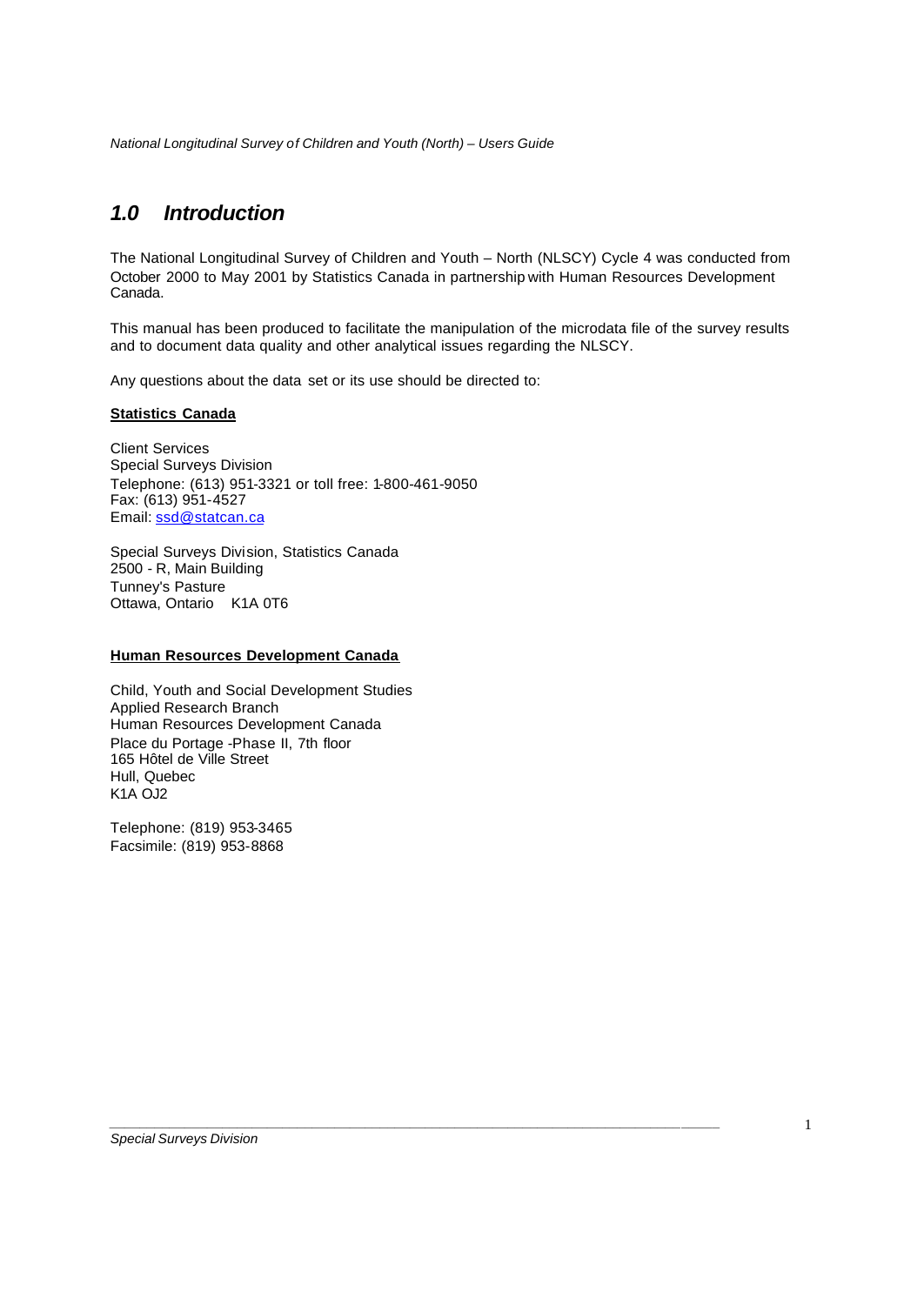# *2.0 Background*

The National Longitudinal Survey of Children and Youth (NLSCY) is a long-term study of Canadian children that follows their development and well-being from birth to early adulthood. The NLSCY began in 1994 and is jointly conducted by Statistics Canada and Human Resources Development Canada.

The study is designed to collect information about factors influencing a child's social, emotional and behavioural development and to monitor the impact of these factors on the child's development over time.

The survey covers a comprehensive range of topics including the health of children, information on their physical development, learning and behaviour as well as data on their social environment (family, friends, schools and communities). Information from the NLSCY is being used by a variety of people at all levels of government, in universities, and policy-making organizations.

In previous cycles the North portion of the NLSCY was collected along with the National Population Health Survey (NPHS). However, Cycle 4 marks the first time the North portion of the survey was collected and processed jointly with the Main portion of the survey. The same interviewing components were used as the Main survey with a few exceptions that were not used in the North (See "Chapter  $8 -$ Content" for a list). The results of these changes are better harmonization and analysis between the Main and North portions of the survey.

It must be noted that data from the territories is only available for two of the territories, the Yukon and Western Territory. The data for Nunavut is unavailable due to a low response rate. Please refer to "Chapter 11 – Data Quality" for the response rates from all three territories.

#### **Survey Population**

In Cycle 4, a representative sample of Canadian children aged 2 to 17 years was followed for longitudinal and cross sectional purposes.

#### **Target population**

The NLSCY objectives are to produce longitudinal and cross sectional estimates as well. Therefore, several populations are targeted in the cycle 4 sample.

- $\triangleright$  Cross-sectionally, the Cycle 4 sample represents all children from 2 to 17 years old on January  $1<sup>st</sup>$ , 2001.
- $\triangleright$  Longitudinally, we have 3 cohorts:
	- The first cohort represents all 0-11 year old children in 1994 -1995. Those children are now 6-17 years old in Cycle 4.
	- The second cohort represents all 0-1 year old children in 1996-1997. Those children are now 4-5 years old in Cycle 4.
	- The third cohort represents all 0-15 year old children in 1998-1999. Those children are now 2-3 years old in Cycle 4.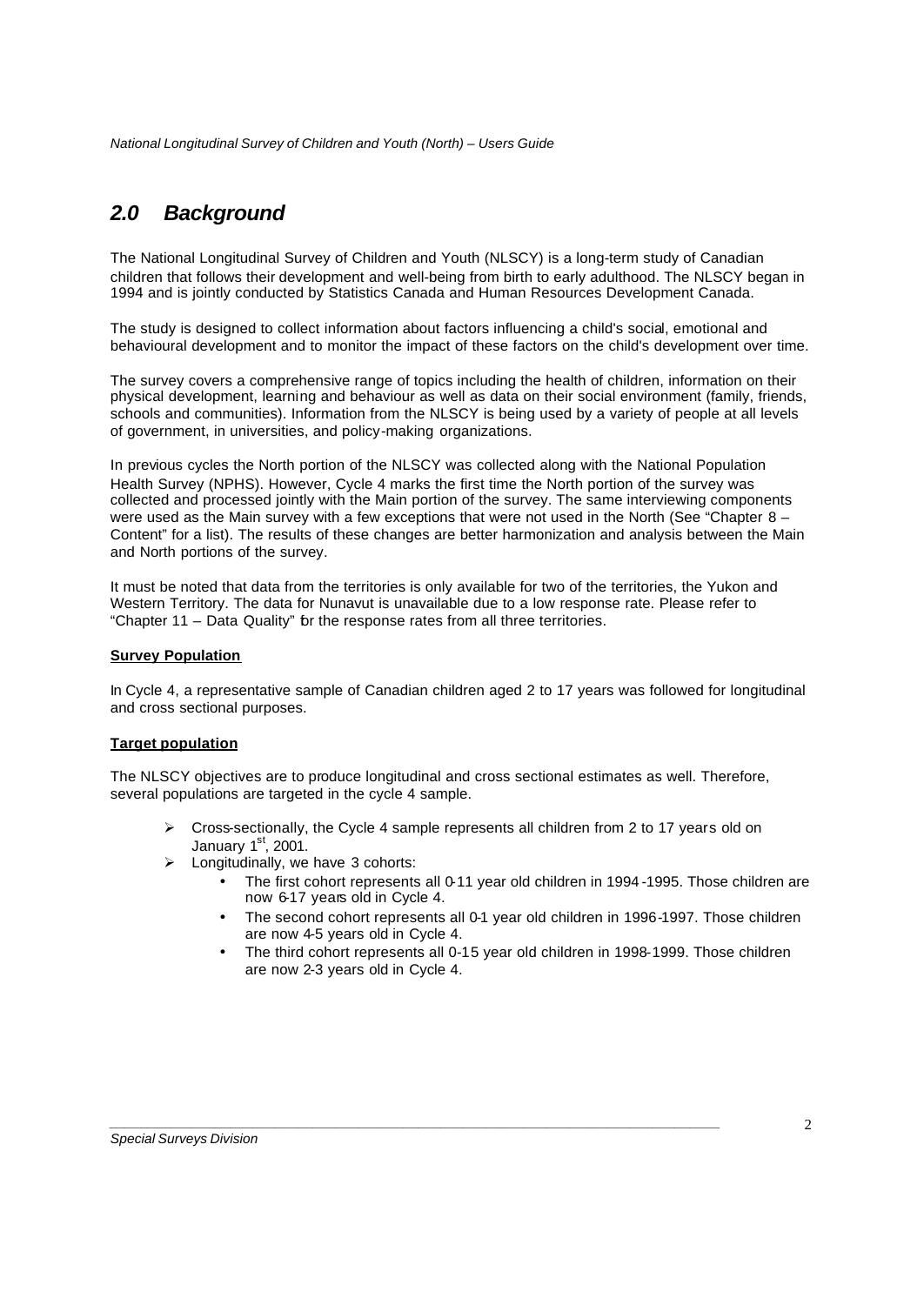#### **Collection Cycles**

Data collection occurs at two-year intervals.

| Cycle | <b>Collection Start</b> | <b>Collection End</b> |
|-------|-------------------------|-----------------------|
|       | December 1994           | <b>April 1995</b>     |
| l 2   | December 1996           | April 1997            |
| - 3   | October 1998            | June 1999             |
|       | October 2000            | May 2001              |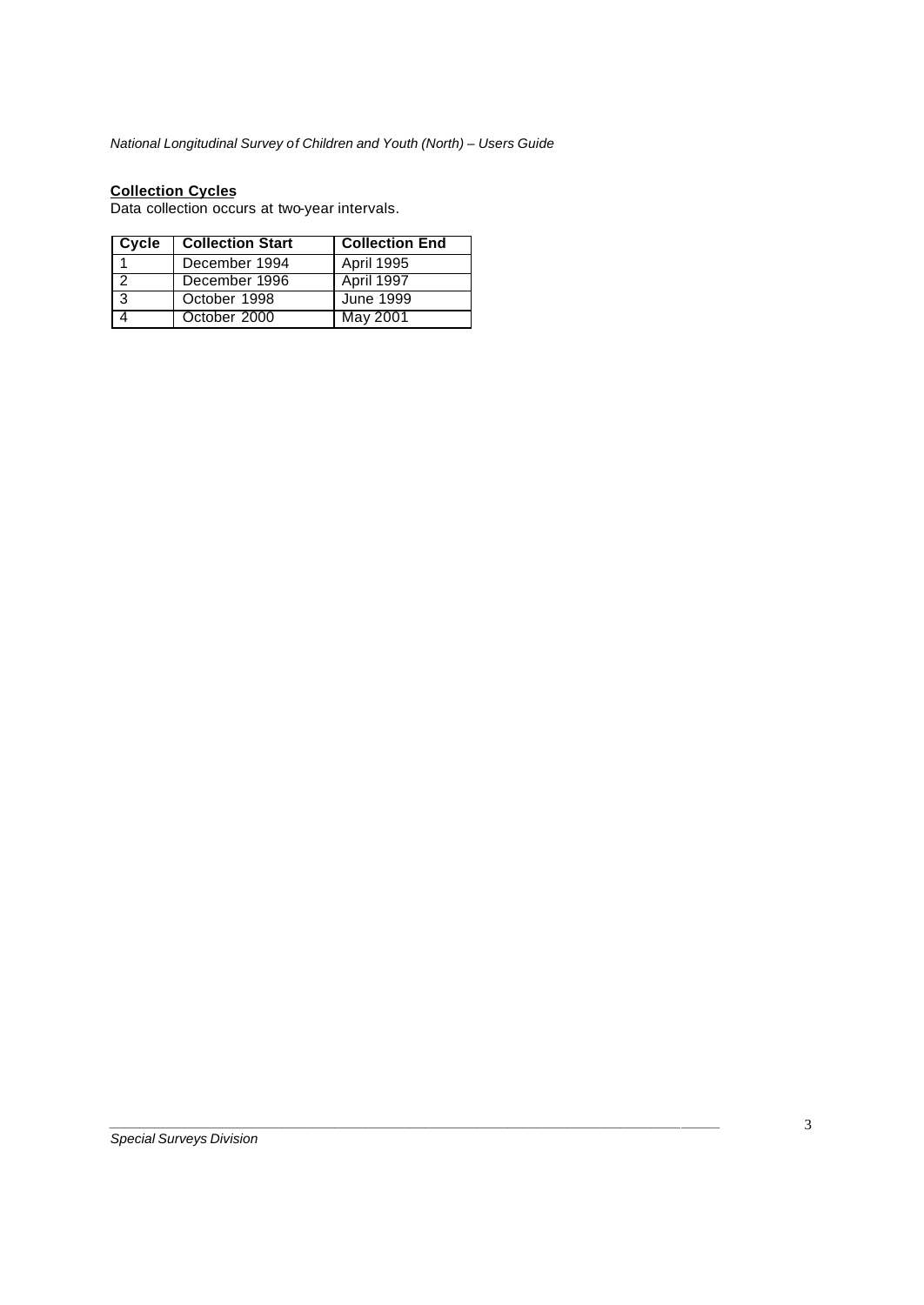# *3.0 Objectives*

The objectives of the NLSCY are:

- To determine the prevalence of various risk and protective factors for children and youth.
- To understand how these factors, as well as life events, influence children's development.
- To make this information available for developing policies and programs that will help children and youth.
- Collect information on a wide variety of topics biological, social, economic.

*\_\_\_\_\_\_\_\_\_\_\_\_\_\_\_\_\_\_\_\_\_\_\_\_\_\_\_\_\_\_\_\_\_\_\_\_\_\_\_\_\_\_\_\_\_\_\_\_\_\_\_\_\_\_\_\_\_\_\_\_\_\_\_\_\_\_\_\_\_\_\_\_\_\_\_\_\_\_\_\_\_*

• Collect information about the environment in which the child is growing up – family, peers, school, community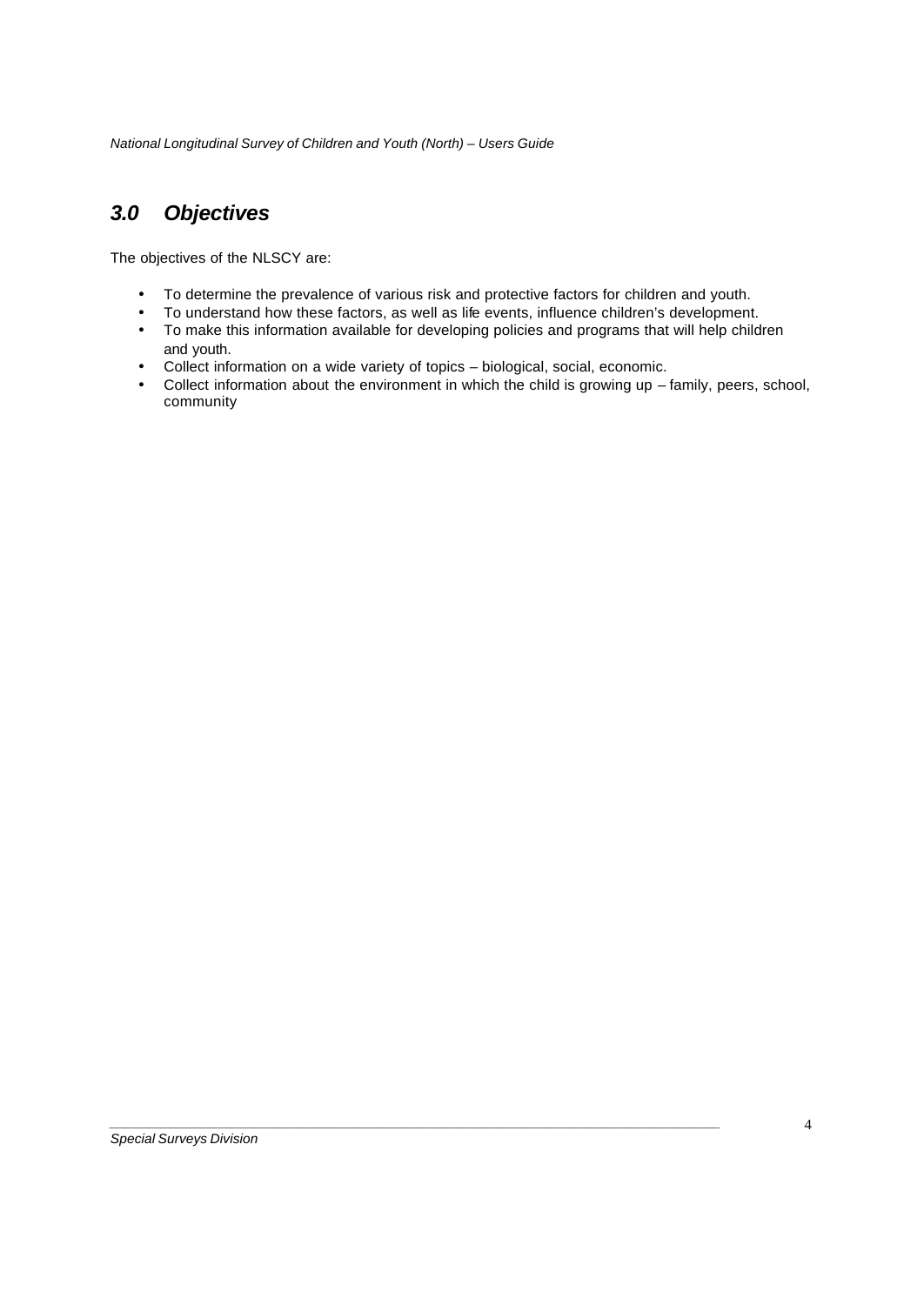### *4.0 NLSCY Concepts and Definitions*

There are many variables and concepts which are critical to the analysis of the NLSCY data. In this section there is a brief discussion regarding the types of analyses that are possible with the NLSCY data. This is followed by a description of key variables which have been derived to explain the living arrangements of the child and the socio-economic conditions under which the child lives.

The content for each section of the various questionnaires used in the NLSCY is presented in Chapter 8.

The unit of analysis for the NLSCY is the child or youth. See Chapter 5 for information on the survey design.

### *4.1 Cross-sectional and Longitudinal Estimates*

The NLSCY design and sample has been constructed so that it will be possible to produce both **cross-sectional** and **longitudinal** estimates.

The allocation of the Cycle 1, 2 and 3 sample was such that it will be possible to produce estimates at the territorial levels for aggregated age groups. This is true for cross-sectional data as well as longitudinal data. This also applies to Cycle 4, as it used the same sample as Cycle 3. However, no estimates can be produced for Nunavut using the Cycle 4 data. The crosssectional sample has been at risk for coverage inadequacies since a significant portion of the sample should have been devoted to the larger than usual influx of migrants to the North from one cycle period to the next. In Cycle 3 a small cross-sectional top-up was added to compensate for this. However, because of the non-probabilistic method used to top-up the sample and the limited size of this sample, correction for this coverage problem has been uneven across the territories.

There are two longitudinal cohorts, those who were in the sample beginning with Cycle 1 (aged 0-11 years at cycle 1) and those who were in the sample beginning in Cycle 2 (0 -1 year olds). The Cycle 1 longitudinal sample is comprised of all children sampled for Cycle 1 of the survey in responding households (excluding those from the integrated sample (NPHS) and the 3rd and 4th child of each family). The plan was to follow these children over time, and revisit them every two years. Due to the transient nature of the population in the North, which is more noticeable there than anywhere else in Canada, estimations from a sample are particularly vulnerable. In a longitudinal context, this can cause serious reliability problems since children who no longer reside in the North are no longer part of the sample for the North, effectively reducing the sample size significantly over the number of panels in the series. Analyses of these children should allow researchers the opportunity to perform in-depth studies of the long-term impact of risk factors (such as divorce or the onset of a health condition) and protective factors (such as positive interactions with parents or academic success at school) on these children. If a child moves out of the household where he or she was sampled at Cycle 1, that child will be traced to wherever he or she resides during future cycles of the survey, provided that they do not move out of the North. From a longitudinal perspective, the child, not the household, is the statistical unit of analysis.

It should be noted that some children who were participants in Cycle 1 of the NLSCY did not participate in the second cycle or may not participate in subsequent cycles due to a variety of reasons. This is usually referred to as attrition. The numbers of these children is being carefully monitored and we are making every effort to keep these numbers at a minimum. Due to the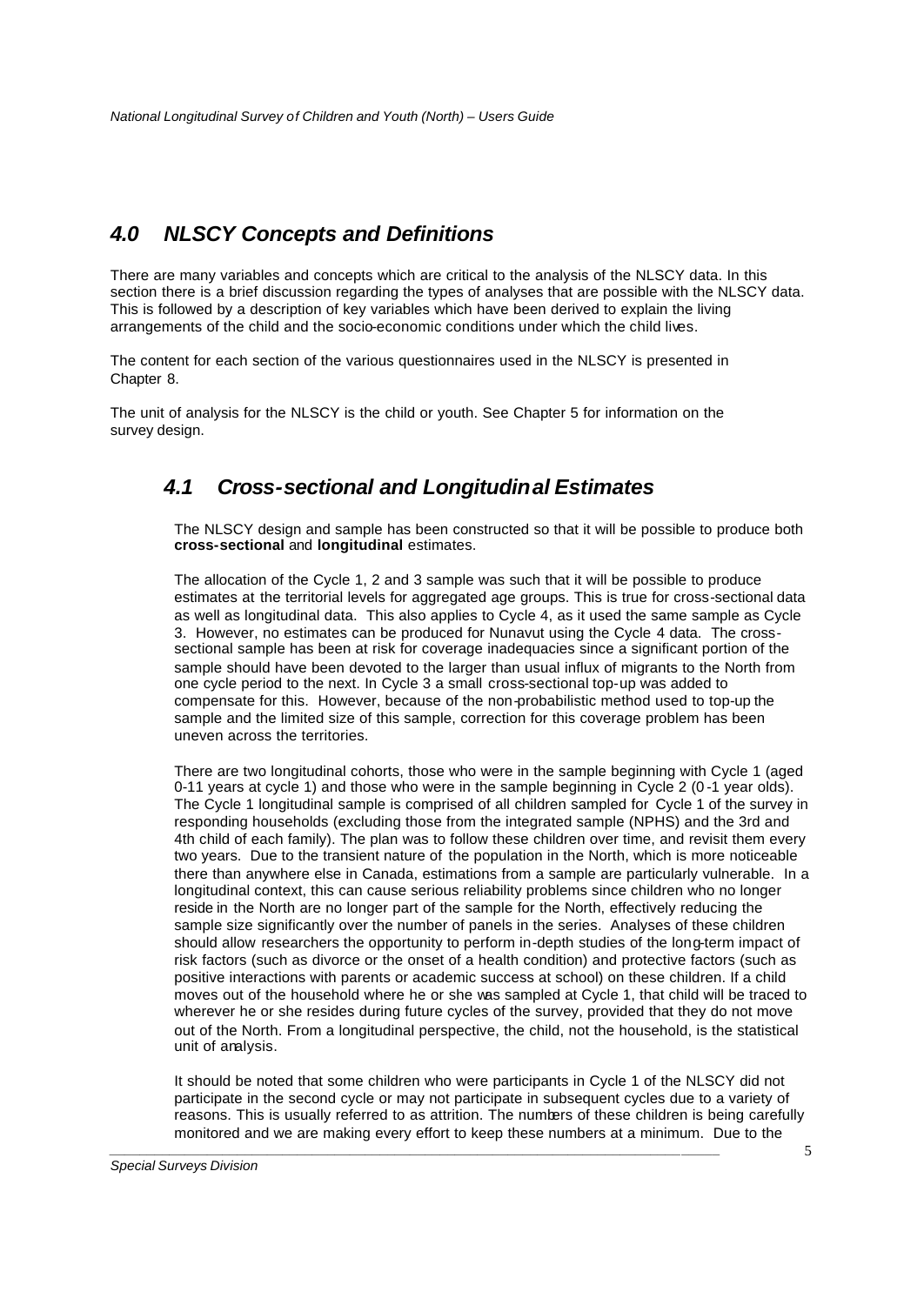nature of the population and the data collection in the north the response rates have been lower than expected for the Territories. This negatively affects the reliability of the longitudinal estimates. The future response rates and any further attrition of the sample will determine if the sample will still permit longitudinal research by age cohort at the current levels.

Due to the problem of attrition over the four cycles of the NLSCY in the north, it was decided that the longitudinal survey in the north will end after Cycle 4. In Cycle 4 the attrition in Nunavut has already been so large that the data from Nunavut will not be released. The attrition in the two other territories is also at risk of becoming this way.

In Cycles 2 and 3, the NLSCY added children belonging to age groups no longer covered in the longitudinal sample. In Cycle 2 a panel of children 0 and 1 years of age was added to the Cycle 2 sample. In Cycle 3 a top-up of children of all ages (0 to 15 years old) was also added. This augmented sample allows for ongoing cross-sectional analyses to supplement the primary longitudinal research. As such, at each cycle it is possible to get a snapshot of children and youth of all ages.

### *4.2 Definitions*

#### **Components**

The NLSCY is made up of various components; these are generated by the computer application based on the child's age. The main components are: Adult, Child and Youth. These components are described in Chapter 6, Data Collection.

#### **Effective Age**

The age of the child determines, in most cases, the questions that will be asked about him or her. Instead of using the child's actual age, the NLSCY uses a calculated age called effective age (DMMCQ01). This is done to ensure the child stays in the age group to which he/she is assigned regardless of whether collection takes place before or after the child's birthday. For cycle 4, the effective age is calculated as reference year 2000 minus year of birth.

The variables DMMPQ01 and DMMSQ01, for the age of the PMK and spouse are also calculated using this method. (Please note that the variables DDMPD06D and DDMSD06E, for the age group of the PMK and the spouse are based on real age and will not always be consistent with the effective age variables.)

This new definition of effective age was introduced in Cycle 4 and is different from the definition used in previous cycles.

# *4.3 Family Derived Variables*

Using NLSCY data, a child's family may be described in several different ways. Many of the family variables that have been used to describe the NLSCY children were derived from what is known as the relationship grid. As part of the household roster some basic demographic information was collected for all members of the child's household. As part of this questionnaire, the relationship of everyone in the household to the PMK was asked. Using this information it was possible to create an extensive set of variables to describe the child's family situation.

The following are some of the family derived variables. The names of the derived variable are given in brackets.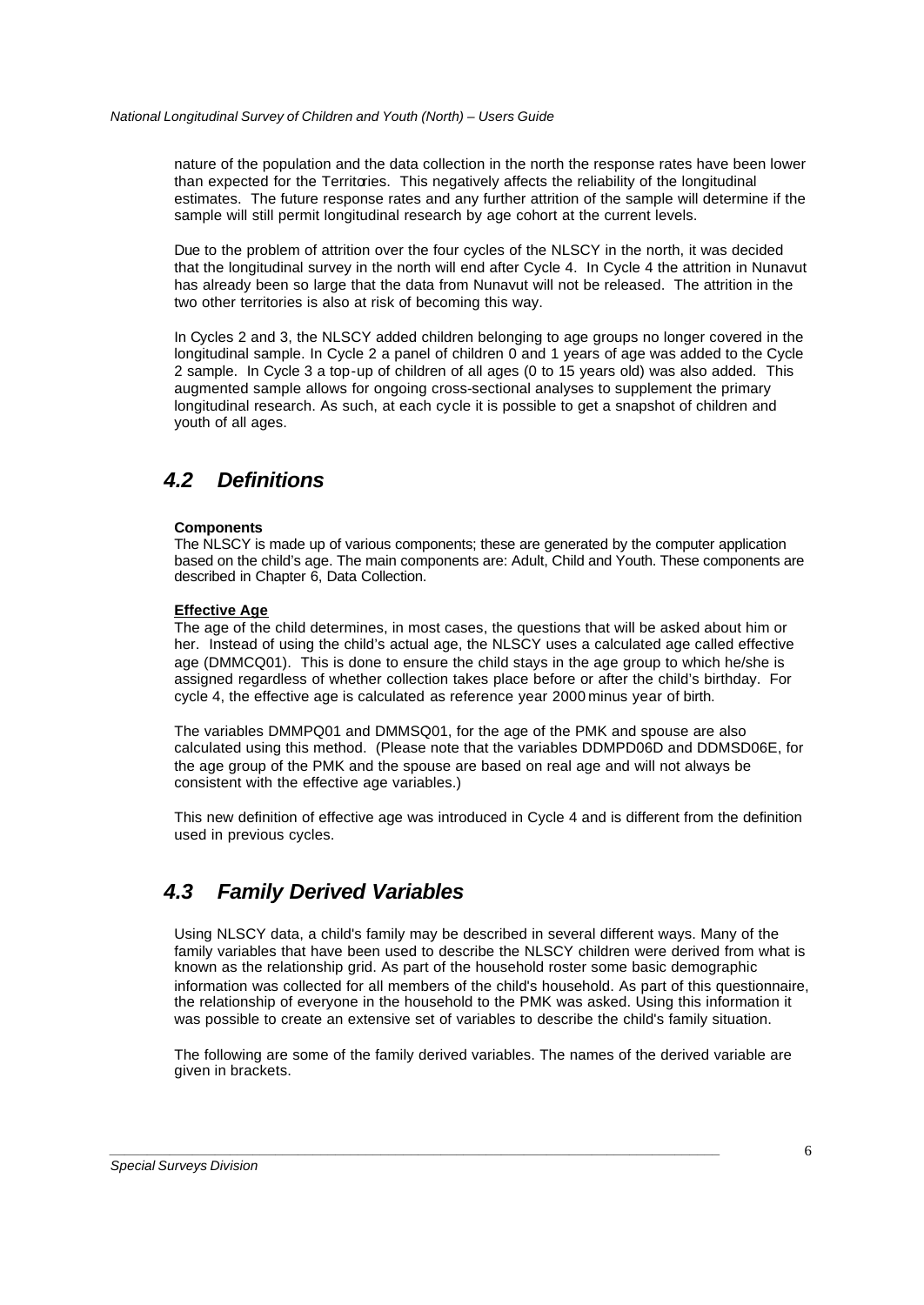#### **Single-parent family**

There are two ways of describing the parental situation of children using NLSCY data.

Using the relationship grid, a child's single-parent status was derived. In Cycle 4, there were 70.87% of children living with two parents, 26.71% with one parent, 2.42% without a parent (DDMCD04).

The second method of describing a child's parent status can be defined in terms of the PMK (DDMPD06A). However, the two ways of describing the child's family are very similar. The reason for the small difference between the two methods would involve those few cases where a child lived with a parent, but the parent was not selected to be the PMK.

#### **Step, Blended and Intact Families**

Children living with two parents are classified as being members of intact, step and/or blended families based on the relationship of these children to the parents.

#### **Intact family**

An intact family consists of a married or common-law couple where **all** children are the natural and/or adopted offspring of both members of the couple.

For the NLSCY children, 58.29% were members of an intact family (DDMCD16).

#### **Step family**

A step family consists of a married or common-law couple residing in the same household, with at least one step child living with them who is the biological or adopted child of one parent but not the other parent. It should be noted that a child who is the biological child of both parents is said to belong to a step family if at least one of these parents has a step child residing in the household.

For the NLSCY children, 7.56% were step children themselves (DDMCD03) and 12.58% lived in a step family (DDMCD15).

#### **Blended family**

Blended families combine children who have different relationships with their parents. A blended family consists of a married or common-law couple living with at least two children, one of whom does not share the same natural and/or adoptive parents as the other child(ren). The following are examples of blended families:

a couple with biological children of the female partner as well as biological children of the male partner (i.e., hers and his)

• a couple with biological children of the female partner as well as children out of the new union (i.e., hers and theirs).

The blended family is a sub-set of the step family. For the Cycle 4 NLSCY children, 7.52% were members of a blended family (DDMCD14).

Note: *Foster children and children living with only one parent are not included in step, blended or intact families. In the derivation of blended, intact and step families, if a child was the adoptive child of one parent and the biological child of the other parent, then this child was treated like a step child, and thus the family labelled as a step family. In other Statistics Canada publications children of this type are treated as if they were biological children of both parents.*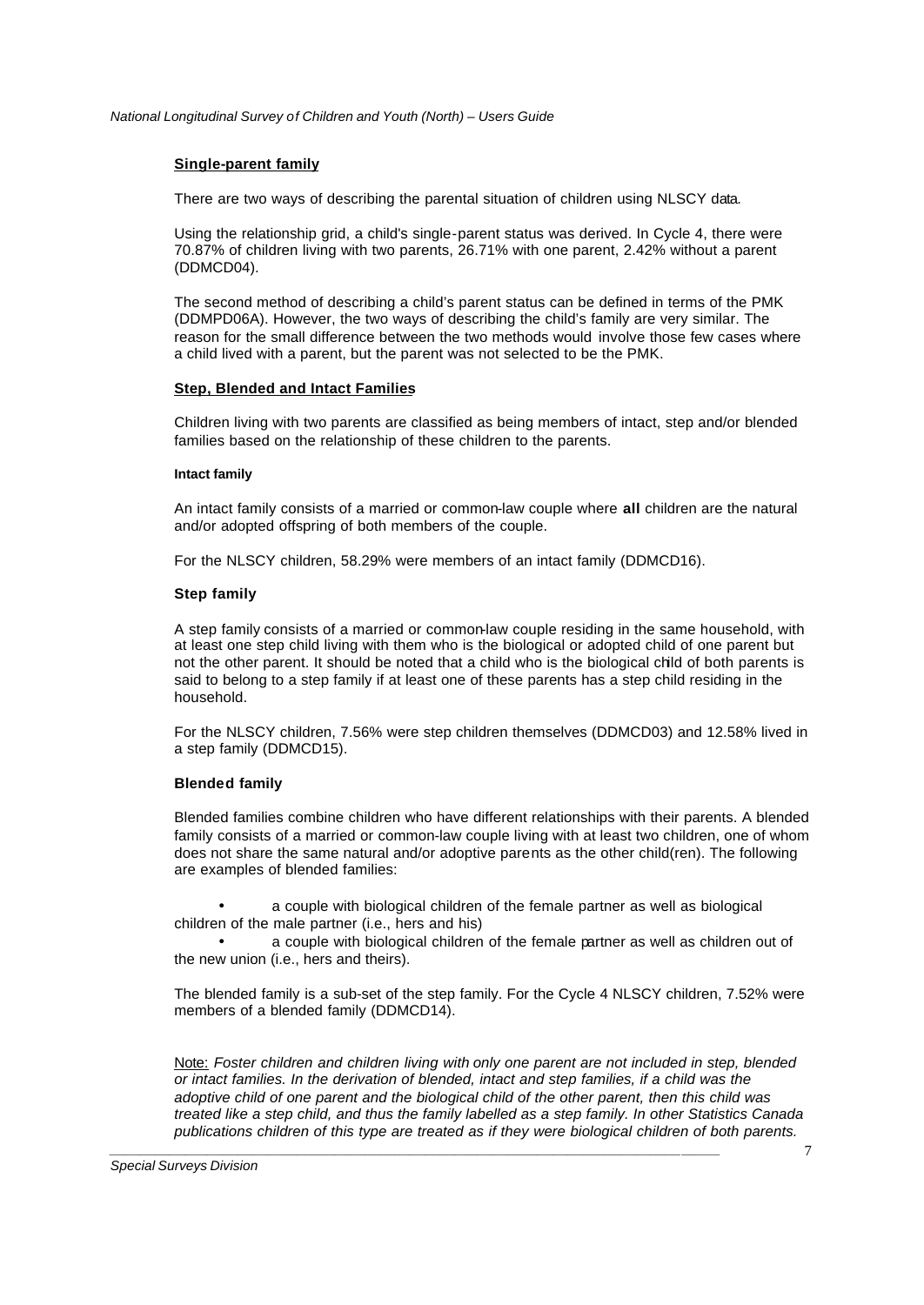#### **Economic Family**

For the NLSCY, an economic family (DDMCD01) is defined as all family members related by blood, marriage, common-law relationship or adoption; foster children are considered to be part of the economic family. For example, if a woman lives in a household with her spouse and two children as well as her sister and her sister's child then all of these individuals would be part of one economic family. If a boarder also resided in the household with her child then this would constitute a second economic family.

#### **Siblings**

For the NLSCY data, siblings include full, half, step, adopted and foster siblings. Only siblings residing in the household have been included in the calculation of the sibling derived variables included on the master file. In the case of common-law relationships, if both members have brought their own children into the relationship then these children are considered as siblings. It should be noted that the classification of siblings was age independent. If an NLSCY child had an adult sibling (for example, 21 years of age) living in the household then this sibling was included in the calculation of the sibling derived variables. The sibling derived variables include total siblings, as well as number of older siblings, younger siblings and siblings of exactly the same date of birth; i.e., twins (DDMCD08, 09, 10 and 11).

# *4.4 Person Most Knowledgeable and Spouse*

# *4.4.1 Person Most Knowledgeable (PMK)*

In each NLSCY household, one child was selected at random and a question was asked to determine who in the household was the **p**erson **m**ost **k**nowledgeable about this child. This person was labelled as the **PMK**. The intention was that the PMK would provide the information for all selected children in the household and also provide socio-demographic information about her/him and his/her spouse/partner. In some rare cases it might have been appropriate to label two different people in a household as PMKs. For example, in the case of a step family, it may have been appropriate to label the mother as the PMK for one child and the father for another. However, in order to simplify the interview procedures, only one PMK was selected per household.

In some households, there is no PMK. In cases where the selected child is 16 and over and is no longer living with a parent or guardian, there is no PMK selected in the household.

The following is the breakdown of the relationship of the PMK to the NLSCY children (DDMCD06) in the territories for Cycle 4 (using unweighted data).

- for 81.32% of responding children, the PMK was the mother (78.37% the biological mother and 2.95% the step, adoptive or foster mother) - for 16.50% of the children the PMK was the father (biological, step, adoptive or foster father)

- for 2.18% of children the PMK was not a parent.

*\_\_\_\_\_\_\_\_\_\_\_\_\_\_\_\_\_\_\_\_\_\_\_\_\_\_\_\_\_\_\_\_\_\_\_\_\_\_\_\_\_\_\_\_\_\_\_\_\_\_\_\_\_\_\_\_\_\_\_\_\_\_\_\_\_\_\_\_\_\_\_\_\_\_\_\_\_\_\_\_\_*

### *4.4.2 Spouse*

If the PMK had a partner residing in the household at the time of the interview, this person was labelled as the **spouse**. Spouses included both married and common-law partners. Detailed socio-economic information was collected about the spouse/partner in order to describe the family situation of the child.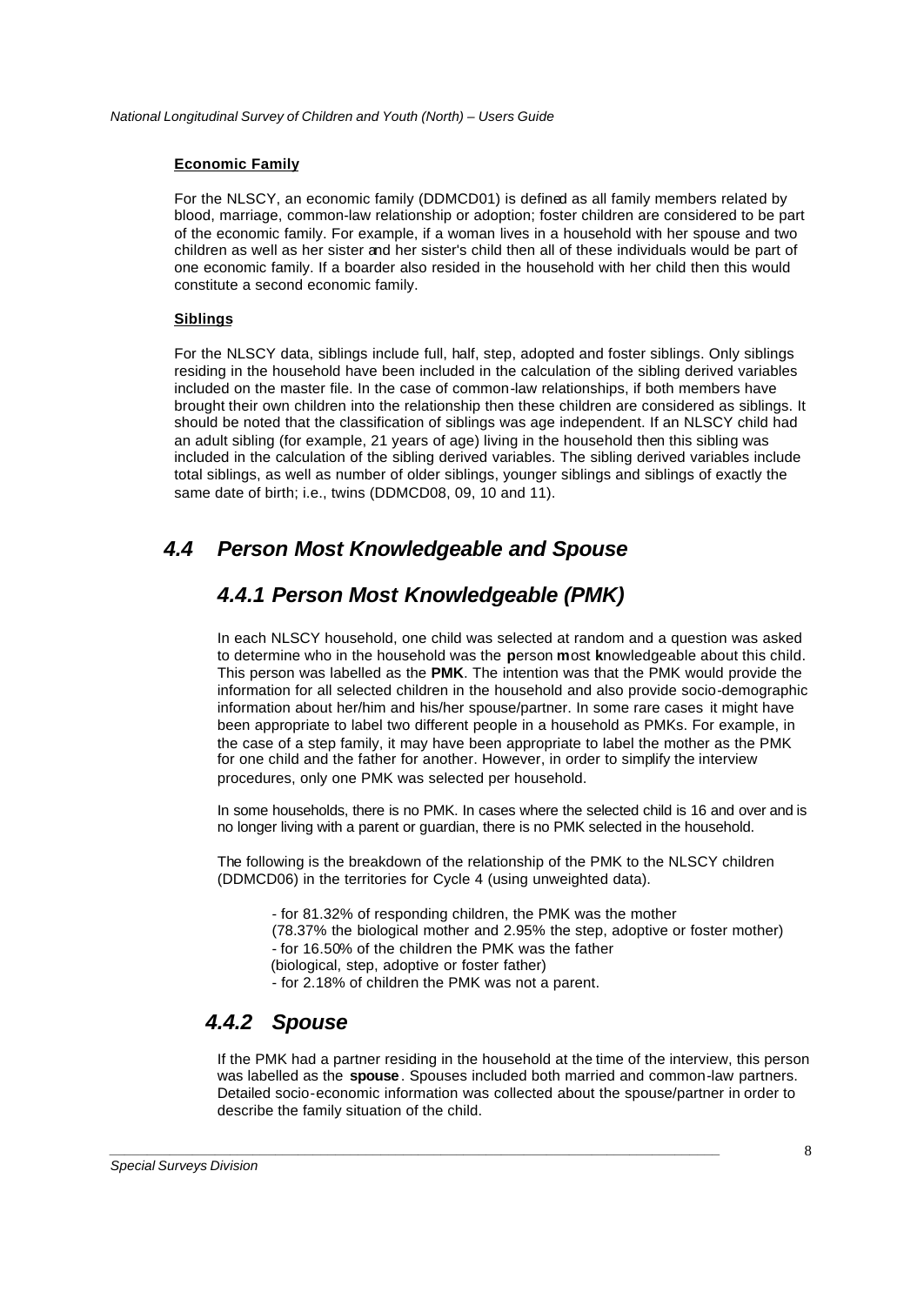The following is the breakdown of the relationship of the spouse/partner to the NLSCY children (DDMCD06B) in the territories for Cycle 4 (using unweighted data).

- for 25.42% of the children, the PMK did not have a spouse/partner residing in the househol d
- for 61.1% of children the spouse/partner was the father
- (52.88% the biological father and 8.22% the step, adoptive or foster father) - for 12.29% of children the spouse/partner was the mother
- (biological, step, adoptive or foster)
- for 1.19% of children, the spouse/partner was not a parent.

#### **Change in PMK between cycles**

For several reasons, the PMK and his/her spouse could be different people than those designated in the previous cycle. For this reason, analysts should use caution when comparing PMK information from one cycle to the next.

### *4.5 Respondent*

A cross-sectional respondent is a child from whom the Adult, Child or Youth component was completed. Even though the survey was conducted in 2000 -2001 these children represent the population as of January 1999 due to the sample used. See the section on sample selection for more details.

A longitudinal respondent is a child introduced in a previous cycle for whom the Adult, Child or Youth component was completed. The children introduced in a previous cycle who have died or moved outside of one of the two Canadian territories are also longitudinal respondents. They represent children in the reference population who have the same life course (i.e. have died or moved).

A respondent household is a household where an Adult component or a Child or Youth component has been completed.

A respondent child is a child for whom an Adult component or his/her Child or Youthcomponent has been completed. A respondent household without a complete Adult component can have one respondent child and one non-respondent child.

Please see "Chapter 5 - Survey methodology" for more information about the definition of a respondent.

# *4.6 Socio-economic status*

In past cycles of NLSCY, a measure of socio-economic status (SES) was included. This measure will not be available for Cycle 4. The former definition used information about the respondent employment as classified by the Standard Occupational Classification (SOC 1980). There is now a new coding structure, SOC 1991, and a definition of SES has not been developed using this new classification.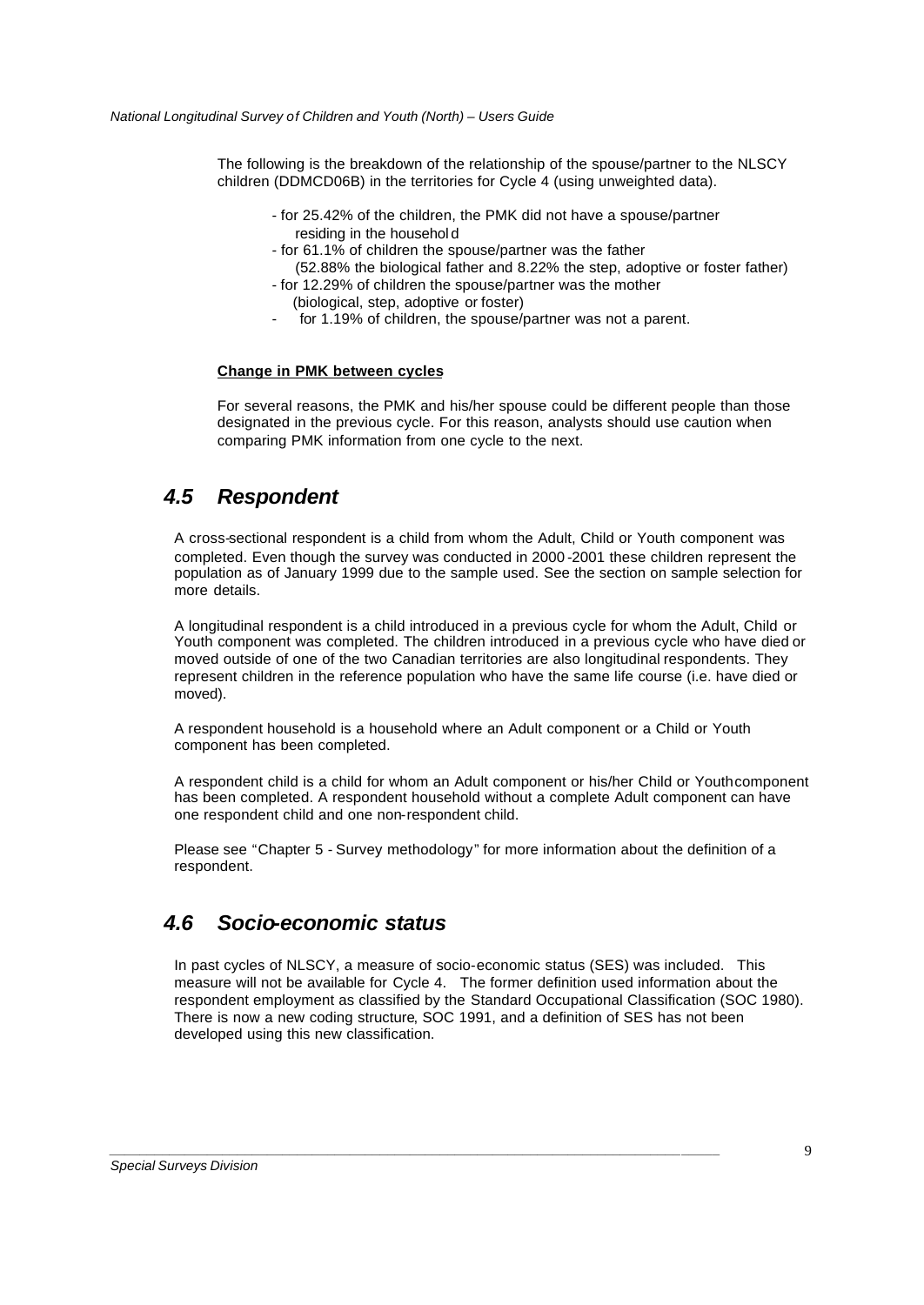# *5.0 Survey Methodology*

The requirement for the NLSCY design was to select a representative sample of children in Canada and to follow and monitor these children over time into adulthood.

# *5.1 Definition of the NLSCY Population*

The target population of the NLSCY for Cycle 1 consisted of Canadian children aged newborn to 11 years of age. In Cycle 2, the sample was topped up for newborns and one year-olds, increasing the target population from newborns to 13 years of age.

In the territories in Cycle 3 there was a top-up of children aged up to 15 years, not only newborns and one year-olds as in Cycle 2. This increased the target population from newborns to 15 years of age.

In Cycle 4, no sample top-up was done. The sample consisted of all children who responded to the survey in Cycle 3. These children and youth were between the ages of 2 and 17 years old at the time of the survey.

# *5.2 NLSCY Sample Design*

In terms of sampling, the starting point for the NLSCY design in Cycle 1 was the household. Sampled households actually came from three possible sources, which have been labelled as the Main Component, the Integrated Component and the Territories Component.

#### **The Territories Component**

The initial sample design of the NLSCY in the North was integrated with the National Population Health Survey (NPHS) in order to help alleviate response burden. The target population of the integrated sample included household residents living in private occupied dwellings located in the two territories, with the exclusion of populations on Indian reserves, Canadian Forces Bases and in institutions. Also, persons living in unorganized areas were excluded from the target population

The split of the Northwest Territories into two new territories, Nunavut and Western, which took place in 1999, also had to be considered.

# *5.2.1 Sample Selection of Households*

*\_\_\_\_\_\_\_\_\_\_\_\_\_\_\_\_\_\_\_\_\_\_\_\_\_\_\_\_\_\_\_\_\_\_\_\_\_\_\_\_\_\_\_\_\_\_\_\_\_\_\_\_\_\_\_\_\_\_\_\_\_\_\_\_\_\_\_\_\_\_\_\_\_\_\_\_\_\_\_\_\_*

A simple random sample of dwellings was selected from a list frame of addresses in each community with the exception of two strata in the Yukon where random digit dialling was used and provided essentially a simple random sample of residential telephone lines.

A selected household was included in the NLSCY if there was at least one child aged 0 to 11 in the household for Cycle 1.

For Cycle 2 of the survey, new households were added if there was a child between the ages of 0 and 1 living in the selected household. The collection of both the longitudinal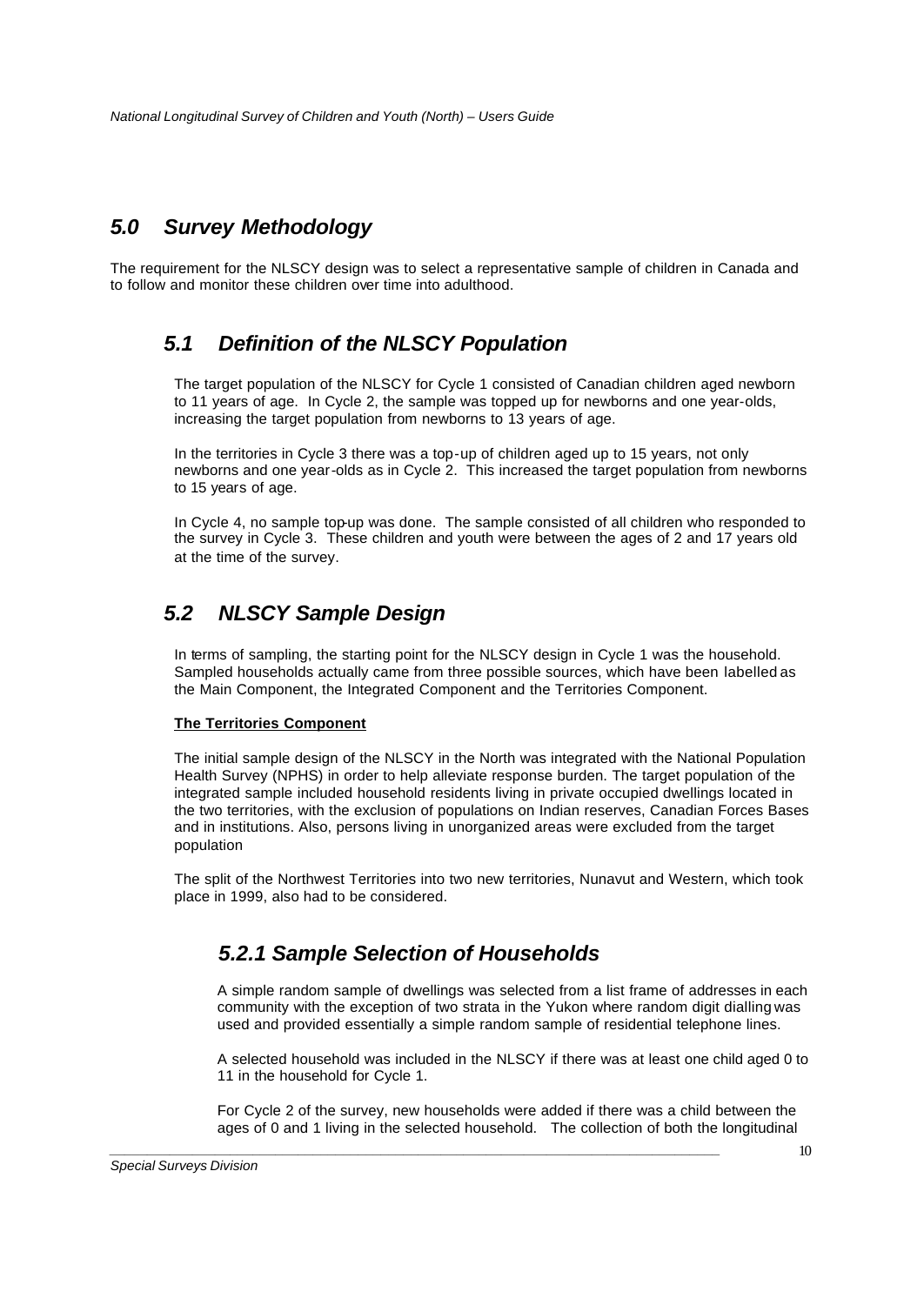panel and the top-up was delegated to the statistical agencies in both the Yukon and Northwest Territories.

In Cycle 3 local statistical agencies in each territory were given the responsibility of interviewing the longitudinal cohorts and for sampling the children for the top-up. In Cycle 3 new households were added again with the goal of representing new children aged 0 and 1, but top-ups were also added in the other age cohorts between 2 to 15. These households were selected using a non-probabilistic method such as quota or snowball sampling. It is not certain what sampling method was used and if and whether the Yukon and the Northwest Territories used the same method. The absence of this information poses a problem for estimating population totals or averages using the com mon Horvitz-Thompson estimator since it requires knowledge of inclusion probabilities. By choosing the alternate ratio estimator, the values of the inclusion probabilities are not essential. What is required is auxiliary information known for all population units. The census and demographic update of population estimates are used as this auxiliary information.

In Cycle 4, no new households were added to the sample. Only the children who responded to the survey in Cycle 3 were included in the sample.

# *5.2.2 Sample Selection of Families and Children*

Where a household contained more than one economic family with children of the targeted age, only one family was chosen for inclusion in the NLSCY.

In Cycle 1, within each selected family, the survey was administered for all children aged 0 to 11 up to a maximum of three children. Where there were four or more eligible children, three were selected randomly for inclusion in the survey.

# *5.3 Sample Allocation*

The NLSCY sample for Cycle 1 was constructed taking two important requirements into consideration. A sufficient sample was required in each of the 10 provinces and 2 territories to allow for the production of reliable estimates for all children 0 to 11 years of age. The sample allocation was derived such that the smaller provinces and the territories had sufficient sample to meet this requirement.

Unlike the main survey in the provinces it was not necessary to have a large enough sample to produce estimates at the territorial level by seven key age groupings or cohorts. The allocation of the sample in the territories was done in such a way that it would only be possible to produce estimates for aggregated age groups.

# *5.3.1 Yukon Territory*

# *5.3.1.1 Longitudinal Sample Selection Cycle 1*

*\_\_\_\_\_\_\_\_\_\_\_\_\_\_\_\_\_\_\_\_\_\_\_\_\_\_\_\_\_\_\_\_\_\_\_\_\_\_\_\_\_\_\_\_\_\_\_\_\_\_\_\_\_\_\_\_\_\_\_\_\_\_\_\_\_\_\_\_\_\_\_\_\_\_\_\_\_\_\_\_\_*

For the longitudinal cohort introduced in Cycle 1, the Yukon Territory was divided into five strata as shown in Table 1. The first two strata used Random Digit Dialling to select the sample for the interview. Random samples were selected from lists of dwellings in the other strata. The sample of 1,500 households was allocated proportional to the population size in each stratum. The expected number of households is given in Table 1. Only some of the selected households would contain children in the required age range and be usable in the NLSCY.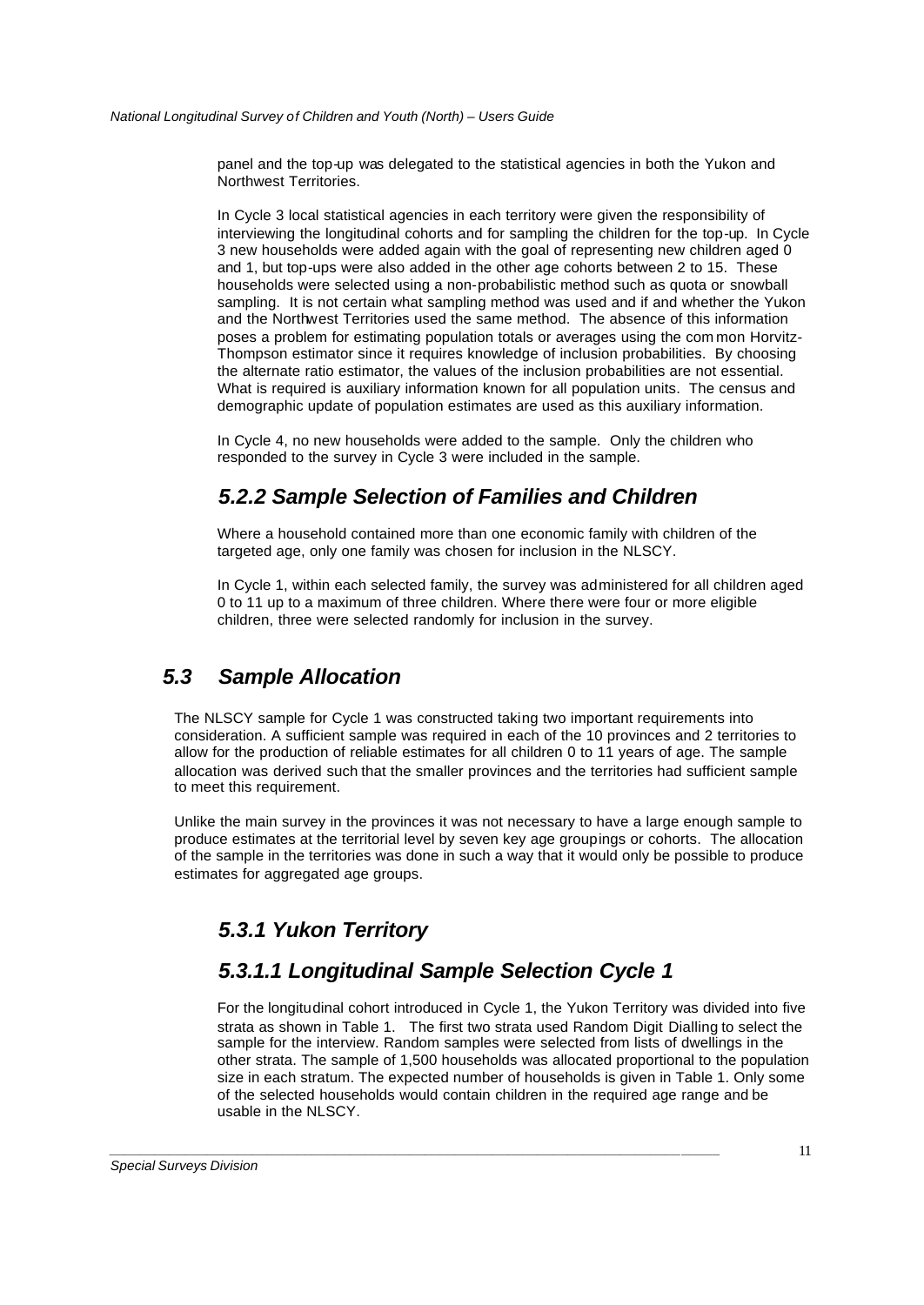| <b>NPHS/NLSCY Stratum</b>       | Household<br><b>Sample Size</b> |
|---------------------------------|---------------------------------|
| Whitehorse                      | 1,084                           |
| <b>Medium Sized Communities</b> | 177                             |
| <b>Aboriginal Communities</b>   | 69                              |
| <b>Mixed Communities</b>        | 82                              |
| Non-Aboriginal Communities      | 88                              |
| <b>TOTAL</b>                    | 1,500                           |

**Table 1: Allocated Sample Sizes by Stratum for the Yukon, for cycle 1**

# *5.3.1.2 Sample Selection Cycles 2, 3 and 4*

The longitudinal sample for the Yukon was reduced for Cycle 2 by eliminating a number of households that were shared with NPHS. Of the remaining sample of households the number of children selected was also reduced to a maximum of 2 per household. In total, 170 households were dropped from the sample and a further 135 households had the number of children interviewed reduced.

A new sample of children aged 0 and 1 were introduced for the longitudinal cohort in Cycles 2 and 3. A cross-sectional top-up of children aged 2 to 15 was also introduced in Cycle 3. The Yukon Territory was divided into five strata as shown in Table 1 and a target number of children by age were prescribed for the local agency to interview. In most cases Random Digit Dialling was likely used to select the sample for the interview. Information about the sampling methods, number of contacts, refusals and other nonresponse in ratio to the number of interviews was not provided to Statistics Canada by the Territorial agency. There were 64 new households added to the response file in Cycle 2. In Cycle 3, 257 new households were added and new members from 41 existing longitudinal households were also added.

There was no new sample selection done in Cycle 4. The sample consisted of all children who responded to the survey in Cycle 3.

# *5.3.2 Northwest Territories and Nunavut*

*\_\_\_\_\_\_\_\_\_\_\_\_\_\_\_\_\_\_\_\_\_\_\_\_\_\_\_\_\_\_\_\_\_\_\_\_\_\_\_\_\_\_\_\_\_\_\_\_\_\_\_\_\_\_\_\_\_\_\_\_\_\_\_\_\_\_\_\_\_\_\_\_\_\_\_\_\_\_\_\_\_*

# *5.3.2.1 Longitudinal Sample Selection Cycle 1*

At the time of sample selection in Cycle 1 both territories were part of the Northwest Territories and both of the new territories needed to be represented well in the sample. They were treated as strata in the sample design and the sample of 1,500 households was allocated to these two strata to meet the requirements of both surveys to release estimates for both new territories. This was done using Kish allocation, a well-known allocation method, that balances the reliability requirements at the territory and stratum levels. Using this method, the sample was allocated proportional to (Wh2 + 1/22), where Wh is the 1991 Census proportion of households in stratum, h, h=1,2. This allocation produced sample sizes of 652 households for Nunavut and 848 for the Western Territory.

Within Nunavut and Western, the sample was allocated to each in-scope community proportional to its population size. Any community with a resulting sample size less than 10 households had its sample size increased to 10. A sample of 10 households was deemed the minimum to justify the cost of surveying in a community. Table 2 shows the expected sample sizes aggregated by six regions.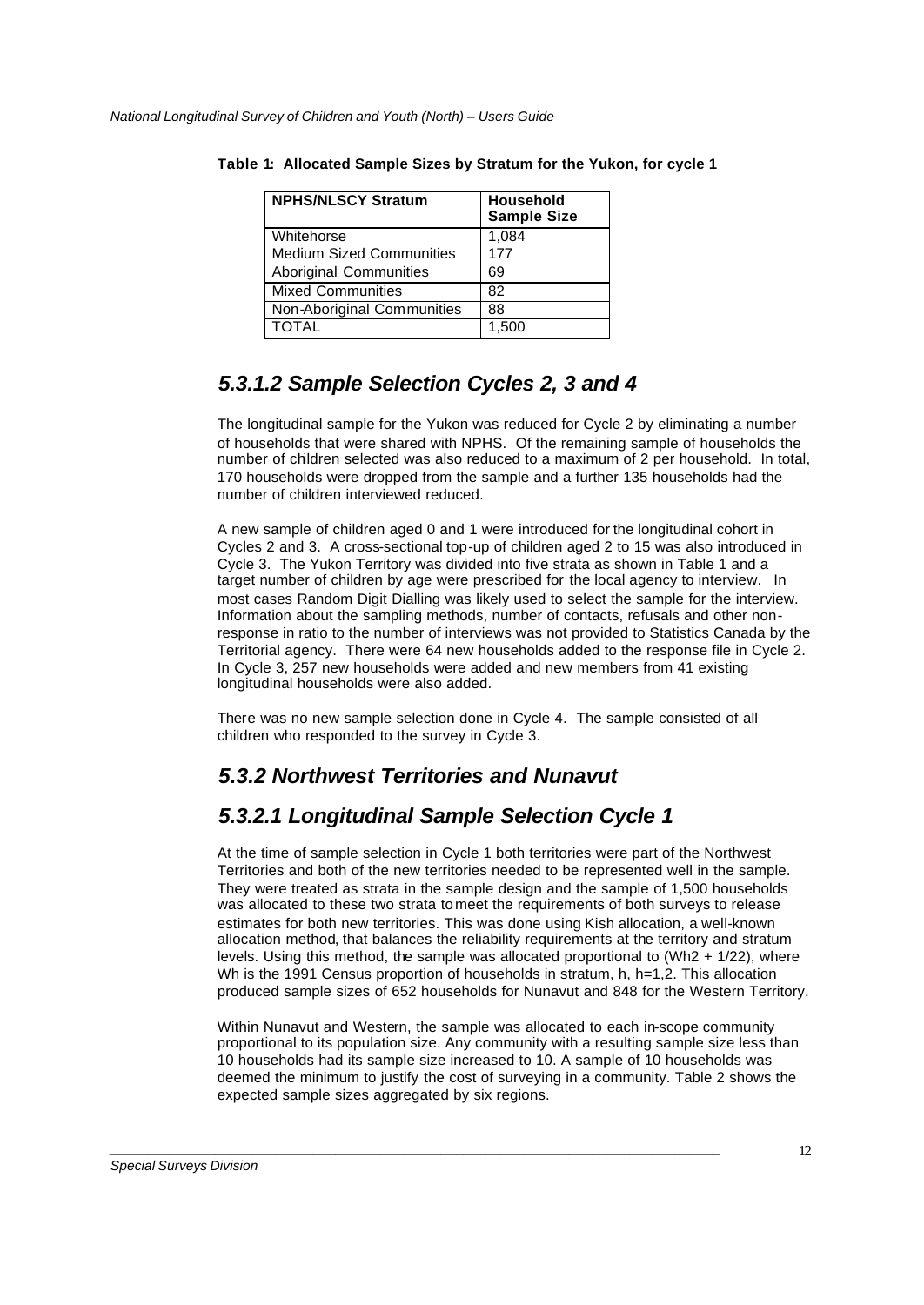| <b>REGION</b> |               | <b>Household</b><br><b>Sample Size</b> |
|---------------|---------------|----------------------------------------|
| Nunavut       | <b>Baffin</b> | 322                                    |
|               | Keewatin      | 204                                    |
|               | Kitikmeot     | 126                                    |
|               | Total         | 652                                    |
| Western       | Inuvik        | 205                                    |
|               | Fort Smith    | 282                                    |
|               | Yellowknife   | 361                                    |
|               | Total         | 848                                    |
| <b>TOTAL</b>  |               | 1,500                                  |

**Table 2: Allocated Sample Sizes by Region for the NWT, for cycle 1**

# *5.3.2.2 Sample Selection Cycles 2, 3 and 4*

Children aged 0 and 1 were introduced for the longitudinal cohort in Cycles 2 and 3. A cross-sectional top-up of children aged 2 to 15 was also introduced in Cycle 3. The Northwest Territory and Nunavut Territory were divided into three strata each as shown in Table 2 and a target number of children by age were prescribed for the local agencies to interview. In most cases a non-probabilistic method was likely used to select the sample for the interview. Information about the sampling methods, the number of contacts, refusals and other non-response in ratio to the number of interviews was not provided to Statistics Canada by the Territorial agencies. There were 17 new households added to the response file in Cycle 2, and new members were also added from 130 existing longitudinal households. In Cycle 3, 208 new households were added and new members from 4 existing longitudinal households were added as well.

There was no new sample selection done in Cycle 4. The sample consisted of all children who responded to the survey in Cycle 3.

# *5.4 Sample Size*

For Cycle 1, in both the Yukon and Northwest Territories, the initial NLSCY sample requirement was 1,500 households in order to obtain a sufficient sample of children 0 to 11 years old. As the NPHS required only 1,200 households to achieve its required sample of persons 12 years old and over, the NLSCY requirement determined the overall sample size. For subsequent cycles - 2 and 3 - the sample requirements were not defined by a prescribed number of households, but instead by a required number of respondents.

#### **Actual Sample Sizes**

Table 3 shows the responding sample sizes obtained by territory, for cycles 1, 2 and 3. Tables 4 to 7 provide the respondent distribution by age, for cycles 1, 2, 3 and 4.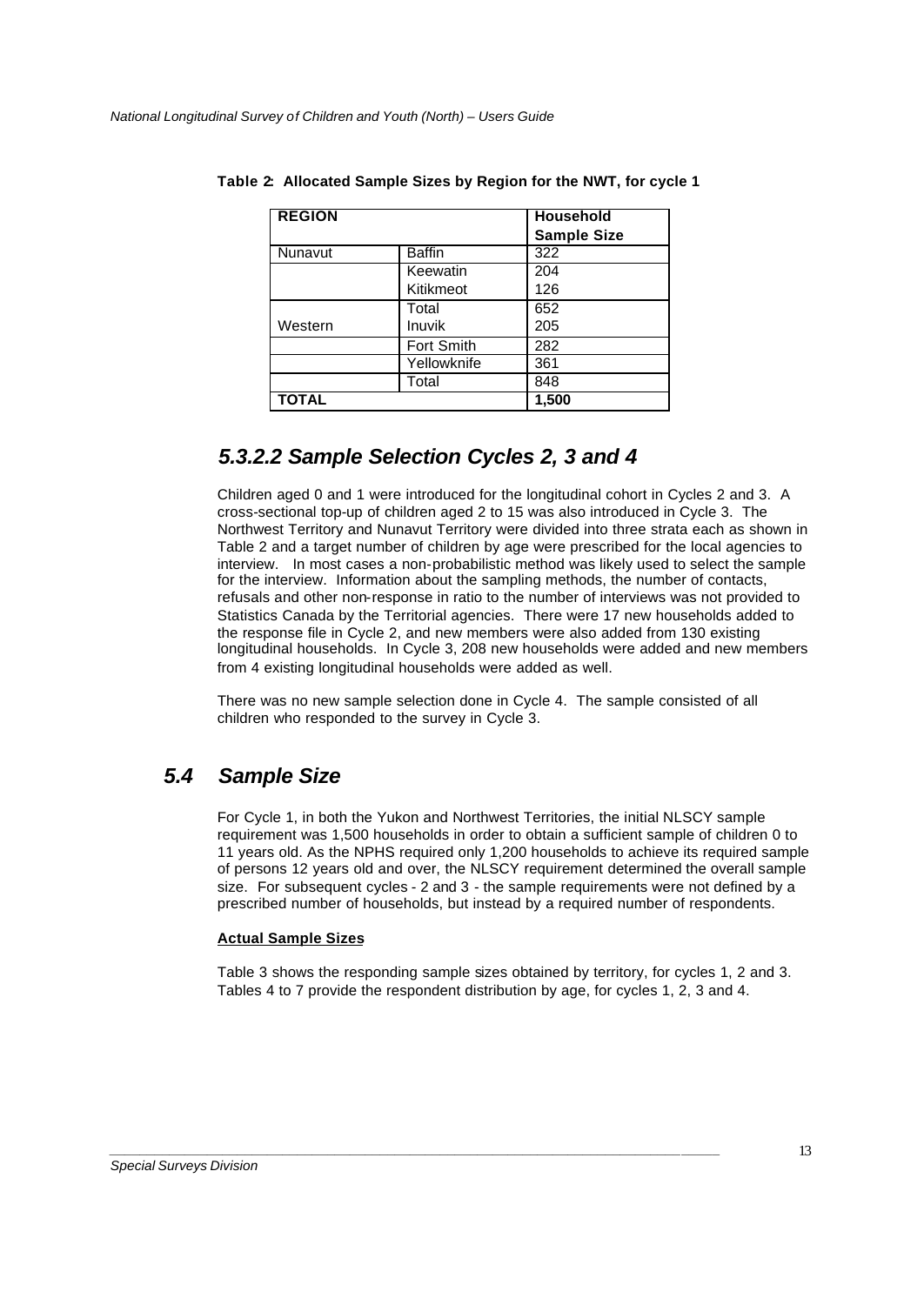|                              |                  | Cycle 1   |            | Cycle 2          |                 | Cycle 3   |            | Cycle 4    |
|------------------------------|------------------|-----------|------------|------------------|-----------------|-----------|------------|------------|
| Territory / Region           | Number of        | Number of | Number of  | Number of        | Number of       | Number of | Number of  | Number of  |
|                              | Households       | Children  | Households | Children         | Households      | Children  | Households | Children   |
| Yukon                        |                  |           |            |                  |                 |           |            |            |
| Whitehorse                   | 481              | 765       | 274        | 430              | 260             | 404       | 239        | 373        |
| Medium Sized                 | $\overline{82}$  | 126       | 42         | 69               | $\overline{38}$ | 55        | 37         | 53         |
| <b>Communities</b>           |                  |           |            |                  |                 |           |            |            |
| <b>Native Communities</b>    | 19               | 36        | 3          | 6                | 3               | 5         | 3          | 5          |
| <b>Mixed Communities</b>     | 38               | 65        | 15         | 25               | 16              | 26        | 12         | 19         |
| Non-Native                   | 37               | 67        | 13         | 24               | 11              | 21        | 11         | 21         |
| Communities                  |                  |           |            |                  |                 |           |            |            |
| Total                        | 657              | 1,059     | 347        | 554              | 328             | 511       | 302        | 471        |
|                              |                  |           |            |                  |                 |           |            |            |
| <b>Nunavut</b>               |                  |           |            |                  |                 |           |            |            |
| <b>Baffin</b>                | 181              | 358       | 154        | 303              | 139             | 263       | N/A        | N/A        |
| Keewatin                     | $\overline{127}$ | 244       | 116        | $\overline{227}$ | 106             | 185       | N/A        | <b>N/A</b> |
| Kitikmeot                    | 91               | 170       | 82         | 152              | 72              | 124       | N/A        | <b>N/A</b> |
| <b>Total</b>                 | 399              | 772       | 352        | 682              | 317             | 572       | N/A        | <b>N/A</b> |
|                              |                  |           |            |                  |                 |           |            |            |
| Western                      |                  |           |            |                  |                 |           |            |            |
| Inuvik                       | 74               | 139       | 59         | 105              | 48              | 83        | 41         | 74         |
| Fort Smith                   | 123              | 224       | 100        | 175              | 84              | 146       | 64         | 111        |
| Yellowknife                  | 131              | 210       | 98         | 158              | 83              | 132       | 68         | 109        |
| Total                        | 331              | 573       | 257        | 438              | 215             | 361       | 173        | 294        |
|                              |                  |           |            |                  |                 |           |            |            |
| <b>Northwest Territories</b> |                  |           |            |                  |                 |           |            |            |
| <b>Total</b>                 | 724              | 1,345     | 609        | 1,120            | 532             | 933       | 183        | 307        |
|                              |                  |           |            |                  |                 |           |            |            |
| <b>Total</b>                 | 1.384            | 2,404     | 956        | 1,674            | 860             | 1444      | 485        | 778        |

#### **Table 3: Responding Longitudinal Sample Sizes by Territory, cycles 1, 2, 3 and 4**

*Note: Nunavut is not included in the release file for Cycle 4; therefore the counts are marked not applicable in the table. There are 13 children in 10 households who were part of the Nunavut sample in Cycle 1, but the Western territory sample in Cycle 4. This is why the total for Western and the total for the whole Northwest Territories are not equal.*

#### **Table 4: Responding Sample Sizes by Age, Cycle 1**

| Age<br>0 | <b>Yukon Territory</b> | Western | Nunavut |
|----------|------------------------|---------|---------|
|          | 72                     | 43      | 90      |
| 1        | 79                     | 42      | 61      |
| la<br>S  | 78                     | 53      | 73      |
|          | 81                     | 64      | 61      |
| 4        | 90                     | 54      | 67      |
| 5        | 93                     | 46      | 70      |
| 6        | 95                     | 54      | 65      |
| 7        | 84                     | 45      | 51      |
| 8        | 82                     | 48      | 66      |
| 9        | 96                     | 43      | 54      |
| 10       | 111                    | 41      | 51      |
| 11       | 98                     | 53      | 50      |
| Total    | 1,059                  | 586     | 759     |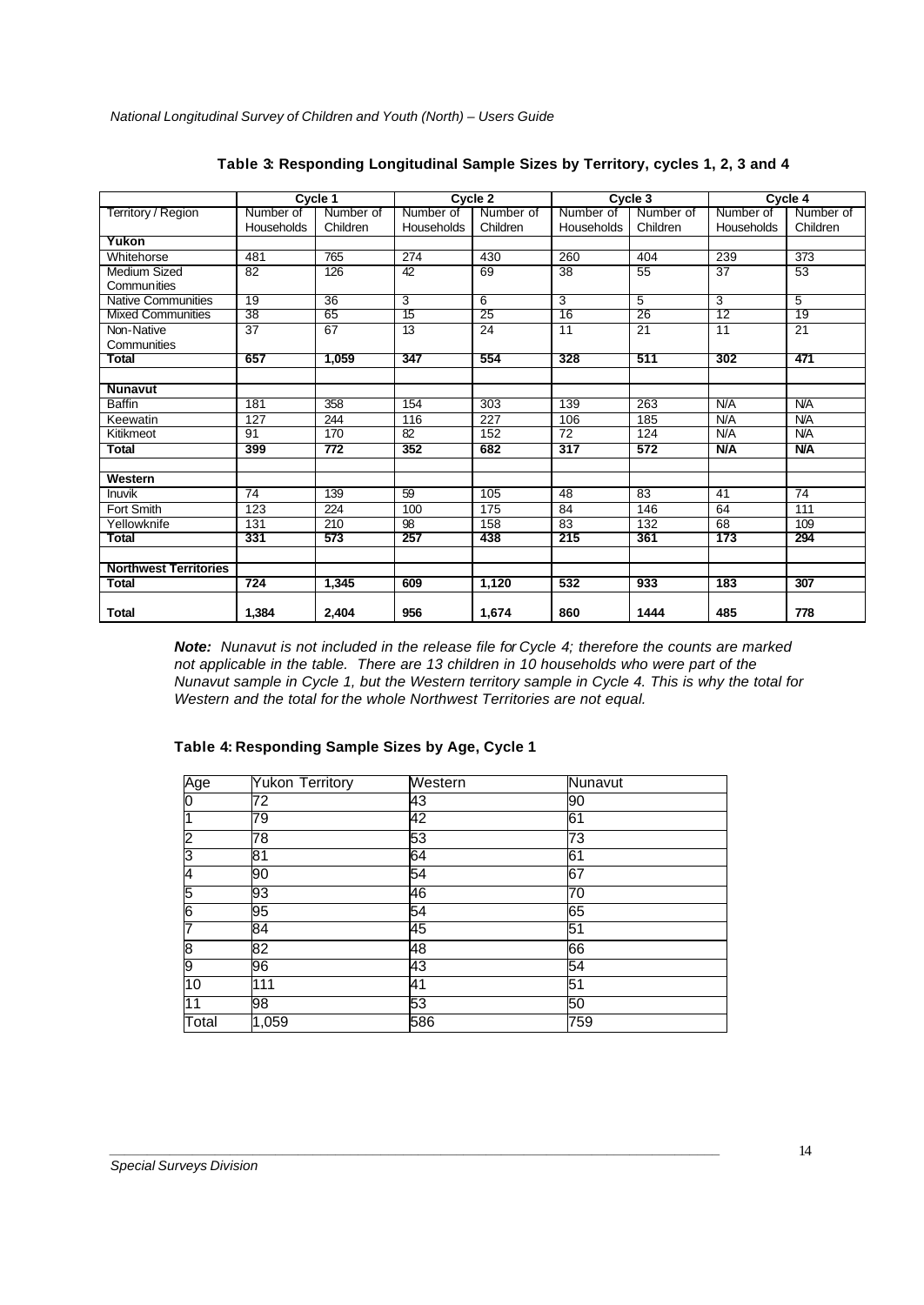#### **Table 5: Responding Sample Sizes by Age, Cycle 2**

For cycle 2, 214 cross-sectional children between 0 and 1 year old were introduced into the sample for the Yukon and the Northwest Territories in order to be able to produce crosssectional estimates of children aged 0 to 13 years. This includes 61 children in the Yukon and 152 children in the North West Territories (77 in Western, 75 in Nunavut).

| Age                     | <b>Yukon Territory</b> | Western | <b>Nunavut</b> |
|-------------------------|------------------------|---------|----------------|
| ō                       | 18                     | 38      | 33             |
| 1                       | 43                     | 38      | 44             |
| 2                       | 40                     | 43      | 56             |
| $\overline{\mathbf{3}}$ | 39                     | 40      | 58             |
| 4                       | 31                     | 54      | 50             |
| 5                       | 50                     | 50      | 48             |
| 6                       | 48                     | 58      | 49             |
| 7                       | 56                     | 50      | 57             |
| 8                       | 55                     | 54      | 54             |
| 9                       | 45                     | 38      | 40             |
| 10                      | 53                     | 57      | 44             |
| 11                      | 53                     | 51      | 27             |
| $\overline{12}$         | 41                     | 39      | 24             |
| 13                      | 46                     | 34      | 40             |
| Total                   | 618                    | 644     | 624            |

#### **Table 6: Responding Sample Sizes by Age, Cycle 3**

For cycle 3, 134 cross-sectional 0 and 1 year old children were introduced into the sample for Yukon and 69 for the North West Territories (32 in Western, 37 in Nunavut) to be able to produce cross-sectional estimates of children aged 0 to 15 years. There were also 250 crosssectional children ages 2-15 introduced into the sample from the Yukon and 288 from the Northwest Territories (263 in Western, 25 in Nunavut) that helped to offset the declining sample for the older age cohorts due to attrition.

| Age                     | <b>Yukon Territory</b> | Western | Nunavut |
|-------------------------|------------------------|---------|---------|
|                         | Total                  | Total   | Total   |
| 0                       | 79                     | 13      | 14      |
| 1                       | 55                     | 19      | 23      |
| 2                       | 54                     | 40      | 46      |
| $\overline{\mathbf{3}}$ | 76                     | 44      | 53      |
| 4                       | 8                      | 43      | 55      |
| 5                       | 57                     | 42      | 64      |
| 6                       | 53                     | 67      | 49      |
| 7                       | 58                     | 63      | 53      |
| 8                       | 64                     | 65      | 51      |
| 9                       | 54                     | 48      | 61      |
| 10                      | 64                     | 48      | 46      |
| 11                      | 59                     | 44      | 51      |
| 12                      | 54                     | 53      | 41      |
| 13                      | 57                     | 36      | 27      |
| 14                      | 55                     | 47      | 26      |
| 15                      | 56                     | 42      | 38      |
| Total                   | 943                    | 714     | 698     |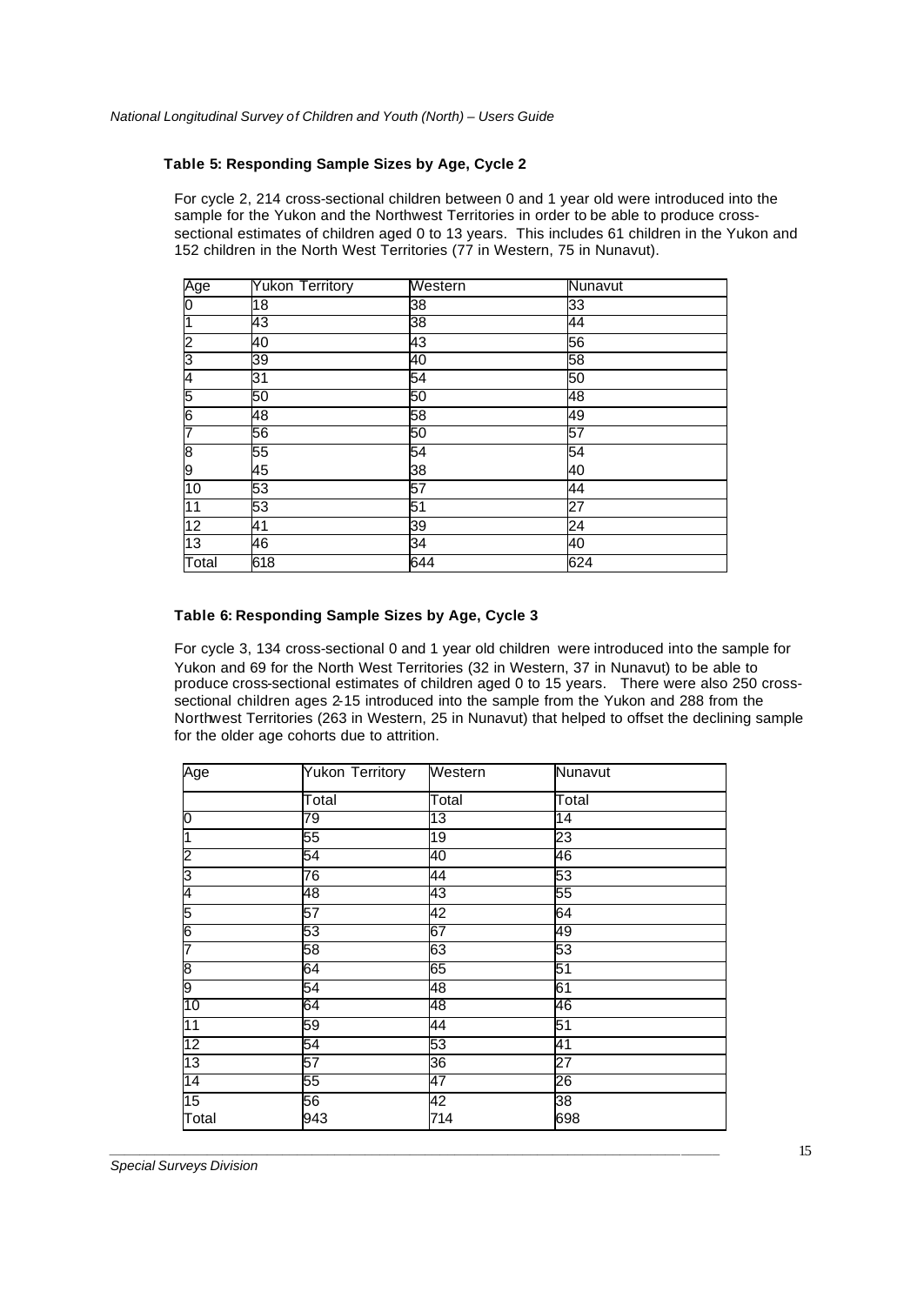#### **Table 7: Responding Sample Sizes by Age, Cycle 4**

For Cycle 4, no new children or youth were introduced to the sample. In Cycle 4 the concept of effective age was introduced. This age is equal to the year of the survey (2000) minus the birth year. In previous cycles the age was just taken to be the age of the child at the time of the interview. As a result the totals from Tables 6 and 7 might not be consistent. For example in Table 6 there were 48 four year old respondents in the Yukon. In Table 7 there are more, a total of 52, six year old respondents in the Yukon.

| Age                                                                   | Yukon     | Western         |
|-----------------------------------------------------------------------|-----------|-----------------|
|                                                                       | Territory |                 |
|                                                                       | Total     | Total           |
| 0                                                                     | 0         | 0               |
| $\overline{\mathbf{1}}$                                               | 0         | 0               |
|                                                                       | 59        | 9               |
|                                                                       | 58        | $\overline{14}$ |
|                                                                       | 43        | 29              |
| $\frac{2}{3}$ $\frac{3}{4}$ $\frac{4}{5}$ $\frac{6}{6}$ $\frac{7}{4}$ | 62        | 39              |
|                                                                       | 52        | 27              |
|                                                                       | 45        | 40              |
| 8                                                                     | 49        | 60              |
| 9                                                                     | 52        | 49              |
| $\overline{10}$                                                       | 59        | 47              |
| 11                                                                    | 51        | 42              |
| 12                                                                    | 58        | 41              |
| $\overline{13}$                                                       | 54        | 35              |
| 14                                                                    | 46        | 43              |
| $\overline{15}$                                                       | 53        | 31              |
| 16                                                                    | 47        | 41              |
| $\overline{17}$                                                       | 48        | 39              |
| Total                                                                 | 836       | 586             |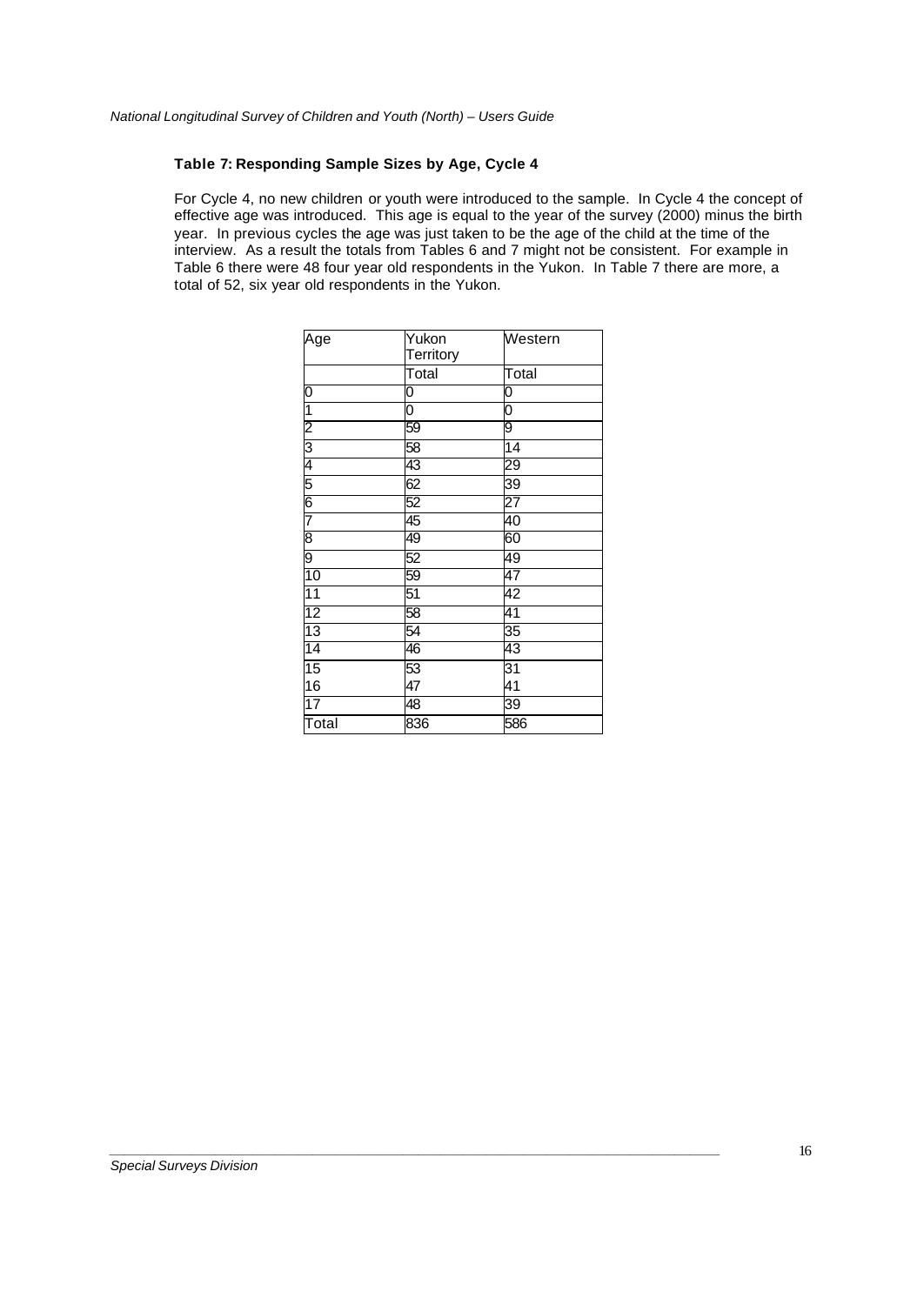# *6.0 Data Collection*

#### **Introduction**

Data collection for Cycle 1 of the NLSCY took place between 1994 and 1995. Cycle 2 data were collected between 1996 and 1997, and Cycle 3 collection took place between the fall of 1998 and the spring of 1999. Collection for Cycle 4 took place between November 2000 and May 2001.

In Cycle 1, every selected household with children newborn to 11 years of age had information collected on up to three of those children in a family. In Cycle 2, these respondents were re-contacted and additions of children aged 0 to 1 years were selected in order that each age group (from 0 to 13 years) would be represented. All these respondents were re-contacted in Cycle 3 with additional children from all age groups (aged 0 to 15) added to the sample. In Cycle 4, the same respondents from Cycle 3 were re-contacted. There were no additional children added.

#### **Collection Method**

For Cycles 1, 2 and 3, interviews were conducted by interviewers hired and trained by the Yukon and NWT Bureaus of Statistics. Households were contacted in person or by telephone; depending on their location and interviews were done using a paper and pencil questionnaire. Collection in the Yukon and the Northwest Territories used a shortened version of the NLSCY and NPHS survey instruments. Typically, households in more urban areas were contacted by phone while rural and remote communities required visits.

For Cycle 4, the collection was done in Statistics Canada's regional offices at the same time as the collection for the main survey in the provinces. The regional offices involved were: the Quebec Regional Office, the Prairies and Northwest Territories Regional Office and the Pacific and Yukon Regional Office. Since the collection was done from the regional offices, all data collection was done over the telephone using computer assisted telephone interviewing (CATI).

# *6.1 The Household Collection*

The questionnaire for the territories in Cycle 4 was based on the questionnaire used for the main survey. This simplified the collection since the same Computer Assisted Interview (CAI) application was used with certain modules removed for the North.

Overall, the Cycle 4 North application was the same as for the rest of the country with the exception of the modules listed below, which were removed. Since all collection was done by telephone using a CATI application, direct measures and paper questionnaires used in the Main survey in the provinces were not part of the interview for the North collection. The following are sections or modules that were not used for the Cycle 4 North application:

- Neighbourhood Safety
- Work after Birth
- Temperament
- Sleep
- Child Care
- PPVT
- All self-completes
- Ages and Stages
- Who am I?
- Number Knowledge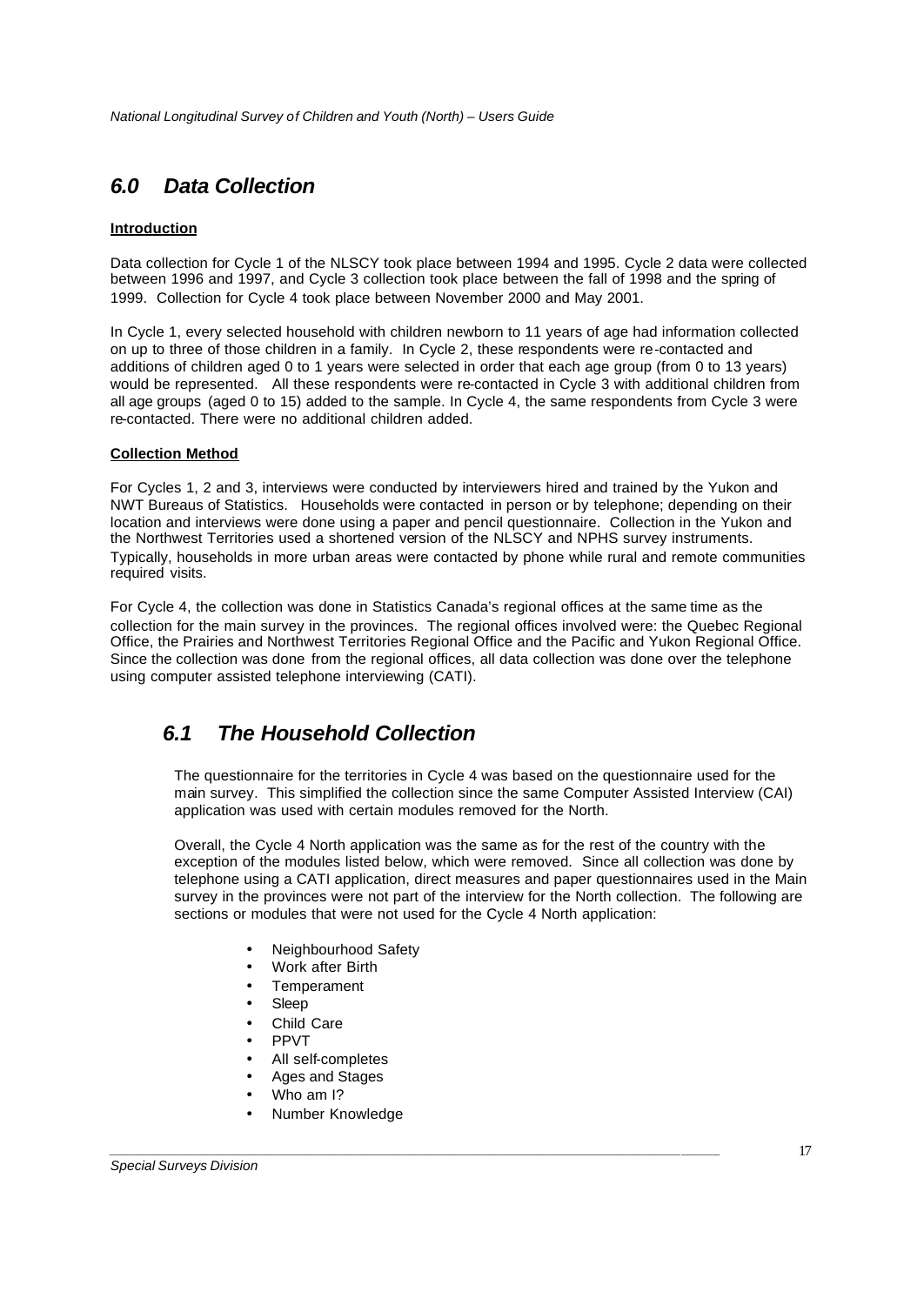Below is a description of each type of questionnaire used during collection in the household:

#### **The Household Roster**

The household questionnaire lists each member of the household and asks for basic demographic information (e.g., age, gender, and martial status) for each household member as well as some questions on dwelling conditions. A question was asked so as to determine which household member was the **P**erson **M**ost **K**nowledgeable about the child. This person was labelled as the **PMK** for the household. In most cases the PMK was the mother of the child. The relationship grid is also completed as part of this questionnaire, i.e., the relationship of everyone in the household to the PMK. Using this information, it was possible to create an extensive set of variables to describe the child's family situation.

The PMK was then asked to complete a set of two additional questionnaires: the Parent questionnaire and the Child questionnaire.

#### **The Parent Questionnaire**

A Parent module is created for each PMK and for the spouse or partner. Only the PMK or the spouse or partner can answer the questions in this module. There will never be more than one Parent component per household even when there is more than one child selected from the household. The purpose of the Parent Questionnaire was to gather general health information about the PMK and his/her spouse/partner and to obtain some general information about the child's social environment. Topic areas included are:

- Education
- Labour force
- Income
- Health
- Social support

*Note: For households in which the only child selected was in the 16-17 sub-group and was living with his/her parents, only three subjects were covered: Education, Labour force and Income. If the child was no longer living with his/her parents, the component was not created.*

#### **The Child Questionnaire**

A child component was created for each selected child between 2 and 17 years of age. The Person Most Knowledgeable (PMK) about the children and youths answered the child component questions. The PMK was usually the child's mother, but it could also be the father, a step-parent or an adoptive parent who lived in the same dwelling. Only the PMK or his/her spouse was permitted to answer the questions in this component.

At the end of this component, the respondent was asked to provide the name, address and telephone number of two people (friends, relatives) who would be able to help us trace the family in two years, when the survey will be repeated. Topic areas included are:

- Education
- Health
- Medical and biological information
- Child's development
- Literacy
- Communication
- Activities
- Behaviour
- Positive behaviour
- Motor and social development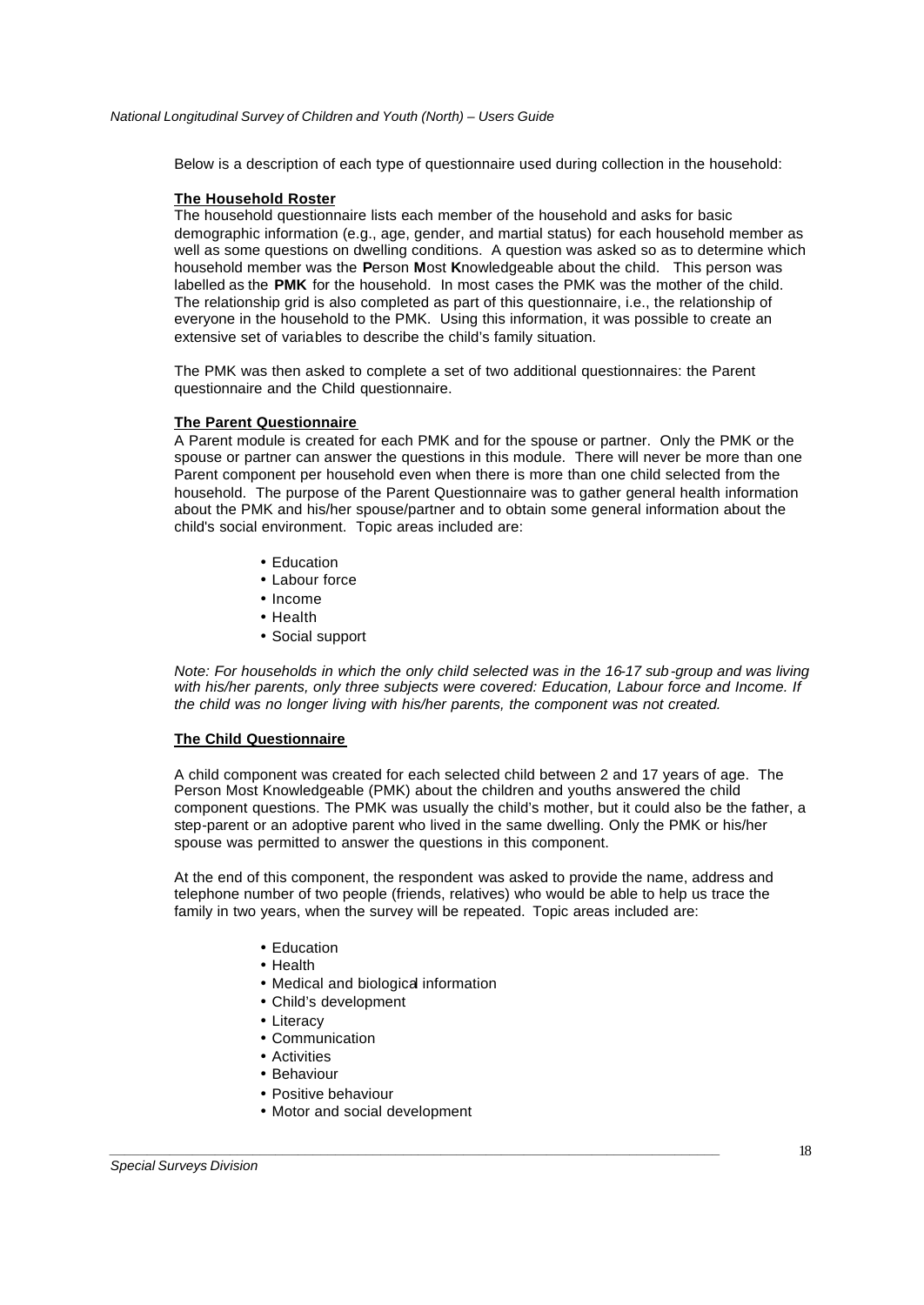- Relationships
- Parenting
- Expectations (Aspirations)

*Note: For households in which the only child selected was in the 16-17 sub-group and was living*  with his/her parents, only the Expectations (Aspirations) was covered. If the child was no longer *living with his/her parents, the component was not created.*

#### **Youth Questionnaire**

This component was added to the interview in Cycle 4. It was used only for 16- and 17-yearolds. The adolescent was the only person permitted to answer the questions in this component, whether he/she was living in the family home or not. Topic areas included are:

- Education
- Labour force
- Income
- Health
- Activities

#### **Direct Assessments and Self-Complete Questionnaires**

The collection in the territories does not include the Peabody Picture Vocabulary Test, Number Knowledge, Who Am I?, Ages and Stages, Math test, Cognitive measure, the self-complete questionnaire for 10-11,12-13, 14-15 and 16-17 year olds and the Teachers' and Principal's Questionnaires.

### *6.2 Non-Response follow-up*

Interviewers were instructed to make all reasonable attempts to obtain NLSCY interviews with members of eligible households. Individuals who at first refused to participate were re contacted by a senior interviewer who stressed the importance of the survey and the household's co-operation. This was followed by a second call from the interviewer. For cases where the timing of the interviewer's call was inconvenient, a more convenient time was arranged to call back. For cases where there was no answer, numerous attempts were made to contact the respondent. Despite the best efforts of interviewers, a number of non-responding households typically remain at the end of a survey collection period.

#### **Collection Personnel (training, supervision and control)**

The NLSCY was conducted by Labour Force Survey (LFS) interviewers. A number of them had worked on one or more previous cycles of the NLSCY. All LFS interviewers report to a staff of senior interviewers who are responsible for ensuring that interviewers are familiar with the survey's concepts and procedures. The senior interviewers ensure that prompt follow-up action is taken for refusal and other non-response cases. If necessary, non-response cases are transferred to a senior interviewer and reassigned. The senior interviewers in turn report to the LFS program managers, located at Statistics Canada's regional offices.

For the NLSCY, a combination of classroom training and self-study materials was used to ensure that interviewers and supervisors had a proper understanding of the survey concepts. In the self-study portion, which preceded the classroom training, the program managers, senior interviewers and interviewers read the Interviewer's Manual prepared for the survey and completed a case study exercise. The classroom training was a two-day course given by a program manager or senior interviewer. In all, each interviewer received nearly 20 hours of training.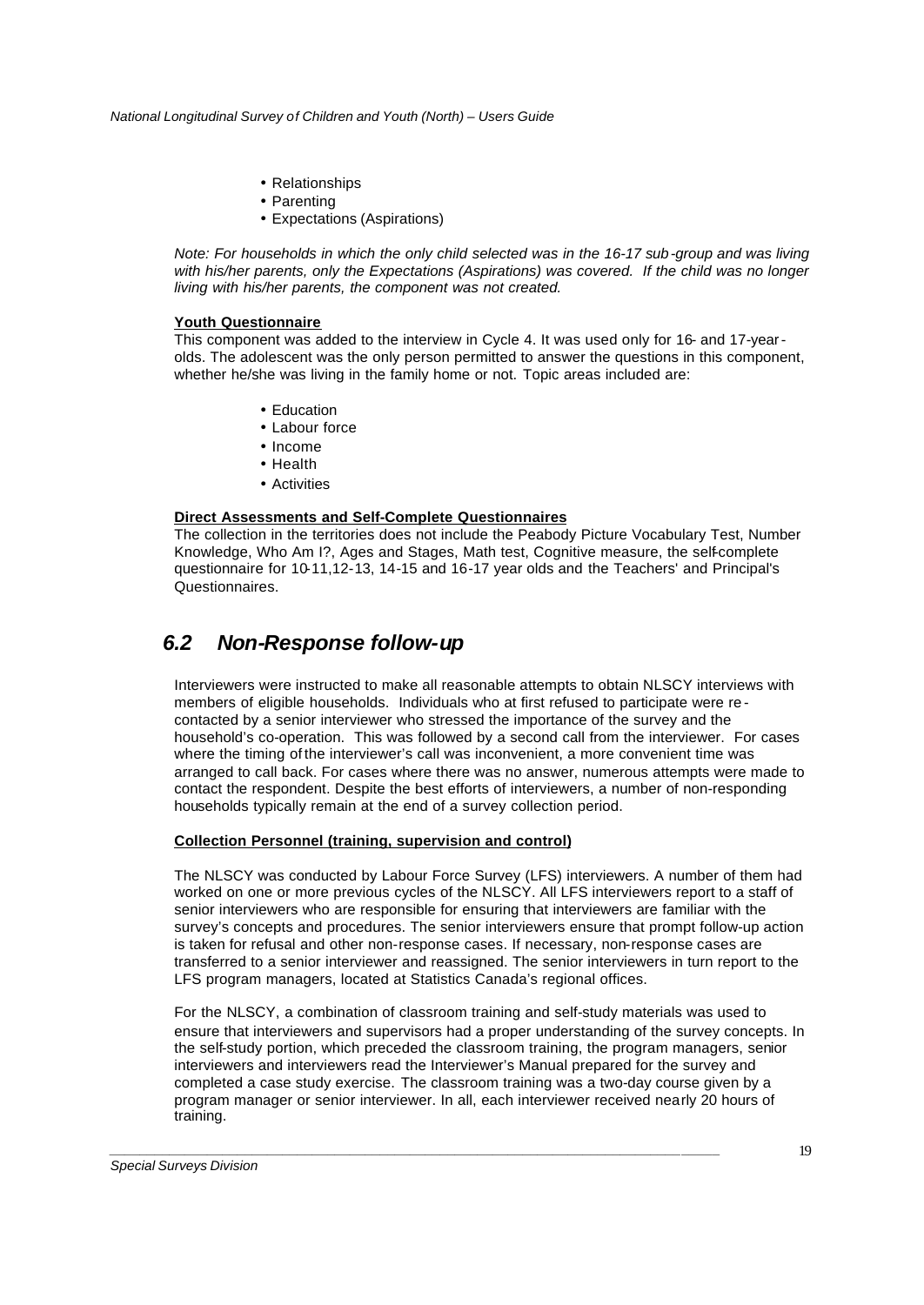# *7.0 Data Processing*

### *7.1 Minimum Completion Requirements*

#### **Defining Requirements**

One of the first steps in the NLSCY processing was to define the requirements for a responding household.

#### **No Information Collected**

In some cases, no NLSCY information was collected for a sampled household. This happened, for example, when an interviewer was unable to make contact with a selected household for the entire collection period, in other cases the household refused to participate in the survey, special circumstances such as an illness or death in a family or extreme weather conditions sometimes prevented an interview from taking place.

For cases where no information was collected for a household, the household was dropped from the NLSCY file and the sampling weights for responding households were inflated to account for these "dropped" households

#### **Partial Information**

In other cases, it was possible to carry out some of the interview, but a complete interview was not obtained for a variety of reasons. Some respondents were willing to give only a certain amount of time to the completion of the survey. In some cases an interviewer completed a portion of the survey with the respondent and made an appointment to continue at another time but was unable to re-contact the respondent.

#### **Criteria for Partial Response**

It was necessary to come up with criteria for deciding what to do with these partial interviews. If the majority of the survey had been completed, the preference was to keep the case and label it as a responding household. However, if only very minimal information was collected the decision was made to drop the household and treat it as a non-responding household. In order to make this assessment, the data collected for each selected child in the household were examined. This was done by looking at certain key questions across the Child Questionnaire. An assessment was made as to whether or not there was an adequate amount of information collected for at least one child in each household. If there was, the household was maintained in the responding sample.

#### **Missing Variables**

All missing variables for households were set to not-stated or imputed. If there was not adequate information for at least one child then the household was dropped from the responding sample and treated as a non-response.

# *7.2 Editing*

#### **Introduction**

The main output of the NLSCY is a "clean" master data file. This section presents a brief summary of some of the processing steps involved in producing this file.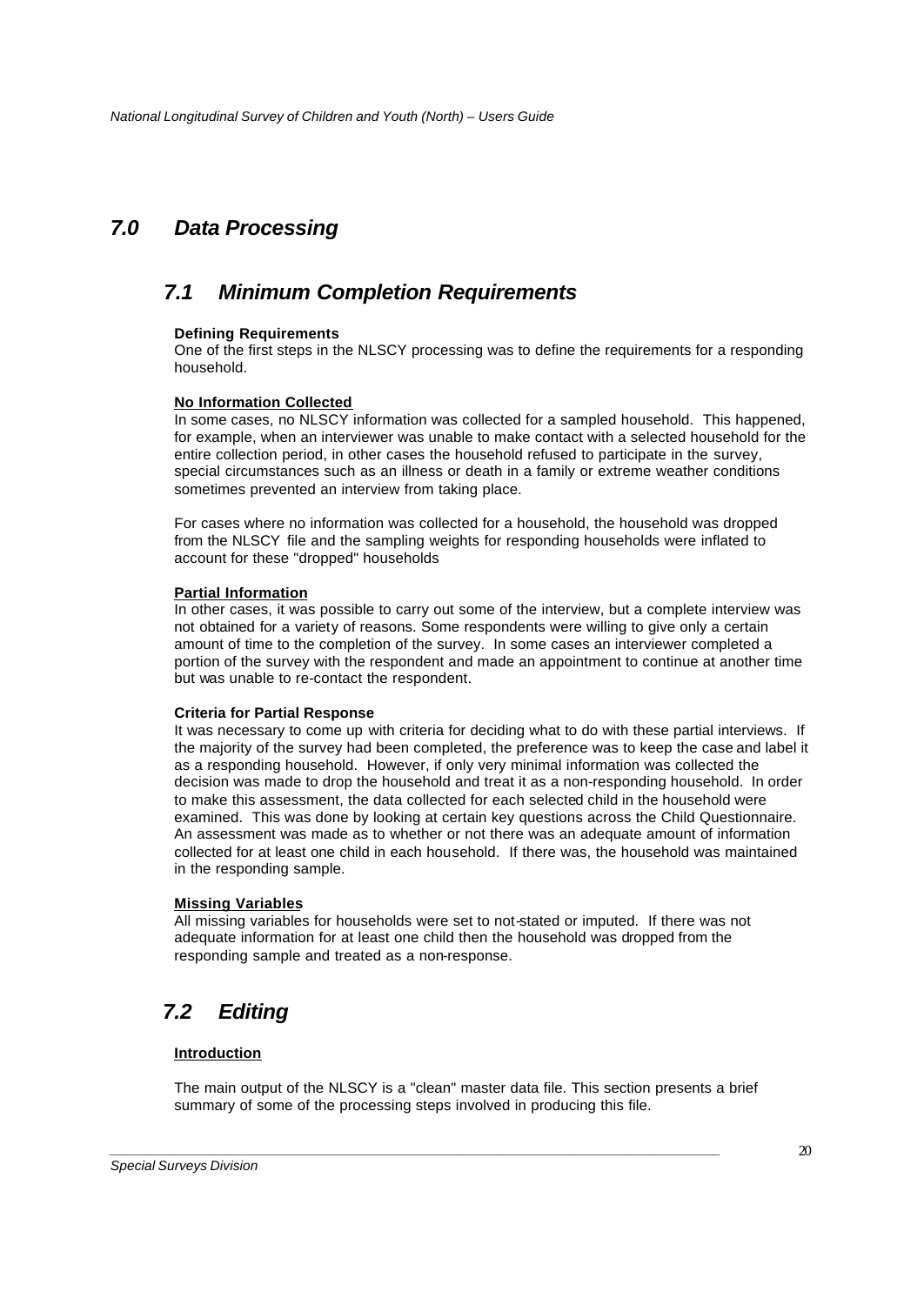# *7.2.1 Computer Generated Edits*

As discussed earlier, all of the information for the household collection was collected in a telephone interview using computer-assisted interviewing (CATI). As such, it was possible to build various edits and checks into the questionnaire for the various household CAI components, in order to ensure high quality of the information collected.

#### **Types of Computer Edits**

Various types of computer generated edits were used to check data while the interviewer was completing the interview.

The NLSCY computer generated survey used the following:

- Review Screens
- Range Edits
- Flow Patterns Edits
- Consistency Edits

#### **Review Screens**

Review screens were created for important and complex information.

#### Example:

The selection procedures for the PMK, a critical element of the survey, were based on the household roster. The household roster screen showed the demographic information for each household member and his/her relationship to every other household member. The collected information was displayed on the screen for the interviewer to confirm with the respondent before continuing the interview.

#### **Range Edits and Flow Pattern Edits**

Range edits were used for continuous variables, to confirm or correct unusual answers during collection. All flow patterns were automatically built into the CAI system.

#### Example:

For the question regarding the weight of a child at birth, if a weight entered into the computer was either significantly high or low, a pop-up message would appear asking the interviewer to confirm the answer with the respondent.

#### **General Consistency Edits**

Some consistency edits were included as part of the CAI system, and interviewers were able to "slide back" to previous questions to correct for inconsistencies. Instructions were displayed to interviewers for handling or correcting problems such as incomplete or incorrect data.

#### Example:

In the collection of the Labour Force Section, the number of weeks working, not working, and looking for work should not total more than 52 weeks. If this was the case, the system generated a pop-up window which stated the error and instructed the interviewer to return back to the appropriate question to confirm the data and make corrections as required.

#### **Consistency Edits between Cycles**

*\_\_\_\_\_\_\_\_\_\_\_\_\_\_\_\_\_\_\_\_\_\_\_\_\_\_\_\_\_\_\_\_\_\_\_\_\_\_\_\_\_\_\_\_\_\_\_\_\_\_\_\_\_\_\_\_\_\_\_\_\_\_\_\_\_\_\_\_\_\_\_\_\_\_\_\_\_\_\_\_\_*

For this cycle of the NLSCY edits were also performed to ensure consistency between cycles for data that was not expected to change. Data from the previous cycle (feedback variables) were included in the CAI system for the current cycle. When inconsistencies were identified, the interviewer was asked by the system to confirm the Cycle 3 data with the respondent through a series of questions.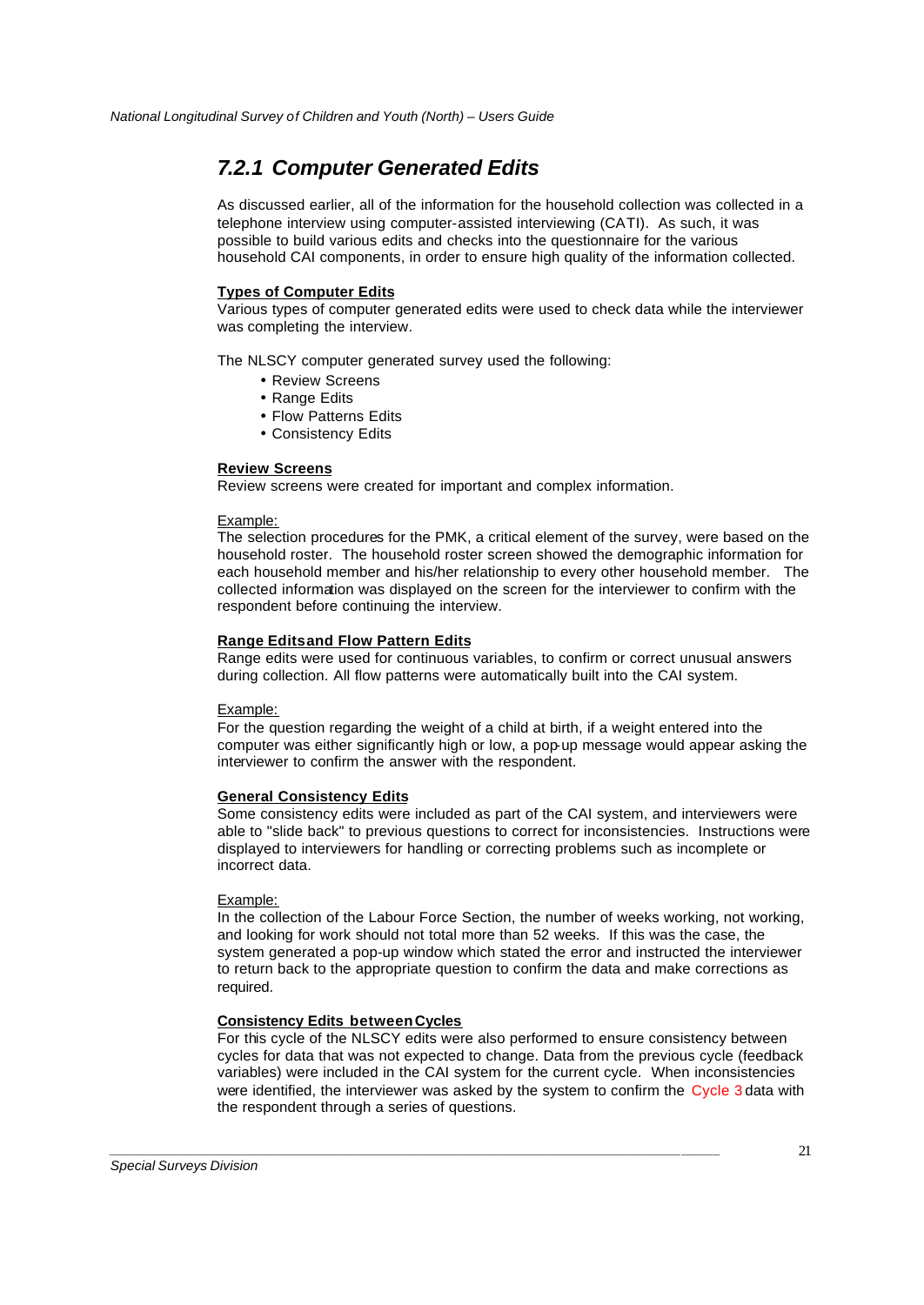#### Example:

For the Chronic Conditions questions, if a chronic condition such as asthma was reported in the previous cycle but not indicated as being present in the current cycle, the system prompted the interviewer to ask questions to determine if the current data was in fact correct, or if the condition had changed since the previous cycle.

# *7.2.2 Head Office Editing*

#### **Stages of Editing**

For CAI questionnaires for the NLSCY, two stages of editing were conducted.

- Pre-edit
- Consistency Editing

# **7.2.2.1 Pre-edit**

The purpose of the Pre-edit was to carry out some basic formatting and preliminary editing.

| <b>Action</b>                                                                                                                                                                                                                                                                                                                                                                                                                                                                                                                                                                                                                                                                                                                                                                                                                                                                              | Done to the:                                       |
|--------------------------------------------------------------------------------------------------------------------------------------------------------------------------------------------------------------------------------------------------------------------------------------------------------------------------------------------------------------------------------------------------------------------------------------------------------------------------------------------------------------------------------------------------------------------------------------------------------------------------------------------------------------------------------------------------------------------------------------------------------------------------------------------------------------------------------------------------------------------------------------------|----------------------------------------------------|
| Non-response values from the CAI system were recoded to<br>standard non-response codes for refusals, don't know and not-<br>stated.<br>"Mark All That Apply" questions were destrung and values<br>٠<br>converted to Yes (1) or No (2) responses.<br>Databases files were created for each section of the Adult and<br>$\bullet$<br>Child, and Youth questionnaires.                                                                                                                                                                                                                                                                                                                                                                                                                                                                                                                       | Complete Adult<br>and Child file<br>and Youth file |
| Small data base files were created for each section of each<br>$\bullet$<br>questionnaire<br>Within several sections, different wording was used for different<br>age groups. For example, in the Activities section, Question 3 asks<br>"In the past 12 months, outside of school hours, how often has (the<br>child) taken part in any clubs, groups or community programs with<br>leadership". The wording for 4 to 5 year-olds (ACTQ3D1) was<br>"such as Beavers, Sparks or church groups?". The wording for 6 to<br>9 year olds (ACTQ3D2) was "such as Brownies, Clubs or church<br>groups?" Initially these questions were stored as separate<br>variables. As part of the pre-edit the two variables were collapsed<br>into one output variable DAACQ3D.<br>The flow patterns for each section were processed and valid skips<br>were assigned 'not applicable' codes (6, 96, 996). | Separate DBF<br>files from Step 1                  |

# *7.2.2.2 Consistency Editing for Cycle 4 and between Cycles*

*\_\_\_\_\_\_\_\_\_\_\_\_\_\_\_\_\_\_\_\_\_\_\_\_\_\_\_\_\_\_\_\_\_\_\_\_\_\_\_\_\_\_\_\_\_\_\_\_\_\_\_\_\_\_\_\_\_\_\_\_\_\_\_\_\_\_\_\_\_\_\_\_\_\_\_\_\_\_\_\_\_*

After the pre-edit is a stage called consistency editing. Consistency editing was carried out to verify the relationship between two or more variables. Editing was also performed to ensure consistency between cycles.

Example: The responding child's height in Cycle 4 should not be less than the height reported in Cycle 3.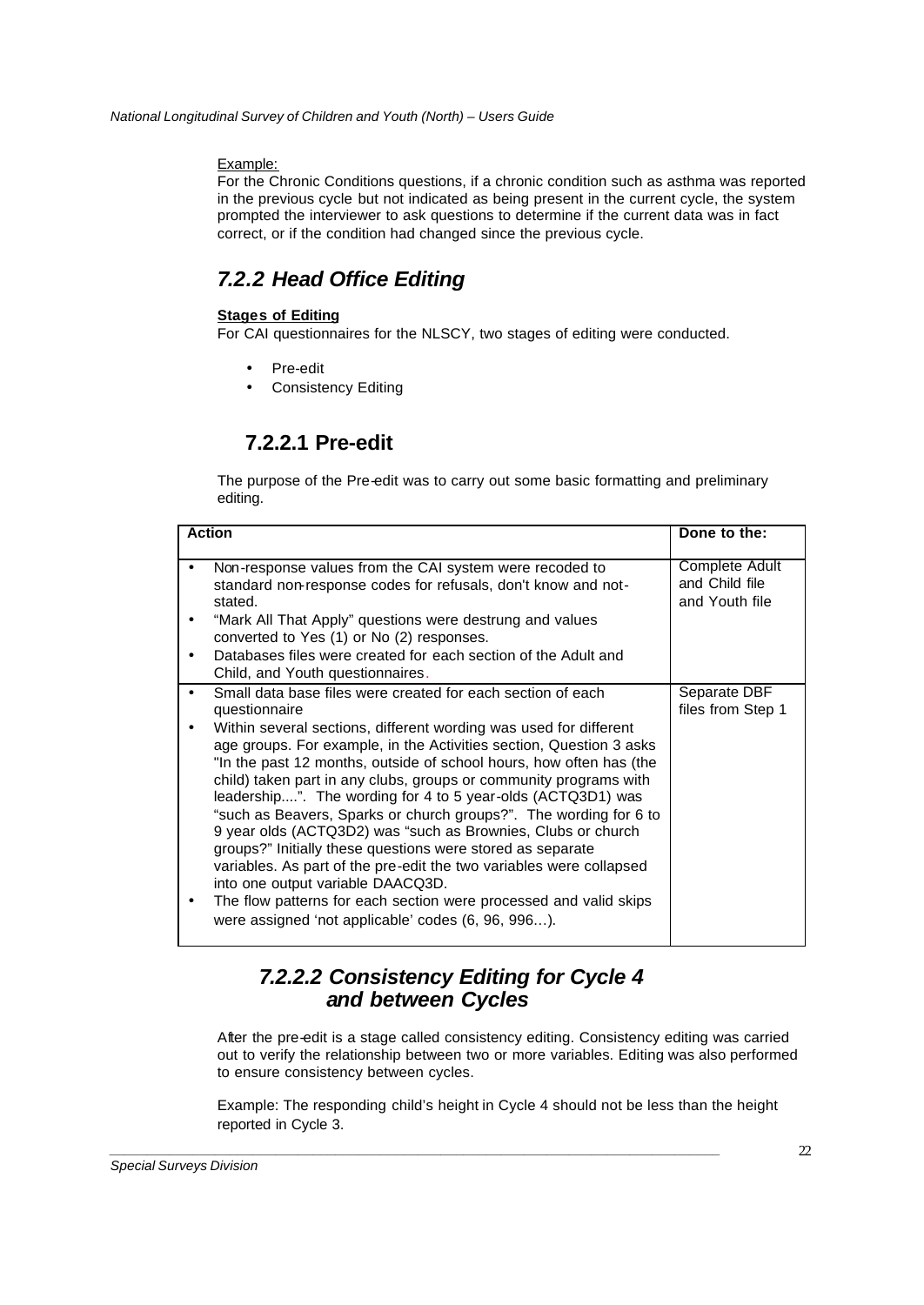Flags were set for inconsistencies between cycles. For PMK and Spouse variables, the data was linked using a unique person identifier, allowing the comparison to be made if the PMK was the same in both cycles or if the PMK was the spouse in the previous cycle and vice versa.

# *7.3 Naming Convention and Coding Structure for Variables*

The NLSCY microdata file documentation system has employed certain standards to label variable names and values. The intent is to make data interpretation more straight-forward for the user.

### *7.3.1 Naming Convention for Variables*

A naming convention has been used for each variable on the NLSCY data file in order to give users specific information about the variable. All variable names are at most eight characters long so that these names can easily be used with analytical software packages such as SAS or SPSS.

#### **Format for Variable Names**

D SE C Q nnx or D SE C d Q nnx

D refers to the NLSCY Cycle

- "A" indicates the first cycle,
- "B" the second cycle,
- "C" the third etc...

SE - refers to the section of the questionnaire where the question was asked or the section from which the variable was derived.

C - refers to the collection unit or the unit to which the variable refers.

There are five possibilities:

- "C" is the variable that refers to the child,
- "P" is the PMK.
- "S" is the spouse/partner
- "H" is the household
- "Y" is the variable that refers to the youth,

d - the lower case letter refers to the NLSCY Cycle in which the variable first appeared on the file or cycle in which changes to a previously asked question were made.

Example: "d" indicates the variable was new in Cycle 4. In subsequent cycles, new variables will also be identified using the lowercase letter representing the cycle. New variables in Cycle 2 contained a "b", in Cycle 3 a "c", etc. Some revisions were made to the content of the questionnaire between cycles. If the revision resulted in a change to the meaning or the values of a question, the variable was treated as new and contains a "d" for Cycle 4.

"Q" refers to the variable for a question that was asked directly on one of the NLSCY questionnaires

"S" refers to a score calculated for one of the scales used on the questionnaire

\_\_\_\_\_\_\_\_\_\_\_\_\_\_\_\_\_\_\_\_\_\_\_\_\_\_\_\_\_\_\_\_\_\_\_\_\_\_\_\_\_\_\_\_\_\_\_\_\_\_\_\_\_\_\_\_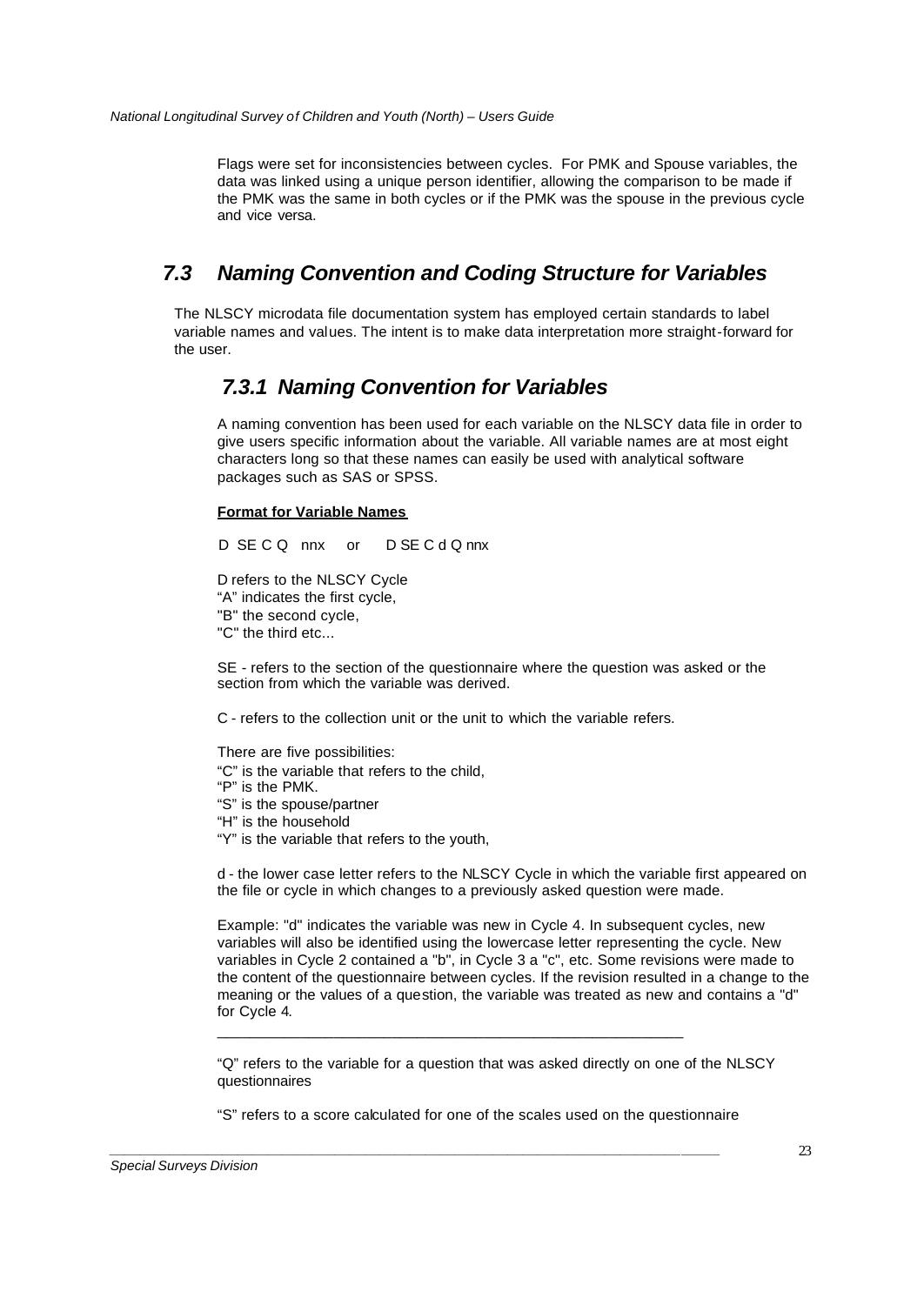"D" means the variable was derived from other questions that were asked on the questionnaire

"I" means the variable is a flag created to indicate that an item has been imputed

"Z" means the variable is a flag created to indicate an inconsistency in reported data between the current and previous cycles

"nnx" refers to the question or variable identification. Generally nn is a sequential number assigned to the variable; and x is a sequential alphabetic indicator for a series of variables of a similar type

### *7.3.2 Acronym Names for Questionnaire Sections*

The following table gives the acronym names that were used for each section of the various NLSCY questionnaires. This acronym is embedded in the variable name for all variables on the NLSCY data file. The acronym is the second and third characters of the variable name.

|                           | Variable                                                                   | <b>Collected or Derived from the:</b>                                                                                                                                      |
|---------------------------|----------------------------------------------------------------------------|----------------------------------------------------------------------------------------------------------------------------------------------------------------------------|
| GE                        | Geographic                                                                 | Sample information                                                                                                                                                         |
| $H$ H                     | Household                                                                  | Dwelling characteristics                                                                                                                                                   |
| МM                        | Variables collected as part<br>of the household roster.                    | Basic demographic variables for each household member.<br>These variables are included on the NLSCY data file for the<br>child, the PMK and the spouse/partner             |
| <b>DM</b>                 | Demographic- derived to<br>explain the living<br>arrangements of the child | Information of the household roster and relationship grid                                                                                                                  |
| <b>SD</b>                 | Socio-demographic                                                          | Child on the Child's Questionnaire and for the PMK and<br>spouse/partner on the Adult Questionnaire.                                                                       |
| HL                        | Health                                                                     | PMK and Spouse on the Adult questionnaire, and for the<br>Child on the Child questionnaire, and for the Youth on the<br>Youth questionnaire                                |
| <b>CH</b>                 | <b>Adult Chronic Conditions</b>                                            | PMK and Spouse in the Health section of the Adult<br>questionnaire                                                                                                         |
| <b>RS</b>                 | <b>Restriction of Activities</b>                                           | PMK and Spouse in the Health section of the Adult<br>questionnaire                                                                                                         |
| <b>DP</b>                 | Depression scale                                                           | Parent Questionnaire (this scale was administered to the<br>PMK)                                                                                                           |
| ED                        | Education                                                                  | Children 4 to 15 years old on the Child's Questionnaire and<br>about the PMK and spouse/partner on the Adult<br>Questionnaire and for the Youth on the Youth questionnaire |
| LF                        | Labour force                                                               | PMK and spouse/partner on the Adult Questionnaire and for<br>the Youth on the Youth questionnaire                                                                          |
| IN                        | Income                                                                     | Household income and personal income of the PMK, collected<br>on the Adult Questionnaire and for the Youth on the Youth<br>questionnaire                                   |
| $\overline{\mathsf{F}}$ N | Family functioning                                                         | Adult Questionnaire (section asked to the PMK or spouse)                                                                                                                   |
| <b>MD</b>                 | Medical/biological                                                         | Child's Questionnaire (2 to 3 years of age)                                                                                                                                |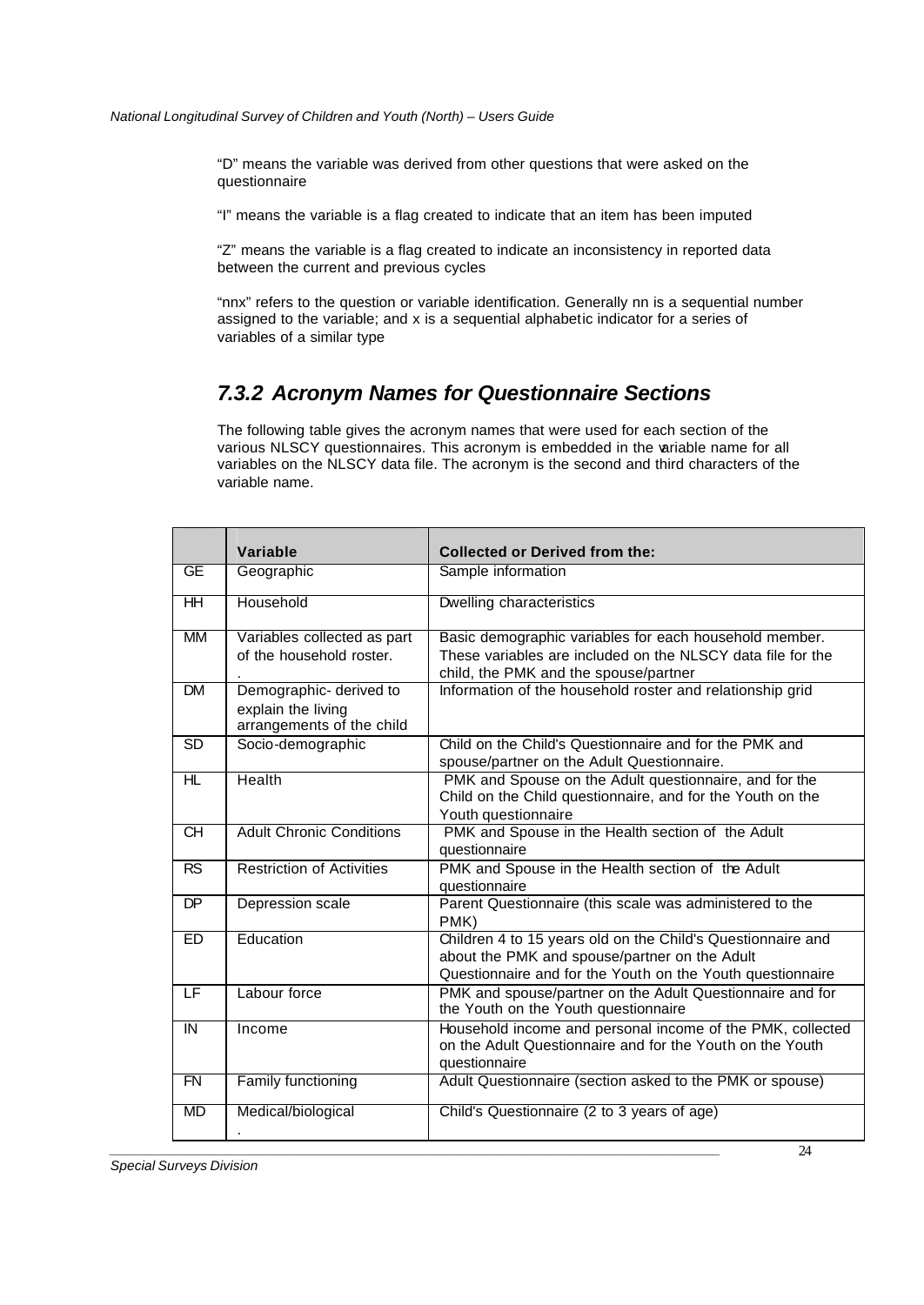| LT.       | Literacy                        | Child's Questionnaire (2 to 9 years)                                                  |
|-----------|---------------------------------|---------------------------------------------------------------------------------------|
| AA        | Activities                      | Child's Questionnaire (2 to 15 years) and for the Youth on the<br>Youth questionnaire |
| <b>BE</b> | <b>Behaviour</b>                | Child's Questionnaire (2 to 11 years)                                                 |
| <b>MS</b> | Motor and social<br>development | Child's Questionnaire (Up to 47 months)                                               |
| <b>RL</b> | Social relationship             | Child's Questionnaire (4 to 9 years)                                                  |
| <b>PR</b> | Parenting style                 | Child's Questionnaire (2 to 15 years)                                                 |
| <b>SP</b> | Social Support                  | Adult Questionnaire (section asked to the PMK or spouse)                              |
| PB        | Positive Behaviour              | Child's Questionnaire (3 to 5years)                                                   |
| AS        | Aspirations                     | Child's Questionnaire (16 to 17 years)                                                |

#### **Examples of Variables Names**

In order to illustrate the naming convention used for variables included on the NLSCY data file the following examples are given.

#### Variable Name Refers to:

| DLFSQ2  | Q2 in the Labour Force Section for the spouse/partner                        |
|---------|------------------------------------------------------------------------------|
| D       | a Cycle 4 variable                                                           |
| LF      | the Labour Force Section                                                     |
| S       | the spouse/partner                                                           |
| Q       | an item asked directly on the questionnaire                                  |
| 2       | the ID of the item.                                                          |
| DPRCS03 | a positive interaction score on the parent scale for a 2 - 15 year old child |
| D       | a Cycle 4 variable                                                           |
| РR      | the Parenting Section                                                        |
| С       | the child.                                                                   |
| S       | a score                                                                      |
| 3       | ID of the variable                                                           |

# *7.3.3 Coding Structure for NLSCY Variables*

Some standards have been developed for the coding structure of NLSCY variables in order to explain certain situations in a consistent fashion across all variables. The following describes these various situations and the code used to describe the situation.

#### **Refusal**

During a CAI interview, the respondent may choose to refuse to provide an answer for a particular item. The CAI system has a specific function key that the interviewer presses to indicate a refusal. This information is recorded for the specific item refused and transmitted back to Head Office.

On the NLSCY data file an item which was refused is indicated by a code "8".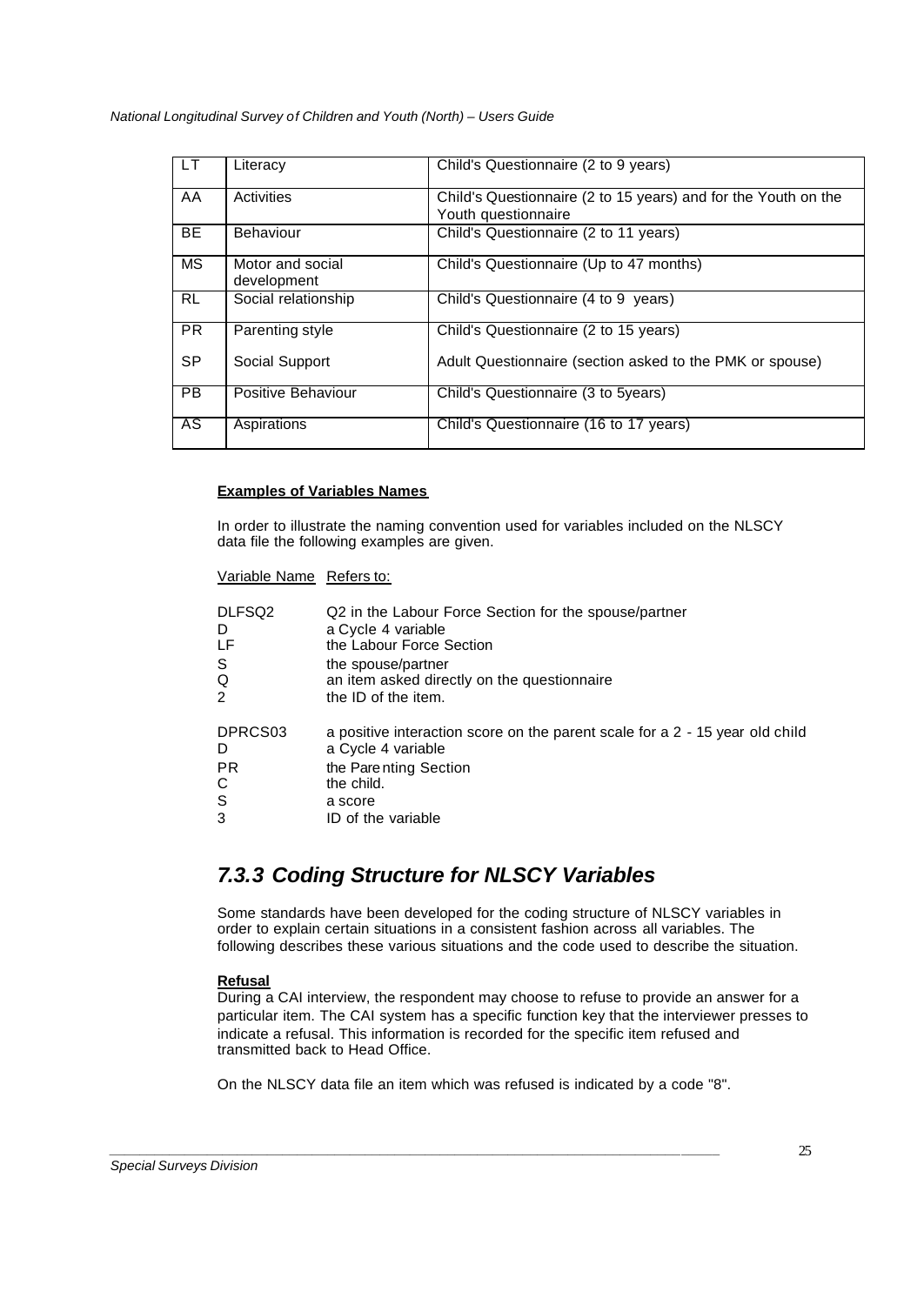For a variable that is one digit long the code will be "8", for a 2 digit variable "98" for a three digit variable "998" etc…

#### **Don't Know**

The respondent may not know the answer to a particular item. Again the CAI system has a specific function key to describe this situation.

On the NLSCY data file, the code used to indicate that the respondent did not know the answer to an item is "7". For a variable that is one digit long the code will be "7", for a two-digit variable "97" for a three-digit variable "997" etc…

#### **Not Applicable**

In some cases a question was not applicable to the survey respondent. A code "6", "96" "996" ... has been used on the data file to indicate that a question or derived variable is not applicable.

In some cases a single question or series of questions was not applicable. For example, the question on number of hours per week the child is cared for in a daycare centre (DCRCQ1G1) is only applicable for children for whom this type of care is used (DCRCQ1G = 1). Otherwise there will be a code 996 for this question.

 In other cases an entire section of the questionnaire was not applicable or even an entire questionnaire. For example, the Motor and Social Development Section was applicable only to children up to 3 years old. For all children outside of this age group (i.e., 4 years and older) the motor and social development variables have been set to not-applicable ("6", "96", "996" etc...).

For cases where the PMK did not have a spouse or common-law partner residing in the household, all "spouse" variables (e.g., the Labour Force Section and the Education Section for the spouse) have been set to not applicable.

#### **Not-Stated**

In some cases, as part of Head Office processing the answer to an item has been set to not-stated. The not-stated code indicates that the answer to the question is unknown. Not-stated codes were assigned for three main reasons.

1. As part of the CAI interview, the interviewer was permitted to enter a refusal or don't know code, as described above. When this happened the CAI system was often programmed to skip out of this particular section of the questionnaire. In the case of refusal, it was assumed that the line of questioning was sensitive and it was likely that the respondent would not answer any more questions on this particular topic area. In the case of a don't know it was assumed that the respondent was not well enough informed to answer further questions. As part of the NLSCY processing system, it was decided that all of these subsequent questions should be assigned a not-stated code. A not-stated code means that the question was not asked to the respondent. In some cases it is not even known if the question was applicable to the respondent.

2. In some cases a specific questionnaire was not started or it was started but ended prematurely. For example, there may have been some kind of an interruption, or the respondent decided that she/he wished to terminate the interview. If there was enough information collected to establish this household as a responding household, then all remaining items on the questionnaire (and on questionnaires that had not yet been started) were set to not-stated. The one exception was that if it was known that a certain section or a certain questionnaire was not applicable, then these questions were set to not applicable.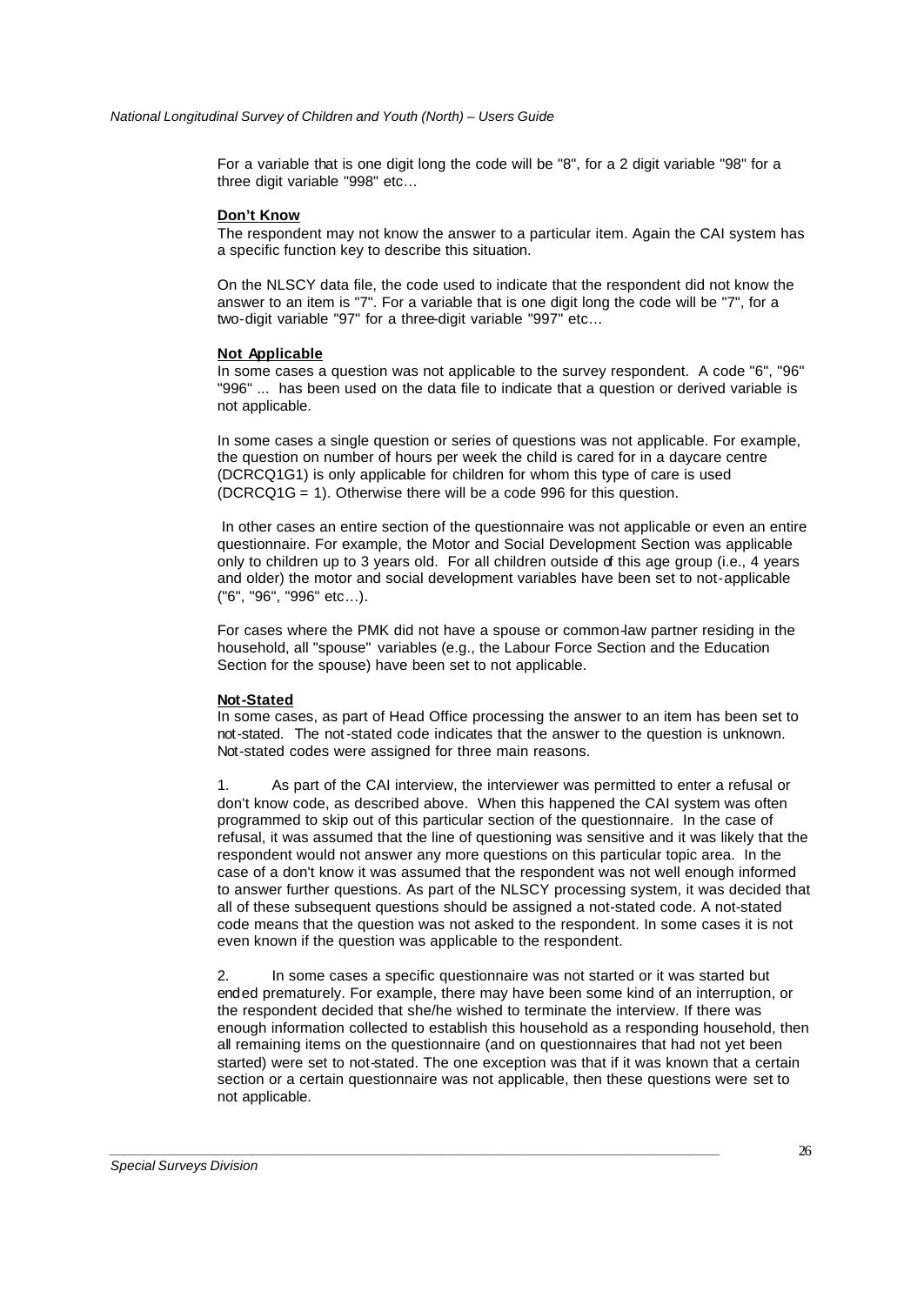3. The third situation in which not-stated codes were used was as a result of consistency edits. When the relationship between groups of variables was checked for consistency, if there was an error, often one or more of the variables was set to notstated.

For derived variables if one or more of the input variables to the derived variable had a refusal, don't know or not-stated code, then the derived variable was set to not-stated.

# *7.3.4 Coding of Open-ended Questions*

#### **Open-ended Format**

A few data items on the NLSCY questionnaire were recorded by interviewers in an openended format. For example, in the Labour Force Section, a PMK who had worked in the previous 12 months was asked a series of open-ended questions about the current or most recent job:

- What kind of business, service or industry is/was this?
- What kind of work are/were you doing?
- At this work, what are/were your most important duties or activities?

#### **How they are recorded**

The interviewer recorded in words the answer provided by the PMK. At Head Office, these written descriptions were coded into industry and occupation codes to describe the nature of the work of the PMK. Similar information was collected for the spouse/partner and codes assigned to describe the nature of the work.

#### **How they are coded**

The coding systems used were the 1991 Standard Occupational Classification codes (SOC) and the North American Industrial Classification System (NAICS). Grouped versions of these codes are available on the data file (DLFPcD7A and DLFPcD8A for the PMK, and DLFScD7A and DLFScD8A for the spouse/partner).

# *7.3.5 Naming Imputation*

#### **Missing Variables**

For various reasons there are certain variables that may be missing for responding households on the NLSCY file. This is us ually referred to as item non -response. Earlier in the chapter the various codes that have been used to describe the reason for the item non-response ("refusal", "don't know", "not stated") are described.

# *7.3.6 Derived Variables*

#### **Combining Items**

A number of data items on the data file have been derived by combining items on the questionnaire in order to facilitate data analysis. For example, in the Labour Force section, one of the questions is on the "Number of Weeks Worked" but in the Adult Education section, the question is "Whether They Are Presently Going to School". The combination of these two questions forms a variable that is based on the "Actual Situation of Work and Study".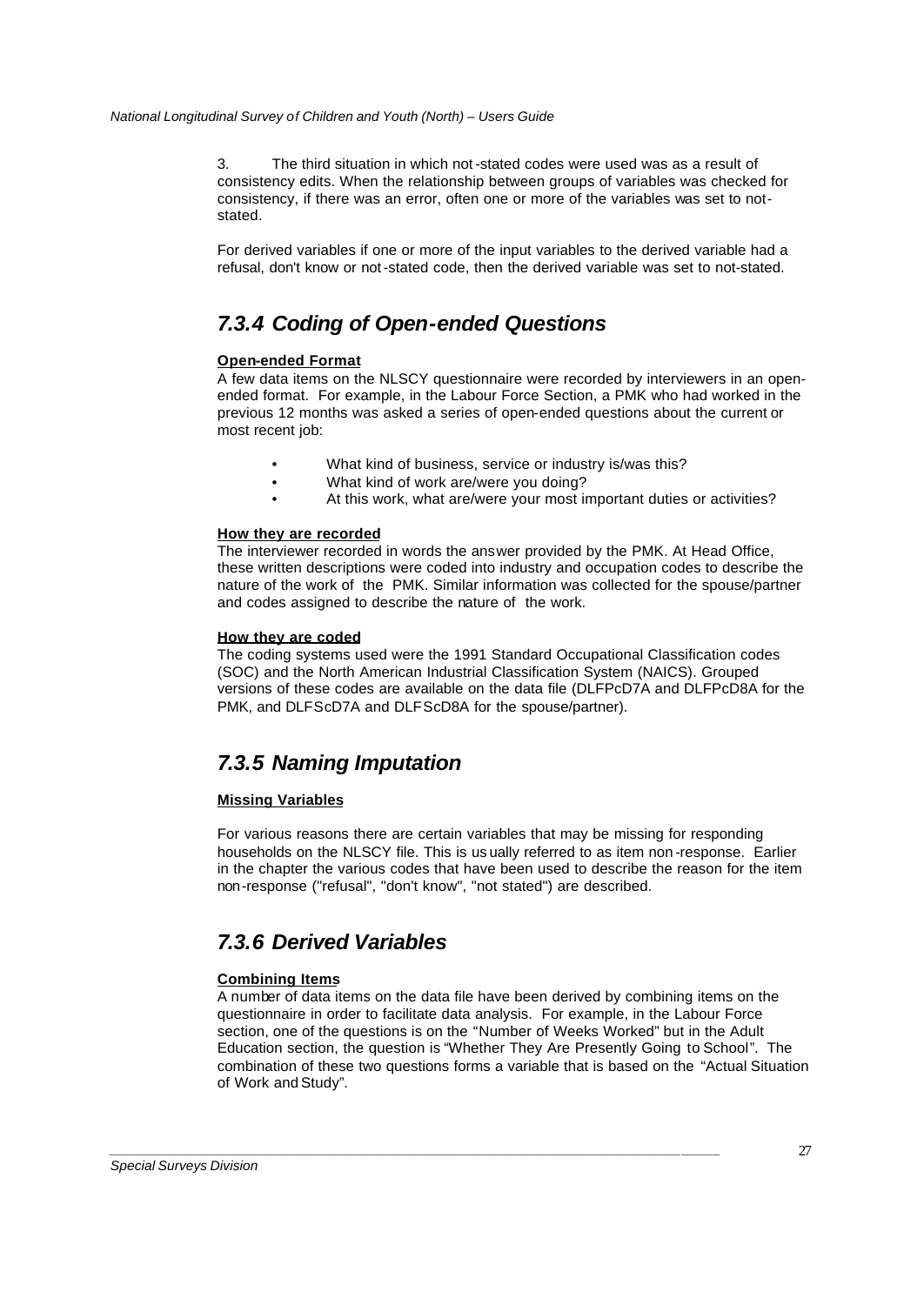#### **Longitudinal derived variables**

Longitudinal derived variables were created to indicate changes between data reported in the current and previous cycles for family structure and PMK and Spouse changes.

#### **Derived Variable Name**

All derived variables on the NLSCY data file have a "D" as the fifth character of the variable name. For example, the name of the variable for the primary care arrangement is DLFPD51.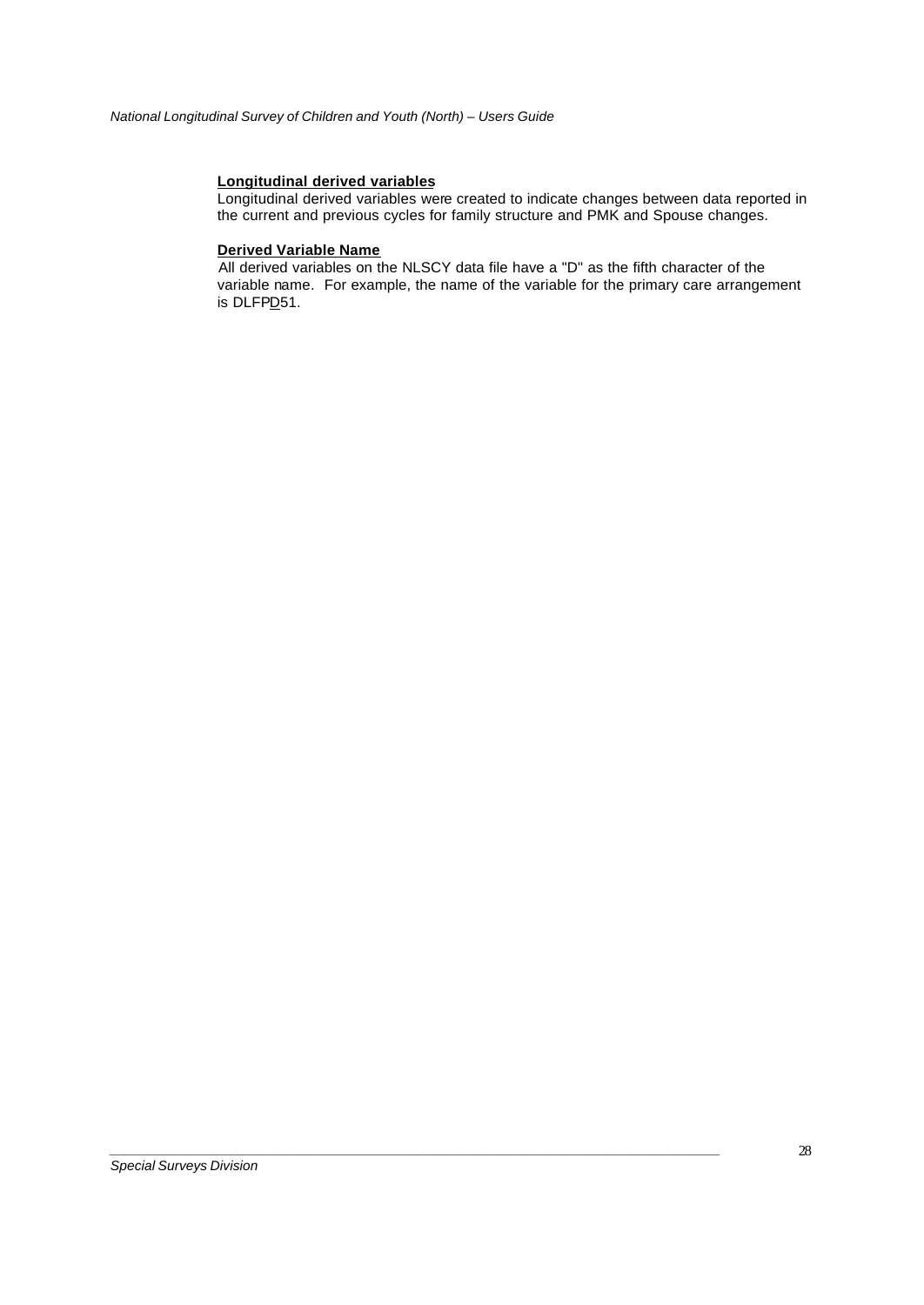# *8.0 Content of the NLSCY*

The NLSCY was designed to follow an ecological or holistic approach to measuring child development. The survey captures the diversity and dynamics of the factors affecting children. To ensure that all relevant topic areas affecting child development were adequately addressed by the survey, a multidisciplinary consultation was carried out at the inception of the survey. The selection of specific subject areas, priorities and survey questions was very much a group effort with input and advice from:

- the NLSCY expert advisory group that consists of researchers in the area of child development and the social sciences;
- federal departments;
- representatives from the provinces and territories responsible for child development programs.

It was recommended that the NLSCY cover a broad range of characteristics and factors affecting child growth and development. Extensive information was gathered about the child, as well as the child's parent(s), characteristics of the family and the neighbourhood. This section provides an outline of the content for each section of the questionnaire included in the NLSCY data.

# *8.1 NLSCY Processing System*

As part of the NLSCY processing system, there are some basic quality checks performed for each section of the questionnaire. Any items for which there was a high level of non-response or that were frequently involved in edit failures were looked at in detail. Where appropriate, comparisons were made to external data sources and analyses were carried out to investigate possible reasons for differences from these other sources. Any concerns about potential data quality problems for any items in a particular section of the questionnaire are discussed in this section of the documentation.

For a discussion on the description of the scale scores, please see "Chapter 9 - Description of NLSCY Scales".

# *8.2 NLSCY components*

The NLSCY is divided into several components; these were described in Chapter 6 - Data Collection. Below is a summary of each component.

**Household** This is the first part of the interview. The household roster asks for basic demographic information for each household member and their relationship to everyone else in the household.

**Adult** Questions asked about the PMK and spouse. For children aged 16 and up, not all the sections in the adult component are asked. The adult component is completed once even if there are two children in the household.

**Child** Questions about the selected child asked to the PMK. A child component is completed for each selected child. The only section of the Child Questionnaire asked about youth aged 16 and over is the Aspirations and Expectations section.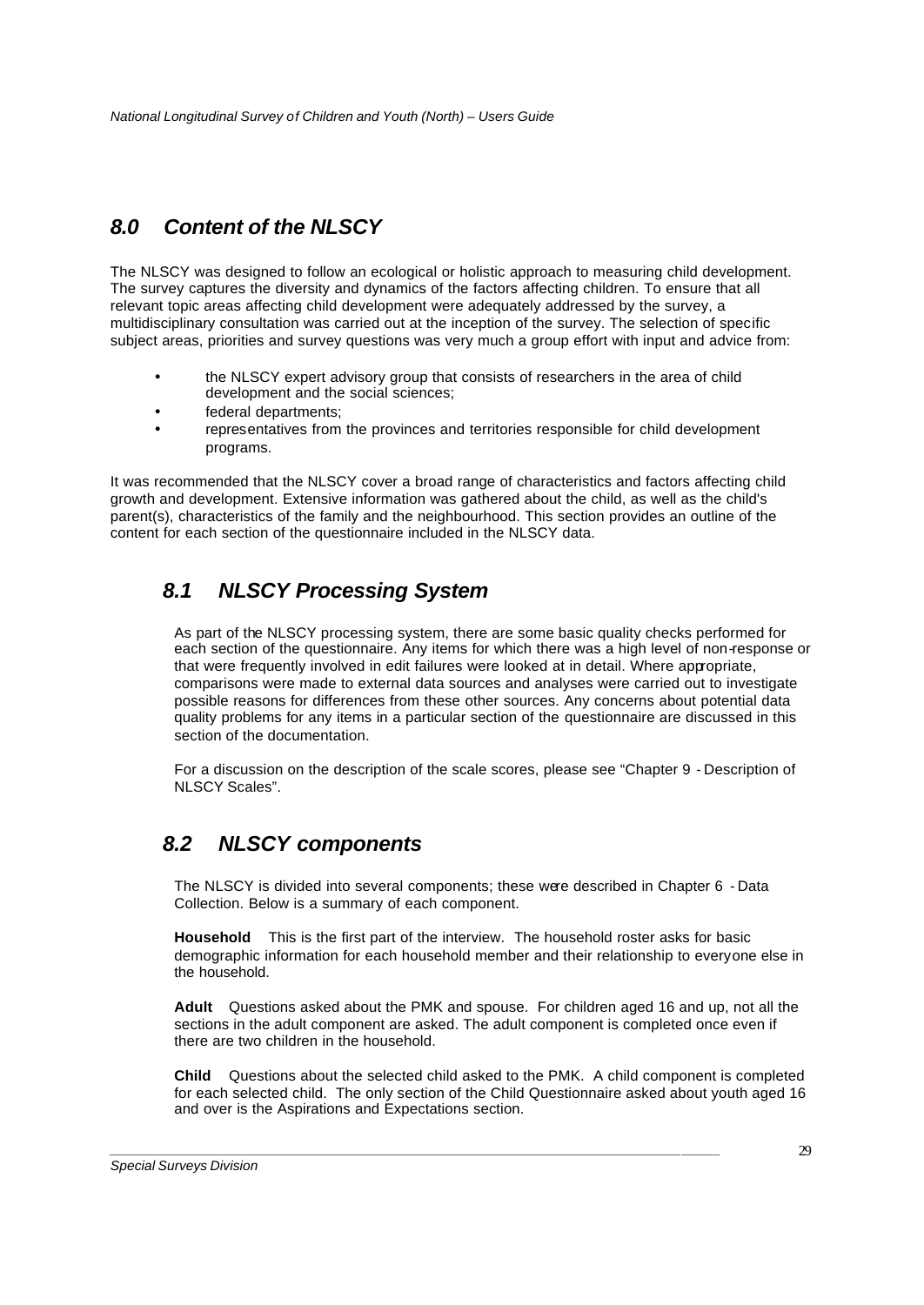**Youth** Questions asked about the selected child, if he/she is 16 years or older. In this section, the youth answers the questions about him or herself.

A number of components were not used in the North survey. For a description of this components please see "Chapter 6, Data Collection" of the Cycle 4 Main Data Users Guide. The following components were not used in the North survey:

- Ages and Stages
- All self-completes
- Direct assessments
- Teacher and Principal Questionnaires

### *8.3 Demographic Variables*

The demographic variables are collected on the household roster. As part of the household roster some basic demographic information (e.g., age, gender, and marital status) is collected for all members of the child's household. The relationship grid is also completed as part of this questionnaire i.e., the relationship of everyone in the household to the PMK. Using this information it was possible to create an extensive set of variables to describe the child's family situation. Most of these derived variables are critical to the analyses of NLSCY data and are described in Chapter 4 – NLSCY Concepts and Definitions.

It was necessary to perform an extensive series of edits on the data that were collected. The following are some examples of the types of editing that are carried out.

- a birth parent should be at least 12 years older (and not more than 55 years older) than a birth child
- the difference in age between a husband and wife should be less than 29 years.

### *8.4 Adult Questionnaire*

#### *Education*

The Education Section is completed for both the PMK and spouse/partner. The objective is to gather information on the years of school completed, educational attainment, and current attendance at an educational institution.

Research (for example, the Ontario Child Health Study and the National Longitudinal Survey of Youth in the United States) has indicated a link between maternal educational attainment, the home environment and child development. The questions on full-time and part-time school attendance provide an indicator of the main activities of the PMK and the spouse/partner.

#### *Labour Force*

Employment stability impacts the home environment, both in terms of income and stress levels. Research, conducted for the Ontario Child Health Study, indicates that parental unemployment can adversely impact child mental health.

The Labour Force Section is completed for both the PMK and spouse/partner. The main objective of the section was to determine employment stability as an indicator of the continuity of employment income. Questions include, periods of absence from work, reason for the most recent absence, hours worked, and work arrangements (e.g. shifts) during the previous year. A series of questions were asked about the PMK and spouse/partner's current or most recent job held.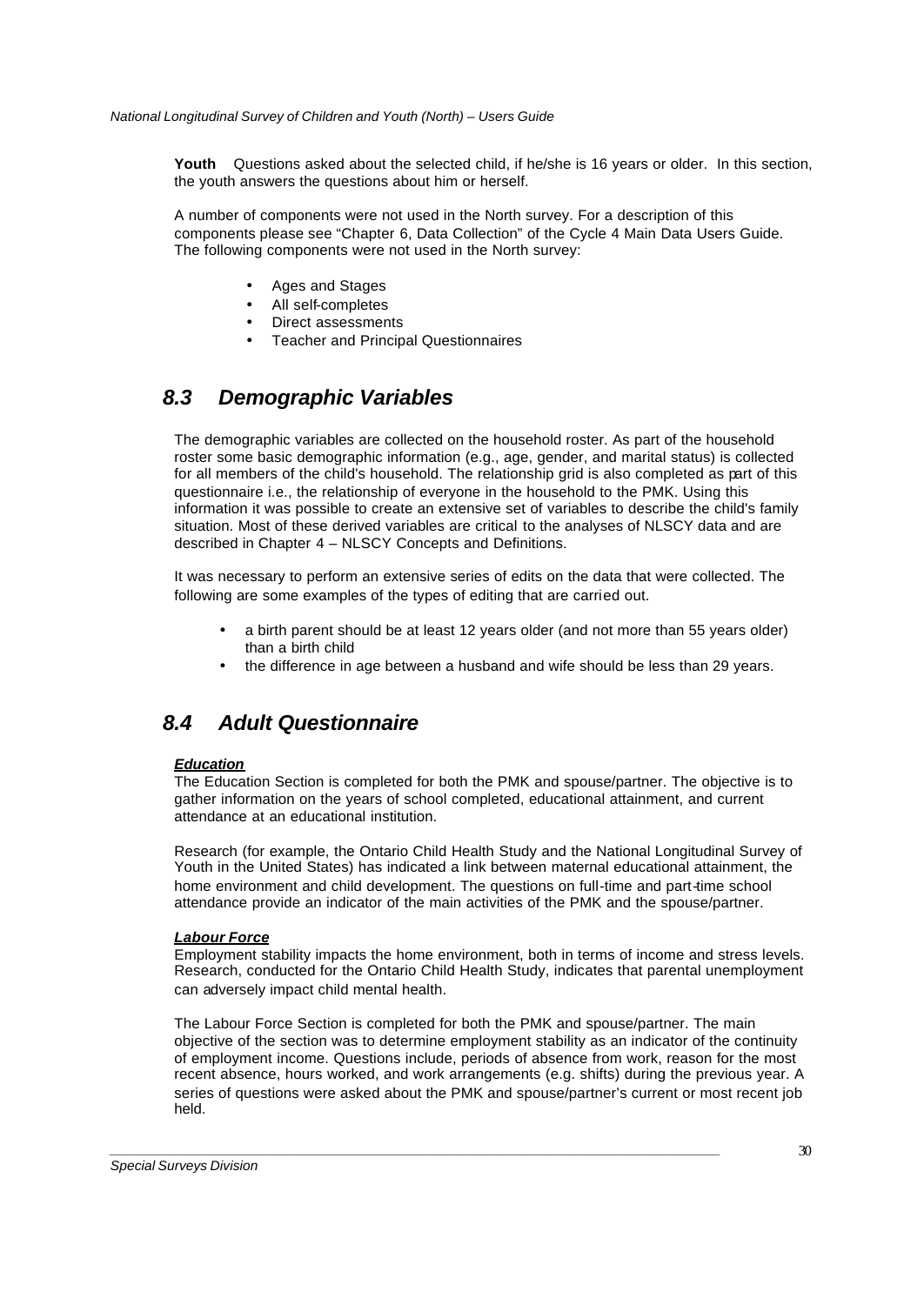A complete description is recorded for the current or most recent job. Industry and occupation coding was carried out using North American Industry Classification System (NAICS) 1997 and 1991 Standard Occupational Classification codes.

#### *Labour Force Derived Variables*

Several labour force derived variables have been created for the PMK and spouse/partner of the PMK. They include:

| DLFPcD5A/DLFScD5A: | NAICS code for PMK's /Spouse's current job         |
|--------------------|----------------------------------------------------|
| DLFPcD6A/DLFScD6A: | SOC91 for PMK's /Spouse's main job                 |
| DLFPcD7A/DLFScD7A: | Standard industry code for current job – grouped   |
| DLFPcD8A/DLFScD8A: | Standard occupation code for current job - grouped |

#### *Income*

In the Income section of the survey, the sources of income and the income are collected for each household. Income range is also collected for the PMK income and for the income of the PMK's spouse. This information provides an indicator of the family's economic situation, an essential component of the child's environment.

Two derived variables (DINHD04A and DINHD05A) have been created to compare the household income to the low income cut-offs (LICOs). LICOs are used to distinguish "low income" family units from "other" family units. A family unit is considered "low income" when its income is below the cut-off for its family size and its community. A family at or above the cut-off falls into the "other" category7. The variable DINHD03A gives the value of the LICO by geographic area.

Also included in the income variables are two questions (DINHDdQ06 and DINHDdQ07) that ask the respondent about how they feel about their family's income security. These questions were suggested by Dr. Harvey Krahn of the University of Alberta. They are similar to questions used by the Population Research Laboratory, Department of Sociology, University of Alberta to measure aspects of quality of life.

#### *Adult Health*

This section asks the PMKs and their spouses about general health, chronic conditions, and restriction of activities as well as questions on smoking and drinking. The smoking questions have been included because research has indicated that parental smoking behaviours may be predictive of the use of cigarettes by children. Alcohol consumption is covered because of potential impacts on the adult's physical or mental health, the family's economic situation, and family relationships.

#### **Chronic Conditions**

PMKs and their spouses are asked whether or not they have any long-term conditions (e.g. allergies, asthma, and high blood pressure). A derived variable (DCHPD01 or DCHSD01) indicates that the respondent answered "yes", they have at least one of the long-term conditions.

#### **Restriction of Activities**

PMKs and their spouses are asked a series of questions about whether or not their activities are restricted at home, work, school etc... A derived variable (DRSPdD01 or DRSSdD01) is also created stating whether or not the PMK or spouse reported an activity restriction.

In Cycle 4, an answer category was added: "Yes, sometimes". This change matches the activity restriction questions asked on the 2001 Census.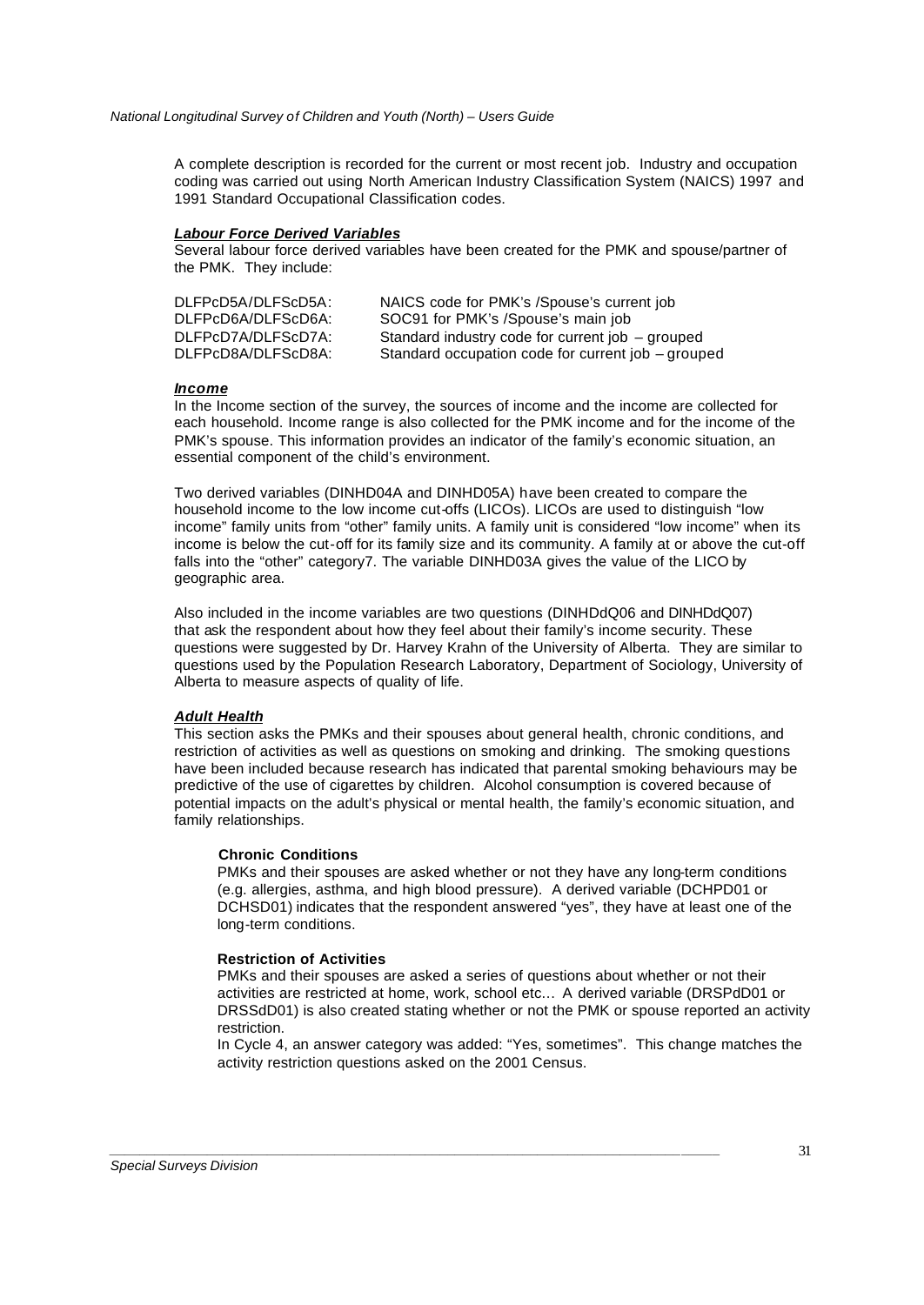#### **Maternal History**

This section is asked to determine the pregnancy history of mothers of children less than two years of age. These questions on pregnancy and birth were provided by Dr. J.-F. Saucier, Ste. Justine Hospital, Montreal, and later modified by the Project Team.

#### **Depression Scale**

A Depression scale (DDPPS01) was administered to the PMK as part of the Adult Questionnaire; see Chapter 7 for information about this scale.

#### *Socio-demographic Characteristics*

The objective of the Socio -demographic Section is to gather information on immigration, ethnic background and the language profile of household members. These questions are asked of PMK, spouse and the child.

This section is only asked of new respondents to the survey. In Cycle 4 – North, there were no new respondents added to the sample. Therefore, the section on social-demographic characteristics was not asked to the respondents for Cycle 4 – North. Please note, the social demographic characteristics information from previous cycles were not available to be copied into the Cycle 4 – North release file due to the integration of the North survey with the Main survey and further associated technical problems that were found with linking variables.

**Note:** The following section was used in the Main survey adult component but was not used in Cycle 4 of the North survey adult component.

• Neighbourhood Safety

### *8.5 Child Questionnaire*

#### *Education*

The objective of this section is to get some basic information about the child's educational experiences. The amount and type of information collected varied depending upon the age of the child, with more information being collected for the older children who have had greater school experience.

Basic information is collected for all age groups, such as: the child's grade level, type of school and language of instruction, whether the child looks forward to school, absenteeism, number of school changes and residential moves. For children in grade 1 or higher, additional questions are asked concerning other aspects such as skipping and repeating grades, achievement and special education.

#### *Health*

The objective of this section is to provide information on the child's physical health – general health, injuries, limitations and chronic conditions – and use of health services and medications.

For children four and five years old who report having a chronic condition, health status information on topics such as hearing, sight, speech and overall mental well-being is also collected. From this information a Health Status Index (HUI3) is calculated (DHLCcD2A). The HUI3 is a generic health status index that is able to synthesize both quantitative and qualitative aspects of health. The index, developed at McMaster University's Centre for Health Economics and Policy Analysis, is based on the Comprehensive Health Status Measurement System (CHSMS). It provides a description of an individual's overall functional health, based on eight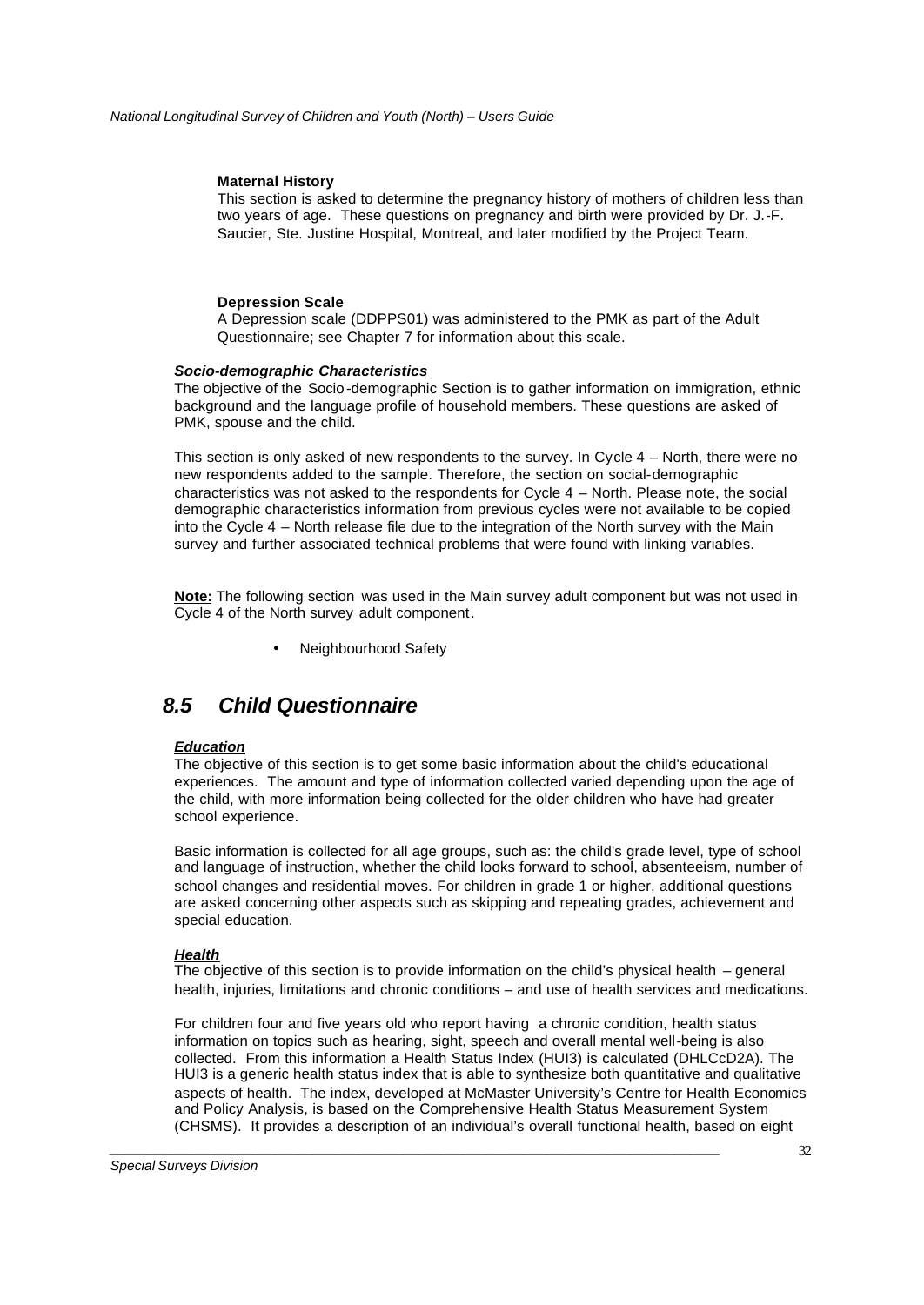attributes: vision, hearing, speech, mobility (ability to get around), dexterity (use of hands and fingers), cognition (memory and thinking), emotion (feelings), and pain and discomfort.

The scores of the HUI3 embody the views of society concerning health status. Perfect health is rated as 1.00 and death is rated as 0.00. This index is also used by the National Population Health Survey.

### *Medical/Biological*

The Medical /Biological Section were completed for children in the two to three age groups. The major objective is to collect information on factors such as gestational age and birth weight. These factors have been shown to have a direct impact on a child's growth and development. For example, in the long term, underweight babies face higher risks of poor health as well as longer-lasting developmental difficulties.

### *Milestones*

These questions were added in Cycle 4 to provide a better measure of early child development. Taken as a package, developmental milestones, such as when the child first said words or took first steps, provide a general sense of a child's development. Dr. P Silva, principal investigator for the Dunedin study in New Zealand recommended to the Project Team that developmental milestones be used as a measure of development. The items are from the draft questionnaires for the Early Childhood Longitudinal Study Program of the National Center for Education Statistics in the United States.

### *Literacy*

This section measures children's exposure to books and their interest in reading and learningrelated activities that parents do with their children. The focus of this section is the stimulation young children receive at home.

For children aged two, several questions were added to measure how often the children do certain activities with their parents, such as tell stories, sing songs and teach new words. These questions are adapted from the Early Childhood Longitudinal Study in the United States.

Similar questions are asked about children aged three to five, with changes to reflect age appropriate activities. A question about number activities has been added on the suggestion of Sharon Griffin from the Jacob Hiatt Center for Urban Education, Clark University, who states that numeracy is a crucial factor when it comes to learning and literacy.

### *Communications*

The items are from the New Zealand Competent Children Study. They cover a child's ability to understand oral messages and to pass a message on to someone else, as well as to communicate verbally. The team modified the first item to refer to a situation when the child is paying attention. The final question, about speech being easily understood, is only asked of three year olds. Four and five year olds are asked a similar question as part of the Health Status Index in the Health section.

### *Activities*

This section measures the child's participation in various non-school activities and the amount of household responsibility taken on by 10 and 11 years olds at home. These questions are used to create the Home Responsibilities Score (DACCS6), indicating the degree of home responsibilities. The section will give some sense of how the child spends his/her time, of personal interests, as well as the degree of interaction with peers.

In Cycle 4, several questions were added to determine how often parents get to do certain activities with their children, such as eating a meal, playing a game, doing chores together. When there is a spouse/partner in the household, these questions are asked about both the PMK and his/her spouse/partner.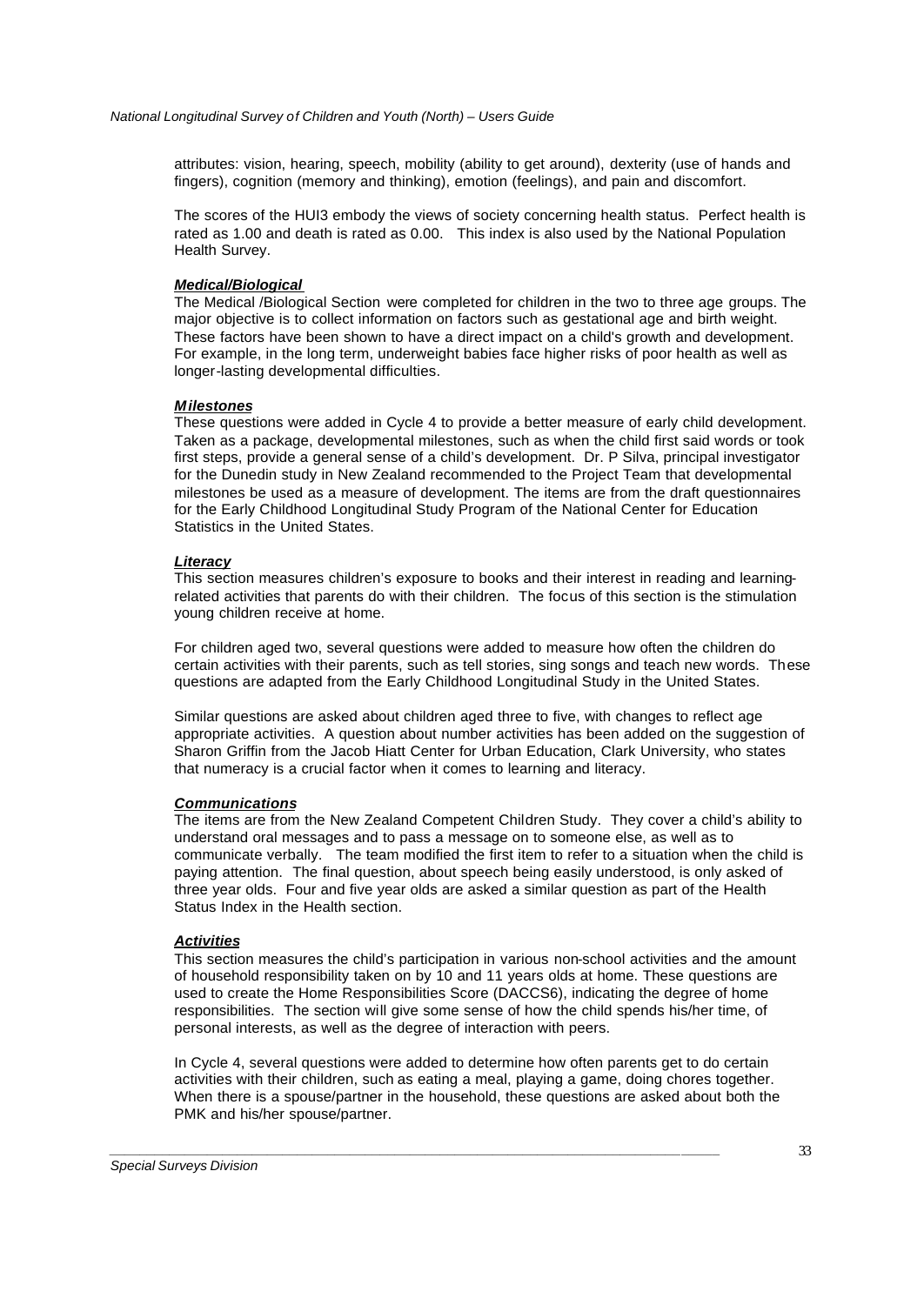### *Behaviour*

The objective of this section is to assess aspects of the behaviour of children two years of age and older and of feeding patterns for two to three year olds.

The questions in this section are used to measure the prevalence of behaviours such as hyperactivity and physical aggression. The scales derived from these questions are described in detail in Chapter 9.

### *Positive Behaviour*

The objective of this section is to assess positive behaviour of children aged three to five, including perseverance and independence. The New Zealand's Competent Children's Study has found that perseverance and independence were among a cluster of competencies that are good indicators of a child's overall performance.

Questions have been adapted from the New Zealand study and the behaviour questions used for other ages in the NLSCY.

### *Motor Social Development*

The Motor and Social Development (MSD) Scale measures dimensions of the motor, social and cognitive development of children from birth to three years; the questions vary by the age of the child. Two scores (DMSCS01 and DMSCS02) are derived from these questions; the scores are explained in Chapter 9.

## *Relationships*

The objective of this section is to provide information about the child's relationships with others. Positive relationships with other children and adults may help to counteract other factors that place a child at risk.

Questions about doing things with friends and getting along with parents, teachers and friends are based on those in Ontario Child Health Survey.

## *Parenting*

Parenting style is considered to have an important influence on child behaviour and development. The objective of this section is to measure certain parenting behaviours. Scales are created from the questions in this section. For more information about these scales, see chapter 9.

In Cycle 4, a question was added to asking PMKs, who have a spouse/partner in the house, how often the PMK and spouse/partner agree with each other about parenting decisions. This question was developed by the Project Team and is similar to questions in the Strayhorn and Weidham scale, from which the other parenting questions have been adapted.

**Note:** The following sections used in the Main survey child component were not used in Cycle 4 of the North survey child component.

Work after Birth

- **Temperament**
- Sleep
- Child Care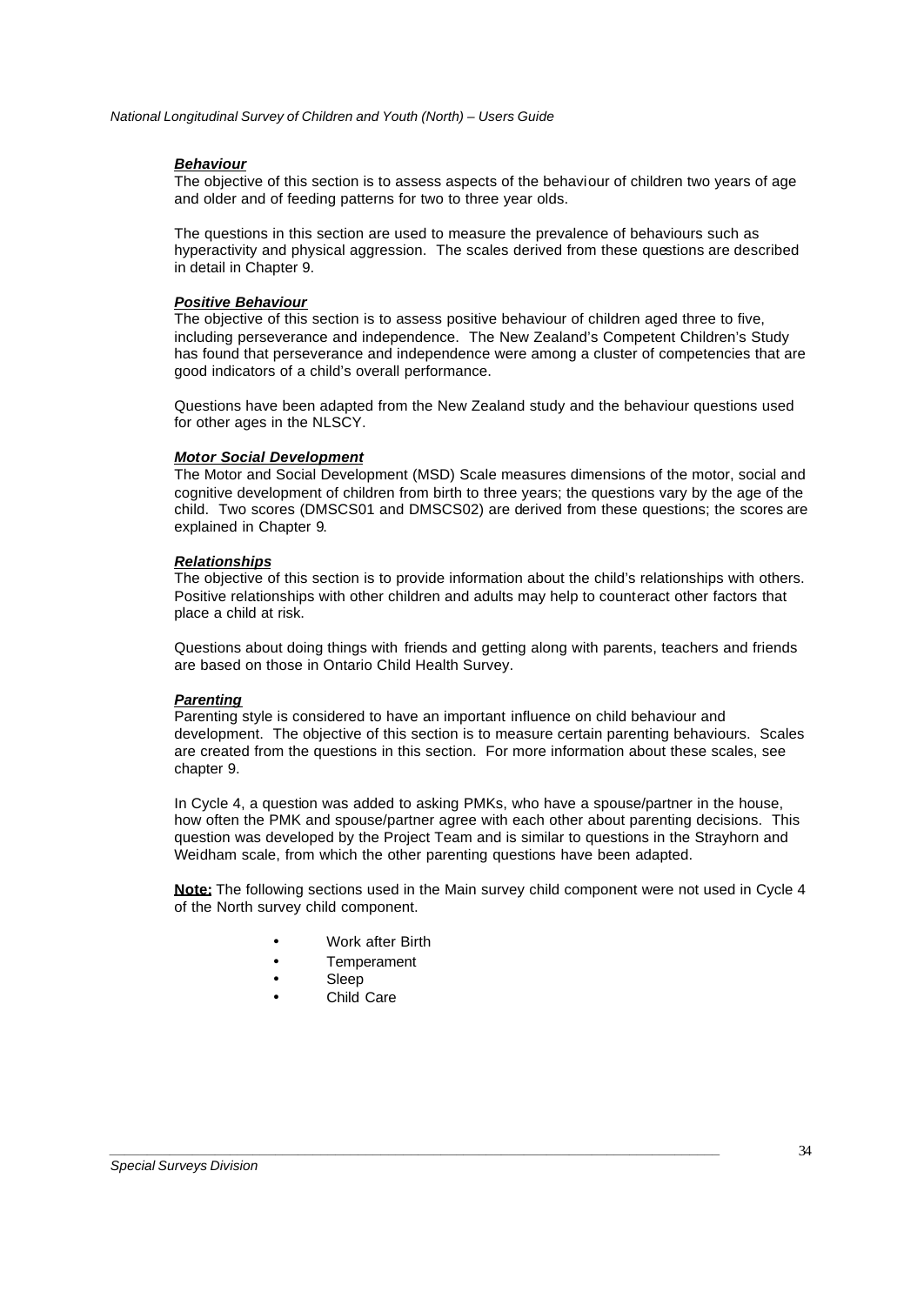# *8.6 Youth Questionnaire*

## *Aspirations and Expectations*

These questions were added in Cycle 4 to assess parental aspirations and expectations for their youth, and parental views on their youth's school experiences. Providing help with school work, discussing school experiences and future educational plans has been linked to school success.

These questions were developed by the Centre for Education Statistics at Statistics Canada, using NLSCY questions and questions from other education surveys, such as, the Youth in Transition Survey and the School Leavers Survey.

### *Youth Education*

This new section looks at the youth's education experience. This section is divided into four parts: school leavers (those who are not in school and have not graduated from high school), school finishers (those who are not in school and have graduated), currently in school (for youth still in high school), and post-secondary (for youth who are attending post-secondary education). The questions were developed by the Centre for Education Statistics at Statistics Canada using NSLCY questions and questions from other education surveys, such as, the Youth in Transition Survey and the School Leavers Survey.

One of the objectives of this section is to help determine the factors involved in youth choosing to continue their schooling or leaving school.

### *Youth Labour Force*

The youth Labour Force section is intended to measure youth experience in the labour market. Some youth may be working part-time while attending school, while others may have made the transition to the workforce. These questions are a mix of NLSCY questions from the youth selfcompletes and of the adult labour force questions.

Youth are asked to report about current work, work during the current school year and work last summer.

### *Youth Income*

The youth Income section asks the youth about their income from various sources in the last 12 months. These questions are similar to those asked of the parents. Income information can measure how much spending money youths have to make autonomous decisions.

### *Youth Health*

This section asks about youth's general health, injuries, chronic conditions and restriction of activities. These questions are similar to the child and adult health questions. New questions have been added about exercise and sleep.

Exercise and sleep are important indicators of the youth's attitude toward their body and how they take care of themselves. The amount of sleep reported can be used to help understand if youth are successfully balancing the demands of work, school, volunteering, sports, etc.

### *Youth Activities*

Adolescence can be a time of high involvement in a variety of activities that are not school related. It is important to measure these activities to understand how this involvement can contribute to good outcomes. This section includes questions about physical activities, literacy activities, T.V. watching, computer use and community involvement. These questions have been adapted from the questions asked about the younger children.

Questions were also added about youths' access to a vehicle and whether or not they have a driver's license. Driving is an important 'coming of age' activity for this age group.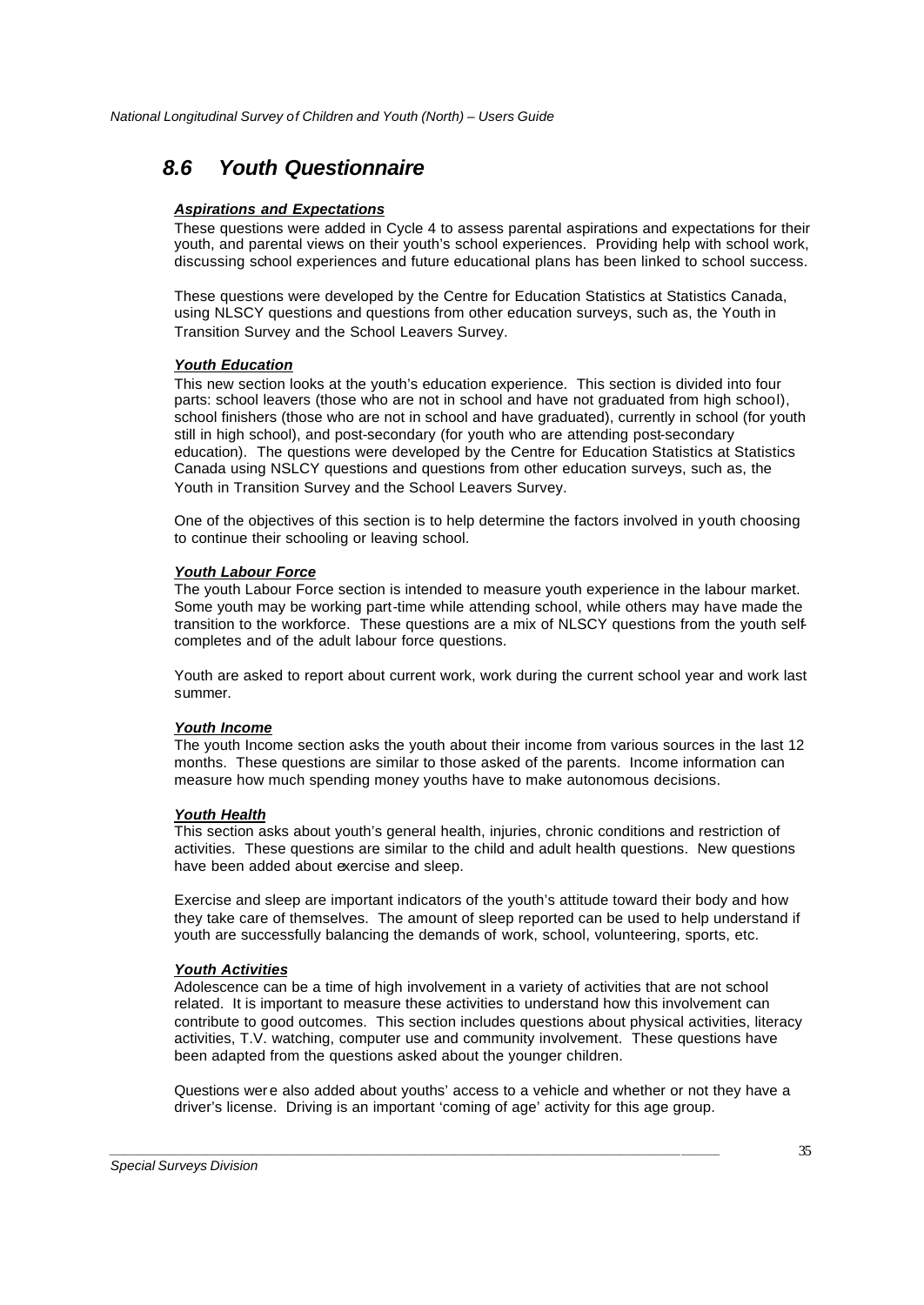## *Neighbourhood*

Neighbourhood factors have been shown to influence child and adolescent outcomes in a variety domains (school achievement, behaviour, emotional and social functioning, motor and social development). These effects increase as children move through the life course, increasing their interactions and exposure to extra-familial environments. This has been evidenced in the academic literature, as well as by research conducted using NLSCY data (Boyle and Lipman, Kohen et. al, Offord and Lipman). In Cycle 4, youth are asked about their perceptions of their neighbourhood. Others questions, about people in the neighbourhood, come from the UCLA Survey of Adolescent Experience.

The Neighbourhood Structure (DACYDS01 ) is calculated using these questions. A high score indicates a high degree of neighbourhood structure and a low score indicates a low degree of neighbourhood structure.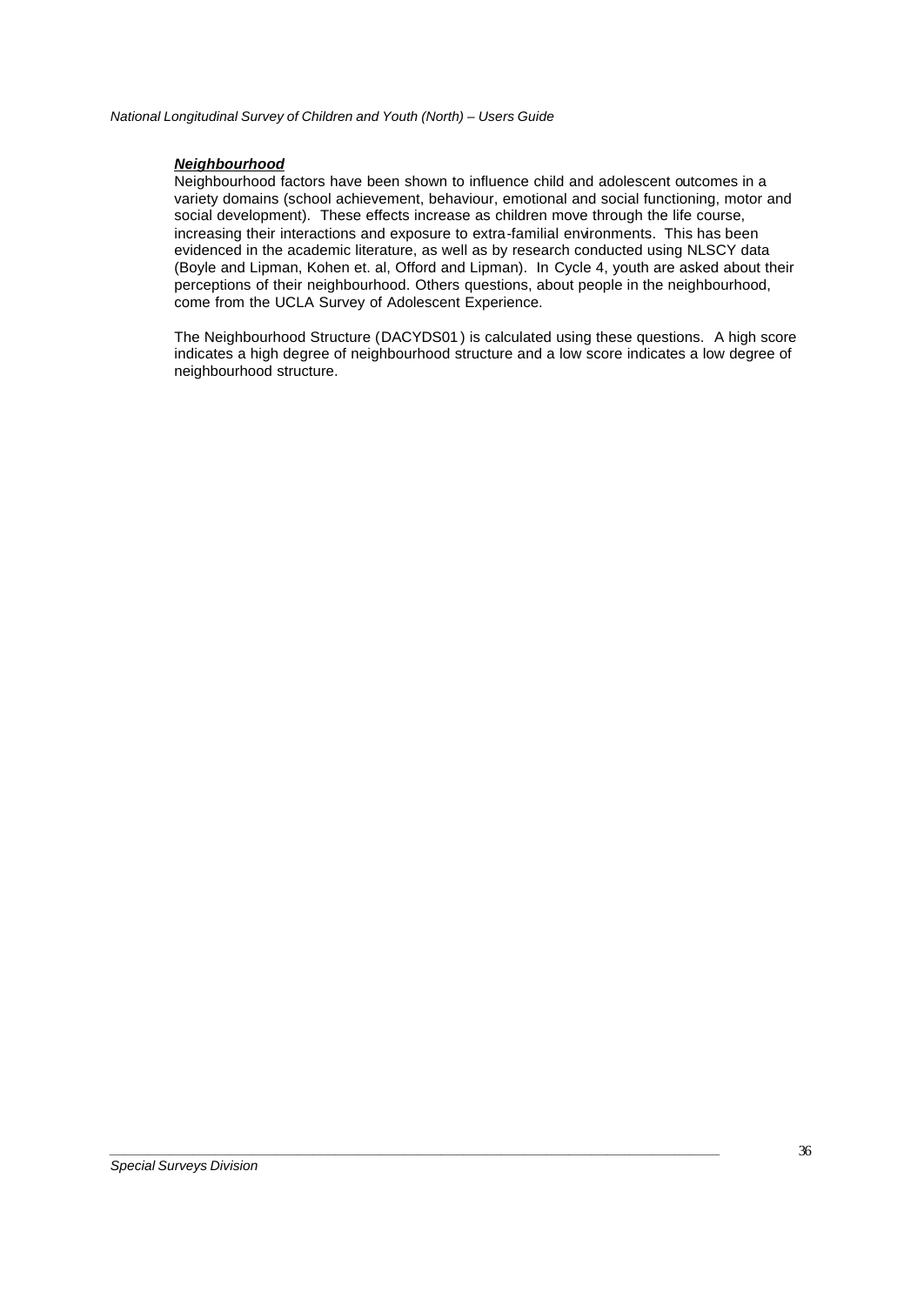# *9.0 Description of NLSCY Scales*

# *9.1 Definition of scale data*

## **Scale Definition**

For some of the concepts deemed important to measure in the NLSCY it was decided that the concept would most appropriately be measured through the use of a scale. A scale is simply a group of questions or items that measure a certain concept when the answers to the items are put together.

For example, on the child's questionnaire it was determined that it was important to have an assessment of certain parenting behaviours. The scale is intended to measure three different constructs or factors related to parenting; positive interaction, ineffective parenting and consistent parenting.

### **Scales and Calculations**

For each factor measured by a scale, a score is calculated. The score for a particular factor can be used to give an ordering of individuals. For example, for the Parenting Scales, for children with higher scores for the "positive interaction" factor, the PMK reported having more positive encounters with the child (e.g., laughed with them more, praised them more etc.). The score for a particular factor is usually based on a series of items, since one single item usually cannot measure the factor or construct with adequate precision.

During the development of the NLSCY, when consideration was being given to what scales should be used to measure a particular concept, an attempt was made to select scales that had been used in other studies. In this way, the psychometric properties of the measures produced by each scale were available with complete references.

# *9.2 Parent-reported and child-reported scales*

The remainder of this chapter provides and in-depth description of the sources of the NLSCY scales. Changes made to the scales across cycles are also described. For convenience, the scales are listed in alphabetical order.

The next sections provide a brief summary of the NLSCY scales followed by individual descriptions of each scale. At the end of this chapter you will find a helpful table (Table 1: Cycle 4 North Scales - Universe and Items Used) with all the scales names, variable names, target population and questions used in the creation of the scales.

# *9.2.1 Parent-reported scales*

*\_\_\_\_\_\_\_\_\_\_\_\_\_\_\_\_\_\_\_\_\_\_\_\_\_\_\_\_\_\_\_\_\_\_\_\_\_\_\_\_\_\_\_\_\_\_\_\_\_\_\_\_\_\_\_\_\_\_\_\_\_\_\_\_\_\_\_\_\_\_\_\_\_\_\_\_\_\_\_\_\_*

## **Behaviour Scale**

The objective of the behaviour scale is to assess aspects of the behaviour of children two years of age and older.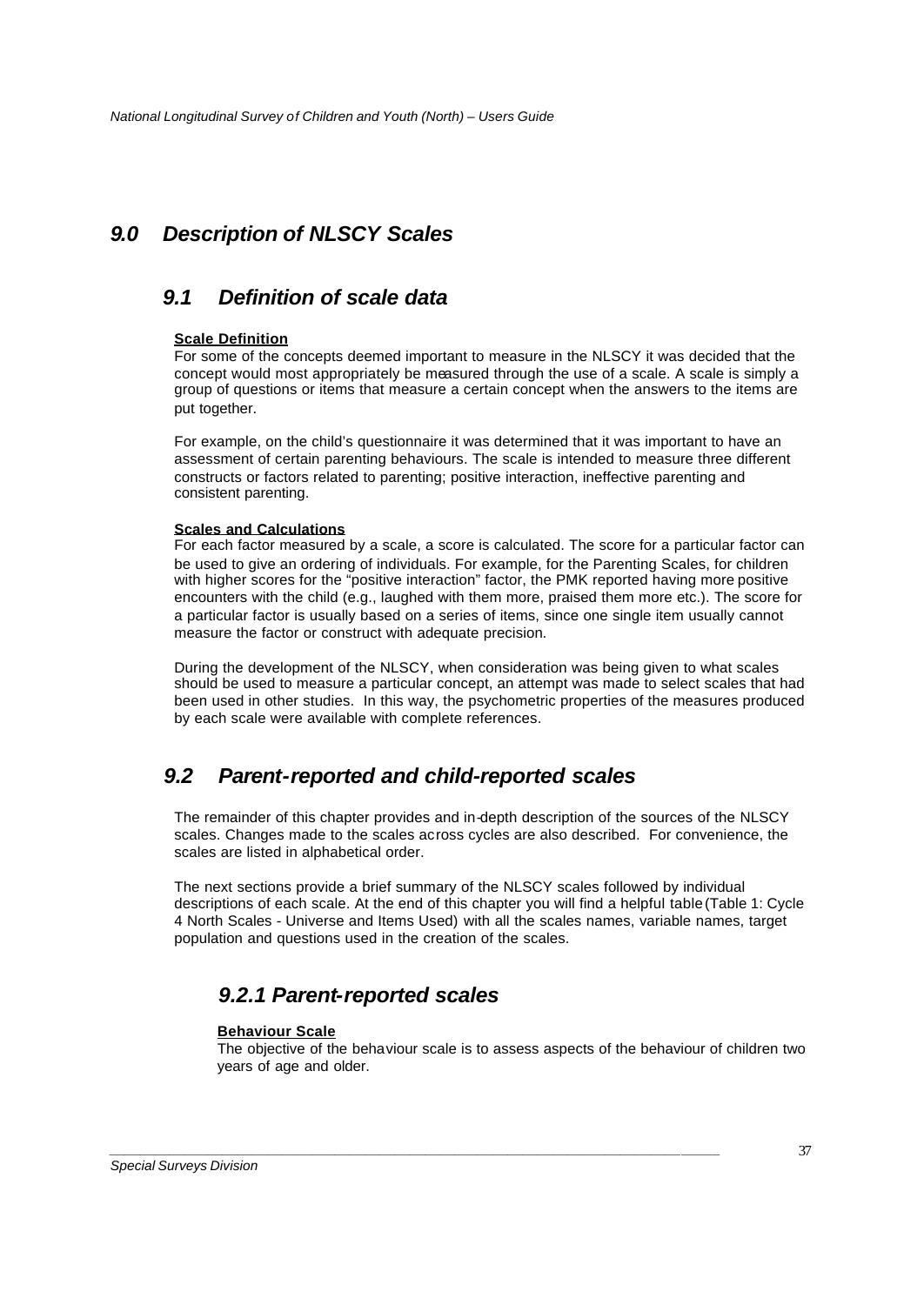### **Sources for Behaviour Questions**

Some of the behaviour questions are taken from other surveys and sources. Below you will find a list of the specific behaviour questions and the corresponding source from which the questions were taken.

#### **Separation anxiety (2 and 3 year olds)**

Items include DBEC6CC1, 6DD1, 6LL1, 6PP1 and Q6TT1 from Achenbach's Child Behaviour Checklist (CBCL).

#### **Opposition (2 and 3 year olds)**

Items inc lude DBECQ8E1, Q6G1, Q6R1 and Q8T1 also drawn from Achenbach's CBCL.

#### **Conduct disorder (2 - 11 year olds)**

Includes NLSCY items DBECQ6G, Q6X, Q6AA, Q6FF, Q6JJ and Q6PP from the Ontario Child Health Study (OCHS).

#### **Hyperactivity (2 - 11 year olds)**

Includes NLSCY items DBECQ6B, Q6I, Q6P, Q6S and Q6W from the OCHS and Q8HH and DBEC6QQ from the Montreal Longitudinal Survey.

#### **Emotional disorder (2 - 11 year olds)**

Includes NLSCY items DBECQ6F, Q6K, Q6Q, Q6V, Q6CC, Q6MM and Q6RR from the OCHS. Anxiety Includes NLSCY items taken from OCHS emotional disorder items (DBECQ6F, Q6Q, Q6V and Q6CC).

#### **Indirect aggression (2 - 11 year olds)**

Includes NLSCY items DBECQ6J, Q6R, Q8Z1, Q6LL and Q6TT from Lagerspetz, Bjorngvist and Peltonen of Finland.

#### **Physical aggression (2 - 3 year olds and 8 - 11 year olds)**

Includes NLSCY items DBECQ6X from the Montreal Longitudinal Survey and DBECQ6G, Q6AA and Q6NN from the OCHS.

#### **Inattention (2 - 11 year olds)**

Includes NLSCY items DBECQ6P from the OCHS and DBECQ6QQ from the Montreal Longitudinal Survey.

### **Prosocial behaviour (6 - 11 year olds)**

Includes NLSCY items DBECQ6A, Q6H, Q6M, Q6GG and Q6OO from the OCHS and DBECQ6D, Q6U, Q6BB, Q6SS and Q6UU from the Montreal Longitudinal Survey; the last four items are from a scale devised by K. Weir and G. Duveen.

# *9.2.2 Depression scale (PMK***)**

*\_\_\_\_\_\_\_\_\_\_\_\_\_\_\_\_\_\_\_\_\_\_\_\_\_\_\_\_\_\_\_\_\_\_\_\_\_\_\_\_\_\_\_\_\_\_\_\_\_\_\_\_\_\_\_\_\_\_\_\_\_\_\_\_\_\_\_\_\_\_\_\_\_\_\_\_\_\_\_\_\_*

### **Objectives & Overview**

The depression scale was administered to the PMK as part of the Parent Questionnaire. Questions for this scale (DDPPQ12A to DDPPQ12L) are a shorter version of the depression rating scale (CES-D), comprising 20 questions, developed by L. S. Radloff of the Epidemiology Study Center of the National Institute of Mental Health in the United States. This rating scale is used to measure the frequency of symptoms in the public at large. The occurrence and severity of symptoms associated with depression during the previous week are measured. The rating scale was reduced to 12 questions by Dr. M. Boyle of the Chedoke-McMaster Hospital of McMaster University.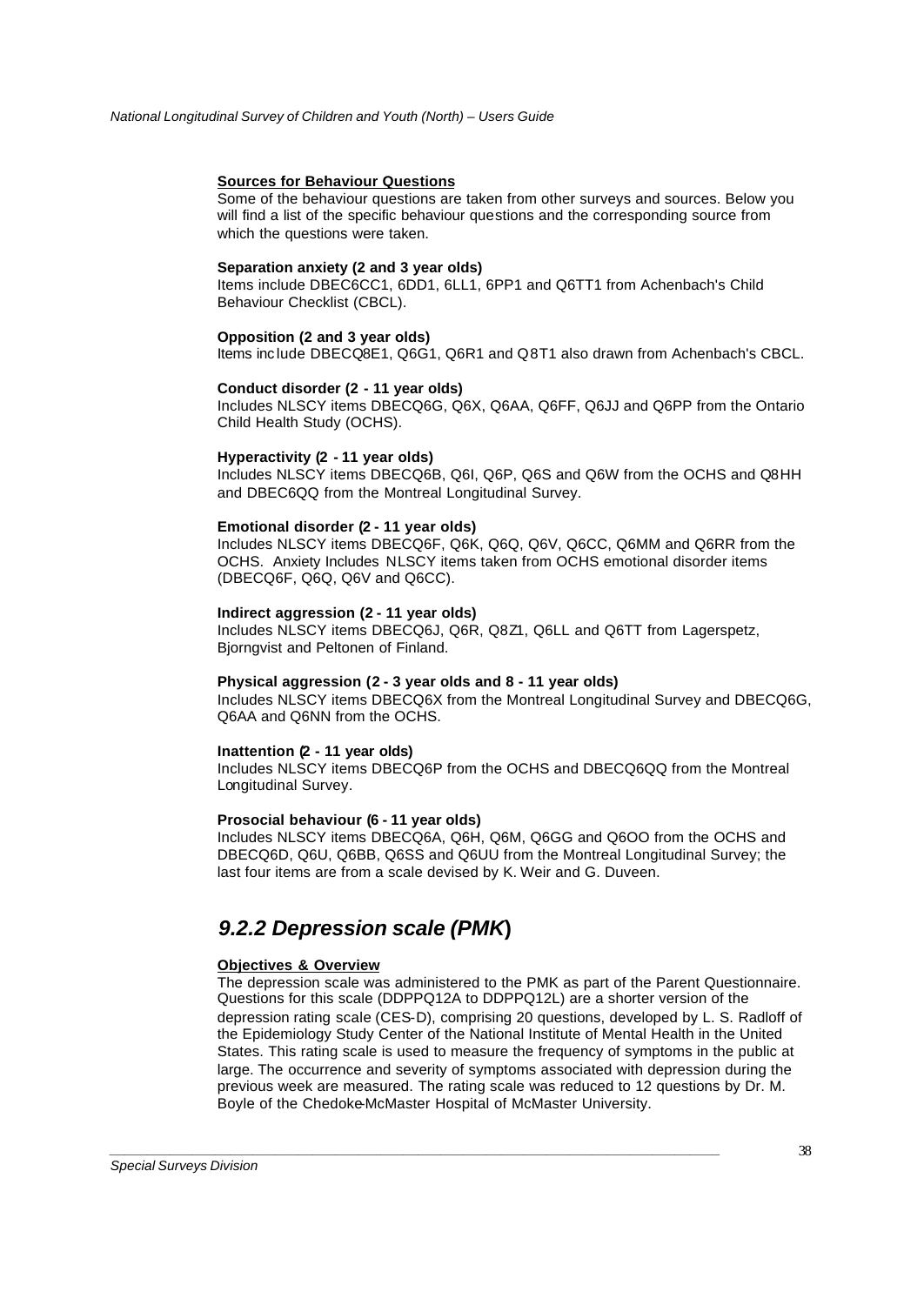This rating scale is aimed at gathering information about the mental health of respondents, with particular emphasis on symptoms of depression. Several members of the NLSCY advisory group of experts pointed out that the best way of proceeding was to measure one particular aspect of the PMK's mental health instead of trying to measure overall mental health. It was proposed that this section focus on depression for the following reasons: depression is a prevalent condition; it has been demonstrated that depression in a parent affects the children; present research on this subject is generally based on demonstration groups and not on population samples; and it is felt that introducing policies in this area could make a difference.

### **Items Included in the Depression Rating Scale**

The depression rating scale includes twelve questions, each of which contains four response categories. In order for the lowest score value to be 0, the value for each question was reduced by 1 in calculating the score. As well, the answer categories were reversed for questions having a negative loading (DDPPQ12F, Q12H, and Q12J). The total score (DDPPS01) may therefore vary between 0 and 36, a high score indicating the presence of depression symptoms.

# *9.2.3 Family functioning scale*

### **Objectives & Overview**

Questions related to family functioning, i.e., DFNHQ01A to DFNHQ01L, were developed by researchers at the Chedoke-McMaster Hospital of McMaster University and have been used widely both in Canada and abroad. This scale is used to measure various aspects of family functioning, (e.g. problem solving, communications, roles, affective involvement, affective responsiveness and behaviour control).

Question DFNHQ01M, drawn from the Follow-up to the Ontario Child Health Study, was added to the original scale to determine whether alcohol consumption had an effect on global family dynamics

This scale is aimed at providing a global assessment of family functioning and an indication of the quality of the relationships between parents or partners.

Other surveys have shown that the relationship between family members has a considerable effect on children. The results of the Ontario Child Health Study have shown, for example, that there is an important link between family dysfunction and certain mental conditions in children.

## **Administering the Family Functioning Scale**

The family functioning scale was administered to either the PMK or the spouse/partner as part of the Parent Questionnaire. The scale includes twelve questions, each of which contains four response categories. In order for the lowest score value to be 0, the value of the categories was reduced by 1 in calculating the score. The order of the categories was reversed for questions having a negative loading (DFNHQ01A, Q01C, Q01E, Q01G, Q01I, and Q01K). The total score (DFNHS01) may therefore vary between 0 and 36, a high score indicating family dysfunction.

# *9.2.4 Home responsibilities scale*

*\_\_\_\_\_\_\_\_\_\_\_\_\_\_\_\_\_\_\_\_\_\_\_\_\_\_\_\_\_\_\_\_\_\_\_\_\_\_\_\_\_\_\_\_\_\_\_\_\_\_\_\_\_\_\_\_\_\_\_\_\_\_\_\_\_\_\_\_\_\_\_\_\_\_\_\_\_\_\_\_\_*

## **Objectives & Overview**

The object of the activities scale is to measure the child's participation in home responsibilities.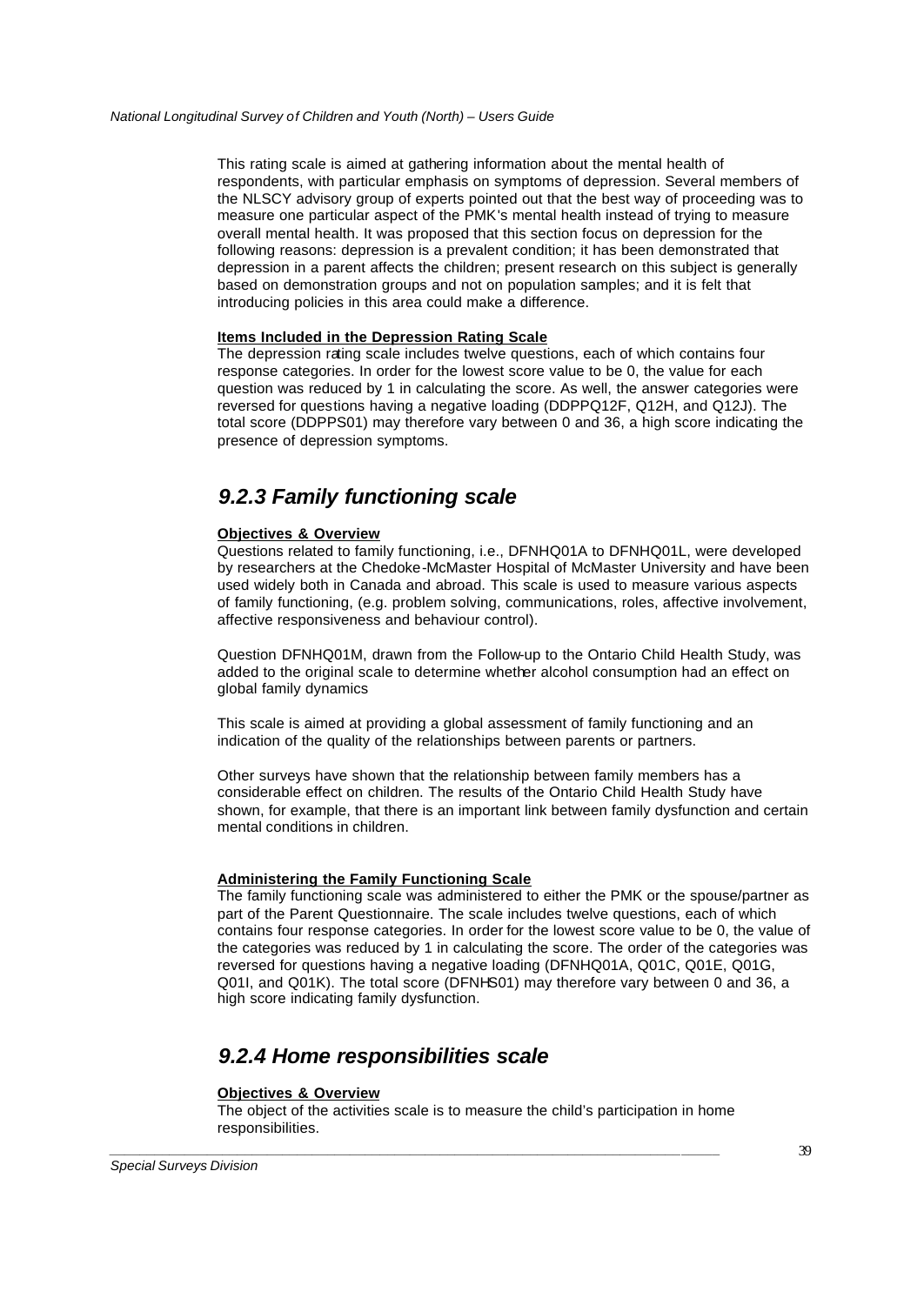This set of questions about responsibilities is from the Home Observation for Measurement of the Environment-Short Form questionnaire in the National Longitudinal Survey of Youth, Ohio State University.

### **Scale Score**

To produce the score, 1 was subtracted from each item so that the lowest score would be 0. The values for each item were reversed so that a high score would indicate a high degree of home responsibilities. The final score was derived by totalling the values of all items with non -missing values. The score ranges from 0 to 15. A score of 0 indicates the respondent does not participate in home responsibilities.

# *9.2.5 Motor and social development scale*

## **Objectives and Overview for Motor and Social Development Section**

The Motor and Social Development Scale was used to measure the motor, social and cognitive development of young children. This section of the survey was completed by the PMK and targeted children ages 2 to 3. This scale was developed by Dr. Gail Poe of the US National Centre for Health Statistics. The MSD has been used in collections of the National Longitudinal Survey of Youth in the United States and in recent versions of the National Child Development Survey in England.

The Motor and Social Development Scale questions have remained unchanged throughout the four cycles of the National Longitudinal Survey of Children and Youth.

### **Standardized Scores**

For each age group there was a series of 15 questions to assess motor and social skills. The raw score (DMSCS01) was the sum of the number of 'yes' answers. The raw score was standardized (DMSCS02) using weighted means and standard deviations for each age group (each month of age), in order to produce a score with a mean of 100 and a standard deviation of 15. This score was calculated using norms derived from Cycle 1 of the Main, and then applied to the Cycle 4 North data.

# *9.2.6 Parenting scales*

### **Objectives & Overview**

The objective of this scale is to measure certain parenting practices. Specifically, two scales were used. The first was designed to measure the positive interaction, hostility/ ineffectiveness and consistency of the parenting of the child. The second scale was designed to measure parental practices that may or may not provoke aversion.

The questions from the Child's Ques tionnaire used to measure these aspects of parenting are identified in the following paragraphs.

*\_\_\_\_\_\_\_\_\_\_\_\_\_\_\_\_\_\_\_\_\_\_\_\_\_\_\_\_\_\_\_\_\_\_\_\_\_\_\_\_\_\_\_\_\_\_\_\_\_\_\_\_\_\_\_\_\_\_\_\_\_\_\_\_\_\_\_\_\_\_\_\_\_\_\_\_\_\_\_\_\_*

Questions DPRCQ01 to DPRCQ18 on positive interaction, hostility or ineffectiveness and on coherence were provided by Dr. M. Boyle of the Chedoke-McMaster Hospital, based on the work of Dr. Ken Dodge (Vanderbilt University) and an adaptation of the Parent Practices Scale of Strayhorn and Weidman.

Questions DPRCQ19 to DPRCQ25 which measure parental practices which may or may not cause aversion, these were provided by Dr. M. Boyle.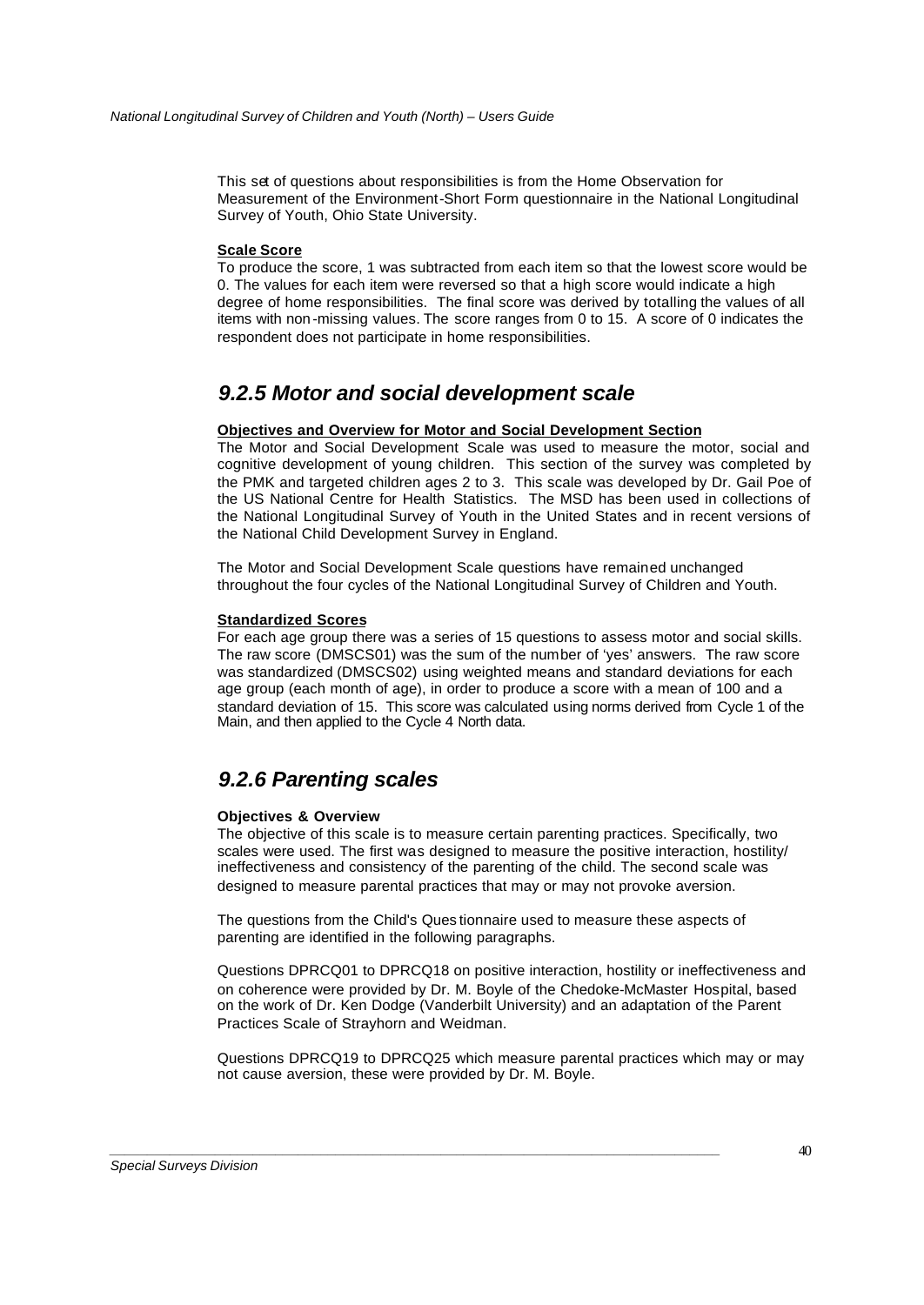## **Calculation of Parenting Scores**

To produce the scores, 1 was subtracted from each item so that the lowest possible score value would be 0. For each of the four factors, a score of 0 indicates:

- the absence of positive interaction for the positive interaction scale;
- the absence of ineffective interaction for the ineffective scale;
- the absence of consistent parenting for the consistency scale;
- the existence of punitive interaction or aversion producing practices for the hostility/ineffective parenting scale.
- a low degree of parent-child conflict (12-15 years only)

# *9.2.7 Social support*

## **Objectives & Overview**

The original scale contains 24 items from Robert Weiss's Social Provisions Model that describes six different social functions or 'provisions' that may be acquired from relationships with others. Due to the length of the scale, and on the advice of Dr. M. Boyle at Chedoke-McMaster Hospital, the survey uses the shortened version (containing 6 items) that was derived for the Government of Ontario's Better Beginnings, Better Futures Project. This shortened version measures guidance (2 questions), reliable alliance (2 questions), and attachment (2 questions). Furthermore, in Cycle 1, 4 additional questions on different types of social support (i.e. religious, community services) were added as suggested by Dr. Tom Hay. Questions similar to those suggested by Dr. Hay were taken from F-COPES (Family Crisis Oriented Personal Evaluation Scales) and included in Cycle 4. F-COPES draws upon the coping dimensions of the Resiliency Model of Family Adjustment and Adaptation (McCubbin, Olson & Larsen: 1981). The total social support measurement includes 6 questions and not only focuses on the quantity of social support but on the quality of social supports as well.

In Cycle 4, this section is asked of all PMK's with children/youth less than 16 years of age and includes the following items: DSPHQ01A, DSPHQ01B, DSPHQ01C, DSPHQ01D, DSPHQ01E, DSPHQ01F, DSPHQ01H, and DSPHQ01I.

# *9.3 Youth scales*

# *9.3.1 Neighbourhood structure scale*

*\_\_\_\_\_\_\_\_\_\_\_\_\_\_\_\_\_\_\_\_\_\_\_\_\_\_\_\_\_\_\_\_\_\_\_\_\_\_\_\_\_\_\_\_\_\_\_\_\_\_\_\_\_\_\_\_\_\_\_\_\_\_\_\_\_\_\_\_\_\_\_\_\_\_\_\_\_\_\_\_\_*

## **Objectives & Overview**

To gather information on the respondent's satisfaction with his/her neighbourhood as a place to raise children, including perception of the extent of danger and problems, and of social cohesion or "neighbourliness". Recent research by Dr. Jacqueline Barnes at the Judge Baker Children's Centre, Harvard University in Boston has found that parents' fear of danger and perception of social disorder in the neighbourhood affected their sense of attachment to the neighbourhood and their disciplinary strategies. The information on the parent's perception of the neighbourhood is supplemented by the interviewer's observation of several aspects of the block where the respondent lives.

DACYd13A to DACYd13D, DACYd13F to DACYd13G: These questions cover satisfaction with the neighbourhood as a place to bring up children, safety, social cohesion and neighbourhood problems. They represent a revised version of specific sections of the Simcha-Fagan Neighbourhood Questionnaire used by Dr. Jacqueline Barnes in her studies of neighbourhoods in Boston and Chicago.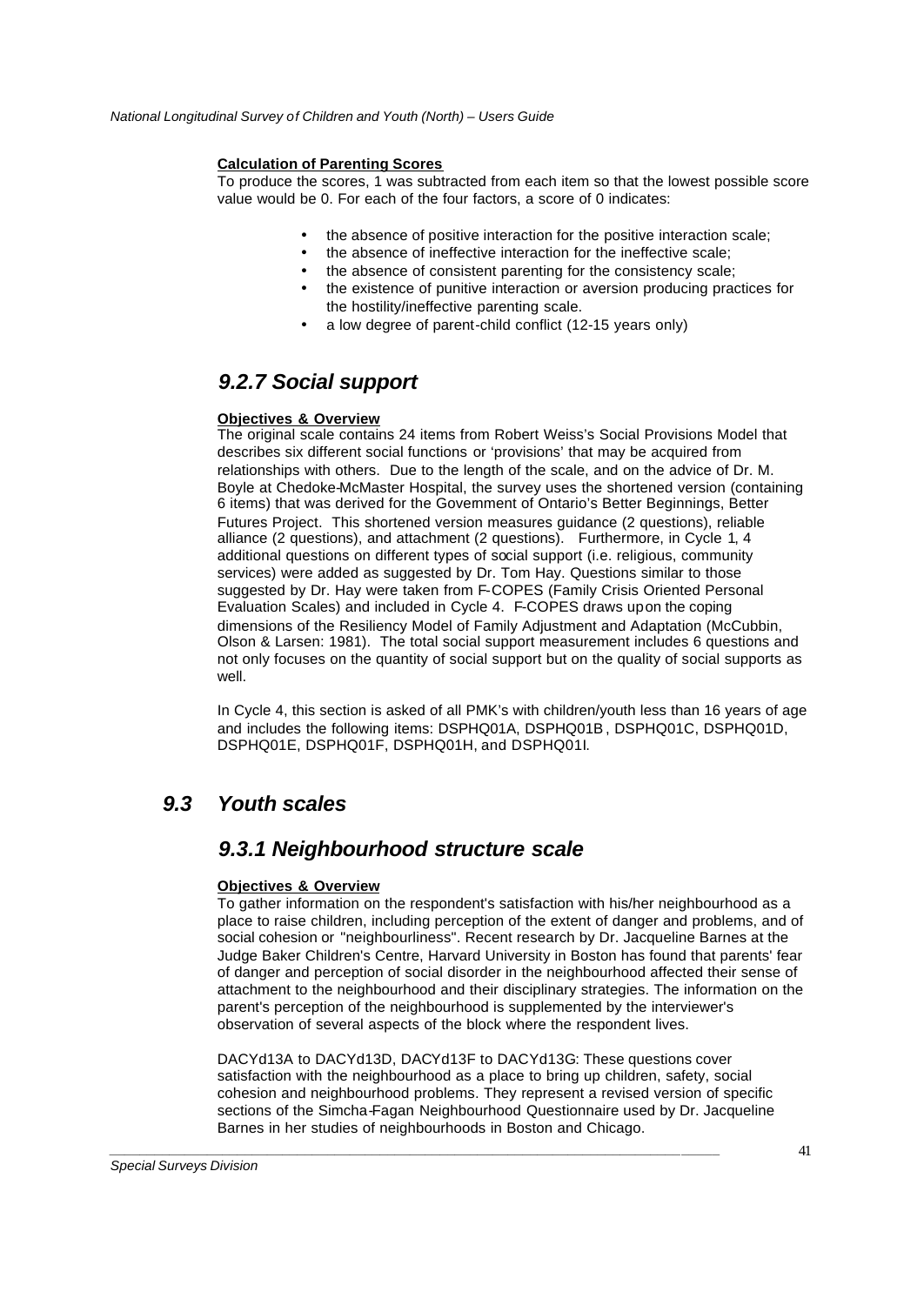## **Scale Score**

If too many values were missing the final score was set to missing. To produce the final scores, 1 was subtracted from each item so that the lowest score would be 0. All the score values were reversed. The final score was derived by totalling the values of all items with non -missing values. A score of 0 indicates a low degree of neighbourhood structure.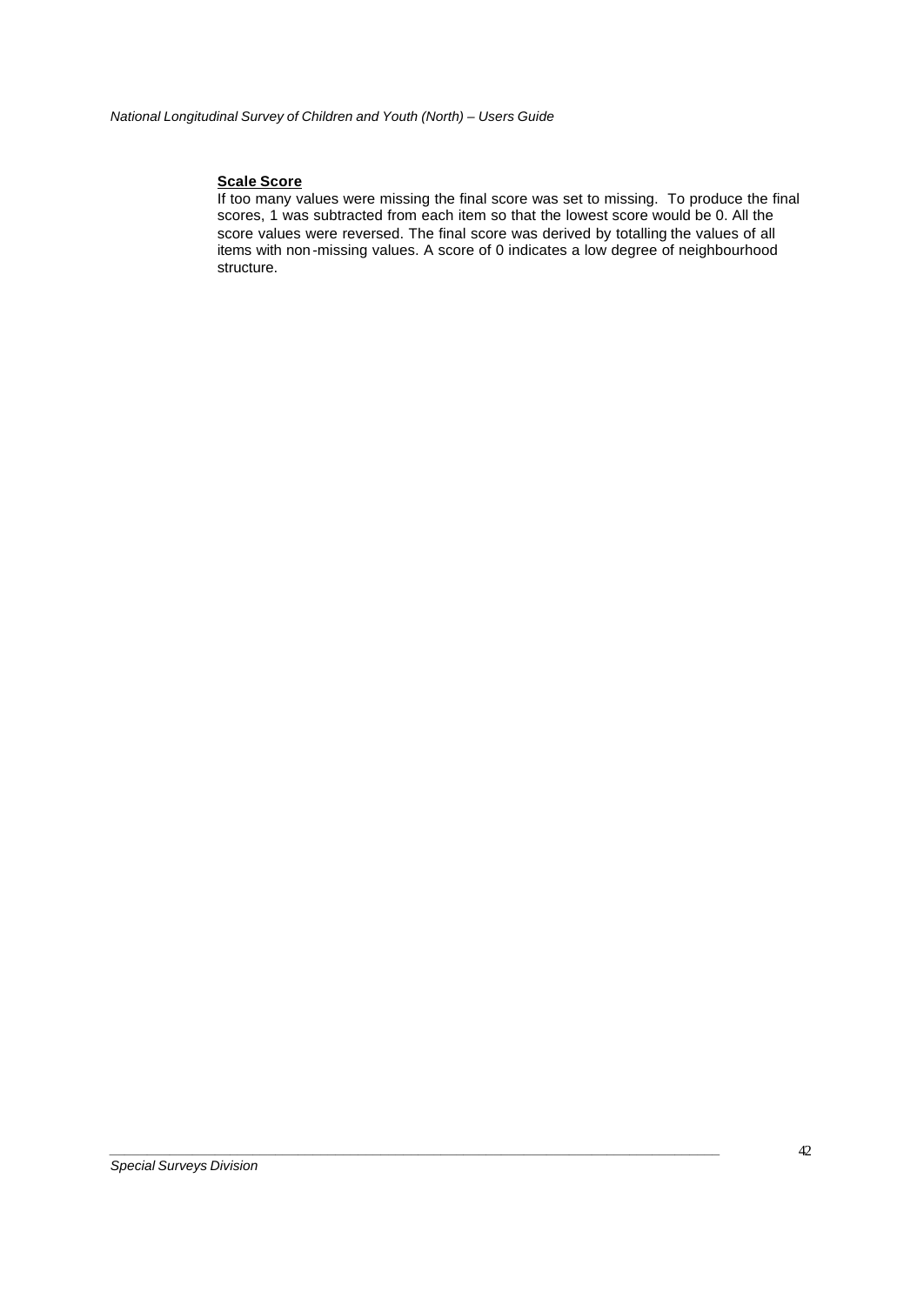## **Table 1: Cycle 4 North Scales - Universe and Items Used**

## **Parent - Reported Scales**

| <b>Variable Name</b> | <b>Scale Name</b>                   | <b>Universe</b>   | <b>Items Used</b>   |
|----------------------|-------------------------------------|-------------------|---------------------|
| DDPPS01              | Depression Score (refers to         | PMK of children   | DDPPQ12A to         |
|                      | PMK)                                | 2 to 15 years     | DDPPQ12L            |
| DFNHS01              | <b>Family Functioning Score</b>     | PMK or Spouse of  | DFNHQ01A to         |
|                      |                                     | children 2 to 15  | DFNHQ01M            |
|                      |                                     | years             |                     |
| DSPHS01              | <b>Social Support Score</b>         | PMK or Spouse of  | DSPHQ01A to         |
|                      |                                     | children 2 to 15  | DSPHQ01F,           |
|                      |                                     | years             | DSPHQ01H to         |
|                      |                                     |                   | DSPHQ01I            |
| DACCS6               | Home Responsibilities Score         | PMK of children   | DACCQ6A to          |
|                      |                                     | 10 to 13 years    | DACCQ6E             |
| <b>Behaviour</b>     |                                     |                   |                     |
| DBECDS01             | Hyperactivity - Inattention         | PMK of children   | DBECQ6B, 6I, 6P,    |
|                      | Score                               | 2 to 3 years      | 6S, 6HH, 6QQ        |
| DBECDS03             | Emotional Disorder - Anxiety        | PMK of children   | DBEQC6F, 6K, 6Q,    |
|                      | Score                               | 2 to 3 years      | 6V, 6CC, 6MM,       |
|                      |                                     |                   | 6RR                 |
| DBECS04              | Physical Aggression and             | PMK of children 2 | DBECQ6G, 6W, 6X,    |
|                      | <b>Opposition Score</b>             | to 3 years        | 8E1, 6R1, 8T1, 6Z1, |
|                      |                                     |                   | 6NN                 |
| DBECS05              | <b>Separation Anxiety Score</b>     | PMK of children   | DBECQ6CC, 6DD1,     |
|                      |                                     | 2 to 3 years      | 6PP1, 6LL1, 6TT1    |
| DBECDS06             | Hyperactivity - Inattention         | PMK of children   | DBECQ6B, 6I, 6P,    |
|                      | Score                               | 4 to 11 years     | 6S, 6W, 8HH, 6QQ    |
| DBECDS07             | <b>Prosocial Behaviour Score</b>    | PMK of children   | DBECQ6A, 6D, 6H,    |
|                      |                                     | 6 to 11 years     | 6M, 6U, 6BB, 6GG,   |
|                      |                                     |                   | 600, 6SS, 6UU       |
| DBECDS08             | Emotional Disorder - Anxiety        | PMK of children   | DBECQ6F, 6K, 6Q,    |
|                      | Score                               | 4 to 11 years     | 6V, 6CC, 6MM, 6RR   |
| DBECDS09             | Conduct Disorder - Physical         | PMK of children   | DBECQ6G, 6X,        |
|                      | <b>Aggression Score</b>             | 4 to 11 years     | 6AA, 6FF, 6JJ, 6PP  |
|                      |                                     |                   |                     |
| DBECS10              | <b>Indirect Aggression Score</b>    | PMK of children   | DBECQ6J, 6R, 8Z1,   |
|                      |                                     | 4 to 11 years     | 6LL, 6TT            |
| DBECDS11             | <b>Property Offences Score</b>      | PMK of children   | DBECQ6C, 6E, 6L,    |
|                      |                                     | 8 to 11 years     | 6T, 6DD, 6PP        |
|                      |                                     |                   |                     |
| <b>MSD</b>           |                                     |                   |                     |
| DMSCS01              | Raw Score for Motor and             | PMK of children   | DMSCQ34 TO          |
|                      | Social Development                  | up to 47 months   | DMSCQ48             |
| DMSCS02              | <b>Standardized Score for Motor</b> | PMK of children   | DMSCQ34 TO          |
|                      | and Social Development -            | up to 47 months   | DMSCQ48             |
|                      | based on cycle 1 norms from         |                   |                     |
|                      | the Main survey                     |                   |                     |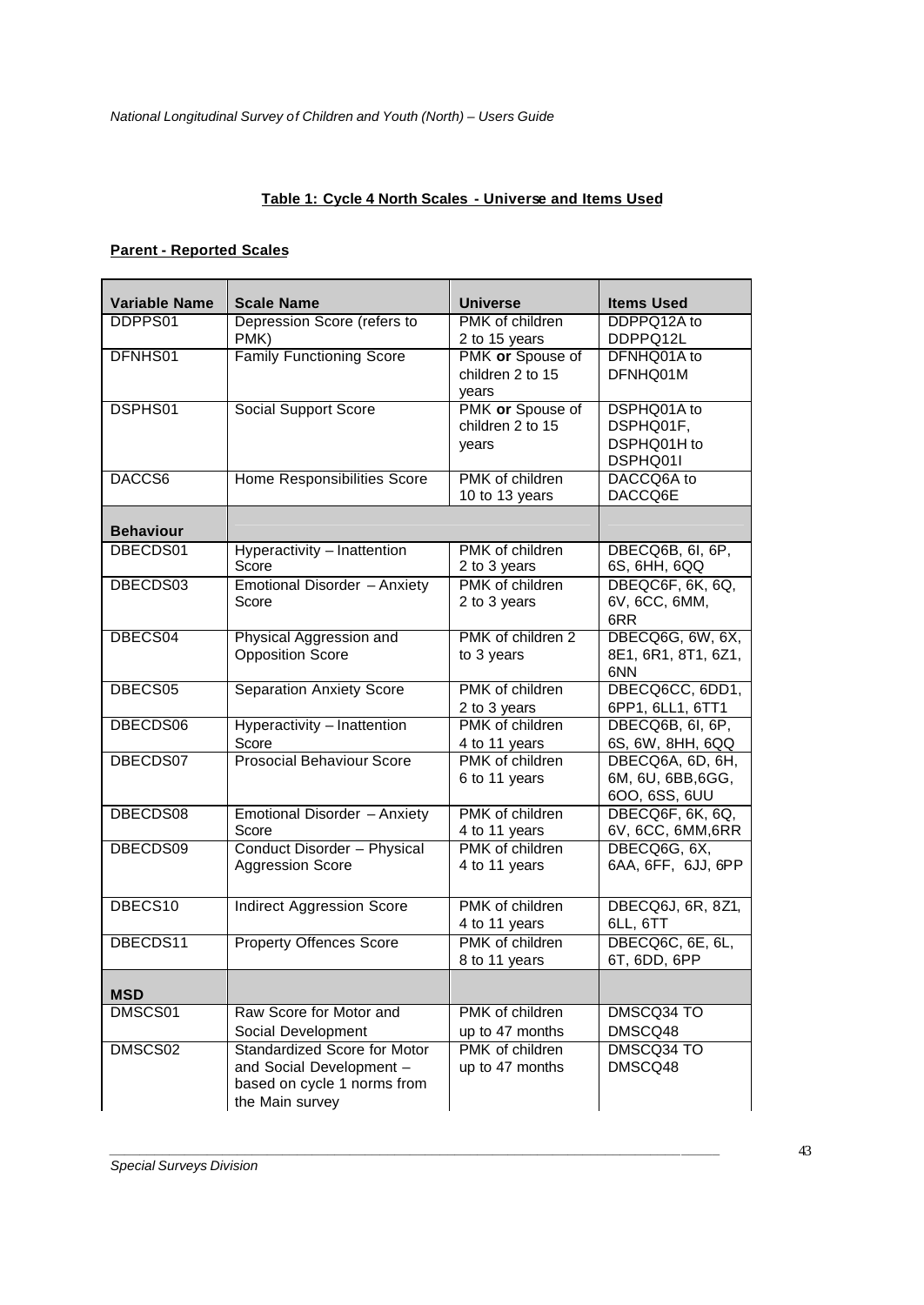## **Parent - Reported Scales - continued**

| <b>Variable Name</b> | <b>Scale Name</b>                | <b>Universe</b>                   | <b>Items Used</b>                    |
|----------------------|----------------------------------|-----------------------------------|--------------------------------------|
| <b>Parenting</b>     |                                  |                                   |                                      |
| DPRCS03              | Positive Interaction             | PMK of children<br>2 to 11 years  | DPRCQ1, 2, 3, 6, 7                   |
| DPRCS04              | Ineffective Parenting Style      | PMK of children<br>2 to 11 years  | DPRCQ4, 8*, 9, 13,<br>14, 15, 18     |
| DPRCS05              | Consistency                      | PMK of children<br>2 to 11 years  | DPRCQ10, 11, 12*,<br>$16^*$ , $17^*$ |
| DPRCS06              | <b>Rational Parenting Style</b>  | PMK of children<br>2 to 11 years  | DPRCQ21, 22*, 23,<br>$24*$           |
| DPRCBS09             | <b>Conflict Resolution Scale</b> | PMK of children<br>12 to 15 years | DPRCb30A to<br>DPRCb30H              |

*(\*) - Indicates that the item value was reversed when computing the score*

## **Youth - Reported Scales**

| Variable Name | <b>Scale Name</b>                | <b>Universe</b>         | <b>Items Used</b>                                   |
|---------------|----------------------------------|-------------------------|-----------------------------------------------------|
| DACYDS01      | Neighbourhood Structure<br>Score | Youth 16 to 17<br>vears | DACYd13A to<br>DACYd13D.<br>DACYd13F to<br>DACYd13G |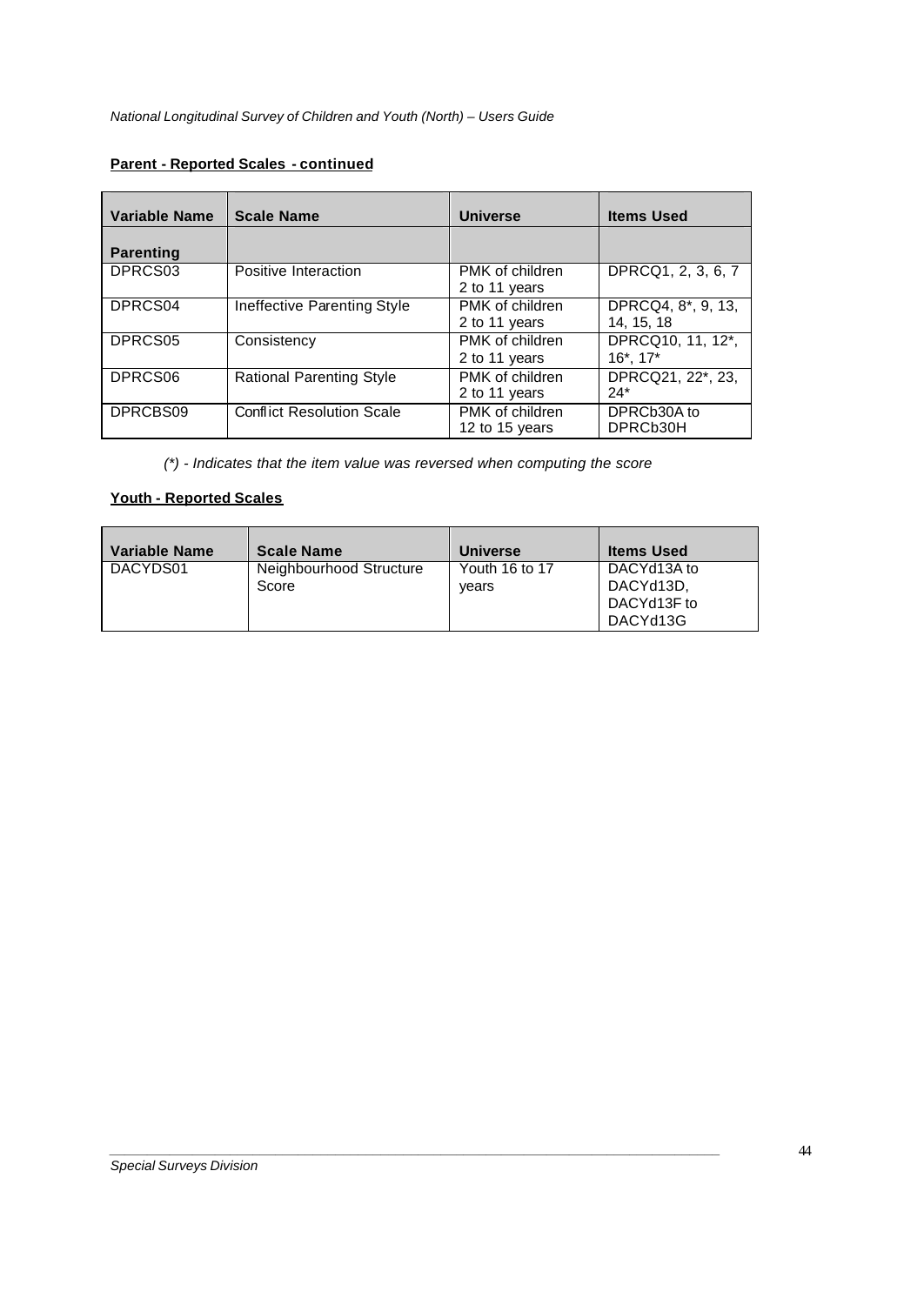# *10.0 Weighting of the Sample*

## **Introduction to Weights**

The principle behind estimation in a probability sample such as the NLSCY is that each person in the sample "represents", besides himself or herself, several other persons not in the sample. For example, in a 2% simple random sample of the population, each person in the sample represents 50 persons in the population.

The weighting phase is a step that calculates, for each record, what this number is (i.e., the number of individuals in the population represented by this record). As the target population is not the same for the cross-sectional sample and the longitudinal sample, the number of persons each child represents is not the same. Consequently, two series of weights must be calculated: one for the cross-sectional sample, and one for the longitudinal sample. These weights appear on the master files (DWTCW01C - crosssectional and DWTCW01L - longitudinal). In Cycle 4 there was no top-up of 0-1 year olds, or any other age children. Also, since the sample in Cycle 4 was made up the respondents in Cycle 3, it was decided that the weighting would be done using the same definitions of types of children as in Cycle 3. The sample does not represent the population from Cycle 4; it represents the population from Cycle 3. Therefore longitudinal children were considered to be children who were in the survey in either Cycle 1 or Cycle 2, but not children who started with the survey in Cycle 3.

Cross-sectional weights were calculated for all children who responded to the survey in Cycle 4, but these weights were meant to represent the population in Cycle 3, not the population in Cycle 4. These weights represent children aged 0-15 in 1998, not children aged 2-17 in 2000.

The weights must be used to derive meaningful estimates of the characteristics measured by the survey. For example, if the number of children living in single-parent families in 1998 is to be estimated, it is done by selecting the records in the cross-sectional sample of Cycle 4 with that characteristic and summing the cross-sectional weights found on those records.

As well, because of the very low response rate in Nunavut in Cycle 4 which was 33.1%, it was felt that no reliable estimates could be produced for this territory. As a result, no weights were calculated for Nunavut.

# *10.1 Longitudinal Sample or Cross-sectional Sample?*

The choice of which sample to use depends on the type of analysis to be done. The longitudinal sample pertains to the child population at the time the sample was selected (i.e., 1994 -95 or 1996-1997). The sum of the longitudinal weights is equal to the available demographic estimates for July 1994 for the sample from Cycle 1 and July 1996 for the sample from Cycle 2. Only the longitudinal children, i.e., those selected in cycles 1 or 2, are given a longitudinal weight other than 0. For each cycle, the longitudinal weight of the panel is recalculated to take into account the further erosion (non-response) that occurs between the two cycles of the survey, i.e., about two years. It is this one that is usually better suited to longitudinal analysis based on a comparison of the data for more than one year, as it allows for the life courses of the children to be quantified over time.

*\_\_\_\_\_\_\_\_\_\_\_\_\_\_\_\_\_\_\_\_\_\_\_\_\_\_\_\_\_\_\_\_\_\_\_\_\_\_\_\_\_\_\_\_\_\_\_\_\_\_\_\_\_\_\_\_\_\_\_\_\_\_\_\_\_\_\_\_\_\_\_\_\_\_\_\_\_\_\_\_\_* The cross-sectional sample makes it possible to do estimates based on data from a single cycle. A separate cross-sectional weight is calculated for each cycle. For Cycle 1, the longitudinal sample and the cross-sectional sample have the same target population. As the target populations are identical, only one series of weights was needed for this cycle. Also, the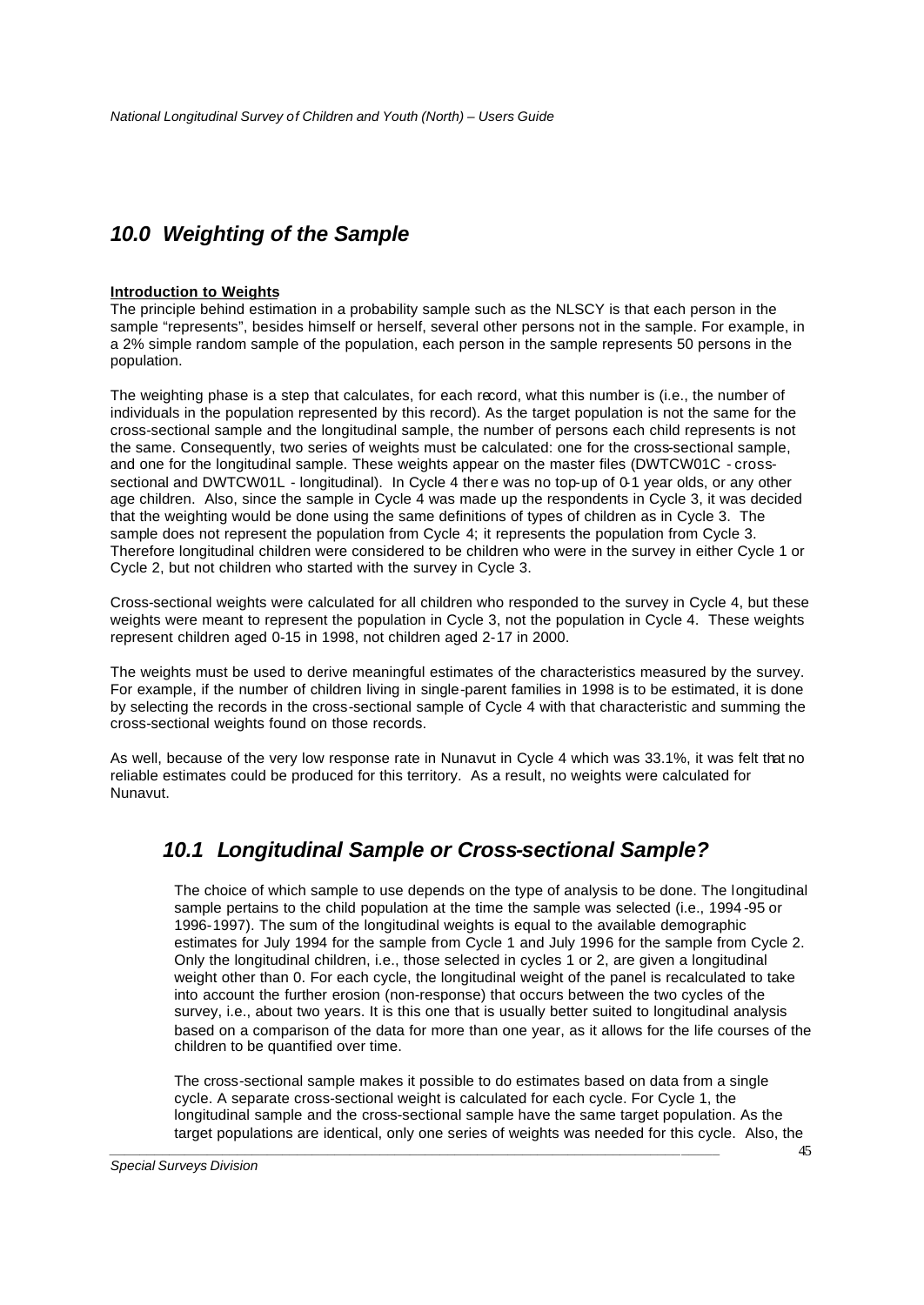cross-sectional sample in Cycle 3 and Cycle 4, are the same sample, as no top-up was added in Cycle 4.

Fluctuations may be calculated using cross-sectional estimates produced for two cycles. However, the fluctuations thus measured are net fluctuations. They are calculated based on a snapshot taken for each reference period. As a result, they mask all transitions that cancel each other out.

The first step involved with assigning the weights for Cycle 4 was to identify which children receive a longitudinal weight and/or cross-sectional weight. The different types of children identified are as follows:

- Longitudinal children from the Cycle 1 sample.
- Longitudinal children from the Cycle 2 top-up.
- Children new to the survey in Cycle 3.

# *10.2 Longitudinal Weight*

An initial longitudinal weight was assigned to longitudinal children based on the Cycle 1 weight or the Cycle 2 longitudinal weight. This weight is determined from the probability of selection first measured when the sample was drawn in Cycle 1. For children new to the survey in Cycle 2, their probability of selection was unknown and was estimated from an external source for benchmark totals. Their probability of selection was estimated as the ratio of children interviewed over the estimated population of children from adjusted census counts provided at the time.

### **Non-Response Adjustment**

A non-response adjustment was then done to adjust the weights of the respondents to account for the selected children that did not respond. This adjustment uses the characteristics from Cycle 3 of the respondents and the non-respondents.

Using variables from Cycle 3, homogeneous response groups (HRG) were created. The HRG method consists of regrouping individuals who have the same likelihood of responding. Next, an adjustment factor is calculated for each HRG. This factor is as follows:



*\_\_\_\_\_\_\_\_\_\_\_\_\_\_\_\_\_\_\_\_\_\_\_\_\_\_\_\_\_\_\_\_\_\_\_\_\_\_\_\_\_\_\_\_\_\_\_\_\_\_\_\_\_\_\_\_\_\_\_\_\_\_\_\_\_\_\_\_\_\_\_\_\_\_\_\_\_\_\_\_\_*

### **Post-Stratification**

The longitudinal weights were adjusted to conform to known population totals. For the children who were part of the survey in 1994, post-stratification adjusts the weights so that the sum of the weights is equal to known demographic estimates for July 1994. For the children who were part of the cycle 2 top-up, post-stratification adjusts the weights so that the sum of the weights is equal to know demographic estimates for July 1996. Post-stratification was done by age, sex and territory.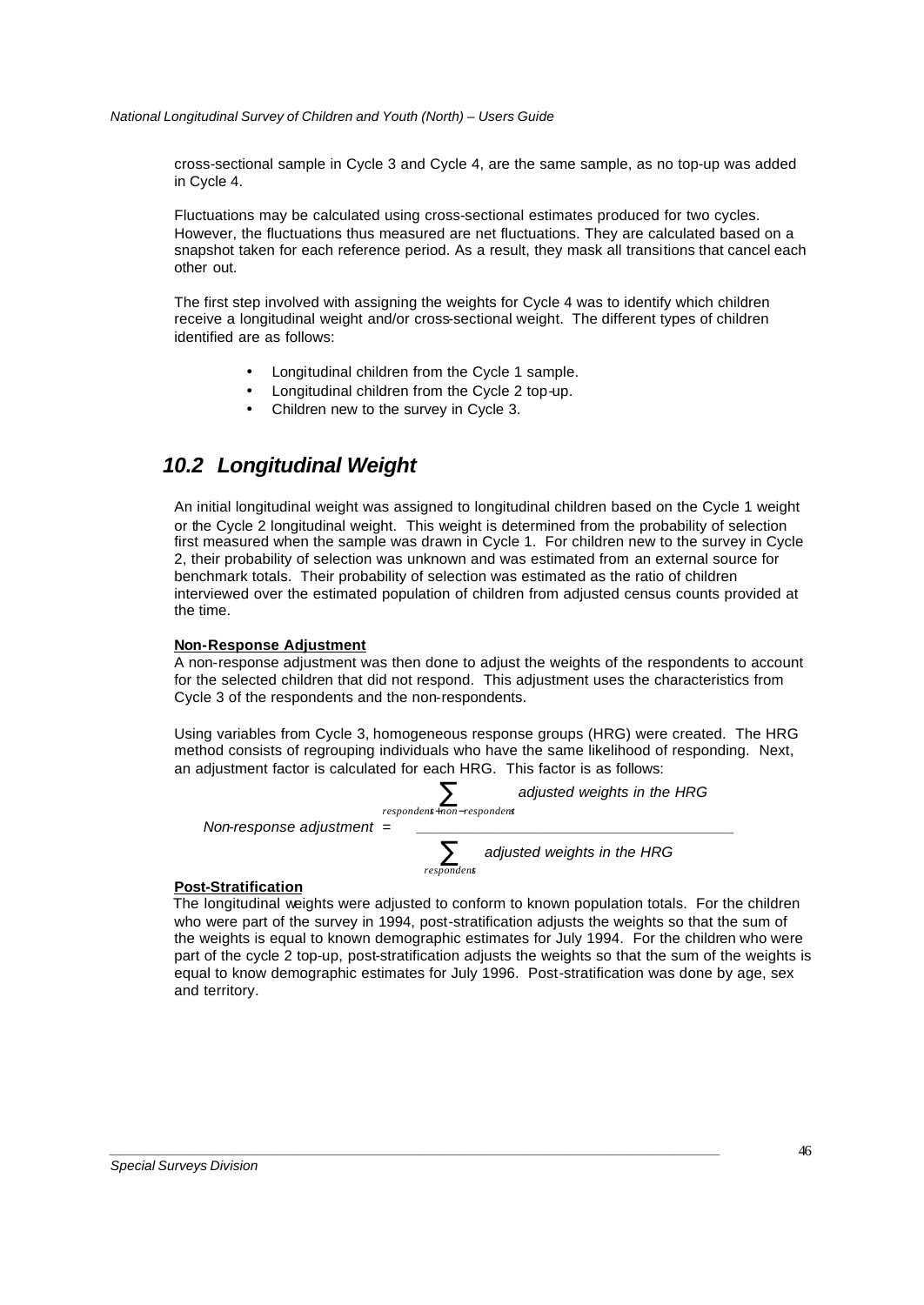| Territory | <b>Sex</b> | Age<br>Group | Population |
|-----------|------------|--------------|------------|
| Yukon     | Male       | $0 - 4$      | 1,309      |
|           |            | $5-9$        | 1,290      |
|           |            | $10 - 11$    | 530        |
|           | Female     | $0 - 4$      | 1,209      |
|           |            | $5-9$        | 1,134      |
|           |            | $10 - 11$    | 489        |
| Western   | Male       | $0 - 4$      | 2,146      |
|           |            | $5-9$        | 2,028      |
|           |            | $10 - 11$    | 750        |
|           | Female     | $0-4$        | 2,084      |
|           |            | $5-9$        | 1,904      |
|           |            | $10 - 11$    | 686        |

## **Table 1: Population Estimates - July 1, 1994**

**Table 2: Population Estimates - July 1, 1996**

| Territory | Sex    | Age<br>Group | Population         |
|-----------|--------|--------------|--------------------|
| Yukon     | Male   | $0 - 4$      | $\overline{1,252}$ |
|           |        | $5-9$        | 1,364              |
|           |        | $10 - 13$    | 1,060              |
|           | Female | $0 - 4$      | 1,168              |
|           |        | $5-9$        | 1,166              |
|           |        | $10 - 13$    | 1,027              |
| Western   | Male   | $0 - 4$      | 2,140              |
|           |        | $5-9$        | 2,036              |
|           |        | $10 - 13$    | 1,494              |
|           | Female | $0 - 4$      | 2,056              |
|           |        | $5-9$        | 2,041              |
|           |        | $10 - 13$    | 1,309              |

# *10.3 Cross-sectional Weight*

An initial cross-sectional weight was assigned to all responding children based on the Cycle 3 cross-sectional weight. The Cycle 3 cross-sectional weights were calculated in a non-standard, non-scientific way. This is because the sample design used to select the top-up of children in Cycle 3 was unknown. Since the initial cross-sectional weights were taken from Cycle 3, this means that the cross-sectional weights in Cycle 4 are no more reliable than the weights in Cycle 3 even thought the weighting in Cycle 4 was done in a standard way. All data users and analysts must be aware that this will affect the quality of their estimates.

## **Non-Response Adjustment**

A non-response adjustment was then done to adjust the weights of the respondents to account for the selected children that did not respond. This adjustment uses the characteristics from Cycle 3 of the respondents and the non-respondents.

Using variables from Cycle 3, homogeneous response groups (HRG) were created. The HRG method consists of regrouping individuals who have the same likelihood of responding. Next, an adjustment factor is calculated for each HRG. This factor is as follows: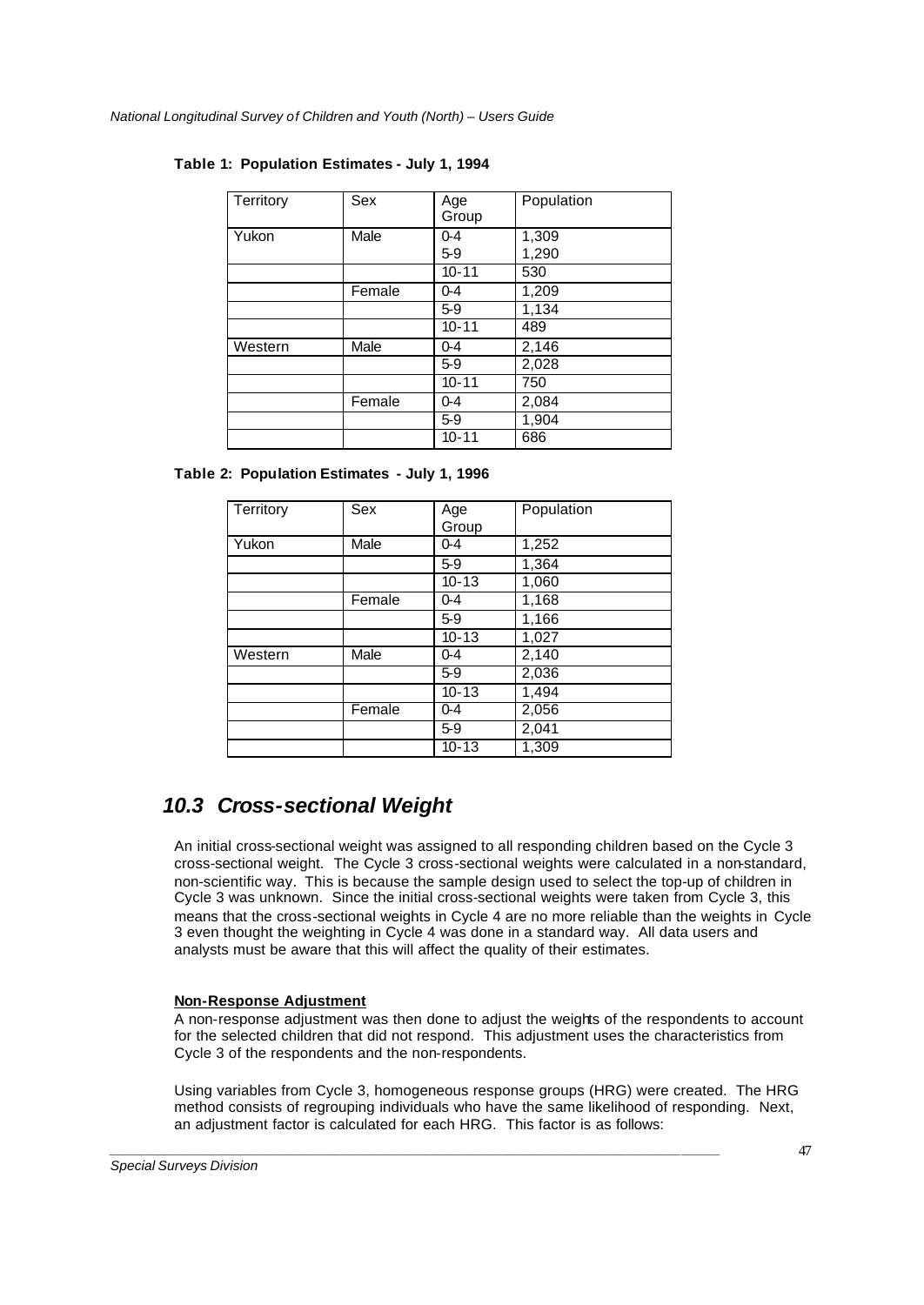

## **Post-Stratification**

The cross-sectional weights were adjusted to conform to known population totals. Poststratification adjusts the weights so that the sum of the weights is equal to known demographic estimates for July 1998. Post-stratification was done by age, sex and territory.

|  |  | Table 3: Population Estimates - July 1, 1998 |  |  |  |
|--|--|----------------------------------------------|--|--|--|
|--|--|----------------------------------------------|--|--|--|

| Territory | Sex    | Age<br>Group | Population |
|-----------|--------|--------------|------------|
| Yukon     | Male   | $0 - 4$      | 1,133      |
|           |        | $5-9$        | 1,267      |
|           |        | $10 - 15$    | 1,571      |
|           | Female | $0 - 4$      | 1,033      |
|           |        | $5-9$        | 1,160      |
|           |        | $10 - 15$    | 1,470      |
| Western   | Male   | $0 - 4$      | 1,876      |
|           |        | $5-9$        | 2,017      |
|           |        | $10 - 15$    | 2,214      |
|           | Female | $0 - 4$      | 1,778      |
|           |        | $5-9$        | 2,141      |
|           |        | $10 - 15$    | 1,944      |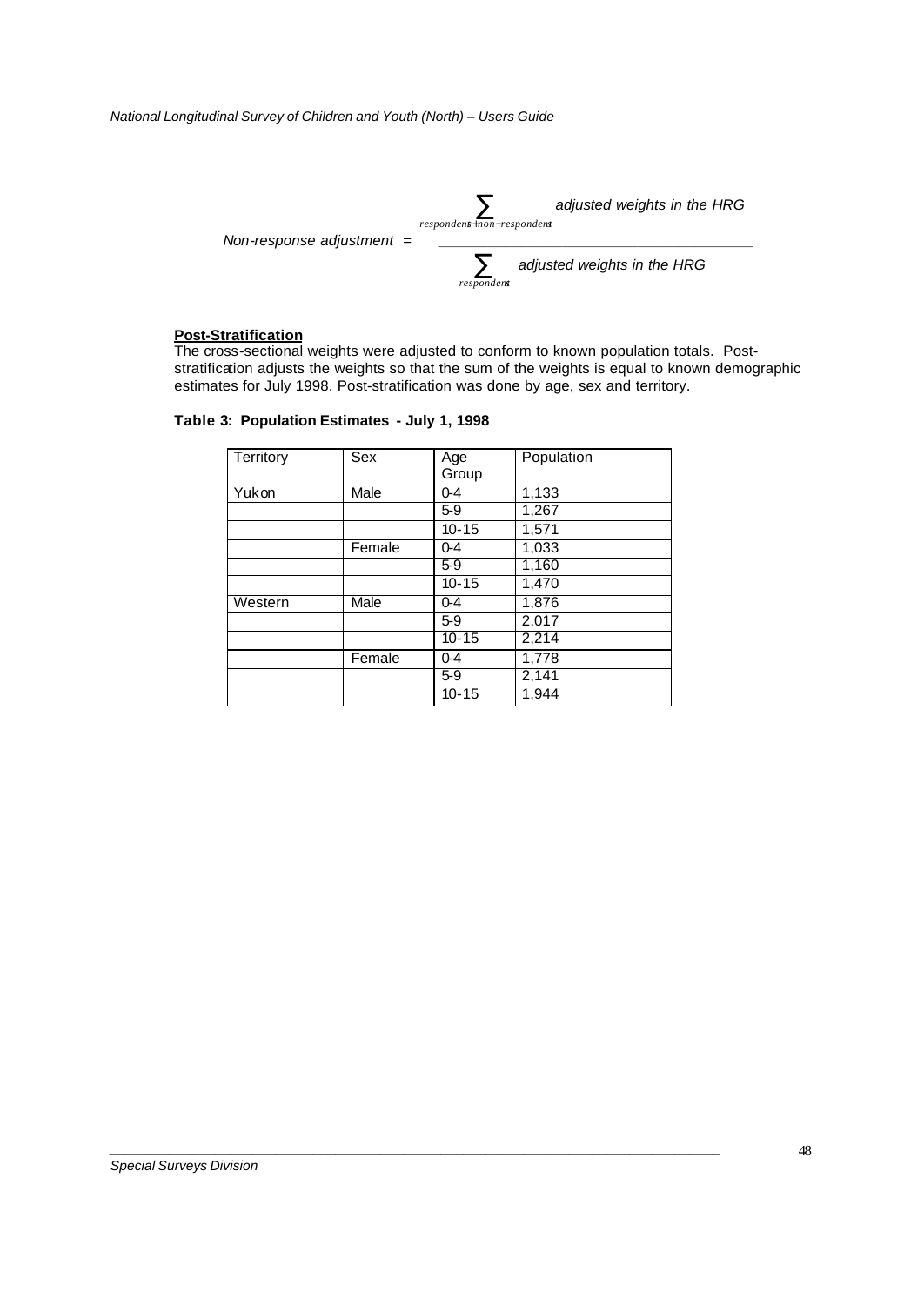# *11.0 Data Quality*

### **Introduction**

The estimates derived fom this survey are based on a sample of children. Somewhat different figures might have been obtained if a complete census had been taken using the same questionnaire, interviewers, supervisors, processing methods, etc. as those actually used. The difference between the estimates obtained from the sample and the results from a complete count taken under similar conditions is called the **sampling error** of the estimate. Sample estimations in the North are particularly vulnerable due to the transient nature of the population which is more noticeable there than anywhere else in Canada. Put in a longitudinal context, this can cause serious coverage issues since children who no longer reside in the North are no longer part of the sample for the North. Moreover, the cross-sectional sample is also at risk for coverage inadequacies since a significant portion of the sample should be devoted to the larger than usual influx of migrants to the North from one cycle period to the next.

Errors that are not related to sampling may occur at almost every phase of a survey operation. Interviewers may misunderstand instructions, respondents may make errors in answering questions, the answers may be incorrectly entered on the questionnaires and errors may be introduced in the processing and tabulation of the data. These are examples of **non-sampling errors**.

In this section some of the non-sampling errors that occurred in the survey are discussed.

# *11.1 Overall Response Rates*

In Cycle 4, a respondent is defined as a child who has at least one of the following complete components: adult component, his child or youth component (depending on the age of the respondent).

Of the children and youth from who participated in the survey in Cycle 3, excluding those in Nunavut, 87% of them responded in Cycle 4. This rate is slightly higher than rates from previous cycles, due to the fact that Nunavut is not included.

| Territory                | Number of<br>Children in<br>Sample | Number of<br>Respondents | Cross-sectional<br>Response Rate |
|--------------------------|------------------------------------|--------------------------|----------------------------------|
| Yukon                    | 932                                | 836                      | 89.7 %                           |
| <b>Western Territory</b> | 702                                | 586                      | 83.5 %                           |
| Nunavut                  | 694                                | 230                      | 33.1%                            |
| Total                    | 2328                               | 1652                     | 71.0 %                           |

## **Table 1: Cross-sectional Response Rates**

Response rates were also calculated for the longitudinal households from Cycle 1, based on the number of responding households from Cycle 1 minus the 170 households that were dropped from the sample in the Yukon. The overall response rate is 59% (49% including Nunavut) which is a very low rate, and indicated that many respondents have been lost over the 4 cycles due to attrition.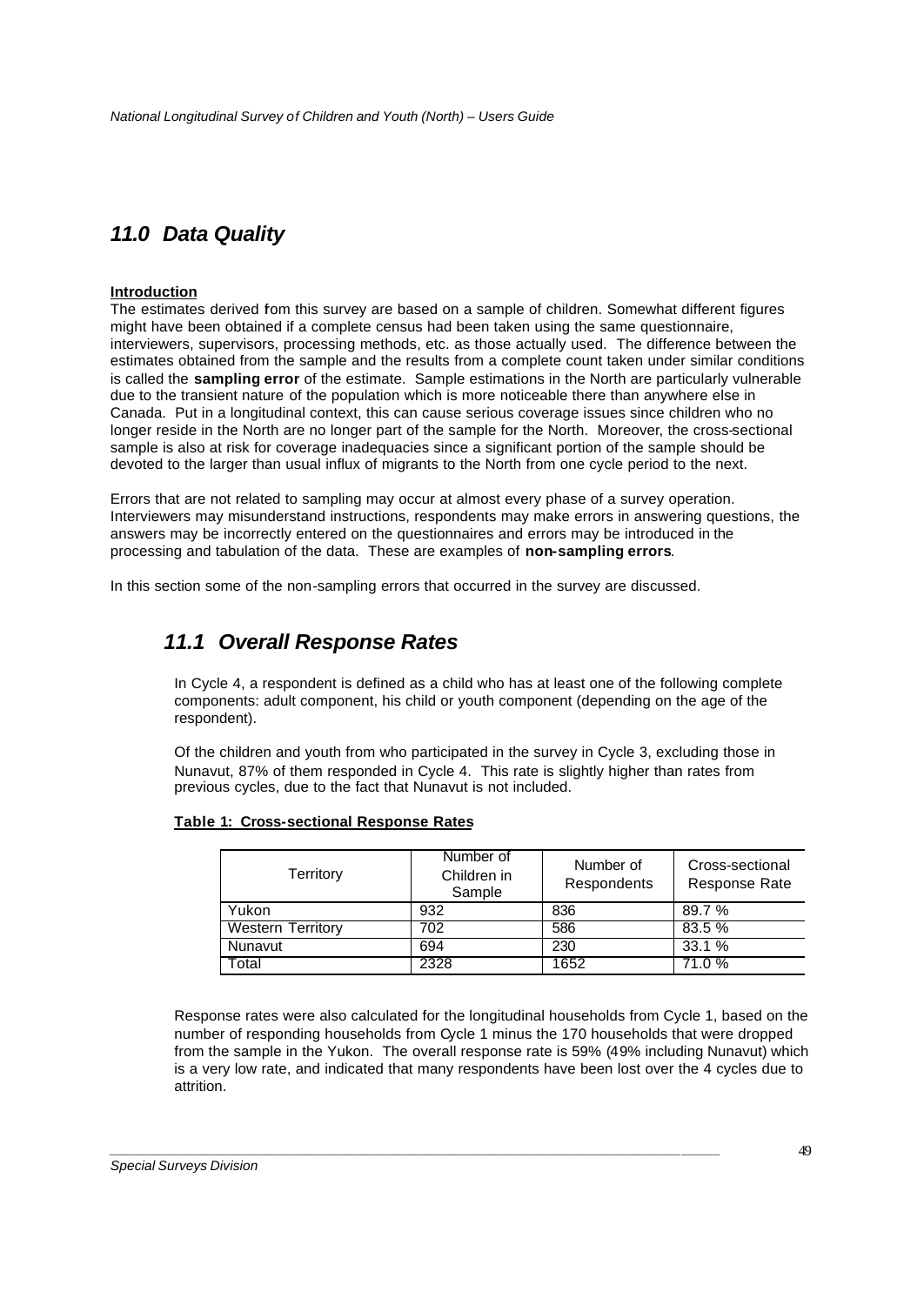| Territory | Cycle 1<br><b>Households</b> | Responding<br>Longitudinal<br>Households in<br>Cycle 4 | Response Rate |
|-----------|------------------------------|--------------------------------------------------------|---------------|
| Yukon     | 487                          | 302                                                    | 62.0%         |
| Western   | 337                          | 181                                                    | 53.7%         |
| Nunavut   | 390                          | 108                                                    | 27.7%         |
| Total     | 1.214                        | 591                                                    | 48.7%         |

## **Table 2: Cycle 1 Longitudinal Response Rates**

There are many reasons why some households did not respond to the survey. In some cases the interviewer was unable to make contact with a selected household for the entire collection period. In other cases the household refused to participate in the survey.

It is worth noting that because of the small populations in the Territories, the probability of being selected in any sample survey is much higher than in the provinces. Due to the integration of the NPHS and the NLSCY in the past cycles, a significant number of households were asked to participate in both surveys. This may have caused burden on the respondents and could have adversely affected the participation rate among our longitudinal respondents.

# *11.2 Partial Response Rates*

Within responding households, the information on some children was incomplete. According to the definition given above, a respondent need only have one component completed. In Cycle 4, 3.3% of the respondents in the Yukon and 5.6% of the respondents in the Western Territory only responded to one com ponent.

| Territory    | Number of          |           | Both Components Only Child / Youth | Only Adult             |
|--------------|--------------------|-----------|------------------------------------|------------------------|
|              | <b>Respondents</b> | Completed | Component<br>Completed             | Component<br>Completed |
| <b>Yukon</b> | 836                | 808       |                                    | 23                     |
| Western      | 586                | 553       | 15                                 | 18                     |
| Total        | 1422               | 1361      | 20                                 | 31                     |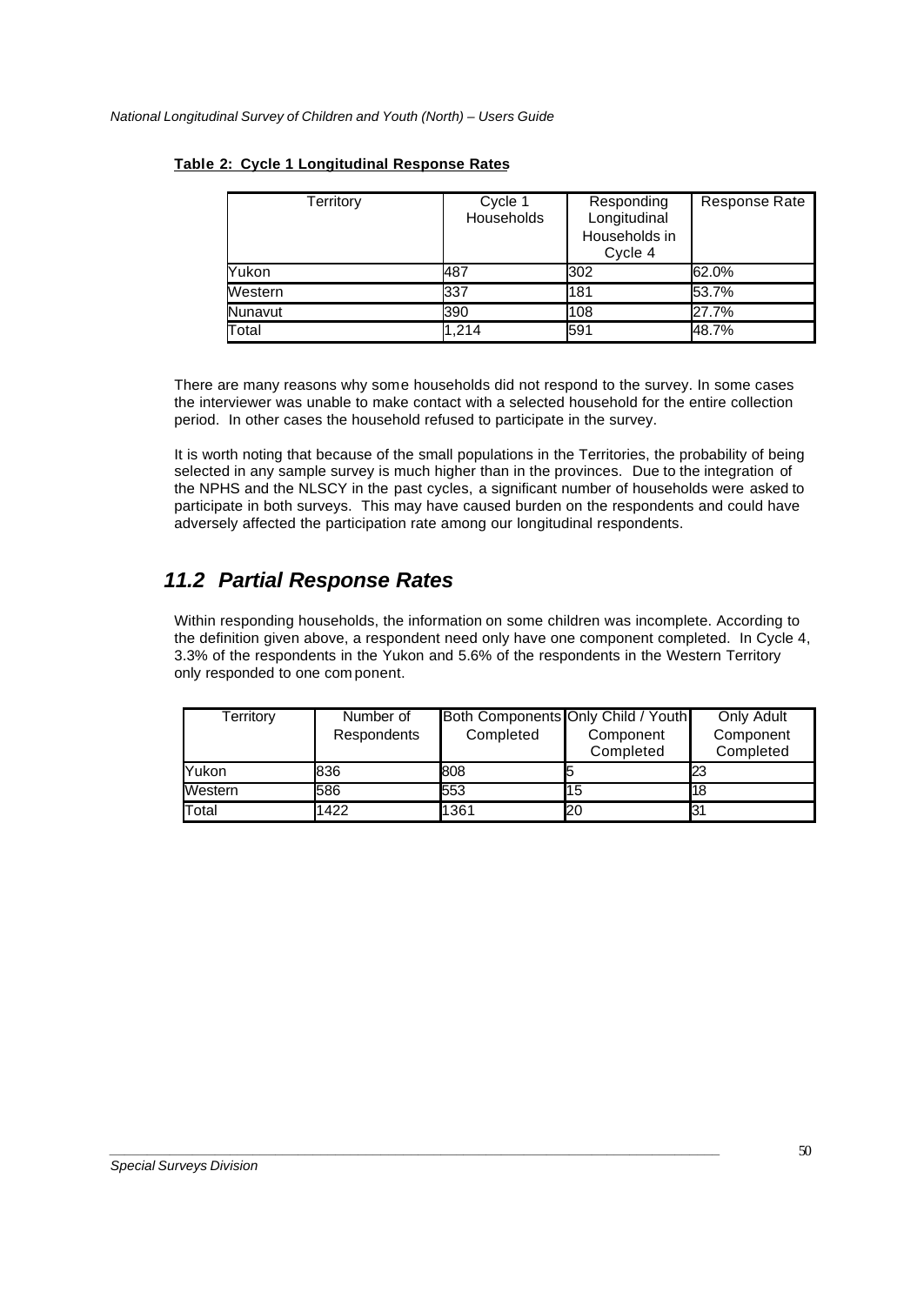# *12.0 Guidelines for Tabulation, Analysis and Release*

This section of the documentation outlines the guidelines to be adhered to by users tabulating, analysing, publishing or otherwise releasing any data derived from the survey master file. With the aid of these guidelines, users of the master file should be able to produce the same figures as those produced by Statistics Canada and, at the same time, will be able to develop currently unpublished figures in a manner consistent with these established guidelines.

# *12.1 Rounding Guidelines*

In order that estimates for publication or other release derived from the NLSCY master file correspond to those produced by Statistics Canada, users are urged to adhere to the following guidelines regarding the rounding of such estimates:

a) Estimates in the main body of a statistical table are to be rounded to the nearest hundred units using the normal rounding technique. In normal rounding, if the first or only digit to be dropped is 0 to 4, the last digit to be retained is not changed. If the first or only digit to be dropped is 5 to 9, the last digit to be retained is raised by one. For example, in normal rounding to the nearest 100, if the last two digits are between 00 and 49, they are changed to 00 and the preceding digit (the hundreds digit) is left unchanged. If the last digits are between 50 and 99 they are changed to 00 and the preceding digit is incremented by 1.

b) Marginal sub-totals and totals in statistical tables are to be derived from their corresponding unrounded components and then are to be rounded themselves to the nearest 100 units using normal rounding.

c) Averages, proportions, rates and percentages are to be computed from unrounded components (i.e. numerators and/or denominators) and then are to be rounded themselves to one decimal using normal rounding.

d) Sums and differences of aggregates (or ratios) are to be derived from their corresponding unrounded components and then are to be rounded themselves to the nearest 100 units (or the nearest one decimal) using normal rounding.

e) In instanc es where, due to technical or other limitations, a rounding technique other than normal rounding is used resulting in estimates to be published or otherwise released which differ from corresponding estimates published by Statistics Canada, users are urged to note the reason for such differences in the publication or release document(s).

f) Under no circumstances are unrounded estimates to be published or otherwise released by users. Unrounded estimates imply greater precision than actually exists.

# *12.2 Sample Weighting Guidelines for Tabulation*

*\_\_\_\_\_\_\_\_\_\_\_\_\_\_\_\_\_\_\_\_\_\_\_\_\_\_\_\_\_\_\_\_\_\_\_\_\_\_\_\_\_\_\_\_\_\_\_\_\_\_\_\_\_\_\_\_\_\_\_\_\_\_\_\_\_\_\_\_\_\_\_\_\_\_\_\_\_\_\_\_\_*

The sample design used for the NLSCY was not self-weighting. When producing simple estimates, including the production of ordinary statistical tables, users must apply the proper sampling weights. (DWTCW01C - cross sectional weight and/or DWTCW01L - longitudinal weight). For the longitudinal children, the longitudinal weight inflates the estimates produced by 778 respondents to the total population of children aged 0-11 in the Yukon and the Western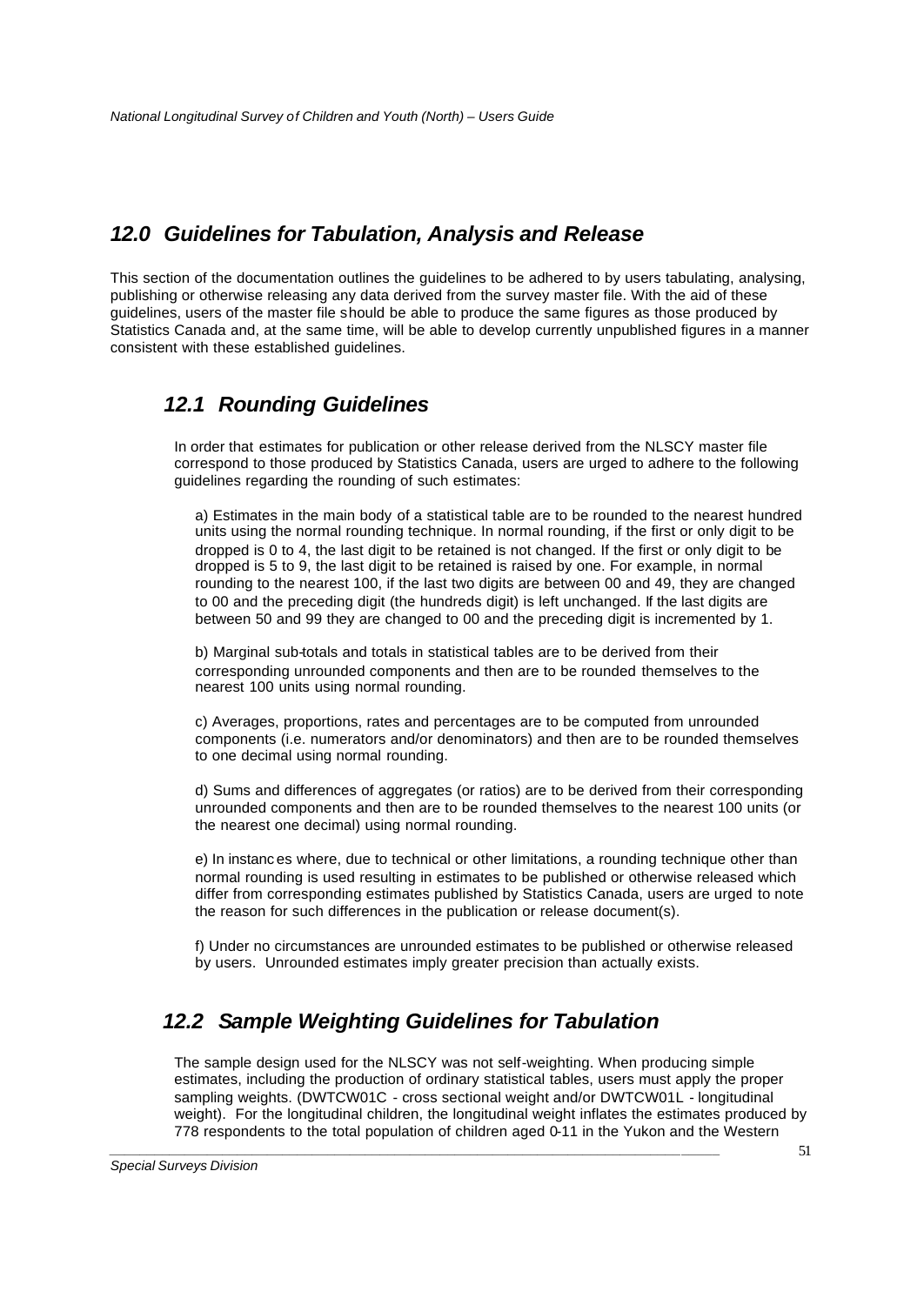Territory in 1994 (15,559). The cross-sectional weight inflates the estimates produced by 1,422 respondents to the total population of children aged 0-15 in the Yukon and the Northwest Territories in 1998 (19,604).

If proper weights are not used, the estimates derived from the master file cannot be considered to be representative of the survey population, and will not correspond to those produced by Statistics Canada. In effect, the weights assigned to each child reflect the number of children represented by a particular respondent. For any analysis dealing with correlation analysis or any other statistics where a significance measure is required, it is recommended that an "analytical" weight be used, which is the original weights rescaled to produce sample counts in lieu of population counts. This weight is obtained by multiplying the population weight (DWTCW01C and/or DWTCW01L) by the number of respondents and dividing this total by the total population that we are estimating for. This produces a mean weight of 1 and a sum of weights equal to the number of respondents.

For example if we were estimating for the Yukon and the Northwest Territories using Cycle 1 data, the number of respondents would be 1,632 and the total population would be 15,559 so the sum of the sample weights would be 1,632. The benefit of this adjusted weight is that an over estimation of the significance (which is very sensitive to sample) is avoided while maintaining the same distributions as those obtained when using the population weight. The disadvantage is that the numerator is not weighted up to the target population and the Approximate Coefficient of Variance Tables described in section 12 are no longer useful as a measure of data quality.

We need to point out that this re-scaling of weights for sub-domains resulting from the exclusion of units with partial non-response will not be adjusted for that missing data. This weight rescaling does not re-distribute the demographic load of the units excluded for having missing data unless you assume that it is truly random.

Users should also note that some software packages may not allow the generation of estimates that exactly match those available from Statistics Canada, because of their treatment of the weight field.

# *12.2.1 Definitions of Types of Estimates: Categorical vs. Quantitative*

It should be pointed out that the NLSCY file has been set up so that the child is the unit of analysis. The weights that can be found on each record (DWTCW01C/DWTCW01L) are "child" weights. Estimates of parents or families cannot be made from the NLSCY master file. A further discussion of units of analyses can be found in Section 4.1 of this document.

Before discussing how the NLSCY data can be tabulated and analysed, it is useful to describe the two main types of point estimates of population characteristics which can be generated from the master file for the NLSCY.

## **Categorical Estimates**

Categorical estimates are estimates of the number, or percentage of the surveyed population possessing certain characteristics or falling into some defined category. The number of children who were born before the due date or the proportion of children who were in excellent health at birth are examples of such estimates. An estimate of the number of persons possessing a certain characteristic may also be referred to as an estimate of an aggregate.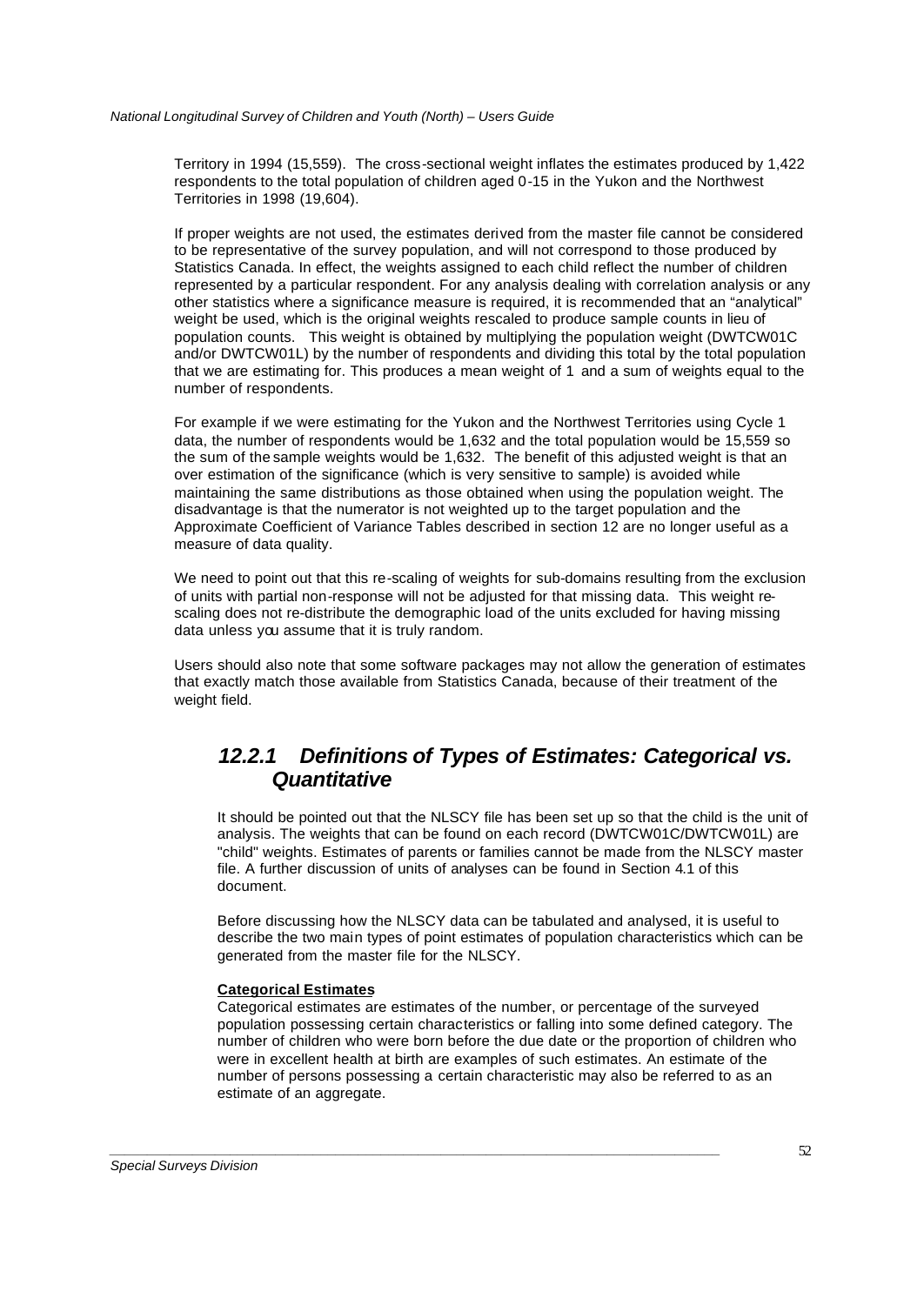### **Examples of Categorical Questions:**

- Q: Was (the child) born before, after or on the due date?
- R: Before
	- After
	- On due date

Q: Compared to other babies in general, would you say the (the child's) health at birth was:

R: Excellent Very good Good Fair Poor

## **Quantitative Estimates**

Quantitative estimates are estimates of totals or of means, medians and other measures of central tendency of quantities based upon some or all of the members of the surveyed population. They also specifically involve estimates of the form X mean over Y mean where X mean is an estimate of the surveyed population quantity total and Y mean is an estimate of the number of persons in the surveyed population contributing to that total quantity.

An example of a quantitative estimate is the average number of days of care received by babies who required special medical care following birth. The numerator is an estimate of the total number of days for which babies' required special care. The denominator is the number of babies who required special care at birth.

### **Examples of Quantitative Questions:**

Q: For how many days, in total, was this care received?

 $R: \qquad \Box \Box \Box$  Days

Q: What was the child's weight at birth in pounds and ounces?

R:  $| \_ |$  Pounds  $| \_ |$  Ounces

# *12.2.2 Tabulation of Categorical Estimates*

Estimates of the number of children with a certain characteristic can be obtained from the master file by summing the final weights of all records possessing the characteristic(s) of interest.

Proportions and ratios of the form estimated mean of X over the estimated mean of Y are obtained by:

(a) summing the final weights of records having the characteristic of interest for the num erator X mean (estimated)

(b) summing the final weights of records having the characteristic of interest for the denominator Y mean (estimated)

then

*\_\_\_\_\_\_\_\_\_\_\_\_\_\_\_\_\_\_\_\_\_\_\_\_\_\_\_\_\_\_\_\_\_\_\_\_\_\_\_\_\_\_\_\_\_\_\_\_\_\_\_\_\_\_\_\_\_\_\_\_\_\_\_\_\_\_\_\_\_\_\_\_\_\_\_\_\_\_\_\_\_*

(c) dividing the numerator estimate by the denominator estimate.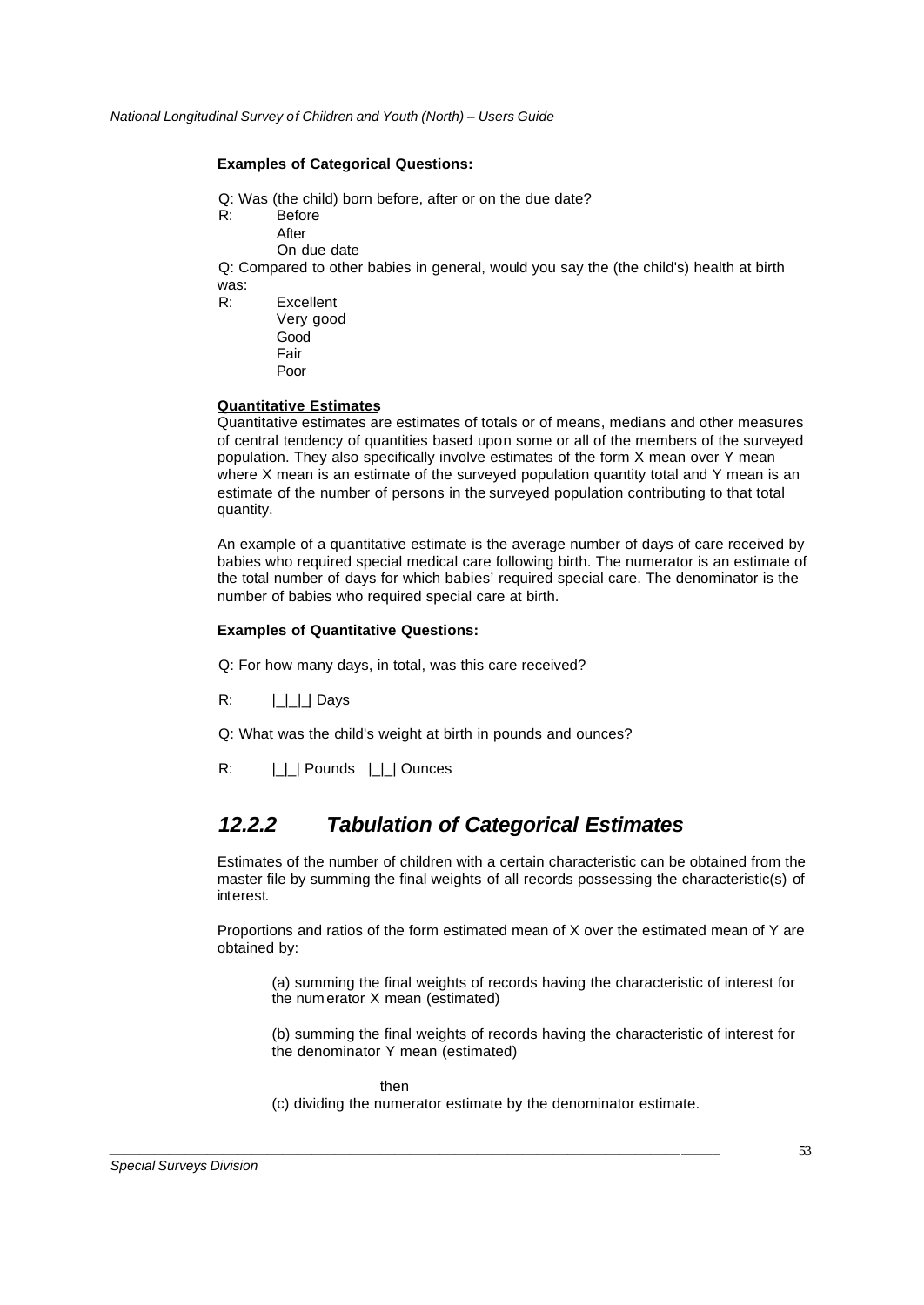# *12.2.3 Tabulation of Quantitative Estimates*

Estimates of quantities can be obtained from the master file by multiplying the value of the variable of interest by the final weight for each record, then summing this quantity over all records of interest.

For example, to obtain an estimate of the total number of days of special care received by infants who were born prematurely

- multiply the number of days for which special care was received by the final weight,

- then sum this value over all records for which the child was born prematurely

To obtain a weighted average of the form estimated X mean over estimated Y mean, the numerator is calculated as for a quantitative estimate and the denominator is calculated as for a categorical estimate. For example, to estimate the average number of days spent in special care by premature babies,

- (a) estimate the total number of days as described above,
- (b) estimate the number of children in this category by summing the final weights of all records for the babies which were premature, then
- (c) divide estimate (a) by estimate (b)

# *12.3 Guidelines for Statistical Analysis*

In Cycle 1, the NLSCY is based upon a sample design with stratification and multiple stages of selection. In Cycles 2, 3 and 4 the survey is based upon a non-probabilistic sample design. Using data from such complex surveys presents problems to analysts because the survey design and the selection probabilities affect the estimation and approximate variance procedures that should be used. In order for survey estimates and analyses to be closer to the population characteristics, the survey weights must be used.

While many analysis procedures found in statistical packages allow weights to be used, the meaning or definition of the weight in these procedures differ from that which is appropriate in a sample survey framework, with the result that while in many cases the estimates produced by the packages are correct, the variance estimates that are calculated are not adequate. Approximate variances for simple estimates such as totals, proportions and ratios (for qualitative variables) are provided in the accompanying approximate Sampling Variability Tables.

For other analysis techniques (for example linear regression, logistic regression and analysis of variance), a method exists which can make the approximate variances calculated by the standard packages more meaningful, by incorporating the unequal probabilities of selection. The method rescales the weights so that there is an average weight of 1.

For example, suppose that analysis of all male children is required. The steps to rescale the weights are as follows:

• Select all respondents from the file with SEX=male

*\_\_\_\_\_\_\_\_\_\_\_\_\_\_\_\_\_\_\_\_\_\_\_\_\_\_\_\_\_\_\_\_\_\_\_\_\_\_\_\_\_\_\_\_\_\_\_\_\_\_\_\_\_\_\_\_\_\_\_\_\_\_\_\_\_\_\_\_\_\_\_\_\_\_\_\_\_\_\_\_\_*

- Calculate the AVERAGE weight for these records by summing the original person weights from the master file for these records and then dividing by the number of records with SEX=male
- For each of these records, calculate a RESCALED weight equal to the original person weight divided by the AVERAGE weight
- Perform the analysis for these respondents using the RESCALED weight.

However, because the stratification and clustering of the sample's design are still not taken into account, the variances calculated in this way are likely to be under-estimated.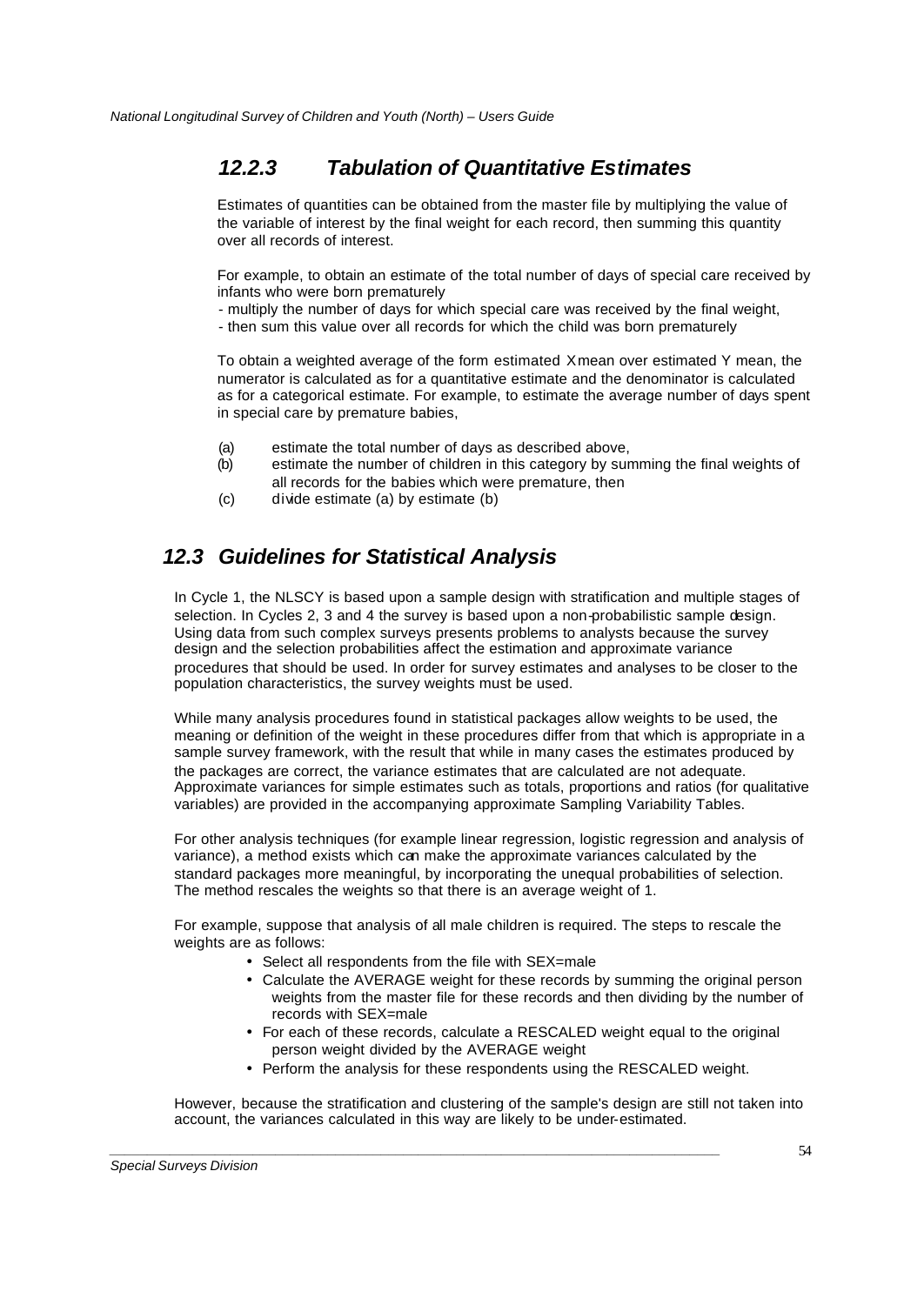# *12.4 Coefficient of Variation Release Guidelines (C.V.)*

Before releasing and/or publishing any estimate from the NLSCY, users should first determine the quality level of the estimate. The quality levels are *acceptable*, *marginal* and *unacceptable*. Data quality is affected by both sampling and non-sampling errors as. However for this purpose, the quality level of an estimate will be determined only on the basis of sampling error as reflected by the coefficient of variation as shown in the table below. Nonetheless users should be sure to read Section 10 to be more fully aware of the quality characteristics of these data.

First, the number of children who contribute to the calculation of the estimate should be determined. If this number is less than 30, the weighted estimate should be considered to be of unacceptable quality.

For weighted estimates based on sample sizes of 30 or more, users should determine the coefficient of variation of the estimate and follow the guidelines below. These quality level guidelines should be applied to weighted rounded estimates.

All estimates can be considered releasable. However, those of marginal or unacceptable quality level must be accompanied by a warning to caution subsequent users.

### **Quality Level Guidelines**

| <b>Quality Level of Estimate</b> | <b>Guidelines</b>                                                                                                                                                                                                                                                                                                                                                                                                                                                                                                                                                                                                                                                                                                                                                                                   |
|----------------------------------|-----------------------------------------------------------------------------------------------------------------------------------------------------------------------------------------------------------------------------------------------------------------------------------------------------------------------------------------------------------------------------------------------------------------------------------------------------------------------------------------------------------------------------------------------------------------------------------------------------------------------------------------------------------------------------------------------------------------------------------------------------------------------------------------------------|
| 1. Acceptable                    | Estimates have:<br>a sample size of 30 or more and low coefficients of variation in<br>the range 0.0% to 16.5%. No warning is required                                                                                                                                                                                                                                                                                                                                                                                                                                                                                                                                                                                                                                                              |
| 2. Marginal                      | Estimates have:<br>a sample size of 30 or more and high coefficients of variation in<br>the range 16.6% to 33.3%. Estimates should be flagged with the<br>letter M (or some similar identifier). They should be accompanied<br>by a warning to caution subsequent users about the high levels of<br>error, associated with the estimates.                                                                                                                                                                                                                                                                                                                                                                                                                                                           |
| 3. Unacceptable                  | Estimates have:<br>a sample size of less than 30, or very high coefficients of<br>variation in excess of 33.3%. Statistics Canada recommends not<br>to release estimates of unacceptable quality. However, if the<br>user chooses to do so then estimates should be flagged with the<br>letter U (or some similar identifier) and the following warning<br>should accompany the estimates: "The user is advised that<br>(specify the data) do not meet Statistics Canada's quality<br>standards for this statistical program. Conclusions based on<br>these data will be unreliable, and most likely invalid. These data<br>and any consequent findings should not be published. If theuser<br>chooses to publish these data or findings, then this disclaimer<br>must be published with the data." |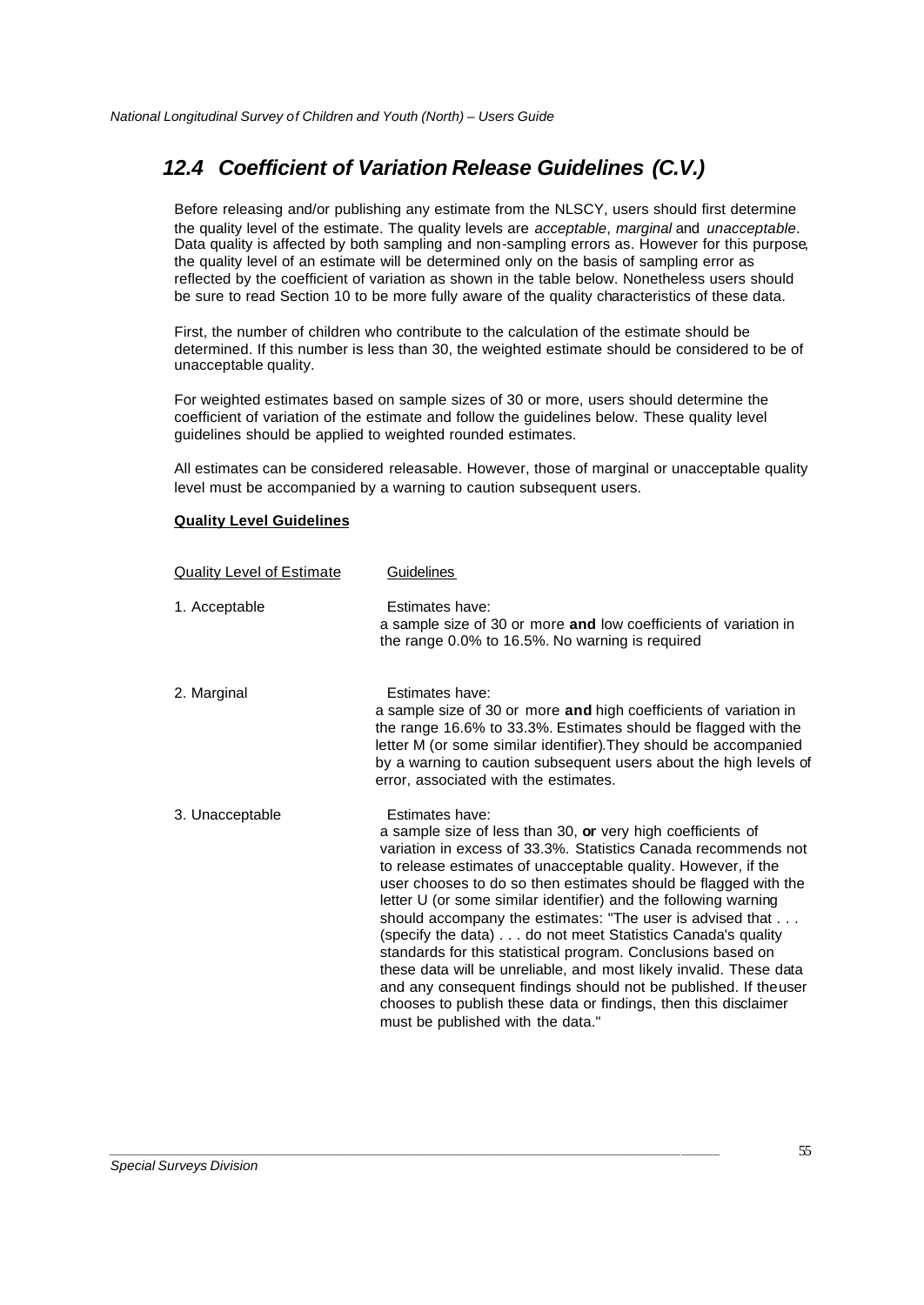# *13.0 Approximate Sampling Variability Tables*

## **Introduction**

In order to supply coefficients of variation which would be applicable to a wide variety of categorical estimates produced from this file and which could be readily accessed by the user, a set of Approximate Sampling Variability Tables has been produced. These "look-up" tables allow the user to obtain an approximate coefficient of variation based on the size of the estimate calculated from the survey data.

The coefficients of variation (C.V) for Cycle 1 are derived using the variance formula for simple random sampling and incorporate a factor which reflects the actual nature of the sample design. This factor, known as the design effect, was determined by first calculating design effects for a wide range of characteristics and then choosing from among these a conservative value to be used in the look -up tables which would then apply to the entire set of characteristics.

For the NLSCY in the Territories, the sample was constructed in order to have a sufficient sample size in each territory, including the new territories of Nunavut and Western, to allow for the production of reliable estimates for all children 0 to 15 years of age in 1998. However, the sample was not intended to be large enough to ensure reliable estimates for age groups.

The tables below show the design effects, sample sizes and population counts for Cycle 1, first by territory and then by age groupings which were used to produce the Approximate Sampling Variability Tables.

| <b>TERRITORY</b>             | <b>DESIGN</b><br><b>EFFECT</b> | <b>SAMPLE</b><br><b>SIZE</b> | <b>POPULATION</b> * |
|------------------------------|--------------------------------|------------------------------|---------------------|
| Yukon                        | 2.8                            | 1.059                        | 5.961               |
| <b>Northwest Territories</b> | 2.5                            | 1.345                        | 17.547              |

| <b>TERRITORY</b>                | <b>CYCLE 1</b><br><b>AGE</b><br><b>GROUP</b> | <b>DESIGN</b><br><b>EFFECT</b> | <b>SAMPLE</b><br><b>SIZE</b> | <b>POPULATION</b> * |
|---------------------------------|----------------------------------------------|--------------------------------|------------------------------|---------------------|
| Yukon                           | 0-3 years                                    | 1.7                            | 310                          | 2,013               |
|                                 | 4-7 years                                    | 1.9                            | 362                          | 1,936               |
|                                 | 8-11 years                                   | 1.9                            | 387                          | 2,012               |
| Northwest<br><b>Territories</b> | 0-3 years                                    | 1.7                            | 487                          | 6,587               |
|                                 | 4-7 years                                    | 1.7                            | 452                          | 6,079               |
|                                 | $8 - 11$<br>vears                            | 1.8                            | 406                          | 5,237               |

*\* These population counts do not match the population counts found in the Cycle 1 and 2 user's guide as the counts have been revised recently.*

All coefficients of variation in the Approximate Sampling Variability Tables are approx imate and, therefore, unofficial.

*\_\_\_\_\_\_\_\_\_\_\_\_\_\_\_\_\_\_\_\_\_\_\_\_\_\_\_\_\_\_\_\_\_\_\_\_\_\_\_\_\_\_\_\_\_\_\_\_\_\_\_\_\_\_\_\_\_\_\_\_\_\_\_\_\_\_\_\_\_\_\_\_\_\_\_\_\_\_\_\_\_*

**Remember**: If the number of observations on which an estimate is based is less than 30, the weighted estimate should be classified as "unacceptable" regardless of the value of the coefficient of variation for this estimate. This is because the formulas used for estimating the variance do not hold true for small sample sizes.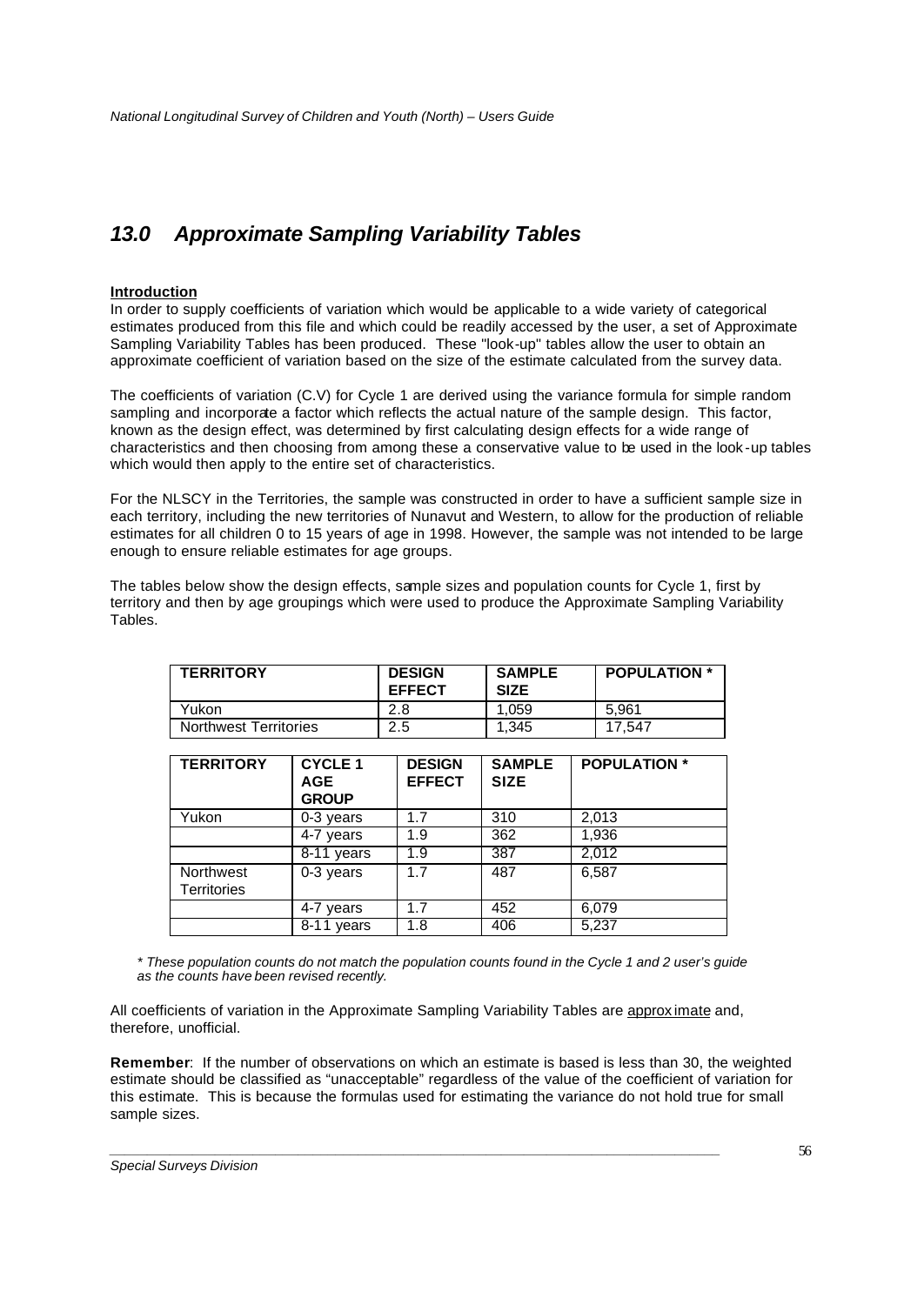# *13.1 How to use the C.V. tables for Categorical Estimates*

The following rules should enable the user to determine the approximate coefficients of variation from the Approximate Sampling Variability Tables for estimates of the number, proportion or percentage of the surveyed population possessing a certain characteristic and for ratios and differences between such estimates. The Approximate Sampling Variability Tables were calculated in Cycle 1, so they only apply to the original longitudinal population. Since the sampling of the top-ups in Cycles 2 and 3 was non-probabilistic, the coefficient of variations could not be calculated for Cycles 2, 3 and 4.

## **Rule 1: Estimates of Numbers Possessing a Characteristic (Aggregates)**

The coefficient of variation depends only on the size of the estimate itself. On the Approximate Sampling Variability Table for the appropriate geographic area or age group, locate the estimated number in the left-most column of the table (headed "Numerator of Percentage") and follow the asterisks (if any) across to the first figure encountered. This figure is the approximate coefficient of variation.

## **Rule 2: Estimates of Proportions or Percentages Possessing a Characteristic**

The coefficient of variation of an estimated proportion or percentage depends on both the size of the proportion or percentage and the size of the total upon which the proportion or percentage is based. Estimated proportions or percentages are relatively more reliable than the corresponding estimates of the numerator of the proportion or percentage, when the proportion or percentage is based upon a sub-group of the population. For example, the proportion of babies who were of low birth weight (i.e., less than 2500 grams) is more reliable than the estimated number of "babies who were of low birth weight". Note that in the tables the cv's decline in value reading from left to right.

When the proportion or percentage is based upon the total population of the geographic area or age group covered by the table, the cv of the proportion or percentage is the same as the cv of the numerator of the proportion or percentage. In this case, Rule 1 can be used.

When the proportion or percentage is based upon a subset of the total population (e.g. those in a particular sex or age group within province or territory), reference should be made to the proportion or percentage (across the top of the table) and to the numerator of the proportion or percentage (down the left side of the table). The intersection of the appropriate row and column gives the coefficient of variation.

## **Rule 3: Estimates of Differences between Aggregates or Percentages**

The standard error of a difference between two estimates is approximately equal to the square root of the sum of squares of each standard error considered separately. That is, the standard error of a difference  $\left(\vec{a} = X_1 - X_2\right)$  is

$$
\sigma_{\tilde{d}} = \sqrt{(\hat{X}_1 \alpha_1)^2 + (\hat{X}_2 \alpha_2)^2}
$$

where  $X_1$  is estimate 1,  $X_2$  is estimate 2, and alpha 1 and alpha 2 are the coefficients of variation of  $X_1$   $X_2$  respectively.

The coefficient of variation of  $\sigma$  is given by  $\sigma_{\sigma}/d$ . This formula is accurate for the difference between separate and uncorrelated characteristics, but is only approximate otherwise.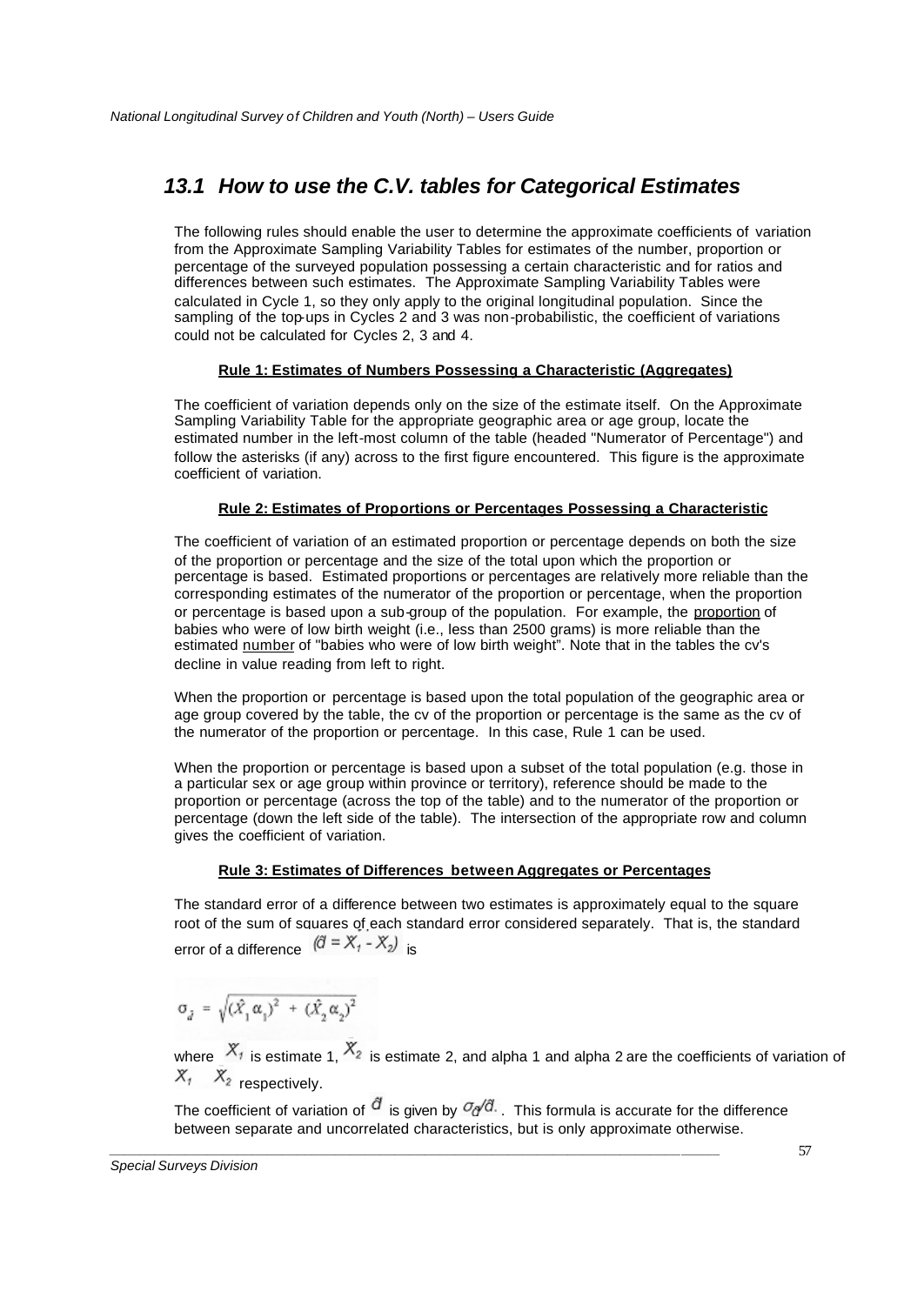### **Rule 4: Estimates of Ratios**

In the case where the numerator is a subset of the denominator, the ratio should be treated as a percentage and Rule 2 applied. This would apply, for example, to the case where the denominator is the number of low birth weight babies and the numerator is the number of low birth weight babies who were born prematurely (gestational age 258 days or less).

In the case where the numerator is not a subset of the denominator, the standard deviation of the ratio of the estimates is approximately equal to the square root of the sum of squares of each coefficient of variation considered separately multiplied by the ratio itself. For example, this would apply to an estimate such as, the ratio of the number of female babies who were of low birth weight as compared to the number

of male babies who were of low birth weight. The standard error of such a ratio is:

$$
\sigma_{\vec{R}} = \hat{R} \sqrt{{\alpha_1}^2 + {\alpha_2}^2}
$$

where  $\alpha_1$  and  $\alpha_2$  are the coefficients of variation of  $X_t$  (the number of low birth weight female babies) and  $X_2$  (the number of low birth weight male babies) respectively. The coefficient of variation of  $\widehat{R}$  is given by  $\sigma_{\hat{K}}/\hat{R}$ 

.The formula will tend to overstate the error, if  $X_7$  and  $X_2$  are positively correlated and understate the error if  $X_1$  and  $X_2$  are negatively correlated.

## **Rule 5: Estimates of Differences of Ratios**

In this case, Rules 3 and 4 are combined. The cv's for the two ratios are first determined using Rule 4, and then the cv of their difference is found using Rule 3.

# *13.1.1 Examples of using the C.V. tables for Categorical Estimates*

The following are examples using actual NLSCY data (from the provincial survey) to illustrate how to apply the foregoing rules.

### **Example 1: Estimates of Numbers Possessing a Characteristic (Aggregates)**

Using Cycle 1 NLSCY (provincial) data, 84,085 babies were estimat ed to be of low birth weight (i.e., less than 2500 grams). How does the user determine the coefficient of variation of this estimate?

(1) Refer to the cv table for children in 0-3 age group. Note that the question on birth weight was applicable only to children in the 0-3 age group and therefore this is the table that should be used to determine the cv for this estimate.

(2) The estimated aggregate (84,085) does not appear in the left-hand column (the 'Numerator of Percentage' column), so it is necessary to use the figure closest to it, namely 85,000.

(3) The coefficient of variation for an estimated aggregate is found by referring to the first non-asterisk entry on that row, namely, 7.3%.

*\_\_\_\_\_\_\_\_\_\_\_\_\_\_\_\_\_\_\_\_\_\_\_\_\_\_\_\_\_\_\_\_\_\_\_\_\_\_\_\_\_\_\_\_\_\_\_\_\_\_\_\_\_\_\_\_\_\_\_\_\_\_\_\_\_\_\_\_\_\_\_\_\_\_\_\_\_\_\_\_\_*

 $(\hat{R} = \hat{X}, / \hat{X})$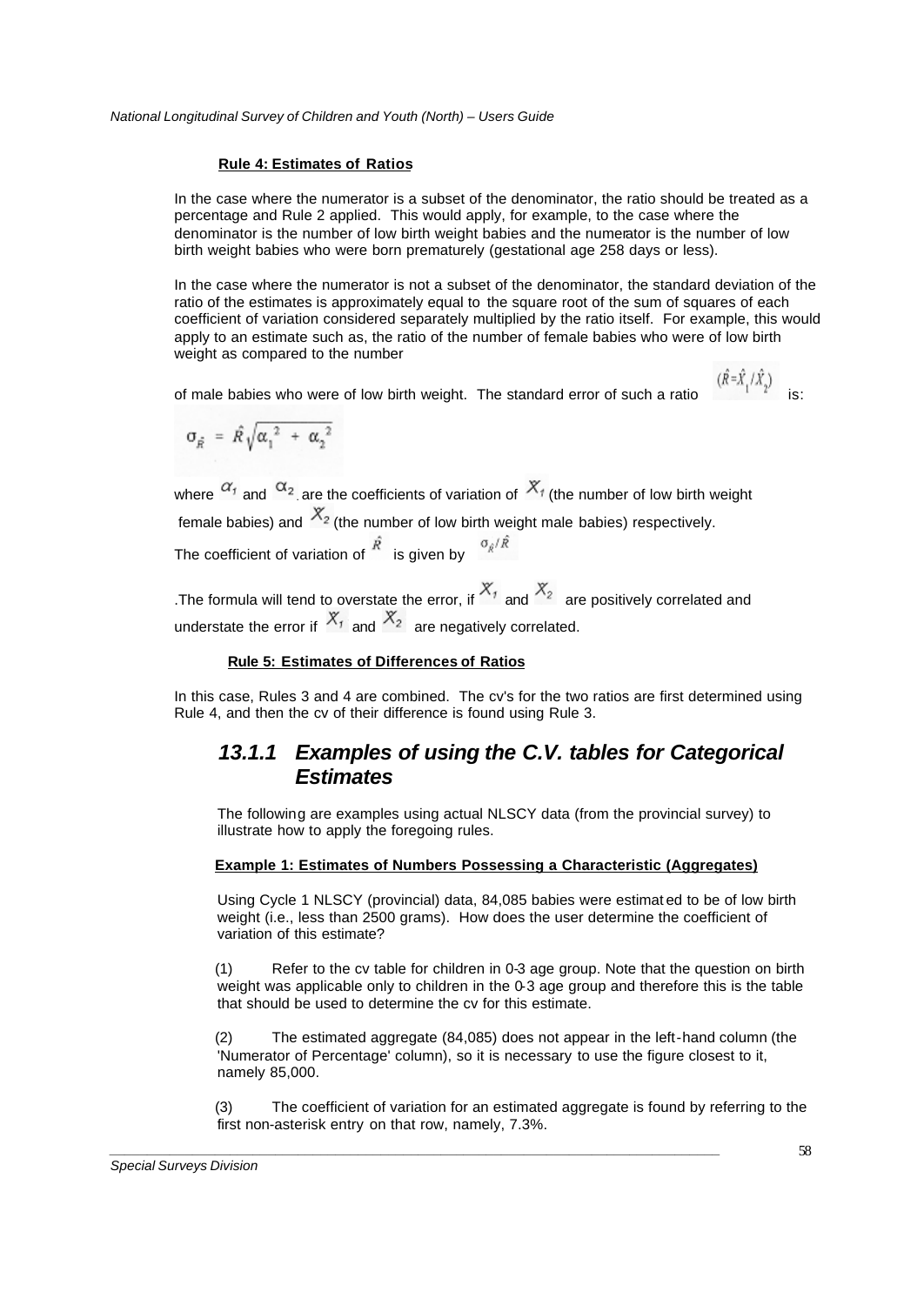(4) The approximate coefficient of variation of the number of low birth weight babies is estimated to be 7.3%. The finding that there were 84,085 babies that were of low birth weight is "acceptable" and no warning message is required to produce this estimate since the cv for the estimate is in the 0.0% -16.5% range.

## **Example 2: Estimates of Proportions or Percentages Possessing a Characteristic**

Using Cycle 1 NLSCY provincial data, it is estimated that 70.8% (59,567/84085) of low birth weight babies were born prematurely (gestational age 258 days or less). How does the user determine the coefficient of variation of this estimate?

(1) Refer to the cv table for children in 0-3 age group. Note that the questions on birth weight and delivery time were applicable only to children in the 0-3 age group and therefore this is the table that should be used to determine the cv for this estimate.

(2) Because the estimate is a percentage which is based on a subset of the total population (i.e., low birth weight babies who were born prematurely), it is necessary to use both the percentage (70.8%) and the numerator portion of the percentage (59,567) in determining the coefficient of variation.

(3) The numerator, 59,567, does not appear in the left-hand column (the 'Numerator of Percentage' column) so it is necessary to use the figure closet to it, namely 60,000. Similarly, the percentage estimate does not appear as any of the column headings, so it is necessary to use the figure closest to it, 70.0%.

(4) The figure at the intersection of the row and column used, namely 5.0% is the coefficient of variation to be used.

(5) The approximate coefficient of variation of the percentage of low birth weight babies who were prematurely is estimated to be 5.0%. The finding that 70.8% of low birth weight babies were born prematurely is "acceptable" and no warning message is required to produce this estimate since the cv for the estimate is in the 0.0%-16.5% range.

## **Example 3: Estimates of Differences between Aggregates or Percentages**

Using Cycle 1 NLSCY provincial data, it is estimated that 6.1% (45,690/753,203) of female babies were born prematurely, while 4.9% (38,395/791,149) of male babies were born prematurely. How does the user determine the coefficient of variation of the difference between these two estimates?

(1) Using the cv table for the 0-3 age group in the same manner as described in example 2 gives the cv of the estimate for female babies as 10.3%, and the cv of the estimate for male babies as 10.9%.

(2) Using rule 3, the standard error of a difference  $\left(\vec{a} = X_1 - X_2\right)$ 

$$
\sigma_{\hat{d}} = \sqrt{(\hat{X}_1 \alpha_1)^2 + (\hat{X}_2 \alpha_2)^2}
$$

*\_\_\_\_\_\_\_\_\_\_\_\_\_\_\_\_\_\_\_\_\_\_\_\_\_\_\_\_\_\_\_\_\_\_\_\_\_\_\_\_\_\_\_\_\_\_\_\_\_\_\_\_\_\_\_\_\_\_\_\_\_\_\_\_\_\_\_\_\_\_\_\_\_\_\_\_\_\_\_\_\_*

where  $X_i$  is estimate 1 (the percent of low birth weight female babies),  $X_2$  is estimate 2 (the percent of low birth

weight male babies ), and  $\alpha_1$  and  $\alpha_2$  are the coefficients of variation of  $X_1$  and  $X_2$  respectively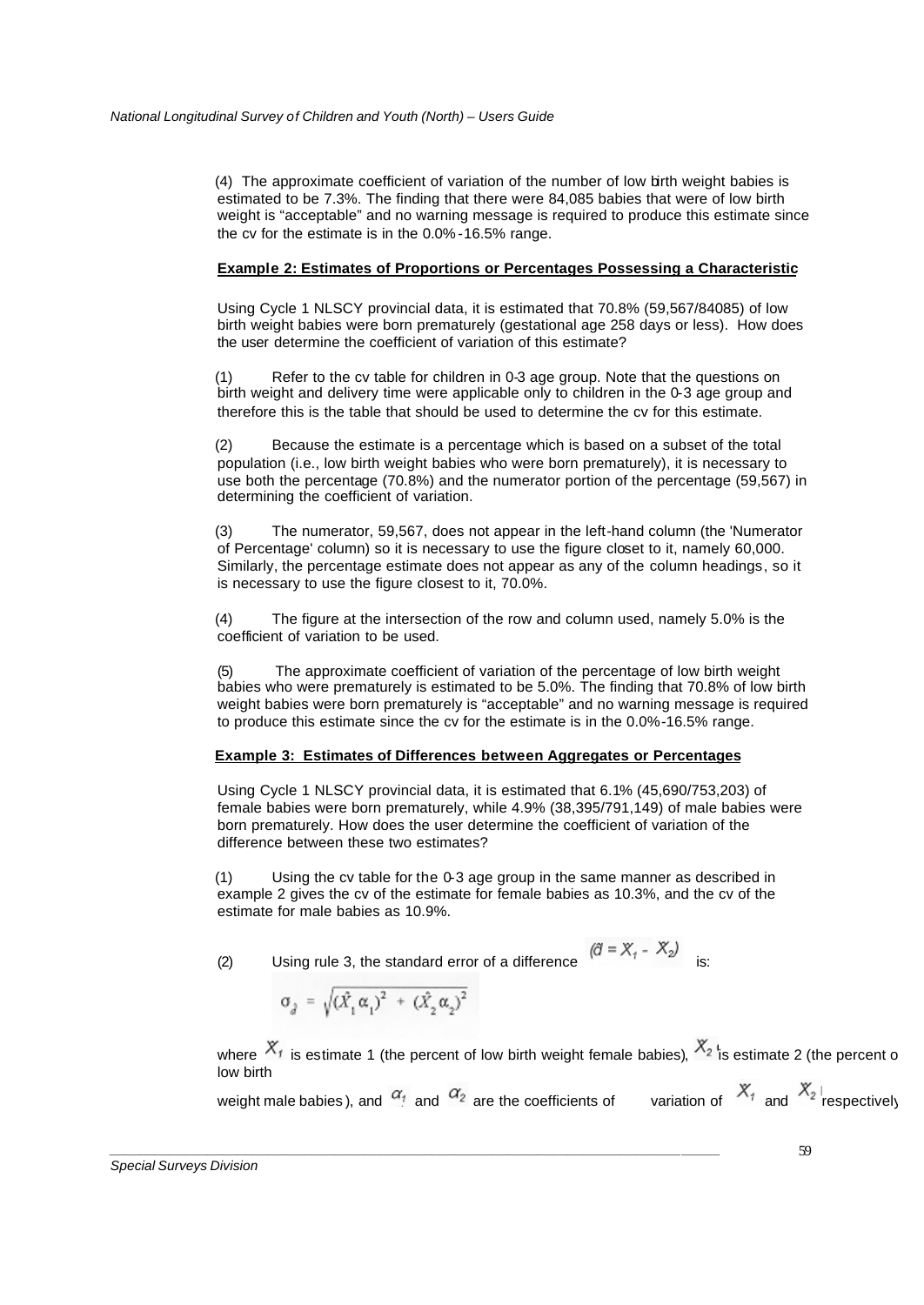That is, the standard error of the difference  $\hat{d} = (0.061 - 0.049) = 0.012$ (3) The coefficient of variation of  $\overrightarrow{a}$  is given by  $\sigma_A/d = 0.008/0.012$  $= 0.667$ 

(4) So the approximate coefficient of variation of the difference between the estimates is 66.7%. This estimate is "unacceptable" since the coefficient of variation is over 33.3%. Statistics Canada recommends not to release estimates of unacceptable quality.

### **Example 4: Estimates of Ratios**

Suppose now a user wants to compare the number of low birth weight female babies to the number of low birth weight male babies. The user is interested in comparing these estimates in the form of a ratio. How does the user determine the coefficient of variation of this estimate?

(1) First of all, this estimate is a ratio estimate, where the numerator of the estimate  $(X_1, X_2)$  is the number of low birth weight female babies and denominator (=  $X_2$ ) of the estimate is the number of low birth weight male babies.

(2) Refer to the table for the 0-3 age group. The questions on birth weight were applicable only to children in the 0-3 age group.

(3) The numerator of this ratio estimate is 45,690. The figure closest to it is 45,000. The coefficient of variation for this estimate is found by referring to the first non-asterisk entry on that row, namely, 10.3%.

(4) The denominator of this ratio estimate is 38,395. The figure closest to it is 40,000. The coefficient of variation for this estimate is found by referring to the first non-asterisk entry on that row, namely, 10.9%.

(5) So the approximate coefficient of variation of the ratio estimate is given by rule 4, which is,

$$
\alpha_{\hat{\beta}} = \sqrt{\alpha_1^2 + \alpha_2^2}
$$
 where  $\alpha_1$  and  $\alpha_2$  are the coefficients of variation of  $X_1$  and  $X_2$ 

 $\lambda_2$  respectively.

That is:

$$
\alpha_{\hat{R}} = \sqrt{(0,103)^2 + (0,109)^2}
$$
  
= 0,150

*\_\_\_\_\_\_\_\_\_\_\_\_\_\_\_\_\_\_\_\_\_\_\_\_\_\_\_\_\_\_\_\_\_\_\_\_\_\_\_\_\_\_\_\_\_\_\_\_\_\_\_\_\_\_\_\_\_\_\_\_\_\_\_\_\_\_\_\_\_\_\_\_\_\_\_\_\_\_\_\_\_*

The obtained ratio of female babies who were of low birth weight versus male babies who were of low birth weight is 45,690/38,395 which is 1.19: 1. The approximate coefficient of variation of this estimate is 15.0%, which is "acceptable" and no warning message is required to produce this estimate since the cv for the estimate is in the 0.0%-16.5% range.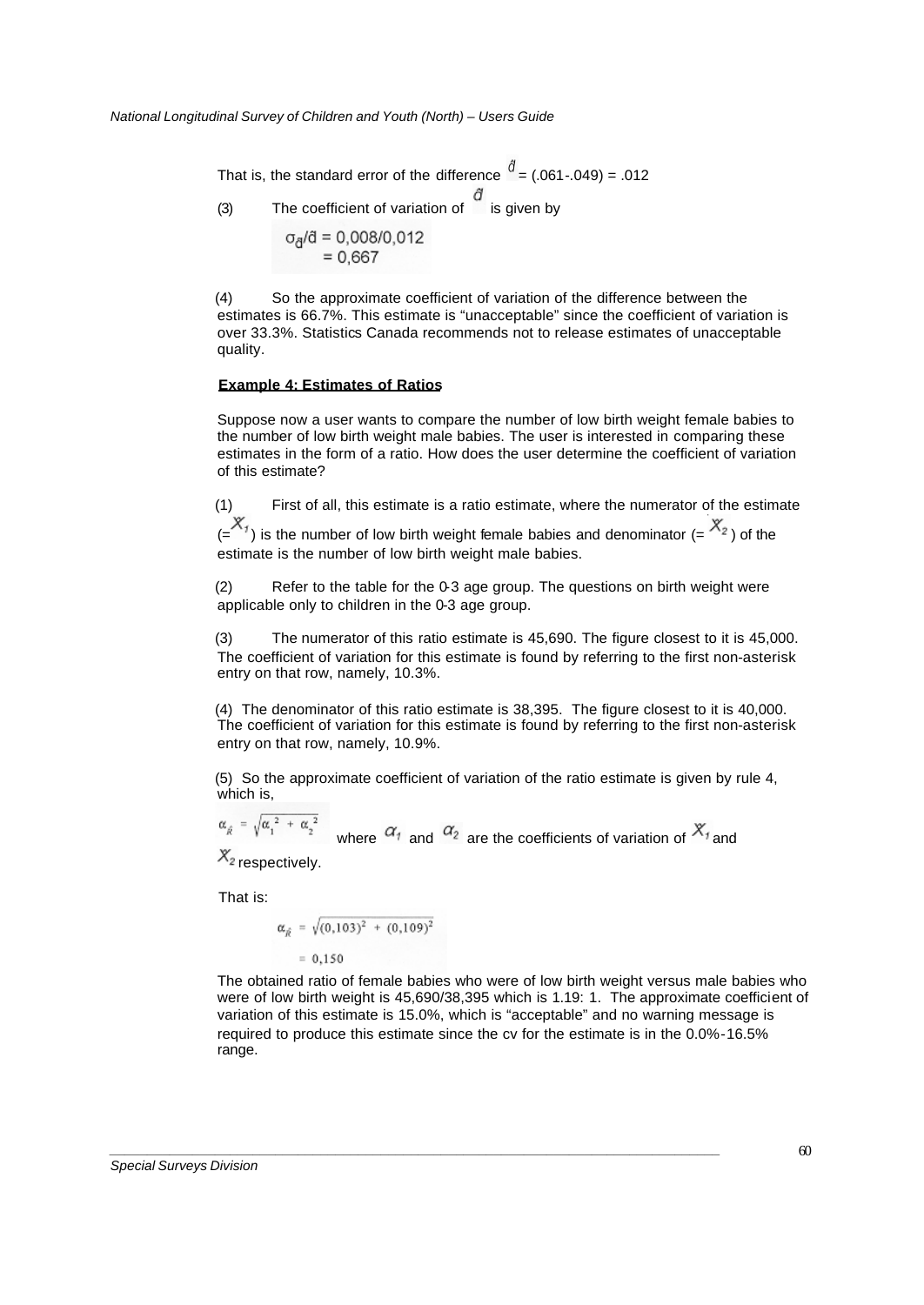# *13.2 How to use the C.V. tables to obtain Confidence Limits*

Although coefficients of variation are widely used, a more intuitively meaningful measure of sampling error is the confidence interval of an estimate. A confidence interval constitutes a statement on the level of confidence that the true value for the population lies within a specified range of values. For example a 95% confidence interval can be described as follows:

If sampling of the population is repeated indefinitely, each sample leading to a new confidence interval for an estimate, then in 95% of the samples the interval will cover the true population value.

Using the standard error of an estimate, confidence intervals for estimates may be obtained under the assumption that under repeated sampling of the population, the various estimates obtained for a population characteristic are normally distributed about the true population value. Under this assumption, the chances are about 68 out of 100 that the difference between a sample estimate and the true population value would be less than one standard error, about 95 out of 100 that the difference would be less than two standard errors, and about 99 out 100 that the differences would be less than three standard errors. These different degrees of confidence are referred to as the confidence levels.

Confidence intervals for an estimate,  $\overline{X}$ , are generally expressed as two numbers, one below the estimate and one above the estimate, as where k is determined depending upon the level of confidence desired and the sampling error of the estimate.

Confidence intervals for an estimate can be calculated directly from the Approximate Sampling Variability Tables by first determining from the appropriate table the coefficient of variation of the estimate  $\chi$ 

and then using the following formula to convert to a confidence interval CI:

$$
IC_{x} = [X - tX\alpha_{x}], X + tX\alpha_{x}]
$$

where  $\alpha$ <sup>x</sup> is the determined coefficient of variation  $\alpha$  and

 $t = 1$  if a 68% confidence interval is desired

 $t = 1.6$  if a 90% confidence interval is desired

 $t = 2$  if a 95% confidence interval is desired

 $t = 3$  if a 99% confidence interval is desired.

**Note**: Release guidelines which apply to the estimate also apply to the confidence interval. For example, if the estimate is "marginal", then the confidence interval is marginal and should be accompanied by a warning note to caution subsequent users about the high levels of error.

# *13.2.1 Example of using the C.V. tables to obtain confidence limits*

A 95% confidence interval for the estimated proportion of babies who were of low birth weight would be calculated as follows.

estimate of X=5.5%  $t - 2$ alpha estimate of  $X = 7.3\%$  (.073 expressed as a proportion) is the coefficient of variation of this estimate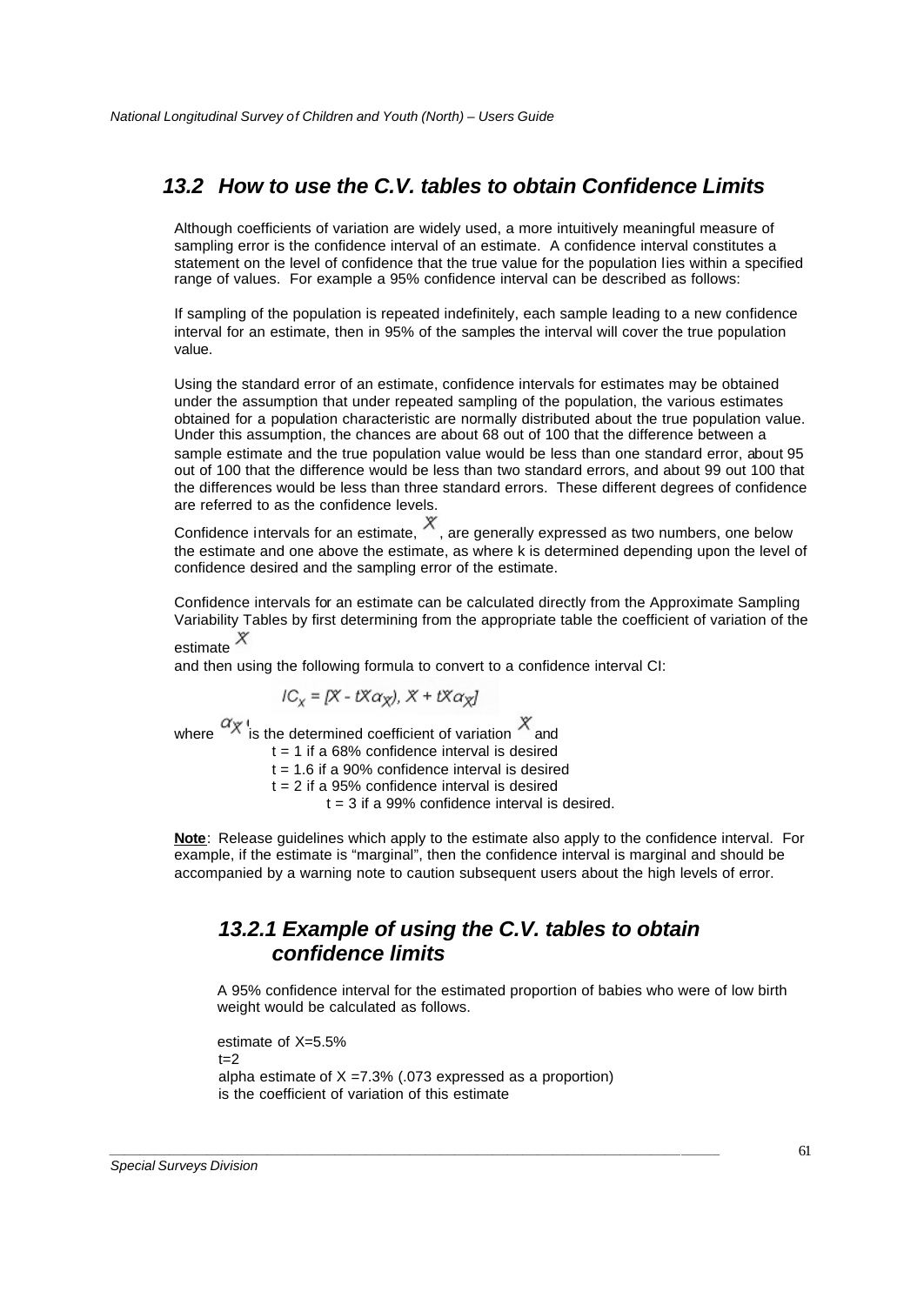With 95% confidence it can be said that between approximately 4.7% and 6.3% of babies who were 0-3 years old at the time of the survey were of low birth weight.

# *13.3 How to use the C.V. tables to do a t-test*

Standard errors may also be used to perform hypothesis testing, a procedure for distinguishing between population parameters using sample estimates. The sample estimates can be numbers, averages, percentages, ratios, etc. Tests may be performed at various levels of significance, where a level of significance is the probability of concluding that the characteristics are different when, in fact, they are identical.

Let  $X_1$  and  $X_2$ , be sample estimates for two characteristics

of interest. Let the standard error on the difference  $X_1 - X_2$  be  $\sigma_d$ .

$$
t = \frac{X_1 - X_2}{\sigma_A}
$$

If  $\frac{a}{a}$  is between -2 and 2, then no conclusion about the difference between the characteristics is justified at the 5% level of significance. If however, this ratio is smaller than -2 or larger than +2, the observed difference is significant at the 0.05 level. That is to say that the characteristics are significantly different.

# *13.3.1 Example of using the C.V. tables to do a t-test*

Let us suppose we wish to test, at 5% level of significance, the hypothesis that there is no difference between the proportion of female babies who were of low birth weight and the proportion of male babies who were of low birth weight. From Example 3 (Section 13.1.1), the standard error of the difference between these two estimates was found to be = .008. Hence,

$$
t = \frac{\hat{X}_1 - \hat{X}_2}{\sigma_d} = \frac{0.061 - 0.049}{0.008} = \frac{0.012}{0.008} = 1.5.
$$

Since  $t = 1.5$  is between  $-2$  and 2, no conclusion at the 0.05 level of significance can be made regarding the difference in proportions of male of female babies who were of low birth weight.

# *13.4 Coefficients of Variation for Quantitative Estimates*

*\_\_\_\_\_\_\_\_\_\_\_\_\_\_\_\_\_\_\_\_\_\_\_\_\_\_\_\_\_\_\_\_\_\_\_\_\_\_\_\_\_\_\_\_\_\_\_\_\_\_\_\_\_\_\_\_\_\_\_\_\_\_\_\_\_\_\_\_\_\_\_\_\_\_\_\_\_\_\_\_\_*

For quantitative estimates, special tables would have to be produced to determine their sampling error. Since most of the variables for the NLSCY are categorical in nature, this has not been done.

As a general rule, however, the coefficient of variation of a quantitative total will be larger than the coefficient of variation of the corresponding category estimate (i.e., the estimate of the number of persons contributing to the quantitative estimate). If the corresponding category estimate is not releasable, the quantitative estimate will not be either. For example, the coefficient of variation of the total number of days of special medical care received for low birth weight babies would be greater than the coefficient of variation of the corresponding proportion of babies who were of low birth weight. Hence if the coefficient of variation of the proportion is not releasable, then the coefficient of variation of the corresponding quantitative estimate will also not be releasable.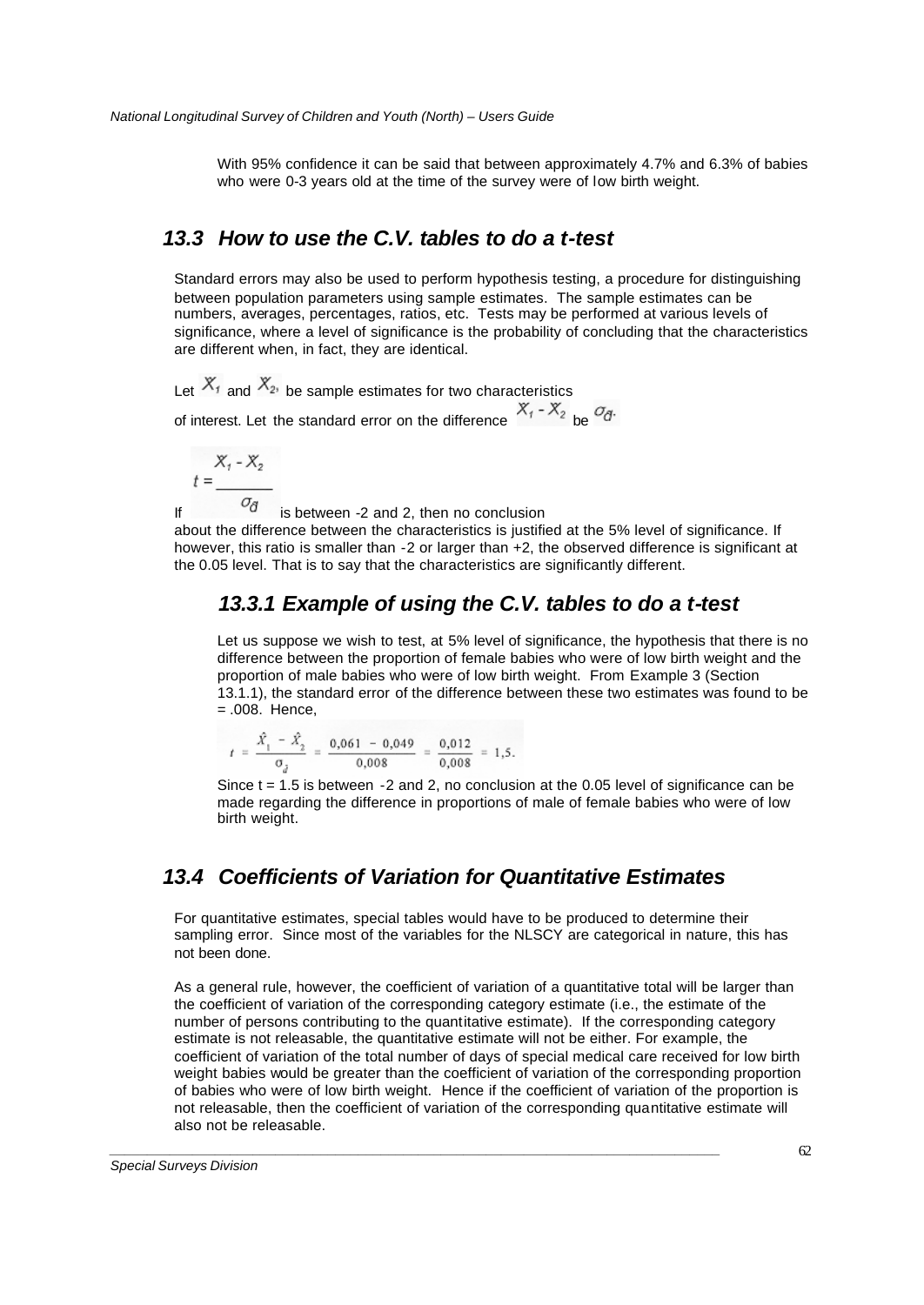Coefficients of variation of such estimates can be derived as required for a specific estimate using a technique known as pseudo replication. This involves dividing the records on the master files into subgroups (or replicates) and determining the variation in the estimate from replicate to replicate. Users wishing to derive coefficients of variation for quantitative estimates may contact Statistics Canada for advice on the allocation of records to appropriate replicates and the formulae to be used in these calculations.

# *13.5 Release cut-off's for the NLSCY*

In the tables that follow, cut-off numbers are given for NLSCY estimates in order for them to be of "acceptable", "marginal" or "unacceptable" quality. Users are encouraged to use these cutoffs when publishing data from the NLSCY. First a table is given to show the cut-offs at the territory level. Then a table is given to show the cut-offs for the various age groups. An interpretation of what is meant by the various cut-off levels can be found in Section 12.4.

For example, an estimate for Yukon of 350 would fall into the "marginal" range. This would mean that the estimate should be flagged and a warning note attached to caution subsequent users about the high level of error associated with the estimate.

## **Table 3: Geographical Release Cut-Offs**

| <b>Territory</b>         | Acceptable -<br>estimates at or<br>above: | Marginal -<br>estimates<br>between: | Unacceptable -<br>estimates at or<br>below |
|--------------------------|-------------------------------------------|-------------------------------------|--------------------------------------------|
| Yukon                    | 400                                       | 200 & 400                           | 100                                        |
| Northwest<br>Territories | 1.100                                     | 500 & 1,100                         | 300                                        |

## **Table 4: Age Group Release Cut-Offs**

| <b>Territory</b>                | Cycle 1<br><b>Age Group</b> | Acceptable -<br>estimates at<br>or above: | Marginal -<br>estimates<br>between: | Unacceptable -<br>estimates at or<br>below |
|---------------------------------|-----------------------------|-------------------------------------------|-------------------------------------|--------------------------------------------|
| Yukon                           | 0-3 years                   | 300                                       | 100 & 300                           | 100                                        |
|                                 | 4-7 years                   | 300                                       | 100 & 300                           | 100                                        |
|                                 | $8-11$ years                | 200                                       | 100 & 200                           | 100                                        |
| Northwest<br><b>Territories</b> | 0-3 years                   | 600                                       | 300 & 600                           | 200                                        |
|                                 | 4-7 years                   | 700                                       | 300 & 700                           | 200                                        |
|                                 | $\overline{8}$ -11 years    | 700                                       | 300 & 700                           | 200                                        |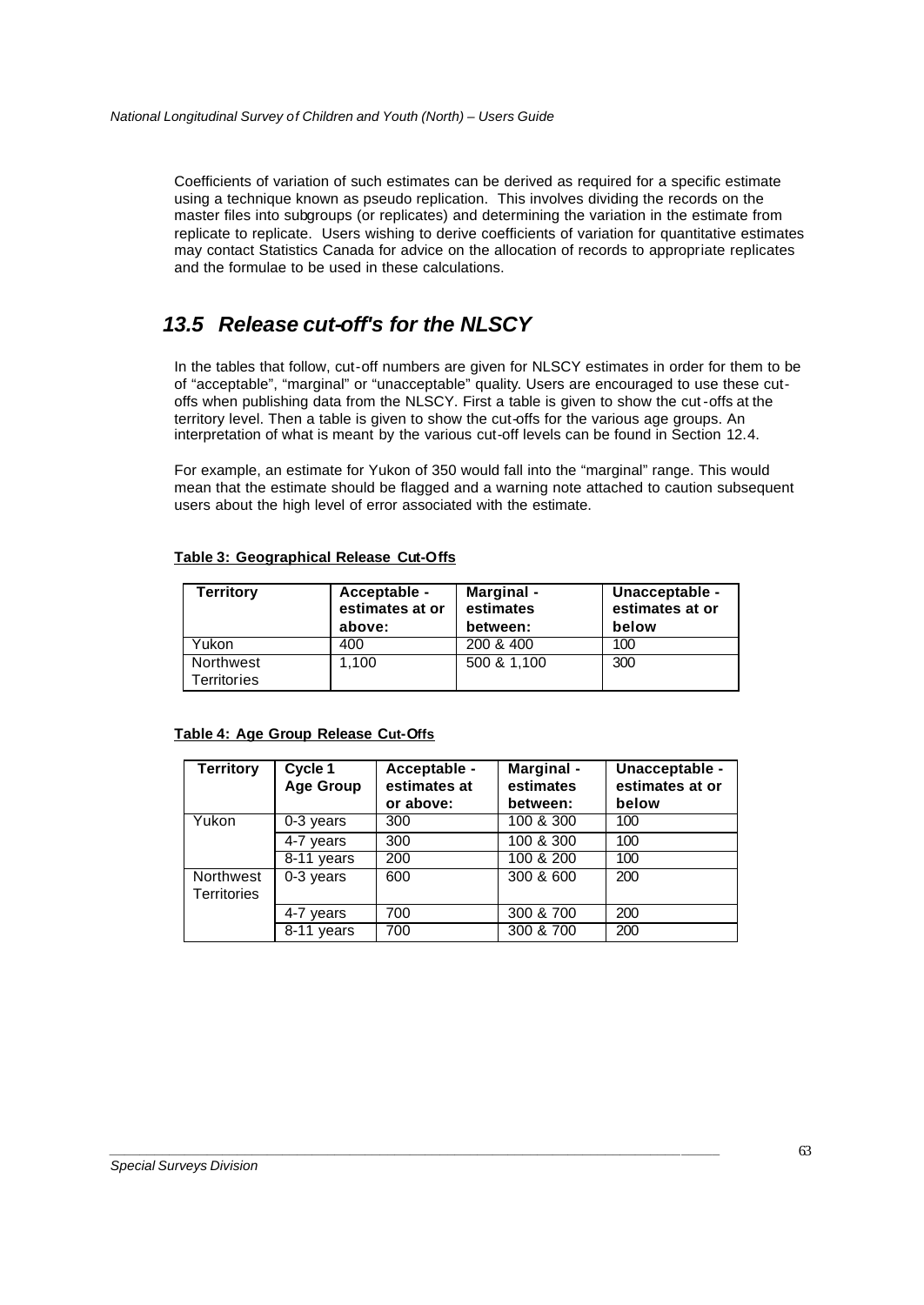# *14.0 Record Layout*

| @00001        | DGEHD03<br>2.                     | @00116        | DDMCD20  | 2.           |
|---------------|-----------------------------------|---------------|----------|--------------|
| @00003        | DGEHbD04<br>$\mathbf{2}$          | @00118        | DHHHQ01  | 1.           |
| <b>@00005</b> | 3.<br>DGEHbD06                    | <b>@00119</b> | DHHHQ03  | 2.           |
| <b>@00008</b> | DGEHbD07<br>8.                    | <b>@00121</b> | DHHHQ06  | 2.           |
|               | @00016 DDMHPC \$6.                | @00123        | DHHHdQ09 | 1.           |
| <b>@00022</b> | DMMPQ01<br>3.                     | @00124        | DHHHD06B | $\mathbf{1}$ |
| @00025        | DMMPQ02 \$1.                      | @00125        | DEDPQ05  | 1.           |
| @00026        | DMMPQ03A<br>4.                    | @00126        | DEDPQ06  | 1.           |
| @00030        | $\overline{2}$<br>DMMPQ03B        | <b>@00127</b> | DEDPQ01  | 2.           |
| @00032        | $\overline{2}$<br>DMMPQ03C        | @00129        | DEDPQ02  | 1.           |
| @00034        | DMMPQ04<br>2.                     | @00130        | DEDPQ03  | 1.           |
| <b>@00036</b> | 3.<br>DMMSQ01                     | @00131        | DEDPdQ4b | 2.           |
| @00039        | DMMSQ02<br>\$1.                   | @00133        | DEDPcQ7A | 2.           |
| <b>@00040</b> | DMMSQ03A<br>4.                    | @00135        | DEDPcQ7B | 2.           |
| <b>@00044</b> | $\overline{2}$<br>DMMSQ03B        | <b>@00137</b> | DEDPcQ7C | 2.           |
| @00046        | $\overline{2}$<br>DMMSQ03C        | @00139        | DEDPcQ7D | 2.           |
| <b>@00048</b> | DMMSQ04<br>2.                     | <b>@00141</b> | DEDSQ05  | 1.           |
| <b>@00050</b> | DMMCQ01<br>3.                     | <b>@00142</b> | DEDSQ06  | 1.           |
| @00053        | DMMCbQ1A<br>3.                    | @00143        | DEDSQ01  | 2.           |
| @00056        | DMMCdQ1B<br>4.                    | @00145        | DEDSQ02  | 1.           |
| @00060        | DMMCQ02 \$1.                      | @00146        | DEDSQ03  | 1.           |
| <b>@00061</b> | DMMCQ03A<br>4.                    | <b>@00147</b> | DEDSdQ4b | 2.           |
| @00065        | DMMCQ03B<br>$\overline{2}$        | @00149        | DEDScQ7A | 2.           |
| @00067        | 2.<br>DMMCQ03C                    | @00151        | DEDScQ7B | 2.           |
| <b>@00069</b> | DDMCD01<br>2.                     | <b>@00153</b> | DEDScQ7C | 2.           |
| @00071        | DDMHD02<br>2.                     | @00155        | DEDScQ7D | 2.           |
| @00073        | DDMCD03<br>2.                     | @00157        | DEDPD01  | 2.           |
| <b>@00075</b> | 1.<br>DDMCD04                     | @00159        | DEDPD02  | 1.           |
| @00076        | 1.<br>DDMCD05                     | @00160        | DEDPD04  | 2.           |
| <b>@00077</b> | DDMCD06<br>2.                     | @00162        | DEDSD01  | 2.           |
| <b>@00079</b> | DDMPD06A<br>1.                    | <b>@00164</b> | DEDSD02  | 1.           |
| @00080        | DDMCD06B<br>$\overline{2}$        | @00165        | DEDSD04  | 2.           |
| <b>@00082</b> | 1.<br>DDMCD06C                    | <b>@00167</b> | DEDHcQ8A | 1.           |
| @00083        | $\overline{2}$<br>DDMPD06D        | @00168        | DEDHcQ8B | 1.           |
| @00085        | $\overline{2}$<br>DDMSD06E        | @00169        | DEDHcQ8C | 1.           |
|               | $\overline{2}$<br>@00087 DDMHD06F | <b>@00170</b> | DEDHcQ8D | $\mathbf 1$  |
| @00089        | DDMHD07<br>2.                     | @00171        | DEDHcQ8E | 1.           |
| @00091        | DDMCD08<br>2.                     | @00172        | DLFPQ01  | 2.           |
| @00093        | DDMCD09<br>2.                     | @00174        | DLFPQ02  | 1.           |
| <b>@00095</b> | DDMCD10<br>2.                     | <b>@00175</b> | DLFPcQ3A | 2.           |
| <b>@00097</b> | DDMCD11<br>2.                     | <b>@00177</b> | DLFPbQ03 | 2.           |
| @00099        | DDMCD12<br>2.                     | @00179        | DLFPbQ04 | 2.           |
| @00101        | DDMCD13<br>2.                     | <b>@00181</b> | DLFPbQ5A | 1.           |
| @00103        | 1.<br>DDMCD14                     | @00182        | DLFPbQ5B | 1.           |
| @00104        | DDMCD15<br>1.                     | @00183        | DLFPbQ5C | 1.           |
| <b>@00105</b> | DDMCD16<br>1.                     | @00184        | DLFPbQ5D | 1.           |
| @00106        | DDMCD17<br>2.                     | @00185        | DLFPbQ5E | 1.           |
| @00108        | DDMCD18<br>2.                     | @00186        | DLFPbQ5F | 1.           |
| @00110        | $\overline{2}$<br>DDMCD18B        | @00187        | DLFPbQ5G | 1.           |
| @00112        | DDMCD19<br>2.                     | @00188        | DLFPbQ5H | 1.           |
| @00114        | DDMCD19B<br>$\overline{2}$        | @00189        | DLFPbQ06 | 1.           |
|               |                                   |               |          |              |

| @00116 | DDMCD20               | 2.               |
|--------|-----------------------|------------------|
| @00118 | DHHHQ01               | 1.               |
| @00119 | DHHHQ03               | 2.               |
| @00121 | DHHHQ06               | 2.               |
| @00123 | DHHHdQ09              | 1.               |
| @00124 | DHHHD06B              | 1.               |
| @00125 | DEDPQ05               | 1.               |
| @00126 | DEDPQ06               | 1.               |
| @00127 | DEDPQ01               | 2.               |
| @00129 | DEDPQ02               | 1.               |
| @00130 | DEDPQ03               | 1.               |
| @00131 | DEDPdQ4b              | 2.               |
|        |                       |                  |
| @00133 | DEDPcQ7A              | 2.               |
| @00135 | DEDPcQ7B              | 2.               |
| @00137 | DEDPcQ7C              | 2.               |
| @00139 | DEDPcQ7D              | $\overline{2}$ . |
| @00141 | DEDSQ05               | 1.               |
| @00142 | DEDSQ06               | 1.               |
| @00143 | DEDSQ01               | 2.               |
| @00145 | DEDSQ02               | 1.               |
| @00146 | DEDSQ03               | 1.               |
| @00147 | DEDSdQ4b              | 2.               |
| @00149 | DEDScQ7A              | 2.               |
| @00151 | DEDScQ7B              | 2.               |
| @00153 | DEDScQ7C              | $\overline{2}$ . |
| @00155 | DEDScQ7D              | $\overline{2}$ . |
| @00157 | DEDPD01               | 2.               |
| @00159 | DEDPD02               | 1.               |
| @00160 | DEDPD04               | $\overline{2}$ . |
| @00162 | DEDSD01               | 2.               |
| @00164 | DEDSD02               | 1.               |
| @00165 | DEDSD04               | $\overline{2}$ . |
| @00167 | DEDHcQ8A              | 1.               |
| @00168 | DEDHcQ8B              | 1.               |
| @00169 | DEDHcQ8C              | 1.               |
| @00170 | DEDHcQ8D              | 1.               |
| @00171 | DEDHcQ8E              |                  |
| @00172 | DLFPQ01               | 2                |
| @00174 | DLFPQ02               |                  |
| @00175 | DLFP <sub>c</sub> Q3A |                  |
| @00177 | DLFPbQ03              | 2.               |
| @00179 | DLFPbQ04              | 2.               |
| @00181 | DLFPbQ5A              | 1.               |
| @00182 | DLFPbQ5B              | 1.               |
|        | DLFPbQ5C              |                  |
| @00183 | DLFPbQ5D              | 1.               |
| @00184 |                       | 1.               |
| @00185 | DLFPbQ5E              | 1.               |
| @00186 | DLFPbQ5F              | 1.               |
| @00187 | DLFPbQ5G              | 1.               |
| @00188 | DLFPbQ5H              | 1.               |
| @00189 | DLFPbQ06              | 1.               |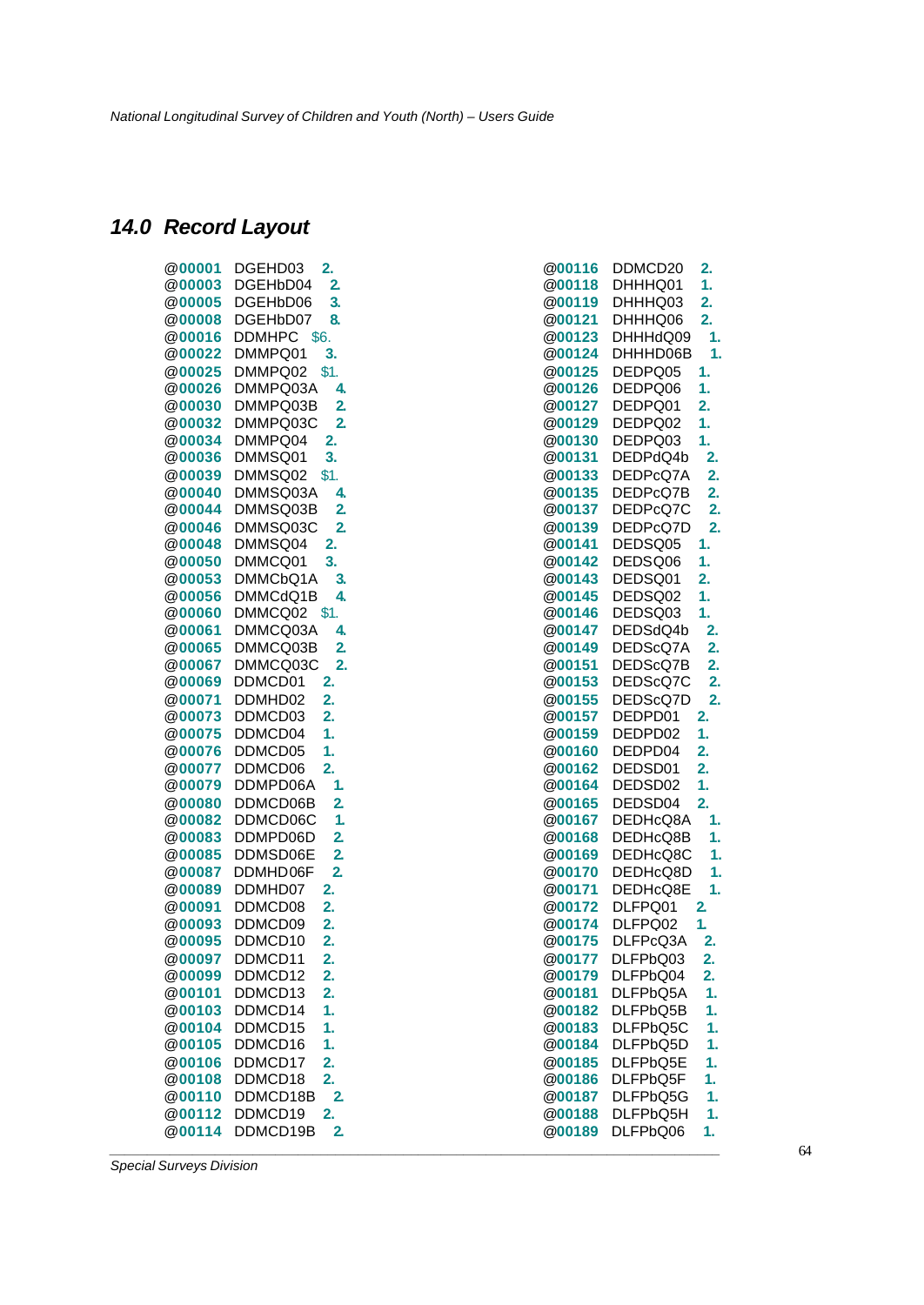| @00190        | DLFPcQ6A | 1.               |
|---------------|----------|------------------|
| @00191        | DLFPcQ6B | 2.               |
| @00193        | DLFPcQ6C | 2.               |
| @00195        | DLFPbQ13 | 1.               |
| @00196        | DLFPb14A | 2.               |
| @00198        | DLFPb14B | 1.               |
| @00199        | DLFPb14C | 9.2              |
| @00208        | DLFP14CC | 9.2              |
| @00217        | DLFPb14D | $\overline{2}$ . |
| @00219        | DLFPb15A | 2.               |
| @00221        | DLFPbQ16 | 1.               |
| @00222        | DLFPb17A | 2.               |
|               |          | $\overline{2}$ . |
| @00224        | DLFPb17B |                  |
| @00226        | DLFSQ01  | 2.               |
| @00228        | DLFSQ02  | 1.               |
| @00229        | DLFScQ3A | 2.               |
| @00231        | DLFSbQ03 | 2.               |
| @00233        | DLFSbQ04 | 2.               |
| @00235        | DLFSbQ5A | 1.               |
| @00236        | DLFSbQ5B | 1.               |
| <b>@00237</b> | DLFSbQ5C | 1.               |
| @00238        | DLFSbQ5D | 1.               |
| @00239        | DLFSbQ5E | 1.               |
| @00240        | DLFSbQ5F | 1.               |
| @00241        | DLFSbQ5G | 1.               |
| @00242        | DLFSbQ5H | 1.               |
| @00243        | DLFSbQ06 | 1.               |
| <b>@00244</b> | DLFScQ6A | 1.               |
| @00245        | DLFScQ6B | 2.               |
| @00247        | DLFScQ6C | $\overline{2}$ . |
| @00249        | DLFSbQ13 | 1.               |
|               |          |                  |
| @00250        | DLFSb14A | 2.               |
| @00252        | DLFSb14B | 1.               |
| <b>@00253</b> | DLFSb14C | 9.2              |
| @00262        | DLFS14CC | 9.2              |
| @00271        | DLFSb14D | 2.               |
| @00273        | DLFSb15A | 2.               |
| @00275        | DLFSbQ16 | 1.               |
| @00276        | DLFSb17A | 2.               |
| @00278        | DLFSb17B | 2.               |
| @00280        | DLFPcD5A | 4.               |
| <b>@00284</b> | DLFPcD6A | \$4.             |
| @00288        | DLFPcD7A | 2.               |
| <b>@00290</b> | DLFPcD8A | 2.               |
| @00292        | DLFPD25  | 1.               |
| @00293        | DLFPD34  | 2.               |
| @00295        | DLFPbD38 | 2.               |
| @00297        | DLFPD51  | 1.               |
| @00298        | DLFScD5A | 4.               |
| @00302        | DLFScD6A | \$4.             |
| @00306        | DLFScD7A | $\overline{2}$ . |
| @00308        | DLFScD8A | $\overline{2}$ . |
| @00310        | DLFSD25  | 1.               |
| @00311        | DLFSD34  | 2.               |
| @00313        | DLFSbD38 | 2.               |
| @00315        | DLFSD51  | 1.               |
| @00316        | DLFHD49B |                  |
|               |          |                  |

|               | @00190 DLFPcQ6A | 1.   | <b>@00318</b><br>DLFHD50             | 2.          |
|---------------|-----------------|------|--------------------------------------|-------------|
| <b>@00191</b> | DLFPcQ6B        | 2.   | @00320<br>DINPc1AA                   | 6.          |
| @00193        | DLFPcQ6C        | 2.   | @00326<br>DINPc1AB                   | 6.          |
| <b>@00195</b> | DLFPbQ13        | 1.   | @00332<br>DINPc1AC                   | 6.          |
| @00196        | DLFPb14A        | 2.   | @00338<br>DINPc1AD                   | 6.          |
| @00198        | DLFPb14B        | 1.   | @00344<br>DINPc1AE                   | 6.          |
|               | @00199 DLFPb14C | 9.2  | <b>@00350</b><br>DINPc1AF            | 6.          |
|               | @00208 DLFP14CC | 9.2  | @00356<br>DINPc1AG                   | 6.          |
|               | @00217 DLFPb14D | 2.   | @00362<br>DINSc1AA                   | 6.          |
|               | @00219 DLFPb15A | 2.   | <b>@00368</b><br>DINSc1AB            | 6.          |
| @00221        | DLFPbQ16        | 1.   | @00374<br>DINSc1AC                   | 6.          |
|               | @00222 DLFPb17A | 2.   | @00380<br>DINSc1AD                   | 6.          |
|               | @00224 DLFPb17B | 2.   | DINSc1AE<br><b>@00386</b>            | 6.          |
|               | @00226 DLFSQ01  | 2.   | @00392<br>DINSc1AF                   | 6.          |
|               | @00228 DLFSQ02  | 1.   | @00398<br>DINSc1AG                   | 6.          |
|               | @00229 DLFScQ3A | 2.   | <b>@00404</b><br>DINHQ03             | 7.          |
| @00231        | DLFSbQ03        | 2.   | @00411<br>DINHdQ05                   | 1.          |
| <b>@00233</b> | DLFSbQ04        | 2.   | <b>@00412</b><br>DINHdQ06            | 1.          |
| @00235        | DLFSbQ5A        | 1.   | DINHdQ07<br>@00413                   | 1.          |
| @00236        | DLFSbQ5B        | 1.   | @00414<br>DINPD02                    | 2.          |
|               | @00237 DLFSbQ5C | 1.   | DINPCD04<br><b>@00416</b>            | 7.          |
| @00238        | DLFSbQ5D        | 1.   | <b>@00423</b><br>DINScD02            | 2.          |
|               | @00239 DLFSbQ5E | 1.   | <b>@00425</b><br>DINScD04            | 7.          |
|               | @00240 DLFSbQ5F | 1.   | @00432<br>DINHD01A                   | 2.          |
| @00241        | DLFSbQ5G        | 1.   | <b>@00434</b><br>DINHD01B            | 2.          |
|               | @00242 DLFSbQ5H | 1.   | @00436<br>DINHD03A                   | 5.          |
|               | @00243 DLFSbQ06 | 1.   | <b>@00441</b><br>DINHD04A            | 5.          |
|               | @00244 DLFScQ6A | 1.   | @00446<br>DINHD05A                   | 2.          |
|               | @00245 DLFScQ6B | 2.   | @00448<br>DINHD03P                   | 7.          |
|               | @00247 DLFScQ6C | 2.   | <b>@00455</b><br>DINHD07             | 2.          |
| <b>@00249</b> | DLFSbQ13        | 1.   | 1.<br><b>@00457</b><br><b>DLFSPL</b> |             |
| @00250        | DLFSb14A        | 2.   | 1.<br>@00458<br><b>DLFSSL</b>        |             |
| <b>@00252</b> | DLFSb14B        | 1.   | <b>@00459</b><br>DINPCI1A            | 1.          |
| <b>@00253</b> | DLFSb14C        | 9.2  | DINSCI1A<br><b>@00460</b>            | 1.          |
| @00262        | DLFS14CC        | 9.2  | @00461<br>DHLPQ01                    | 2.          |
| @00271        | DLFSb14D        | 2.   | @00463<br>DCHPQ1A                    | 1.          |
|               | @00273 DLFSb15A | 2.   | <b>@00464</b><br>DCHPd1AB            | $\mathbf 1$ |
|               | @00275 DLFSbQ16 | 1.   | @00465<br>DCHPQ1B                    | 1.          |
| <b>@00276</b> | DLFSb17A        | 2.   | <b>@00466</b><br>DCHPQ1C             | 1.          |
| <b>@00278</b> | DLFSb17B        | 2.   | DCHPQ1D<br><b>@00467</b>             | 1.          |
| @00280        | DLFPcD5A        | 4.   | <b>@00468</b><br>DCHPQ1E             | 1.          |
| @00284        | DLFPcD6A        | \$4. | DCHPQ1F<br>@00469                    | 1.          |
| @00288        | DLFPcD7A        | 2.   | @00470<br>DCHPQ1G                    | 1.          |
|               | @00290 DLFPcD8A | 2.   | DCHPQ1H<br><b>@00471</b>             | 1.          |
| @00292        | DLFPD25         | 1.   | @00472<br>DCHPQ1I                    | 1.          |
| @00293        | DLFPD34         | 2.   | @00473<br>DCHPQ1J                    | 1.          |
| @00295        | DLFPbD38        | 2.   | @00474<br>DCHPQ1K                    | 1.          |
| <b>@00297</b> | DLFPD51         | 1.   | <b>@00475</b><br>DCHPQ1L             | 1.          |
| <b>@00298</b> | DLFScD5A        | 4.   | <b>@00476</b><br>DCHPQ1M             | 1.          |
| @00302        | DLFScD6A        | \$4. | @00477<br>DCHPQ1N                    | 1.          |
| @00306        | DLFScD7A        | 2.   | @00478<br>DCHPQ1O                    | 1.          |
| <b>@00308</b> | DLFScD8A        | 2.   | <b>@00479</b><br>DCHPQ1U             | 1.          |
| @00310        | DLFSD25         | 1.   | @00480<br>DRSPd1AA                   | 1.          |
| @00311        | DLFSD34         | 2.   | <b>@00481</b><br>DRSPQ01A            | 1.          |
| @00313        | DLFSbD38        | 2.   | DRSPdQ1F<br><b>@00482</b>            | 1.          |
| @00315        | DLFSD51         | 1.   | @00483<br>DRSPQ01E                   | 1.          |
| @00316        | DLFHD49B        | 2.   | @00484<br>DRSPQ01D                   | 1.          |
|               |                 |      |                                      |             |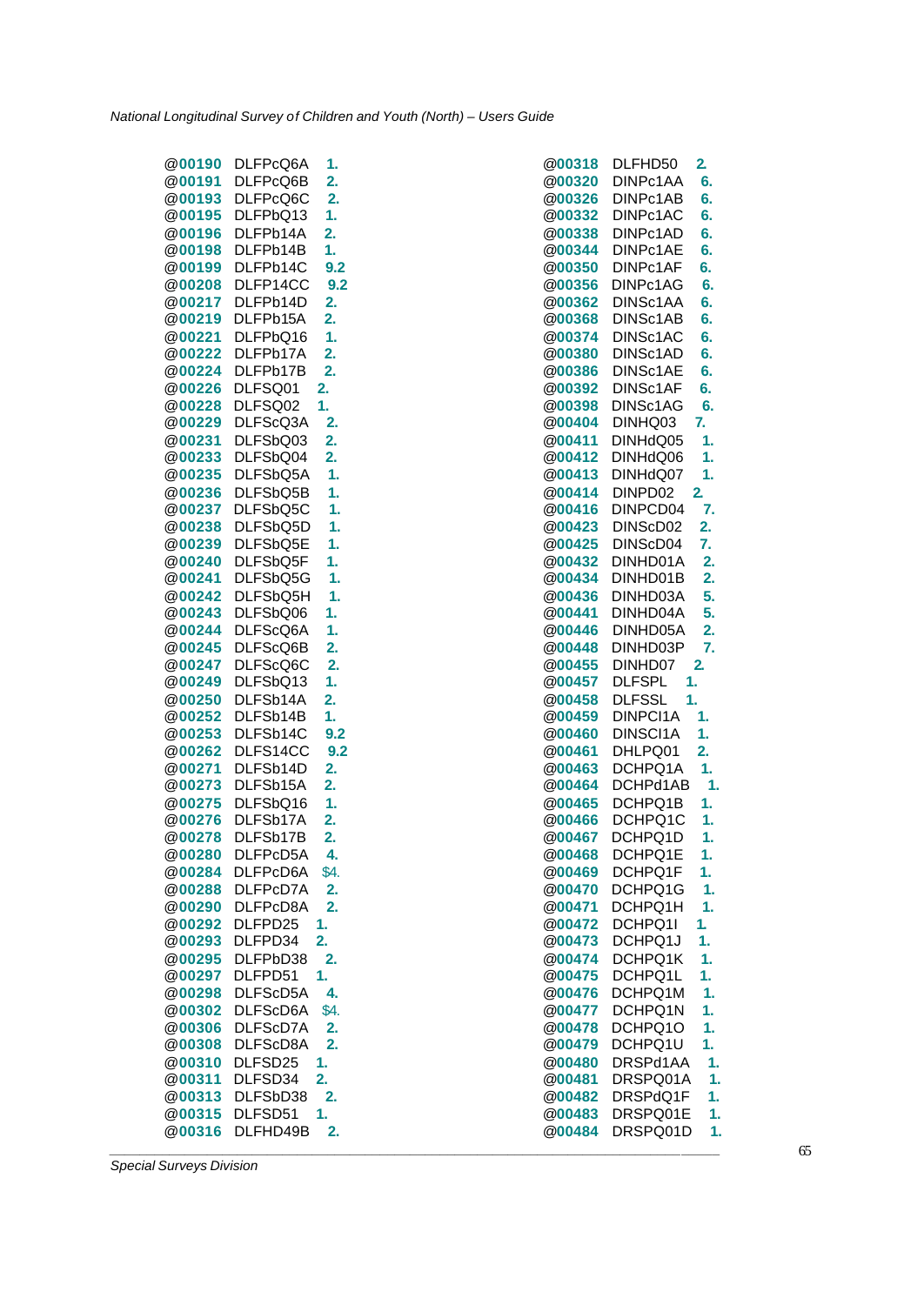| <b>@00485</b>           | DHLPQ02<br>1.                              | <b>@00557</b>           | DFNHQ01E<br>1.                   |
|-------------------------|--------------------------------------------|-------------------------|----------------------------------|
| @00486                  | 2.<br>DHLPQ03                              | @00558                  | DFNHQ01F<br>1.                   |
| @00488                  | DHLPcQ05<br>2.                             | @00559                  | DFNHQ01G<br>1.                   |
| <b>@00490</b>           | 2.<br>DHLPcQ5A                             | <b>@00560</b>           | DFNHQ01H<br>1.                   |
| @00492                  | DHLPQ06<br>3.                              | @00561                  | DFNHQ01I<br>1.                   |
| @00495                  | DHLSQ01<br>2.                              | <b>@00562</b>           | DFNHQ01J<br>1.                   |
|                         | @00497 DCHSQ1A<br>1.                       | <b>@00563</b>           | DFNHQ01K<br>1.                   |
| @00498                  | DCHSd1AB<br>1.                             | @00564                  | DFNHQ01L<br>1.                   |
| @00499                  | DCHSQ1B<br>1.                              | <b>@00565</b>           | DFNHQ01M<br>1.                   |
| <b>@00500</b>           | DCHSQ1C<br>1.                              | <b>@00566</b>           | DFNHQ02<br>2.                    |
| @00501                  | DCHSQ1D<br>1.                              | @00568                  | DFNHS01<br>2.                    |
| @00502                  | DCHSQ1E<br>1.                              | @00570                  | DSPHQ01A<br>1.                   |
|                         | @00503 DCHSQ1F<br>1.                       | @00571                  | DSPHQ01B<br>1.                   |
|                         | @00504 DCHSQ1G<br>1.                       | <b>@00572</b>           | DSPHQ01C<br>1.                   |
|                         | @00505 DCHSQ1H<br>1.                       | @00573                  | DSPHQ01D<br>1.                   |
| @00506                  | DCHSQ1I<br>1.                              | <b>@00574</b>           | DSPHQ01E<br>1.                   |
| @00507                  | DCHSQ1J<br>1.                              | @00575                  | DSPHQ01F<br>1.                   |
| @00508                  | DCHSQ1K<br>1.                              | <b>@00576</b>           | DSPHQ01H<br>1.                   |
| @00509                  | DCHSQ1L<br>1.                              | <b>@00577</b>           | DSPHQ01I<br>1.                   |
|                         | @00510 DCHSQ1M<br>1.                       | @00578                  | DSPHdQ2A<br>1.                   |
| <b>@00511</b>           | 1.<br>DCHSQ1N                              | @00579                  | DSPHdQ2B<br>1.                   |
|                         | @00512 DCHSQ1O<br>1.                       | <b>@00580</b>           | DSPHdQ2C<br>1.                   |
| <b>@00513</b>           | DCHSQ1U<br>1.                              | <b>@00581</b>           | DSPHdQ2D<br>1.                   |
| @00514                  | DRSSd1AA<br>1.                             | @00582                  | DSPHdQ2E<br>1.                   |
| <b>@00515</b>           | DRSSQ01A<br>1.                             | @00583                  | 2.<br>DSPHS01                    |
|                         | @00516 DRSSdQ1F<br>1.                      | @00585                  | DEDCdQ0<br>2.                    |
|                         | @00517 DRSSQ01E<br>1.                      | <b>@00587</b>           | DEDCcQ0A<br>2.                   |
| @00518                  | 1.<br>DRSSQ01D                             | <b>@00589</b>           | 2.<br>DEDCD01                    |
| @00519                  | DHLSQ02<br>$\mathbf{1}$ .                  | @00591                  | DEDCdQ4A<br>2.                   |
| @00520                  | 2.<br>DHLSQ03                              | @00593                  | DEDCQ02<br>1.                    |
| @00522                  | DHLScQ05<br>2.                             | <b>@00594</b>           | DEDCQ03<br>1.                    |
| @00524                  | 2.<br>DHLScQ5A                             | @00595                  | DEDCQ06<br>1.                    |
| <b>@00526</b>           | DHLSQ06<br>3.                              | <b>@00596</b>           | DEDCD03<br>2.                    |
| @00529                  | DCHPD01<br>1.                              | <b>@00598</b>           | DEDCdQ7F<br>2.                   |
| @00530                  | 1.<br>DRSPdD01                             | <b>@00600</b>           | DEDCdQ9A<br>1.                   |
| @00531                  | 1.<br>DCHSD01                              | @00601                  | DEDCdQ9B<br>2.                   |
| @00532                  | DRSSdD01<br>1.                             | @00603                  | DEDCQ10<br>2.                    |
|                         |                                            |                         |                                  |
|                         | @00533 DHLMQ8<br>2.<br>@00535 DHLMQ9<br>2. | @00605<br><b>@00607</b> | DEDCd11A<br>2.<br>DEDCQ12A<br>1. |
| <b>@00537</b>           | DHLMQ11<br>2.                              | <b>@00608</b>           | DEDCc12B<br>1.                   |
| @00539                  | DDPPQ12A<br>1.                             | @00609                  | DEDCc12C<br>$-1.$                |
|                         | DDPPQ12B                                   |                         | DEDCdQ13                         |
| <b>@00540</b><br>@00541 | 1.<br>DDPPQ12C<br>1.                       | <b>@00610</b><br>@00612 | 2.<br>DEDCd13A                   |
|                         |                                            |                         | 2.<br>DEDCQ14A                   |
| <b>@00542</b>           | DDPPQ12D<br>1.                             | @00614                  | 2.                               |
| @00543                  | DDPPQ12E<br>1.                             | @00616                  | DEDCb14A<br>2.                   |
| @00544                  | DDPPQ12F<br>1.                             | @00618                  | DEDCQ14B<br>2.                   |
| @00545                  | DDPPQ12G<br>1.                             | @00620                  | DEDCQ14C<br>2.                   |
| @00546                  | 1.<br>DDPPQ12H                             | <b>@00622</b>           | 2.<br>DEDCb14C                   |
| <b>@00547</b>           | DDPPQ12I<br>1.                             | @00624                  | DEDCQ14D<br>2.                   |
| @00548                  | DDPPQ12J<br>1.                             | @00626                  | DEDCb14E<br>2.                   |
| <b>@00549</b>           | DDPPQ12K<br>1.                             | @00628                  | DEDCQ14F<br>2.                   |
| <b>@00550</b>           | DDPPQ12L<br>1.                             | @00630                  | DEDCb14H<br>2.                   |
| @00551                  | DDPPS01<br>2.                              | @00632                  | DEDCd15A<br>1.                   |
| <b>@00553</b>           | DFNHQ01A<br>1.                             | @00633                  | DEDCd15B<br>1.                   |
| <b>@00554</b>           | 1.<br>DFNHQ01B                             | @00634                  | DEDCd15C<br>1.                   |
| <b>@00555</b>           | DFNHQ01C<br>1.                             | <b>@00635</b>           | DEDCd15D<br>2.                   |
| @00556                  | DFNHQ01D<br>1.                             | <b>@00637</b>           | DEDCc16A<br>1.                   |
|                         |                                            |                         |                                  |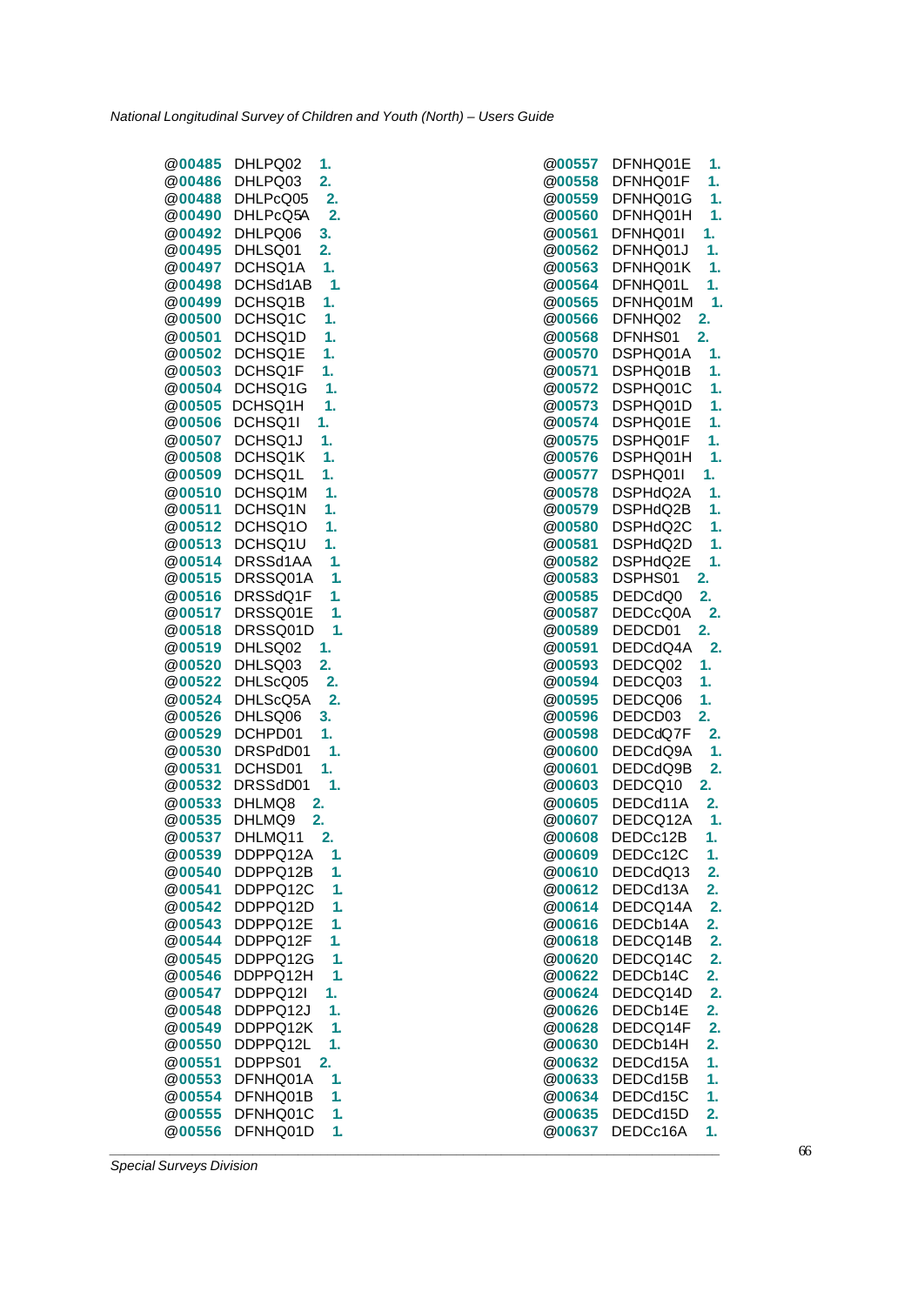| @00638        | DEDCc16B | 1.             |
|---------------|----------|----------------|
| @00639        | DEDCQ17  | 2.             |
| @00641        | DEDCQ18A | 1.             |
| @00642        | DEDCQ18B | 2.             |
| @00644        | DEDCc18C | 2.             |
| @00646        | DEDCc18D | 2.             |
| @00648        | DEDCQ19A | 1.             |
|               |          |                |
| @00649        | DEDCQ19B | 1.             |
| @00650        | DEDCQ19C | 1.             |
| @00651        | DEDCQ19D | 1.             |
| @00652        | DEDCc19E | 1.             |
| @00653        | DEDCb21A | 1.             |
| @00654        | DEDCb21B | 1.             |
| @00655        | DEDCc21C | 1.             |
| @00656        | DEDCb21E | 1.             |
| @00657        | DEDCb21F | 1.             |
| @00658        | DEDCc21G | 1.             |
| @00659        | DEDCb21I | 1.             |
| <b>@00660</b> |          | 1.             |
|               | DEDCb21J |                |
| @00661        | DEDCb21K | 1.             |
| @00662        | DEDCbQ22 | $\overline{2}$ |
| @00664        | DEDCbQ23 | $\overline{2}$ |
| @00666        | DHLCQ01  | 2.             |
| @00668        | DHLCQ02  | 2.             |
| @00670        | DHLCQ03B | 4.2            |
| @00674        | DHLCQ04A | 7.3            |
| @00681        | DHLCb4C1 | 5.3            |
| @00686        | DHLCQ05  | 2.             |
| @00688        | DHLCdQ5A | 1.             |
| @00689        | DHLCdQ5B | 1.             |
| @00690        | DHLCdQ5C | 1.             |
|               |          |                |
| @00691        | DHLCdQ5D | 1.             |
| @00692        | DHLCQ06  | 1.             |
| @00693        | DHLCQ07  | 1.             |
| @00694        | DHLCQ08  | 1.             |
| @00695        | DHLCQ09  | 1.             |
| @00696        | DHLCQ10  | 1.             |
| @00697        | DHLCQ11  | 1.             |
| @00698        | DHLCQ12  | 1.             |
| @00699        | DHLCQ13  | 1.             |
| <b>@00700</b> | DHLCQ14  | 1.             |
| <b>@00701</b> | DHLCQ15  | 1.             |
| @00702        | DHLCQ16  | 1.             |
| @00703        | DHLCQ17  | 1.             |
| @00704        | DHLCQ18  | 1.             |
| <b>@00705</b> | DHLCQ19  | 1.             |
|               |          |                |
| @00706        | DHLCQ20  | 1.             |
| <b>@00707</b> | DHLCQ21  | 1.             |
| @00708        | DHLCQ22  | 1.             |
| @00709        | DHLCQ23  | 1.             |
| @00710        | DHLCQ24  | 1.             |
| <b>@00711</b> | DHLCQ25  | 1.             |
| <b>@00712</b> | DHLCQ26  | 1.             |
| <b>@00713</b> | DHLCQ27  | 1.             |
| @00714        | DHLCQ28  | 1.             |
| <b>@00715</b> | DHLCQ29  | 1.             |
| @00716        | DHLCQ30  | 1.             |
|               |          |                |

|               | @00638 DEDCc16B | 1.             | <b>@00717</b> | DHLCQ31<br>2. |    |
|---------------|-----------------|----------------|---------------|---------------|----|
|               | @00639 DEDCQ17  | 2.             | @00719        | DHLCQ32<br>1. |    |
|               | @00641 DEDCQ18A | 1.             | @00720        | 2.<br>DHLCQ33 |    |
| <b>@00642</b> | DEDCQ18B        | $\overline{2}$ | <b>@00722</b> | 1.<br>DHLCQ34 |    |
| @00644        | DEDCc18C        | 2.             | @00723        | DHLCQ35<br>1. |    |
| @00646        | DEDCc18D        | 2.             | <b>@00724</b> | DHLCQ36<br>1. |    |
|               | @00648 DEDCQ19A | 1.             | <b>@00725</b> | DHLCQ37<br>1. |    |
|               | @00649 DEDCQ19B | 1.             | @00726        | DHLCQ38<br>2. |    |
|               | @00650 DEDCQ19C | 1.             | @00728        | DHLCQ39<br>2. |    |
| @00651        | DEDCQ19D        | 1.             | @00730        | 2.<br>DHLCQ40 |    |
|               | @00652 DEDCc19E | 1.             | @00732        | 2.<br>DHLCQ41 |    |
|               | @00653 DEDCb21A | 1.             | @00734        | DHLCQ42<br>2. |    |
| <b>@00654</b> | DEDCb21B        | 1.             | @00736        | DHLCQ43A      | 1. |
|               | @00655 DEDCc21C | 1.             | @00737        | DHLCQ43B      | 1. |
|               | @00656 DEDCb21E | 1.             | @00738        | DHLCQ43C      | 1. |
|               | @00657 DEDCb21F | 1.             | <b>@00739</b> | DHLCQ44<br>1. |    |
|               | @00658 DEDCc21G | 1.             | <b>@00740</b> | DHLCd45N      | 1. |
| <b>@00659</b> | DEDCb21I        | 1.             | @00741        | DHLCd45O      | 1. |
| @00660        | DEDCb21J        | 1.             | <b>@00742</b> | DHLCd45A      | 1. |
| @00661        | DEDCb21K        | 1.             | @00743        | DHLCQ45B      | 1. |
|               | @00662 DEDCbQ22 | $\overline{2}$ | @00744        | DHLCQ45C      | 1. |
|               | @00664 DEDCbQ23 | 2.             | <b>@00745</b> | DHLCQ45D      | 1. |
|               | @00666 DHLCQ01  | 2.             | @00746        | DHLCQ45E      | 1. |
|               | @00668 DHLCQ02  | 2.             | @00747        | DHLCQ45F      | 1. |
| <b>@00670</b> | DHLCQ03B        | 4.2            | <b>@00748</b> | DHLCQ45G      | 1. |
| @00674        | DHLCQ04A        | 7.3            | @00749        | DHLCQ45H      | 1. |
| <b>@00681</b> | DHLCb4C1        | 5.3            | <b>@00750</b> | DHLCd45M      | 1. |
|               | @00686 DHLCQ05  | 2.             | <b>@00751</b> | DHLCQ45I      | 1. |
| @00688        | DHLCdQ5A        | 1.             | @00752        | DHLCQ45J      | 1. |
| @00689        | DHLCdQ5B        | 1.             | @00753        | DHLCQ45K      | 1. |
| @00690        | DHLCdQ5C        | 1.             | <b>@00754</b> | 2.<br>DHLCQ46 |    |
| @00691        | DHLCdQ5D        | 1.             | @00756        | DHLCQ47A      | 1. |
| @00692        | DHLCQ06         | 1.             | <b>@00757</b> | DHLCQ47B      | 1. |
| @00693        | DHLCQ07         | 1.             | <b>@00758</b> | DHLCQ48A      | 2. |
| @00694        | DHLCQ08         | 1.             | @00760        | DHLCQ48B      | 2. |
| @00695        | DHLCQ09         | 1.             | <b>@00762</b> | DHLCQ48C      | 2. |
|               | @00696 DHLCQ10  | 1.             | <b>@00764</b> | DHLCQ48D      | 2. |
|               | @00697 DHLCQ11  | 1.             | @00766        | DHLCQ48E      | 2. |
| @00698        | DHLCQ12         | 1.             | <b>@00768</b> | DHLCQ48G      | 2. |
| @00699        | DHLCQ13         | 1.             | @00770        | DHLCQ48H      | 2. |
| <b>@00700</b> | DHLCQ14         | 1.             | <b>@00772</b> | DHLCQ48I      | 2. |
| @00701        | DHLCQ15         | 1.             | @00774        | DHLCQ49<br>1. |    |
| <b>@00702</b> | DHLCQ16         | 1.             | <b>@00775</b> | DHLCQ50<br>1. |    |
| @00703        | DHLCQ17         | 1.             | <b>@00776</b> | DHLCQ51A      | 1. |
| <b>@00704</b> | DHLCQ18         | 1.             | <b>@00777</b> | DHLCQ51B      | 1. |
| <b>@00705</b> | DHLCQ19         | 1.             | <b>@00778</b> | DHLCQ51C      | 1. |
| @00706        | DHLCQ20         | 1.             | @00779        | DHLCQ51D      | 1. |
| <b>@00707</b> | DHLCQ21         | 1.             | <b>@00780</b> | DHLCQ51E      | 1. |
| @00708        | DHLCQ22         | 1.             | <b>@00781</b> | DHLCQ52A      | 1. |
| <b>@00709</b> | DHLCQ23         | 1.             | @00782        | DHLCQ52B      | 1. |
| @00710        | DHLCQ24         | 1.             | @00783        | DHLCQ52C      | 1. |
| <b>@00711</b> | DHLCQ25         | 1.             | <b>@00784</b> | DHLCQ52D      | 1. |
| @00712        | DHLCQ26         | 1.             | @00785        | DHLCQ52E      | 1. |
| @00713        | DHLCQ27         | 1.             | <b>@00786</b> | DHLCQ52F      | 1. |
| <b>@00714</b> | DHLCQ28         | 1.             | <b>@00787</b> | DHLCQ52G      | 1. |
| @00715        | DHLCQ29         | 1.             | @00788        | DHLCQ52H      | 1. |
| @00716        | DHLCQ30         | 1.             | @00789        | DHLCQ52I      | 1. |
|               |                 |                |               |               |    |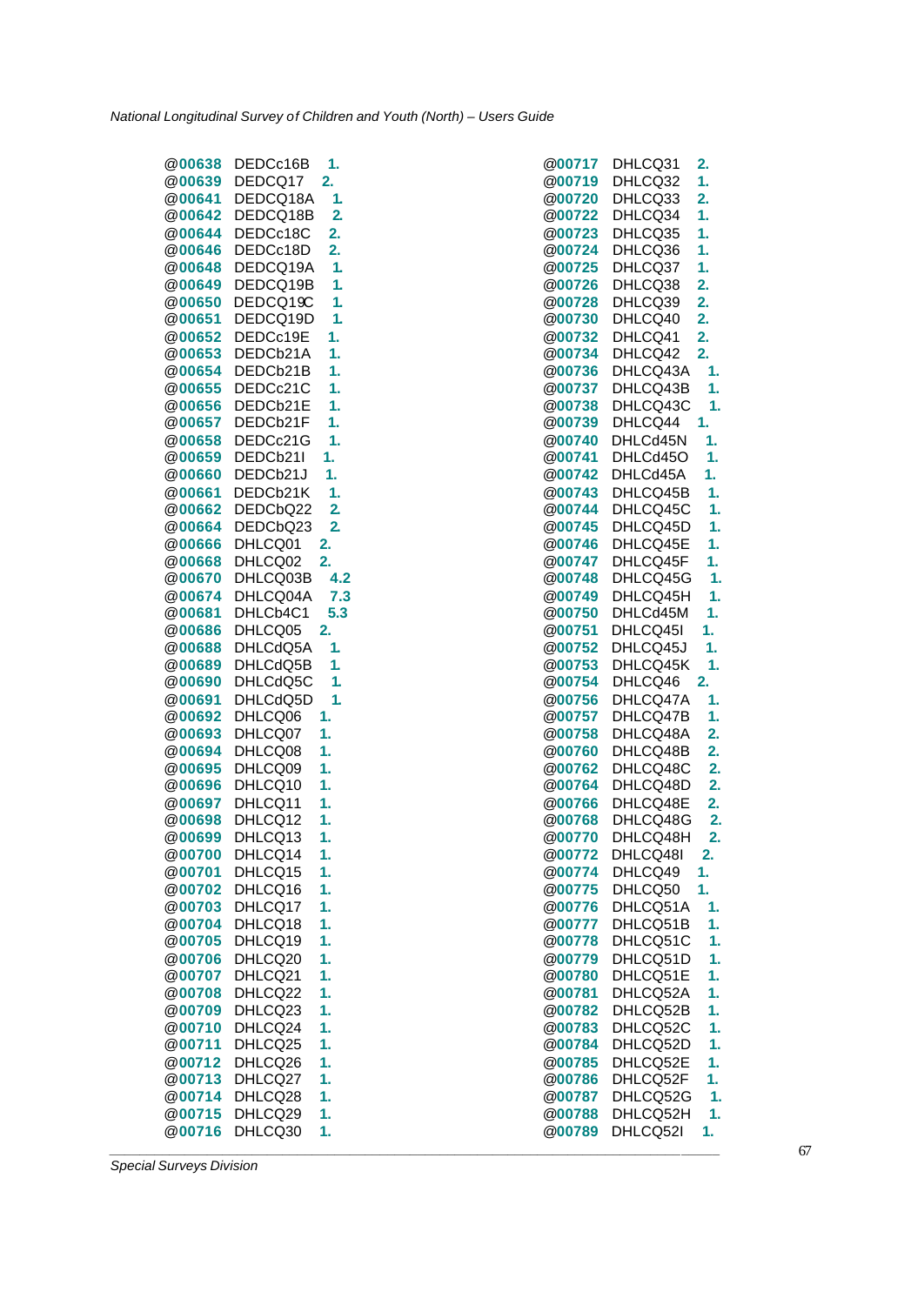@**00790** DHLCQ52J **1.** @**00791** DHLCQ52K **1.** @**00792** DHLCQ52L **1.** @**00793** DHLCQ52M **1.** @**00794** DHLCQ52N **1.** @**00795** DHLCQ52O **1.** @**00796** DHLCcD2A **4.2** @**00800** DHLCbD4C **5.3** @**00805** DHLCbD4D **1.** @**00806** DHLCbD45 **1.** @**00807** DHLCD51 **1.** @**00808** DMDCQ01A **1.** @**00809** DMDCQ01B **1.** @**00810** DMDCQ01C **1.** @**00811** DMDCbQ2A **1.** @**00812** DMDCbQ2B **1.** @**00813** DMDCbQ2C **1.** @**00814** DMDCbQ2D **1.** @**00815** DMDCbQ2E **1.** @**00816** DMDCQ03 **1.** @**00817** DMDCQ04 **2.** @**00819** DMDCQ05A **1.** @**00820** DMDCQ05B **1.** @**00821** DMDCQ05C **1.** @**00822** DMDCQ05D **1.** @**00823** DMDCQ06 **2.** @**00825** DMDCQ07 **1.** @**00826** DMDCQ08A **1.** @**00827** DMDCQ08B **1.** @**00828** DMDCQ08C **1.** @**00829** DMDCQ08D **1.** @**00830** DMDCQ09A **1.** @**00831** DMDCQ09B **1.** @**00832** DMDCQ09C **1.** @**00833** DMDCQ09D **1.** @**00834** DMDCQ09E **1.** @**00835** DMDCQ10A **1.** @**00836** DMDCQ10B **1.** @**00837** DMDCQ10C **1.** @**00838** DMDCQ10D **1.** @**00839** DMDCQ10E **1.** @**00840** DMDCQ12A **1.** @**00841** DMDCQ12C **3.** @**00844** DMDCQ13B **5.3** @**00849** DMDCQ14B **2.** @**00851** DMDCQ15 **1.** @**00852** DMDCQ16 **1.** @**00853** DMDCQ17 **1.** @**00854** DMDCQ18 **1.** @**00855** DMDCQ21A **1.** @**00856** DMDCQ21B **1.** @**00857** DMDCQ21C **1.** @**00858** DMDCQ21D **1.** @**00859** DMDCQ21E **1.** @**00860** DMDCQ21F **2.** @**00862** DMDCQ22 **2.** @**00864** DMDCQ23A **1.**

| @00865        | DMDCQ23B             | 1.               |
|---------------|----------------------|------------------|
| @00866        | DMDCQ23C             | 1.               |
|               |                      |                  |
| @00867        | DMDCQ23D             | 3.               |
| @00870        | DMDCQ23F             | 1.               |
| @00871        | DMDCQ24A             | 1.               |
| @00872        | DMDCQ24B             | 2.               |
| @00874        | DMDCQ25              | 1.               |
| @00875        | DMDCQ26              | 1.               |
| @00876        | DMDCQ27              | $\overline{2}$ . |
| @00878        | DMDCQ28A             | 1.               |
| @00879        | DMDCQ28B             | 1.               |
| @00880        | DMDCQ28C             | 1.               |
|               |                      |                  |
| @00881        | DMDCQ28D             | 1.               |
| @00882        | DMDCQ28E             | 1.               |
| @00883        | DMDCQ28F             | 1.               |
| @00884        | DMDCQ28G             | 1.               |
| @00885        | DMDCQ28H             | 1.               |
| @00886        | DMDCQ28I             | 1.               |
| @00887        | DMDCQ28J             | 1.               |
| @00888        | DMDCQ28K             | 1.               |
| @00889        | DMDCQ28L             | 1.               |
| @00890        | DMDCQ28M             | 1.               |
|               |                      |                  |
| @00891        | DMDCD01              | 1.               |
| @00892        | DMDCD02              | 2.               |
| @00894        | DMDCD03              | 2.               |
| @00896        | DMDCD04              | $\overline{2}$ . |
| @00898        | DMDCD05              | $\overline{2}$ . |
| @00900        | DMDCD06              | 3.               |
| @00903        | DMDCD07              | 1.               |
| @00904        | DMDCD08              | 1.               |
| @00905        | DMDCD09              | 1.               |
| @00906        | DMDCD10              | 1.               |
| @00907        | DMLCdQ1              | 2.               |
| @00909        | DMLCdQ2              | 2.               |
|               |                      |                  |
| @00911        | DMLCdQ3              | $\overline{2}$ . |
| @00913        | DMLCdQ4              | $\overline{2}$ . |
| @00915        | DMLCdQ5              | $\overline{2}$ . |
| @00917        | DLTCdQ1A             | 2.               |
| @00919        | DLTCdQ1B             | $\overline{2}$ . |
| @00921        | DLTCdQ1C             | $\overline{2}$ . |
| @00923        | DLTCdQ1D             | $\overline{2}$ . |
| @00925        | DLTCdQ1E             | 2.               |
| @00927        | DLTCdQ1G             | 2.               |
| @00929        | DLTCdQ1H             | 2.               |
| @00931        | DLTCdQ2              | 1.               |
| @00932        |                      | $\overline{2}$ . |
|               | DLTCQ03<br>DLTCdQ4A  |                  |
| @00934        |                      | 2.               |
| @00936        | DLTCdQ4B             | 2.               |
| @00938        | DLTCdQ4C             | 2.               |
| <b>@00940</b> | DLTCdQ4D             | 2.               |
| @00942        | DLTCdQ4F             | 2.               |
| @00944        |                      | 2.               |
| @00946        | DLTCdQ4H<br>DLTCdQ4I | 2.               |
| @00948        | DLTCdQ4P             | $\overline{2}$ . |
| <b>@00950</b> | DLTCdQ05             | 1.               |
| @00951        | DLTCQ06B             | $\overline{2}$ . |
| @00953        |                      | $\overline{2}$ . |
|               | DLTCdQ7A             |                  |

*Special Surveys Division*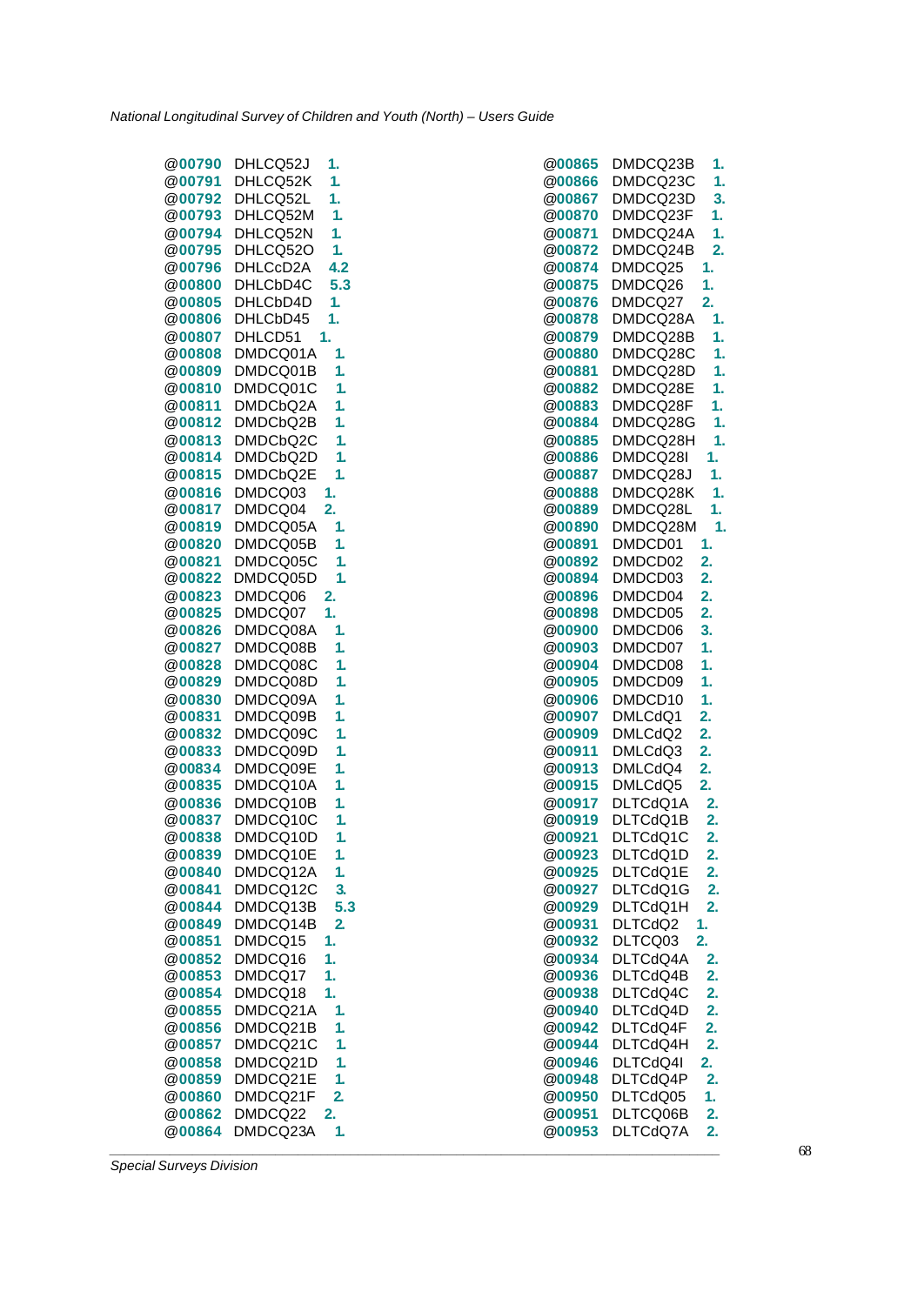| <b>@00955</b> | DLTCdQ7C<br>2.             | <b>@01046</b> | DBECQ6C<br>1.              |
|---------------|----------------------------|---------------|----------------------------|
| @00957        | DLTCdQ7D<br>2.             | <b>@01047</b> | DBECQ6D<br>1.              |
| @00959        | 2.<br>DLTCdQ7E             | @01048        | 1.<br>DBECQ6E              |
| <b>@00961</b> | DLTCdQ11<br>2.             | <b>@01049</b> | DBECQ8E1<br>1.             |
| @00963        | DLTCdQ12<br>2.             | @01050        | DBECdQ6F<br>1.             |
| @00965        | DLTCdQ13<br>2.             | <b>@01051</b> | DBECQ6G<br>1.              |
| @00967        | DLTCdQ14<br>2.             | <b>@01052</b> | DBECQ6H<br>1.              |
| @00969        | DCMCdQ1A<br>1.             | @01053        | DBECQ6I<br>1.              |
| @00970        | DCMCdQ1B<br>1.             | @01054        | DBECQ6J<br>1.              |
| <b>@00971</b> | 1.<br>DCMCdQ1C             | <b>@01055</b> | 1.<br>DBECQ8J1             |
| @00972        | DCMCdQ1E<br>1.             | <b>@01056</b> | 1.<br>DBECQ6K              |
| @00973        | DCMCdQ1H<br>1.             | <b>@01057</b> | 1.<br>DBECQ6L              |
| @00974        | DCMCdQ1I<br>1.             | <b>@01058</b> | DBECQ6M<br>1.              |
| @00975        | DACCd2AA<br>1.             | @01059        | DBECQ6P<br>1.              |
| @00976        | DACCQ2AB<br>1.             | <b>@01060</b> | DBECQ6Q<br>1.              |
| <b>@00977</b> | DACCQ2AC<br>1.             | <b>@01061</b> | DBECQ6R<br>1.              |
| @00978        | DACCQ2AE<br>1.             | @01062        | DBECQ6R1<br>$\mathbf{1}$ . |
| @00979        | 1.<br>DACCd2AH             | <b>@01063</b> | 1.<br>DBECQ6S              |
| @00980        | DACCd2AI<br>1.             | @01064        | 1.<br>DBECQ6T              |
| @00981        | DACCd2AJ<br>1.             | @01065        | DBECQ8T1<br>1.             |
| @00982        | DACCQ2B<br>2.              | <b>@01066</b> | DBECQ6U<br>1.              |
| @00984        | DACCQ3A<br>2.              | <b>@01067</b> | DBECQ6V<br>1.              |
| @00986        | 2 <sub>1</sub><br>DACCb3AA | <b>@01068</b> | DBECQ6W<br>1.              |
| @00988        | DACCQ3B<br>2.              | @01069        | DBECQ6X<br>1.              |
| @00990        | DACCQ3C<br>2.              | <b>@01070</b> | 1.<br>DBECQ6Z              |
| @00992        | DACCQ3D<br>2.              | <b>@01071</b> | DBECQ8Z1<br>1.             |
| @00994        | DACCcQ4A<br>2.             | <b>@01072</b> | DBECQ6AA<br>1.             |
| <b>@00996</b> | 4.1<br>DACCcQ4B            | <b>@01073</b> | DBECQ6BB<br>1.             |
| @01000        | DACCbQ4C<br>$\overline{2}$ | <b>@01074</b> | DBECQ6CC<br>1.             |
| <b>@01002</b> | DACCQ5<br>1.               | @01075        | DBECQ6DD<br>1.             |
| <b>@01003</b> | 1.<br>DACCQ6A              | <b>@01076</b> | 1.<br>DBEC6DD1             |
| @01004        | DACCQ6B<br>1.              | <b>@01077</b> | DBECQ6FF<br>1.             |
| <b>@01005</b> | DACCQ6C<br>1.              | <b>@01078</b> | 1.<br>DBECQ6GG             |
| @01006        | DACCQ6D<br>1.              | <b>@01079</b> | DBECd6JJ<br>1.             |
| @01007        | DACCQ6E<br>1.              | @01080        | DBECQ6LL<br>1.             |
| @01008        | DACCQ6F<br>1.              | @01081        | DBEC8LL1<br>1.             |
| <b>@01009</b> | DACCQ7A<br>1.              | <b>@01082</b> | 1.<br>DBECQ6MM             |
|               | @01010 DACCQ7B<br>2.       | @01083        | DBECQ6NN<br>1.             |
| <b>@01012</b> | DACCQ8A<br>1.              | <b>@01084</b> | DBECQ6OO<br>1.             |
| @01013        | DACCQ8B<br>2.              | @01085        | DBECQ6PP<br>1.             |
| <b>@01015</b> | DACCdQ9A<br>2.             | <b>@01086</b> | DBEC8PP1<br>1.             |
| <b>@01017</b> | DACCdQ9C<br>2.             | <b>@01087</b> | DBECQ6QQ<br>1.             |
| @01019        | DACCdQ9D<br>2.             | <b>@01088</b> | DBECQ8HH<br>1.             |
| <b>@01021</b> | DACCdQ9E<br>$\mathbf{2}$   | <b>@01089</b> | DBECQ6RR<br>1.             |
| @01023        | DACCdQ9F<br>2.             | <b>@01090</b> | DBECQ6SS<br>1.             |
| <b>@01025</b> | DACCdQ9G<br>$\mathbf{2}$   | <b>@01091</b> | DBECQ6TT<br>1.             |
| <b>@01027</b> | DACCd10A<br>2.             | <b>@01092</b> | DBEC8TT1<br>1.             |
| @01029        | DACCd10C<br>2.             | <b>@01093</b> | 1.<br>DBECc6UU             |
| @01031        | DACCd10D<br>2.             | <b>@01094</b> | DBECQ7A<br>1.              |
| @01033        | DACCd10E<br>2.             | @01095        | DBECQ7B<br>1.              |
| @01035        | DACCd10F<br>2.             | @01096        | DBECcQ7C<br>1.             |
| <b>@01037</b> | 2.<br>DACCd10G             | <b>@01097</b> | 1.<br>DBECcQ7D             |
| @01039        | DACCS6<br>2.               | @01098        | 1.<br>DBECQ7E              |
| @01041        | 1.<br>DBECQ5               | <b>@01099</b> | 1.<br>DBECQ7F              |
| @01042        | DBECQ5A<br>2.              | <b>@01100</b> | DBECdS01<br>2.             |
| @01044        | DBECQ6A<br>1.              | <b>@01102</b> | DBECdS03<br>2.             |
| <b>@01045</b> | DBECdQ6B<br>1.             | @01104        | DBECS04<br>2.              |
|               |                            |               |                            |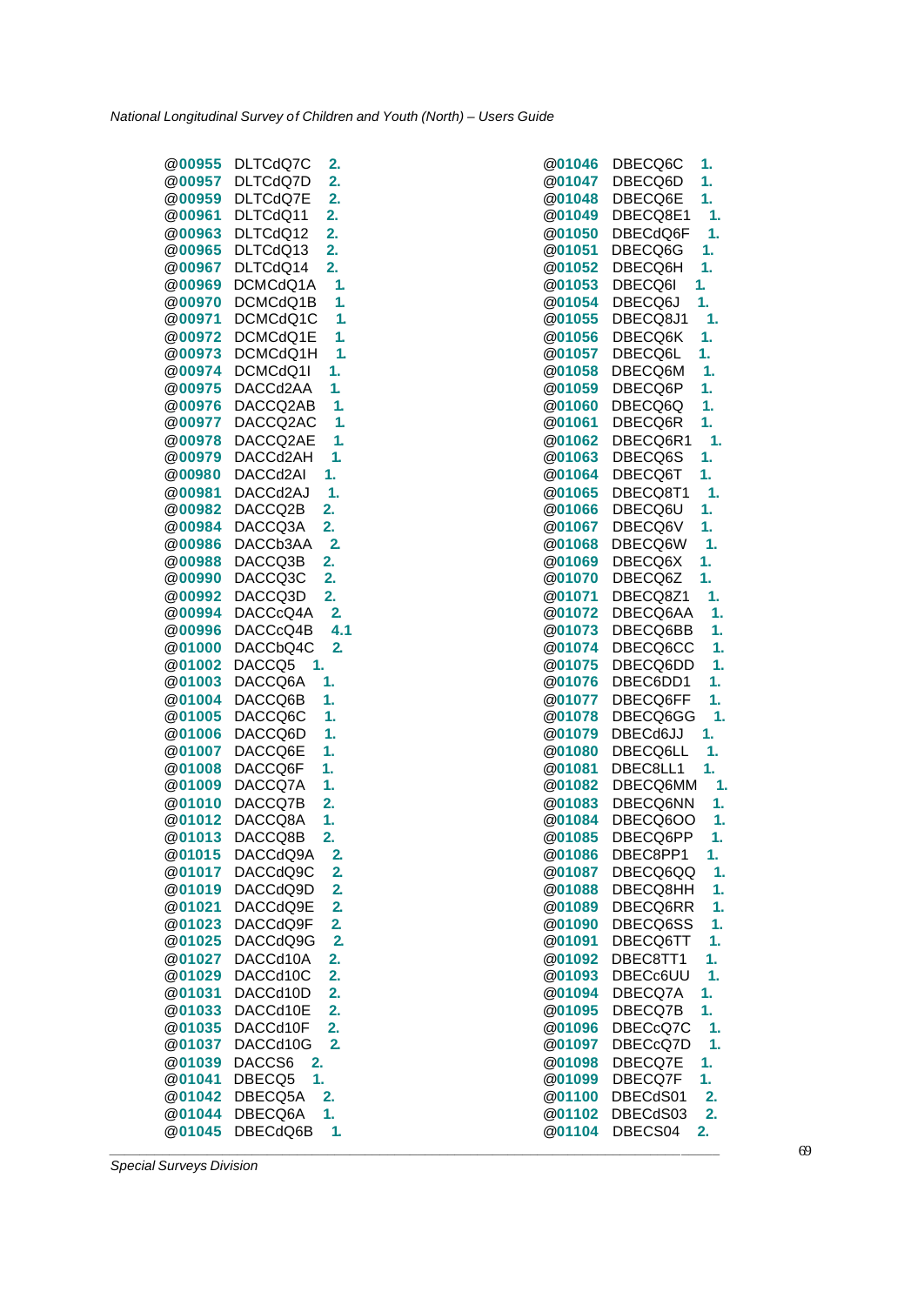| @01106           | DBECS05            | 2.       |
|------------------|--------------------|----------|
| @01108           | DBECdS06           | 2.       |
| @01110           | DBECdS07           | 2.       |
| @01112           | DBECdS08           | 2.       |
| @01114           | DBECdS09           | 2.       |
| @01116           | DBECS10            | 2.       |
| @01118           | DBECdS11           | 2.       |
| @01120           | DPBCdQ1A           | 1.       |
| @01121           | DPBCdQ1B           | 1.       |
| @01122           | DPBCdQ1C           | 1.       |
| @01123           | DPBCdQ1D           | 1.       |
| @01124           | DPBCdQ1E           | 1.       |
| @01125           | DPBCdQ1F           | 1.       |
| @01126           | DPBCdQ1G           | 1.       |
| @01127           | DPBCdQ1H           | 1.       |
| @01128           | DPBCdQ1I           | 1.       |
| @01129           | DPBCdQ1N           | 1.       |
| @01130           | DPBCdQ1O           | 1.       |
| @01131           | DPBCdQ1P           | 1.       |
| @01132           | DPBCdQ1Q           | 1.       |
| @01133           | DPBCdQ1R           | 1.       |
| @01134           | DMSCQ01            | 1.       |
| @01135           | DMSCQ02            | 1.       |
| @01136           | DMSCQ03            | 1.       |
| @01137           | DMSCQ04            | 1.       |
| @01138           | DMSCQ05            | 1.       |
| @01139           | DMSCQ06            | 1.       |
| @01140           | DMSCQ07            | 1.       |
| @01141           | DMSCQ08            | 1.       |
| @01142           | DMSCQ09            | 1.       |
| @01143           | DMSCQ10            | 1.       |
| @01144           | DMSCQ11            | 1.       |
| @01145           | DMSCQ12            | 1.       |
| @01146           | DMSCQ13            | 1.       |
| @01147           | DMSCQ14<br>DMSCQ15 | 1.       |
| @01148<br>@01149 | DMSCQ16            | 1.<br>1. |
|                  |                    |          |
| @01150<br>@01151 | DMSCQ17            | 1.<br>1. |
| @01152           | DMSCQ18<br>DMSCQ19 | 1.       |
| @01153           | DMSCQ20            | 1.       |
| @01154           | DMSCQ21            | 1.       |
| <b>@01155</b>    | DMSCQ22            | 1.       |
| @01156           | DMSCQ23            | 1.       |
| @01157           | DMSCQ24            | 1.       |
| @01158           | DMSCQ25            | 1.       |
| @01159           | DMSCQ26            | 1.       |
| @01160           | DMSCQ27            | 1.       |
| @01161           | DMSCQ28            | 1.       |
| @01162           | DMSCQ29            | 1.       |
| @01163           | DMSCQ30            | 1.       |
| @01164           | DMSCQ31            | 1.       |
| @01165           | DMSCQ32            | 1.       |
| @01166           | DMSCQ33            | 1.       |
| @01167           | DMSCQ34            | 1.       |
| <b>@01168</b>    | DMSCQ35            | 1.       |
| <b>@01169</b>    | DMSCQ36            | 1.       |

|               | @01106 DBECS05  | 2. | <b>@01170</b><br>DMSCQ37  | 1. |
|---------------|-----------------|----|---------------------------|----|
|               | @01108 DBECdS06 | 2. | <b>@01171</b><br>DMSCQ38  | 1. |
|               | @01110 DBECdS07 | 2. | DMSCQ39<br>@01172         | 1. |
|               | @01112 DBECdS08 | 2. | DMSCQ40<br><b>@01173</b>  | 1. |
| @01114        | DBECdS09        | 2. | @01174<br>DMSCQ41         | 1. |
|               | @01116 DBECS10  | 2. | DMSCQ42<br><b>@01175</b>  | 1. |
|               | @01118 DBECdS11 | 2. | DMSCQ43<br><b>@01176</b>  | 1. |
|               | @01120 DPBCdQ1A | 1. | @01177<br>DMSCQ44         | 1. |
|               |                 |    |                           |    |
| @01121        | DPBCdQ1B        | 1. | @01178<br>DMSCQ45         | 1. |
|               | @01122 DPBCdQ1C | 1. | DMSCQ46<br><b>@01179</b>  | 1. |
|               | @01123 DPBCdQ1D | 1. | @01180<br>DMSCQ47         | 1. |
|               | @01124 DPBCdQ1E | 1. | DMSCQ48<br><b>@01181</b>  | 1. |
|               | @01125 DPBCdQ1F | 1. | DMSCS01<br><b>@01182</b>  | 2. |
|               | @01126 DPBCdQ1G | 1. | DMSCS02<br><b>@01184</b>  | 3. |
|               | @01127 DPBCdQ1H | 1. | @01187<br>DMSCdS03        | 3. |
| <b>@01128</b> | DPBCdQ1I        | 1. | @01190<br>DRLCQ01         | 2. |
| @01129        | DPBCdQ1N        | 1. | DRLCQ02<br>@01192         | 2. |
| @01130        | DPBCdQ1O        | 1. | DRLCQ04<br><b>@01194</b>  | 1. |
| @01131        | DPBCdQ1P        | 1. | DRLCQ06<br><b>@01195</b>  | 2. |
| @01132        | DPBCdQ1Q        | 1. | @01197<br>DRLCdQ07        | 2. |
| <b>@01133</b> | DPBCdQ1R        | 1. | @01199<br>DRLCQ08         | 2. |
| @01134        | DMSCQ01         | 1. | @01201<br>DRLCQ09         | 2. |
| @01135        | DMSCQ02         | 1. | @01203<br>DPRCQ01         | 2. |
|               | @01136 DMSCQ03  | 1. | @01205<br>DPRCQ02         | 2. |
| @01137        | DMSCQ04         | 1. | @01207<br>DPRCQ03         | 2. |
| @01138        | DMSCQ05         | 1. | @01209<br>DPRCQ04         | 2. |
| <b>@01139</b> | DMSCQ06         | 1. | @01211<br>DPRCQ05         | 2. |
| <b>@01140</b> | DMSCQ07         | 1. | DPRCQ06<br><b>@01213</b>  | 2. |
| @01141        | DMSCQ08         | 1. | @01215<br>DPRCQ07         | 2. |
| <b>@01142</b> | DMSCQ09         | 1. | @01217<br>DPRCQ08         | 2. |
| <b>@01143</b> | DMSCQ10         | 1. | <b>@01219</b><br>DPRCQ09  | 2. |
| @01144        | DMSCQ11         | 1. | DPRCQ10<br>@01221         | 2. |
| <b>@01145</b> | DMSCQ12         | 1. | <b>@01223</b><br>DPRCQ11  | 2. |
| @01146        | DMSCQ13         | 1. | @01225<br>DPRCQ12         | 2. |
| <b>@01147</b> | DMSCQ14         | 1. | @01227<br>DPRCQ13         | 2. |
| @01148        | DMSCQ15         | 1. | @01229<br>DPRCQ14         | 2. |
| <b>@01149</b> | DMSCQ16         | 1. | <b>@01231</b><br>DPRCQ15  | 2. |
|               | @01150 DMSCQ17  | 1. | DPRCQ16<br>@01233         | 2. |
| <b>@01151</b> | DMSCQ18         | 1. | @01235<br>DPRCQ17         | 2. |
| <b>@01152</b> | DMSCQ19         | 1. | DPRCQ18<br><b>@01237</b>  | 2. |
| @01153        | DMSCQ20         | 1. | @01239<br>DPRCQ19         | 2. |
| <b>@01154</b> | DMSCQ21         | 1. | <b>@01241</b><br>DPRCQ20  | 2. |
| @01155        | DMSCQ22         | 1. | @01243<br>DPRCQ21         | 2. |
| @01156        | DMSCQ23         | 1. | @01245<br>DPRCQ22         | 2. |
| <b>@01157</b> | DMSCQ24         | 1. | @01247<br>DPRCQ23         | 2. |
| <b>@01158</b> | DMSCQ25         | 1. | @01249<br>DPRCQ24         | 2. |
| @01159        | DMSCQ26         | 1. | DPRCQ25<br>@01251         | 2. |
| <b>@01160</b> | DMSCQ27         | 1. | DPRCQ25A<br><b>@01253</b> | 2. |
| <b>@01161</b> | DMSCQ28         | 1. | <b>@01255</b><br>DPRCb30A | 2. |
| @01162        | DMSCQ29         | 1. | DPRCb30B<br>@01257        | 2. |
| @01163        | DMSCQ30         | 1. | @01259<br>DPRCb30C        | 2. |
| <b>@01164</b> | DMSCQ31         | 1. | <b>@01261</b><br>DPRCb30D | 2. |
| @01165        | DMSCQ32         | 1. | DPRCb30E<br>@01263        | 2. |
| <b>@01166</b> | DMSCQ33         | 1. | <b>@01265</b><br>DPRCb30F | 2. |
| <b>@01167</b> | DMSCQ34         | 1. | DPRCb30G<br><b>@01267</b> | 2. |
| @01168        | DMSCQ35         | 1. | DPRCb30H<br><b>@01269</b> | 2. |
| @01169        | DMSCQ36         | 1. | @01271<br>DPRCb30I        | 2. |
|               |                 |    |                           |    |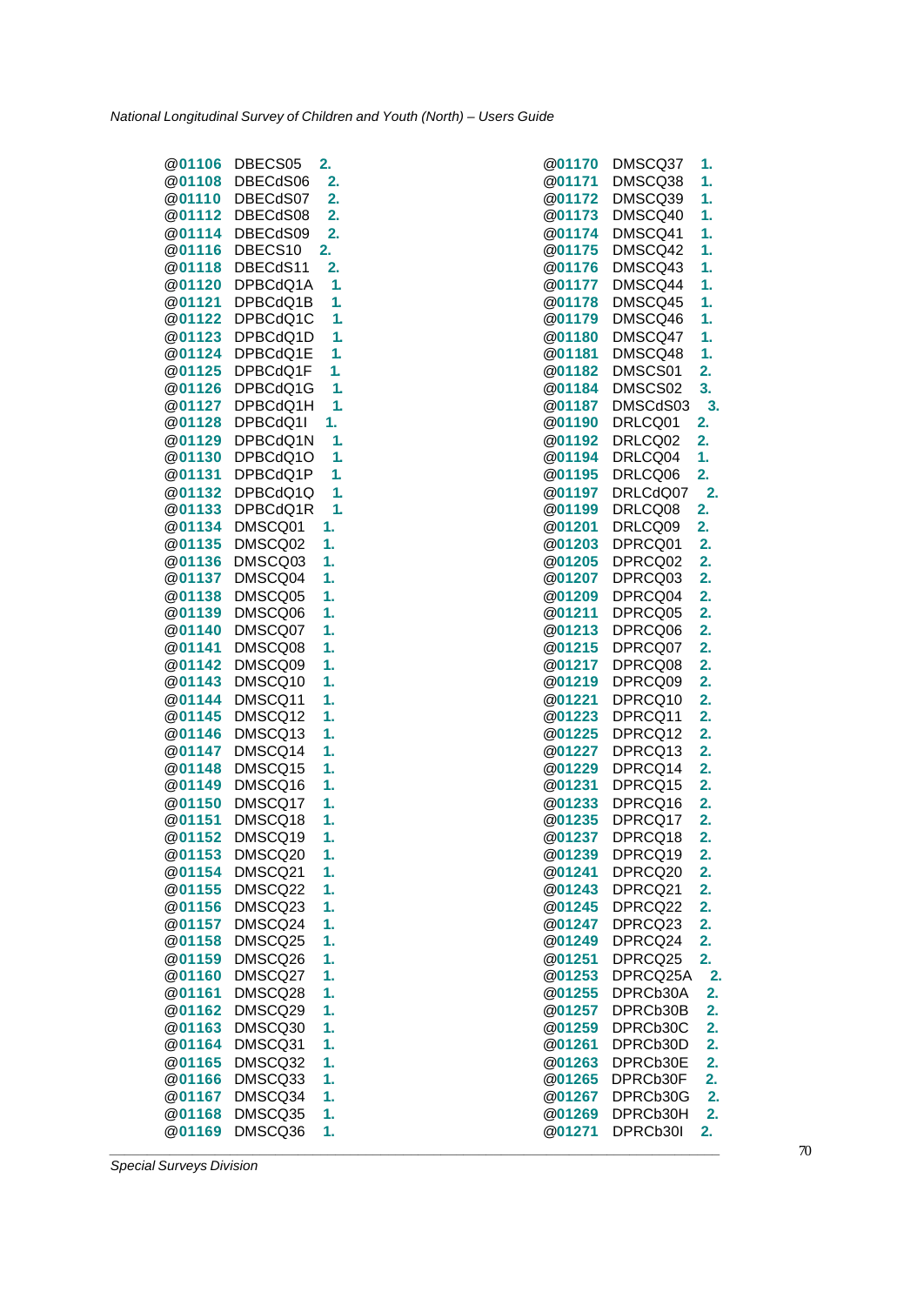| @01273        | DPRCb30J |    | 2.               |
|---------------|----------|----|------------------|
| <b>@01275</b> | DPRCQ26A |    | 1.               |
| @01276        |          |    | 1.               |
|               | DPRCQ26B |    |                  |
| @01277        | DPRCQ26C |    | 1.               |
| @01278        | DPRCQ26D |    | 1.               |
| @01279        | DPRCQ26E |    | 1.               |
| @01280        | DPRCQ26F |    | 1.               |
| @01281        | DPRCQ26G |    | 1.               |
|               |          |    |                  |
| @01282        | DPRCQ26H |    | 1.               |
| @01283        | DPRCQ26I |    |                  |
| @01284        | DPRCQ26J |    | 1.               |
| @01285        | DPRCQ26K |    | 1.               |
| @01286        | DPRCQ27  |    | 1.               |
| @01287        | DPRCQ28  |    | 1.               |
| @01288        | DRLCQ05  |    | 1.               |
|               |          |    |                  |
| @01289        | DRLCQ03  |    | 2.               |
| @01291        | DPRCS01  |    | 2.               |
| @01293        | DPRCS02  |    | 2.               |
| @01295        | DPRCS03  |    | 2.               |
| @01297        | DPRCS04  |    | $\overline{2}$ . |
| @01299        | DPRCS05  |    | 2.               |
|               |          |    |                  |
| @01301        | DPRCS06  |    | $\overline{2}$ . |
| @01303        | DPRCbS09 |    | 2.               |
| @01305        | DASCdQ01 |    | 1.               |
| @01306        | DASCdQ02 |    | 1.               |
| @01307        | DASCdQ03 |    | 1.               |
| @01308        | DASCdQ04 |    | 2.               |
| @01310        |          |    |                  |
|               | DASCdQ05 |    | 2.               |
| @01312        | DASCdQ6A |    | 1.               |
| @01313        | DASCdQ6B |    | 1.               |
| @01314        | DASCdQ6C |    | 1.               |
| @01315        | DASCdQ6D |    | 1.               |
| @01316        | DASCdQ6E |    | 1.               |
| @01317        | DASCdQ6F |    | 1.               |
| @01318        |          |    |                  |
|               | DASCdQ6G |    | 1.               |
| @01319        | DASCdQ6H |    | 1.               |
| @01320        | DASCdQ6I |    | 1.               |
| @01321        | DASCdq7  | 1. |                  |
| @01322        | DASCdq9  | 2. |                  |
| @01324        | DASCd10A |    | 1.               |
| @01325        | DASCd10B |    | 1.               |
|               |          |    |                  |
| @01326        | DASCd10C |    | 1.               |
| @01327        | DASCd10D |    | 1.               |
| @01328        | DASCd10E |    | 1.               |
| @01329        | DASCd10F |    | 1.               |
| @01330        | DASCd10G |    | 1.               |
| @01331        | DASCd11A |    | 1.               |
|               | DASCd11B |    |                  |
| @01332        |          |    | 1.               |
| @01333        | DASCd11C |    | 1.               |
| @01334        | DASCd11D |    | 1.               |
| @01335        | DASCd11E |    | 1.               |
| @01336        | DASCd11F |    | 1.               |
| @01337        | DASCdQ12 |    | 1.               |
| @01338        | DASCdQ13 |    | 2.               |
|               |          |    |                  |
| @01340        | DASCdQ14 |    | 2.               |
| @01342        | DASCdQ15 |    | 2.               |
| @01344        | DASCdQ16 |    | 1.               |

|               | @01273 DPRCb30J<br>2.           |               | @01345 DEDYdQ01 | 1. |
|---------------|---------------------------------|---------------|-----------------|----|
| @01275        | DPRCQ26A<br>1.                  | @01346        | DEDYdQ02        | 1. |
| @01276        | DPRCQ26B<br>1.                  | <b>@01347</b> | DEDYdQ04        | 1. |
| <b>@01277</b> | 1.<br>DPRCQ26C                  | <b>@01348</b> | DEDYdQ06        | 2. |
| @01278        | DPRCQ26D<br>1.                  | @01350        | DEDYdQ07        | 2. |
| @01279        | DPRCQ26E<br>1.                  | @01352        | DEDYdQ08        | 1. |
| <b>@01280</b> | DPRCQ26F<br>1.                  | <b>@01353</b> | DEDYdQ09        | 1. |
| @01281        | DPRCQ26G<br>1.                  | @01354        | DEDYd10A        | 1. |
|               | @01282 DPRCQ26H<br>$\mathbf{1}$ | <b>@01355</b> | DEDYd10B        | 1. |
| <b>@01283</b> | DPRCQ26I<br>1.                  | <b>@01356</b> | DEDYd10C        | 1. |
| @01284        | DPRCQ26J<br>1.                  | <b>@01357</b> | DEDYd10D        | 1. |
| <b>@01285</b> | DPRCQ26K<br>1.                  | @01358        | DEDYd10E        | 1. |
| @01286        | DPRCQ27<br>1.                   | <b>@01359</b> | DEDYdQ11        | 1. |
| @01287        | DPRCQ28<br>1.                   | @01360        | DEDYdQ12        | 2. |
| @01288        | DRLCQ05<br>1.                   | <b>@01362</b> | DEDYdQ13        | 1. |
| <b>@01289</b> | DRLCQ03<br>2.                   | <b>@01363</b> | DEDYdQ14        | 2. |
| @01291        | 2.<br>DPRCS01                   | <b>@01365</b> | DEDYdQ15        | 2. |
| @01293        | 2.<br>DPRCS02                   | <b>@01367</b> | DEDYdQ16        | 2. |
| <b>@01295</b> | DPRCS03<br>2.                   | <b>@01369</b> | DEDYdQ17        | 2. |
| @01297        | DPRCS04<br>2.                   | @01371        | DEDYdQ18        | 2. |
| <b>@01299</b> | 2.<br>DPRCS05                   | <b>@01373</b> | DEDYdQ19        | 2. |
| <b>@01301</b> | 2.<br>DPRCS06                   | <b>@01375</b> | DEDYdQ20        | 1. |
| @01303        | 2.<br>DPRCbS09                  | <b>@01376</b> | DEDYdQ21        | 2. |
| <b>@01305</b> | DASCdQ01<br>1.                  | <b>@01378</b> | DEDYdQ24        | 2. |
| <b>@01306</b> | DASCdQ02<br>1.                  | <b>@01380</b> | DEDYdQ25        | 2. |
| <b>@01307</b> | DASCdQ03<br>1.                  | @01382        | DEDYdQ26        | 2. |
| <b>@01308</b> | DASCdQ04<br>2.                  | @01384        | DEDYdQ27        | 2. |
| <b>@01310</b> | DASCdQ05<br>2.                  | <b>@01386</b> | DEDYd27A        | 4. |
|               | @01312 DASCdQ6A<br>1.           | @01390        | DEDYdQ28        | 2. |
| @01313        | DASCdQ6B<br>1.                  | @01392        | DEDYdQ29        | 1. |
| <b>@01314</b> | DASCdQ6C<br>1.                  | <b>@01393</b> | DEDYdQ30        | 2. |
| @01315        | DASCdQ6D<br>1.                  | <b>@01395</b> | DEDYdQ31        | 1. |
| @01316        | DASCdQ6E<br>1.                  | <b>@01396</b> | DEDYdQ32        | 2. |
| <b>@01317</b> | DASCdQ6F<br>1.                  | <b>@01398</b> | DEDYdQ33        | 2. |
| @01318        | DASCdQ6G<br>1.                  | <b>@01400</b> | DEDYdQ34        | 2. |
| @01319        | DASCdQ6H<br>1.                  | <b>@01402</b> | DEDYdQ35        | 1. |
| <b>@01320</b> | 1.<br>DASCdQ6I                  | <b>@01403</b> | DEDYd36A        | 1. |
| @01321        | DASCdq7<br>1.                   | @01404        | DEDYd36B        | 1. |
| <b>@01322</b> | 2.<br>DASCdq9                   | <b>@01405</b> | DEDYd36C        | 1. |
| @01324        | DASCd10A<br>1.                  | <b>@01406</b> | DEDYd36D        | 1. |
| <b>@01325</b> | DASCd10B<br>1.                  | <b>@01407</b> | DEDYd36E        | 1. |
| @01326        | DASCd10C<br>1.                  | @01408        | DEDYd36F        | 1. |
| <b>@01327</b> | DASCd10D<br>1.                  | @01409        | DEDYd36G        | 1. |
| @01328        | DASCd10E<br>1.                  | <b>@01410</b> | DEDYd36H        | 1. |
| @01329        | DASCd10F<br>1.                  | @01411        | DEDYdQ37        | 1. |
| <b>@01330</b> | DASCd10G<br>1.                  | @01412        | DEDYdQ38        | 1. |
| @01331        | DASCd11A<br>1.                  | @01413        | DEDYd39A        | 1. |
| @01332        | DASCd11B<br>1.                  | <b>@01414</b> | DEDYd39B        | 1. |
| @01333        | DASCd11C<br>1.                  | <b>@01415</b> | DEDYd39C        | 1. |
| @01334        | DASCd11D<br>1.                  | @01416        | DEDYd39D        | 1. |
| @01335        | DASCd11E<br>1.                  | @01417        | DEDYd39E        | 1. |
| @01336        | DASCd11F<br>1.                  | <b>@01418</b> | DEDYdQ40        | 2. |
| @01337        | DASCdQ12<br>1.                  | @01420        | DEDYdQ41        | 2. |
| @01338        | DASCdQ13<br>2.                  | <b>@01422</b> | DEDYdQ42        | 2. |
| @01340        | DASCdQ14<br>2.                  | @01424        | DEDYdQ43        | 2. |
| @01342        | DASCdQ15<br>2.                  | @01426        | DEDYdQ44        | 2. |
| @01344        | DASCdQ16<br>1.                  | @01428        | DEDYdQ47        | 1. |
|               |                                 |               |                 |    |
|               |                                 |               |                 |    |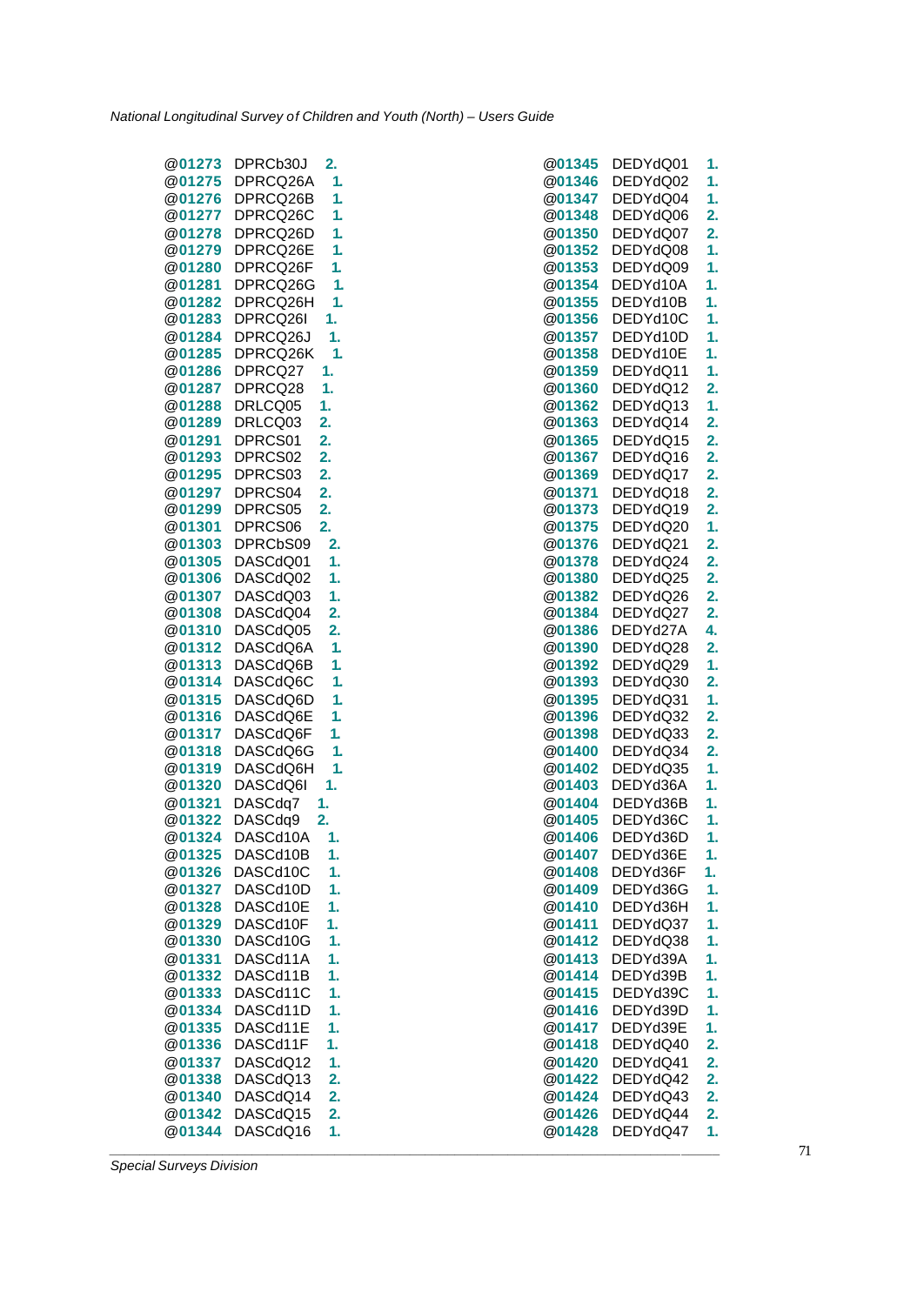| @01429                  | DEDYdQ48             | 1.       | <b>@01514</b>           | DEDYdQ88             | 1.       |
|-------------------------|----------------------|----------|-------------------------|----------------------|----------|
| @01430                  | DEDYdQ49             | 1.       | @01515                  | DEDYdQ89             | 2.       |
| @01431                  | DEDYdQ50             | 2.       | @01517                  | DEDYdQ90             | 1.       |
| @01433                  | DEDYdQ51             | 2.       | <b>@01518</b>           | DEDYdQ91             | 1.       |
| @01435                  | DEDYdQ52             | 2.       | @01519                  | DEDYdQ92             | 2.       |
| <b>@01437</b>           | DEDYd52A             | 2.       | <b>@01521</b>           | DEDYdQ93             | 2.       |
| <b>@01439</b>           | DEDYd52B             | 2.       | <b>@01523</b>           | DEDYdQ94             | 2.       |
| @01441                  | DEDYd52C             | 2.       | <b>@01525</b>           | DEDYdQ95             | 2.       |
| @01443                  | DEDYd52D             | 2.       | @01527                  | DEDYdQ96             | 2.       |
| <b>@01445</b>           | DEDYd53A             | 1.       | <b>@01529</b>           | DEDYdQ97             | 2.       |
| @01446                  | DEDYd53B             | 1.       | @01531                  | DEDYdQ98             | 2.       |
| <b>@01447</b>           | DEDYd53C             | 1.       | @01533                  | DEDYdQ99             | 2.       |
|                         | @01448 DEDYd53D      | 1.       | <b>@01535</b>           | DEDYd102             | 2.       |
| @01449                  | DEDYd53E             | 1.       | <b>@01537</b>           | DEDYd104             | 2.       |
| @01450                  | DEDYd53F             | 1.       | @01539                  | DEDYd105             | 2.       |
| <b>@01451</b>           | DEDYd53G             | 1.       | <b>@01541</b>           | DEDYd106             | 1.       |
| @01452                  | DEDYd53H             | 1.       | @01542                  | DEDYd107             | 1.       |
| <b>@01453</b>           | DEDYd54A             | 1.       | <b>@01543</b>           | DEDY108A             | 1.       |
| <b>@01454</b>           | DEDYd54B             | 1.       | <b>@01544</b>           | DEDY108B             | 1.       |
| <b>@01455</b>           | DEDYd54C             | 1.       | @01545                  | DEDY108C             | 1.       |
| <b>@01456</b>           | DEDYd54D             | 1.       | <b>@01546</b>           | DEDY108D             | 1.       |
| <b>@01457</b><br>@01458 | DEDYd54E             | 1.       | <b>@01547</b><br>@01548 | DEDY108E<br>DEDYd109 | 1.       |
| <b>@01460</b>           | DEDYdQ55<br>DEDYdQ56 | 2.       | @01549                  | DEDYd110             | 1.       |
| <b>@01461</b>           | DEDYdQ57             | 1.<br>1. | <b>@01551</b>           | DEDYd111             | 2.<br>1. |
| @01462                  | DEDYdQ58             | 2.       | @01552                  | DEDYd112             | 2.       |
| <b>@01464</b>           | DEDYdQ59             | 2.       | <b>@01554</b>           | DEDYd113             | 2.       |
| <b>@01466</b>           | DEDYdQ60             | 2.       | <b>@01556</b>           | DLFYdQ1A             | 1.       |
| @01468                  | DEDYdQ61             | 2.       | <b>@01557</b>           | DLFYdQ1B             | 1.       |
| @01470                  | DEDYdQ62             | 1.       | @01558                  | DLFYdQ1C             | 1.       |
| @01471                  | DEDYdQ63             | 1.       | <b>@01559</b>           | DLFYdQ1D             | 1.       |
| @01472                  | DEDYd64A             | 1.       | @01560                  | DLFYdQ2A             | 2.       |
| @01473                  | DEDYd64B             | 1.       | <b>@01562</b>           | DLFYdQ3A             | 2.       |
| <b>@01474</b>           | DEDYd64C             | 1.       | <b>@01564</b>           | DLFYdQ3B             | 2.       |
| @01475                  | DEDYd64D             | 1.       | <b>@01566</b>           | DLFYdQ4A             | 1.       |
| @01476                  | DEDYd64E             | 1.       | <b>@01567</b>           | DLFYdQ4B             | 1.       |
| @01477                  | DEDYdQ65             | 1.       | <b>@01568</b>           | DLFYdQ4C             | 1.       |
| @01478                  | DEDYdQ66             | 2.       | @01569                  | DLFYdQ5              | 1.       |
| @01480                  | DEDYdQ67             | 1.       | <b>@01570</b>           | DLFYdQ5A             | 7.5      |
| @01481                  | DEDYdQ68             | 2.       | <b>@01577</b>           | DLFYdQ6              | 1.       |
|                         | @01483 DEDYdQ69      | 2.       |                         | @01578 DLFYdQ7A      | $-1.$    |
| <b>@01485</b>           | DEDYdQ70             | 2.       | <b>@01579</b>           | DLFYdQ7B             | 1.       |
| <b>@01487</b>           | DEDYdQ71             | 1.       | @01580                  | DLFYdQ7C             | 1.       |
| @01488                  | DEDYdQ72             | 2.       | <b>@01581</b>           | DLFYdQ7D             | 1.       |
| <b>@01490</b>           | DEDYdQ73             | 1.       | @01582                  | DLFYdQ8A             | 2.       |
| <b>@01491</b>           | DEDYdQ74             | 2.       | @01584                  | DLFYdQ8B             | 2.       |
| @01493                  | DEDYdQ75             | 2.       | @01586                  | DLFYdQ9a             | 1.       |
| @01495                  | DEDYdQ76             | 2.       | <b>@01587</b>           | DLFYdQ9b             | 1.       |
| @01497                  | DEDYdQ77             | 2.       | <b>@01588</b>           | DLFYdQ9c             | 1.       |
| <b>@01499</b>           | DEDYdQ78             | 2.       | @01589                  | DLFYdQ10             | 1.       |
| @01501                  | DEDYdQ81             | 2.       | @01590                  | DLFYdQ11             | 2.       |
| @01503                  | DEDYdQ82             | 2.       | <b>@01592</b>           | DLFYdQ12             | 2.       |
| <b>@01505</b>           | DEDYdQ83             | 2.       | <b>@01594</b>           | DLFYd13A             | 1.       |
| <b>@01507</b>           | DEDYdQ84             | 2.       | <b>@01595</b>           | DLFYd13B             | 1.       |
| <b>@01509</b>           | DEDYdQ85             | 2.       | <b>@01596</b>           | DLFYd13C             | 1.       |
| <b>@01511</b>           | DEDYdQ86             | 1.       | <b>@01597</b>           | DLFYd13D             | 1.       |
| <b>@01512</b>           | DEDYdQ87             | 2.       | <b>@01598</b>           | DLFYdQ14             | 2.       |
|                         |                      |          |                         |                      |          |

| @01514           | DEDYdQ88             | 1.               |
|------------------|----------------------|------------------|
| @01515           | DEDYdQ89             | 2.               |
| @01517           | DEDYdQ90             | 1.               |
| @01518           | DEDYdQ91             | 1.               |
| @01519           | DEDYdQ92             | 2.               |
| @01521           | DEDYdQ93             | 2.               |
| @01523           | DEDYdQ94             | 2.               |
| @01525           | DEDYdQ95             | 2.               |
| @01527           | DEDYdQ96             | 2.               |
| @01529           | DEDYdQ97             | $\overline{2}$ . |
| @01531           | DEDYdQ98             | 2.               |
| @01533           | DEDYdQ99             | $\overline{2}$ . |
| @01535           | DEDYd102             | $\overline{2}$ . |
| @01537           | DEDYd104             | 2.               |
| @01539           | DEDYd105             | 2.               |
| @01541           | DEDYd106             | 1.               |
| @01542           | DEDYd107             | 1.               |
| @01543           | DEDY108A             | 1.               |
| @01544           | DEDY108B             | 1.               |
| @01545           | DEDY108C             | 1.               |
| @01546           | DEDY108D             | 1.               |
| @01547           | DEDY108E             | 1.               |
| @01548           | DEDYd109             | 1.               |
| @01549           | DEDYd110             | 2.               |
| <b>@01551</b>    | DEDYd111             | 1.               |
| @01552           | DEDYd112             | 2.               |
| @01554           | DEDYd113             | 2.               |
| @01556           | DLFYdQ1A             | 1.               |
| @01557           | DLFYdQ1B             | 1.               |
| @01558           | DLFYdQ1C             | 1.               |
| @01559           | DLFYdQ1D             | 1.               |
| @01560           | DLFYdQ2A             | $\overline{2}$ . |
| <b>@01562</b>    | DLFYdQ3A             | 2.               |
| @01564           | DLFYdQ3B<br>DLFYdQ4A | 2.               |
| @01566<br>@01567 | DLFYdQ4B             | 1.               |
| @01568           | DLFYdQ4C             | 1.<br>1.         |
| @01569           | DLFYdQ5              |                  |
| @01570           | DLFYdQ5A             | 1.<br>7.2        |
| @01577           | DLFYdQ6              | 1.               |
| @01578           | DLFYdQ7A             | 1.               |
| @01579           | DLFYdQ7B             | 1.               |
| @01580           | DLFYdQ7C             | 1.               |
| @01581           | DLFYdQ7D             | 1.               |
| @01582           | DLFYdQ8A             | 2.               |
| @01584           | DLFYdQ8B             | 2.               |
| @01586           | DLFYdQ9a             | 1.               |
| @01587           | DLFYdQ9b             | 1.               |
| @01588           | DLFYdQ9c             | 1.               |
| @01589           | DLFYdQ10             | 1.               |
| @01590           | DLFYdQ11             | 2.               |
| @01592           | DLFYdQ12             | 2.               |
| @01594           | DLFYd13A             | 1.               |
| @01595           | DLFYd13B             | 1.               |
| @01596           | DLFYd13C             | 1.               |
| @01597           | DLFYd13D             | 1.               |
| @01598           | DLFYdQ14             | 2.               |
|                  |                      |                  |